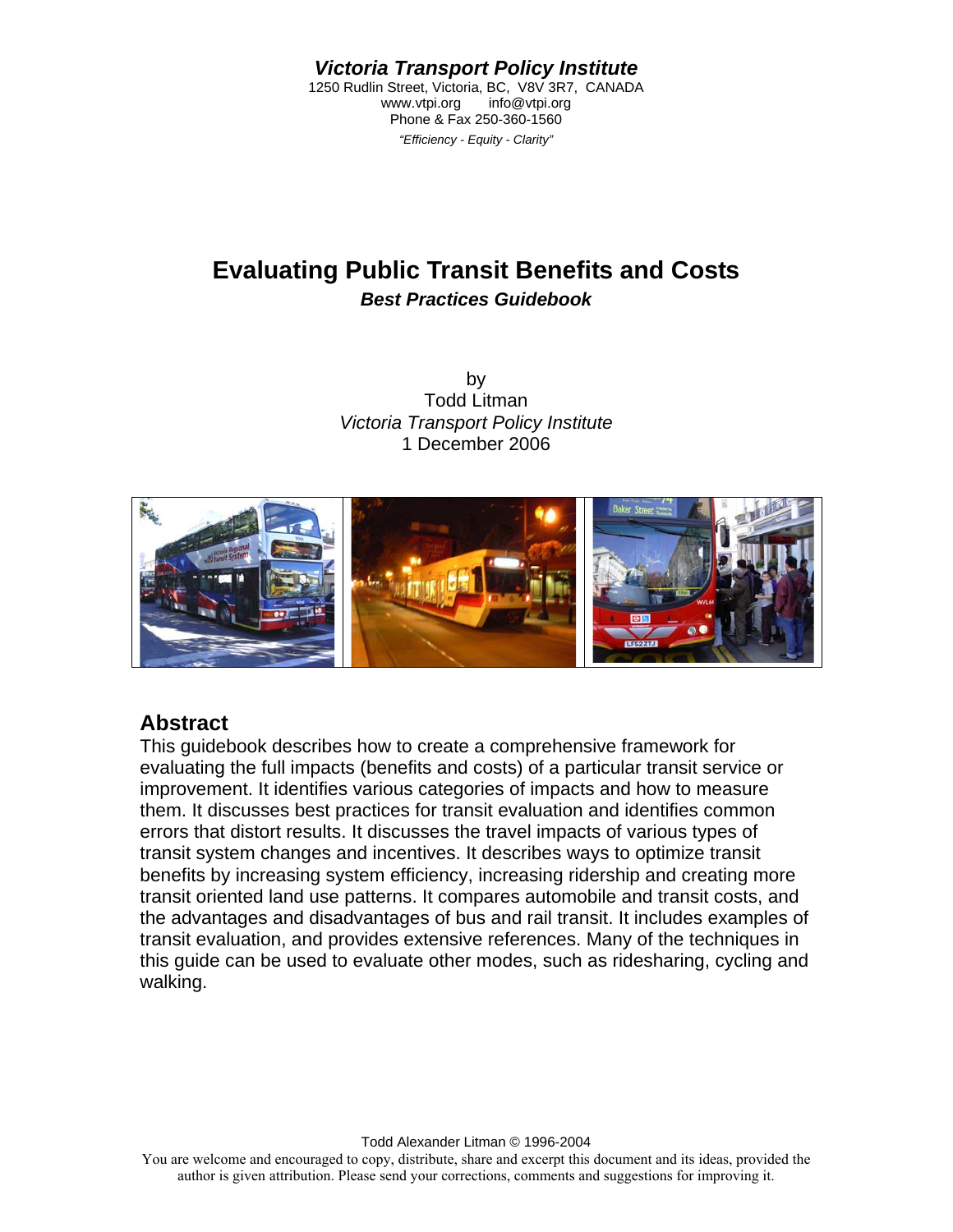## **Contents**

| Common Errors Made When Comparing Transit and Automobile Transport 67 |  |
|-----------------------------------------------------------------------|--|
|                                                                       |  |
|                                                                       |  |
|                                                                       |  |
|                                                                       |  |
|                                                                       |  |
|                                                                       |  |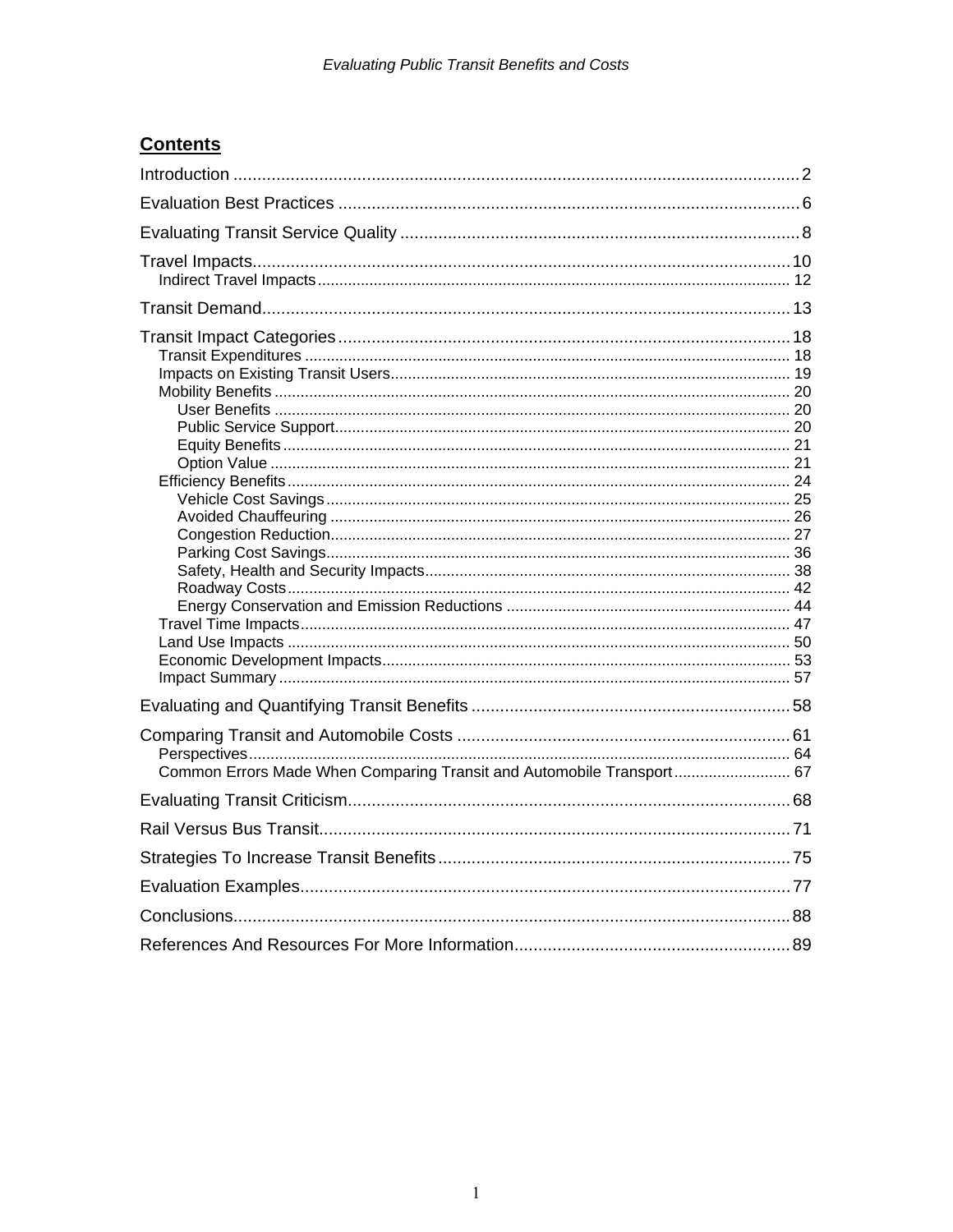## <span id="page-2-0"></span>**Introduction**

*Public Transit* includes various services that provide mobility to the general public in shared vehicles, ranging from shared taxis and shuttle vans, to buses and passenger rail systems. This guidebook describes how to evaluate the value to society of a particular transit service or change in service. It explains how to create a comprehensive evaluation framework that incorporates various categories of impacts (benefits and costs), and how to quantify these impacts. It discusses how to determine whether a particular public transit program is worthwhile, and how to optimize transit services to maximize benefits. This analysis framework can also be used to evaluate other modes such as ridesharing.

There are many reasons to improve transit evaluation practices. Current transportation evaluation practices are not very effective at evaluating multiple modes. They tend to overlook some categories of transit benefits and so undervalue transit. More comprehensive evaluation provides more accurate information for transportation planning.

This is not to suggest that every transit project is cost effective or that transit is always the best solution to every transport problems (Dittmar, 1997). However, it indicates the importance of using comprehensive analysis that takes into account various factors that are often overlooked when evaluating transit and planning a truly optimal transportation system.

A challenge in developing this document is to maintain a balance between keeping it simple enough to be convenient to use while providing sufficient detail to address all possible situations. To achieve this, the document describes concepts and issues, and provides recommended evaluation techniques and default values, and offers numerous reference documents for additional technical detail.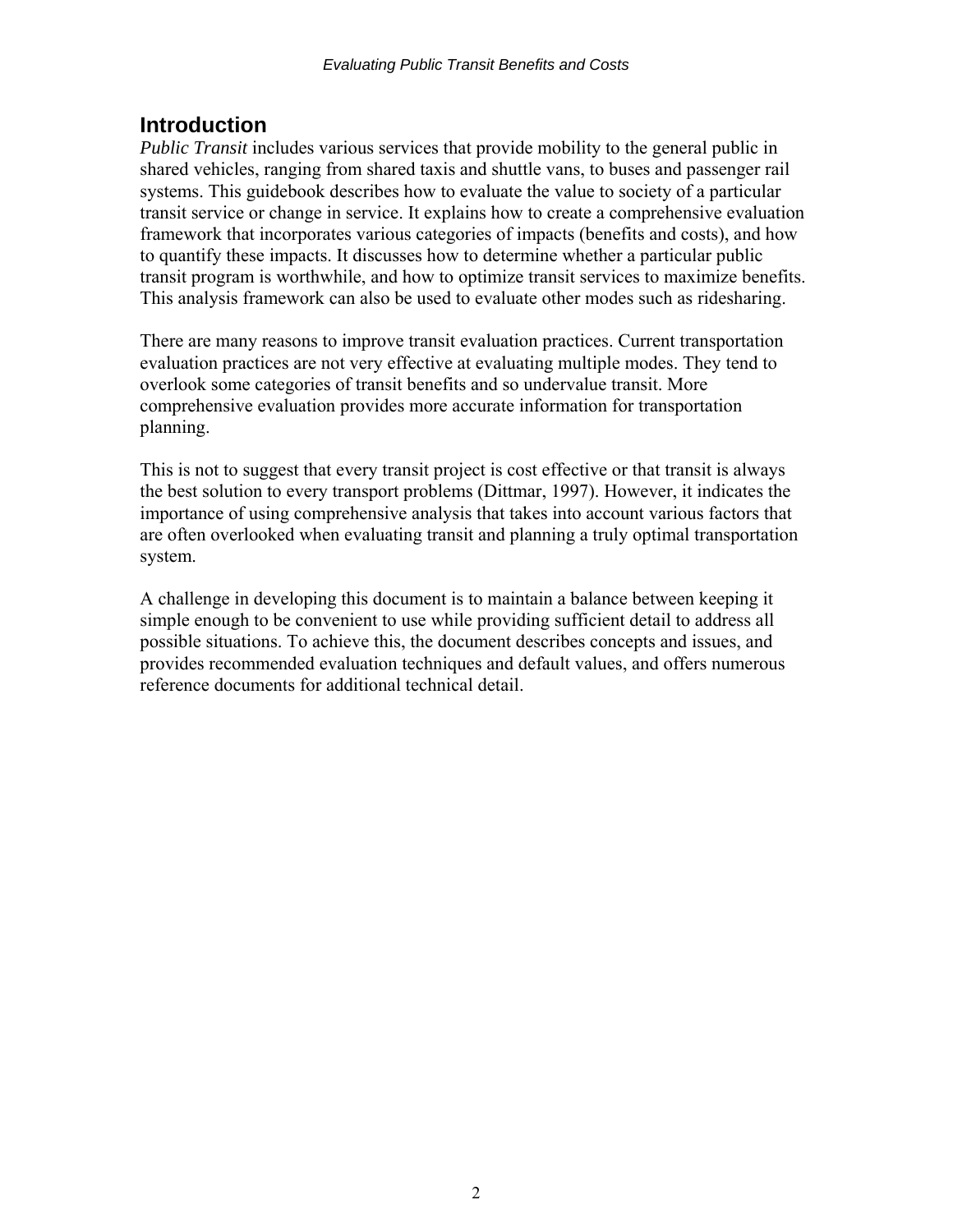### *Transit's Role In A Modern Transportation System*

Looking back over the last century, public transit may seem to be of declining importance. Critics argue that outside a few major cities there is little justification to expand transit service or encourage transit use (Cox, 2000; Orski, 2000; Balaker, 2004). For many decades automobile use (here "automobile" includes cars, light trucks, vans and SUVs and motorcycles) grew, matched by a downward spiral in transit ridership, investment, and service quality. Land use patterns became more automobile oriented, and urban populations declined. But there are also counterbalancing factors which suggest that transit may become more important in the future:

- There is growing appreciation of potential benefits from integrating transport and land use planning to create more accessible, multi-modal communities.
- Many cities have recently experienced redevelopment and population growth, and some trends (smaller households, more elderly people, increased popularity of urban loft apartments, increased value placed on walkability, etc.) support increased urbanization.
- Many cities have reached a size and level of traffic demand that justifies more reliance on transit, including many areas previously classified as *suburban* that are becoming more urbanized, and so experience increased congestion, commercial clustering, land values and parking problems that make transit cost effective.
- There is a growing realization among transportation professionals and much of the general public that there is a value to having a more diverse transportation system.
- Various combinations of aging populations, traffic problems and environmental concerns are motivating many people to value transit services.

Transit and cities are now experiencing a renaissance. Since the mid-1990s transit ridership has increased, and many cities have experienced redevelopment and growth, as indicated in Figure 1.





*Between 1998 and 2001 transit travel grew faster than automobile travel.*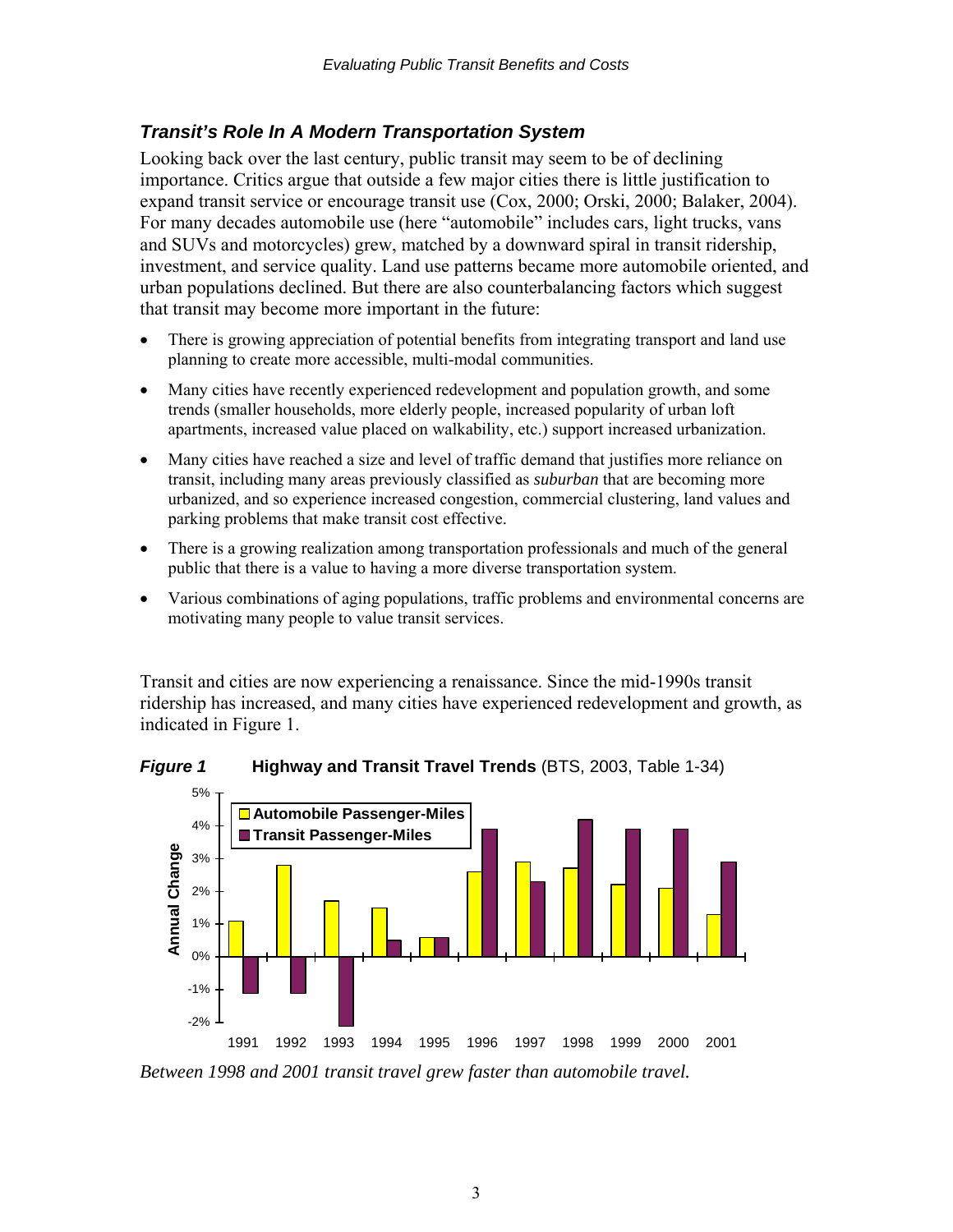Most communities now have well-developed automobile transport systems. Increasing automobile dependence creates a variety of problems, many of which public transit can help solve. Transit tends to be most effective in dense urban areas where automobile problems are greatest. As a result, when all impacts are considered, transit is often the most cost-effective way to improve transportation.

| <b>Table 1</b> | <b>Transportation Problems Transit Helps Solve</b> |                                     |
|----------------|----------------------------------------------------|-------------------------------------|
|                | • Traffic congestion                               | Automobile costs to consumers.      |
|                | • Parking congestion                               | Inadequate mobility for non-drivers |
|                | • Traffic accidents                                | • Excessive energy consumption      |
| $\bullet$      | Road and parking infrastructure costs.             | Pollution emissions                 |

*Public transit can help address a variety of transportation problems. Transit tends to be most effective on dense urban corridors where these problems are most intense.* 

Transit becomes more important as cities grow. In smaller cities transit primarily serves *transportation disadvantaged* riders (people cannot use an automobile), typically representing 5-10% of the population, but as cities grow in size and density transit serves more *discretionary riders* (people who have the option of driving), and so provides more benefits by reducing traffic problems and supporting more efficient land use patterns.



*As a city increases in size, transit ridership increases as more discretionary riders (people who have the option of traveling by automobile) use transit.* 

This does not mean that every automobile trip should shift to transit or that transit can solve every urban problem. But there are frequently-overlooked benefits from having a diverse transport system ("Evaluating Transportation System Diversity," VTPI, 2004). Although few motorists want to give up automobile use completely, at the margin (i.e., compared with their current travel patterns) many would prefer to drive somewhat less and use alternatives more, provided they are convenient, comfortable and affordable.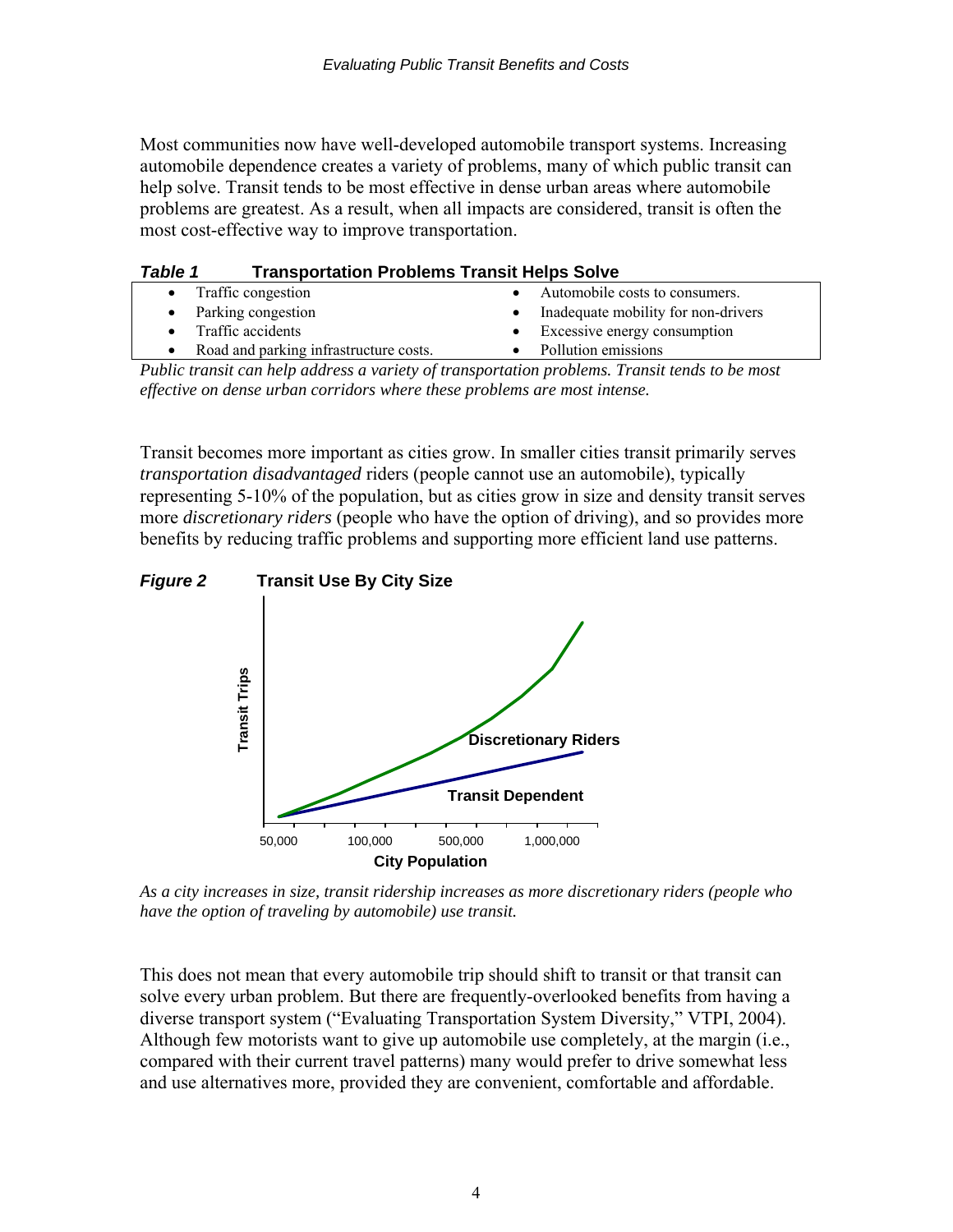### *The Importance of Comprehensive Analysis*

Economists and planners have developed computer models and various analysis tools for evaluating the economic value of specific transport options. These were generally developed to evaluate a particular mode or objective. For example, highway investment models are designed to measure the value of road improvements, and emission reduction models are designed to prioritize emission reduction strategies. Because of their limited scope, these tools tend to be ineffective at evaluating multiple modes and planning objectives ("Comprehensive Evaluation," VTPI, 2004).

For example, models designed to evaluate congestion reduction strategies often ignore emission impacts, and models designed to evaluate emission reductions often ignore congestion impacts. Many models ignore parking and vehicle ownership costs. Such "reductionist" models can favor solutions to one problem that exacerbate others, and undervalue strategies that provide modest but multiple benefits, such as transit services.

Conventional transport evaluation models tend to undervalue public transit because they overlook many benefits, as summarized in Table 2. To their credit, many public officials realize that transit provides more benefits than their models indicate, and so support transit more than is justified by benefit/cost analysis, but this occurs despite rather than as a result of formal economic evaluation. Decision making would improve with better evaluation models that account for more impacts.

*Table 2* **Impacts Considered and Overlooked** ("Comprehensive Evaluation" VTPI, 2004)

| <b>Usually Considered</b>                        | <b>Often Overlooked</b>                                          |
|--------------------------------------------------|------------------------------------------------------------------|
| Financial costs to governments                   | Downstream congestion impacts                                    |
| Vehicle operating costs (fuel, tolls, tire wear) | Impacts on non-motorized travel                                  |
| Travel time (reduced congestion)                 | Parking costs                                                    |
| Per-mile crash risk                              | Vehicle ownership and mileage-based depreciation costs.          |
| Project construction environmental impacts       | Project construction traffic delays                              |
|                                                  | Generated traffic impacts                                        |
|                                                  | Indirect environmental impacts                                   |
|                                                  | Strategic land use impacts                                       |
|                                                  | Transportation diversity value (e.g., mobility for non-drivers)  |
|                                                  | Equity impacts                                                   |
|                                                  | Per-capita crash risk                                            |
|                                                  | Impacts on physical activity and public health                   |
|                                                  | Some travelers' preference for transit (lower travel time costs) |

*Conventional transportation planning tends to focus on a limited set of impacts. Some tend to be overlooked because they are relatively difficult to quantify (equity, indirect environmental impacts, crash risk), and others are ignored simply out of tradition (parking costs, long-term vehicle costs, construction delays). These omissions tend to undervalue transit improvements.* 

Recent research expands the range of impacts to consider in transit evaluation (Cambridge Systematics, 1998; Cambridge Systematics, 1999; Lewis and Williams, 1999; TRB, 2000; Phillips, Karachepone and Landis, 2001; HLB, 2002; ECONorthwest and PBQD, 2002; MKI, 2003; Nelson, et al, 2006). This guide summarizes this research and describes how to apply more comprehensive evaluation in a particular situation.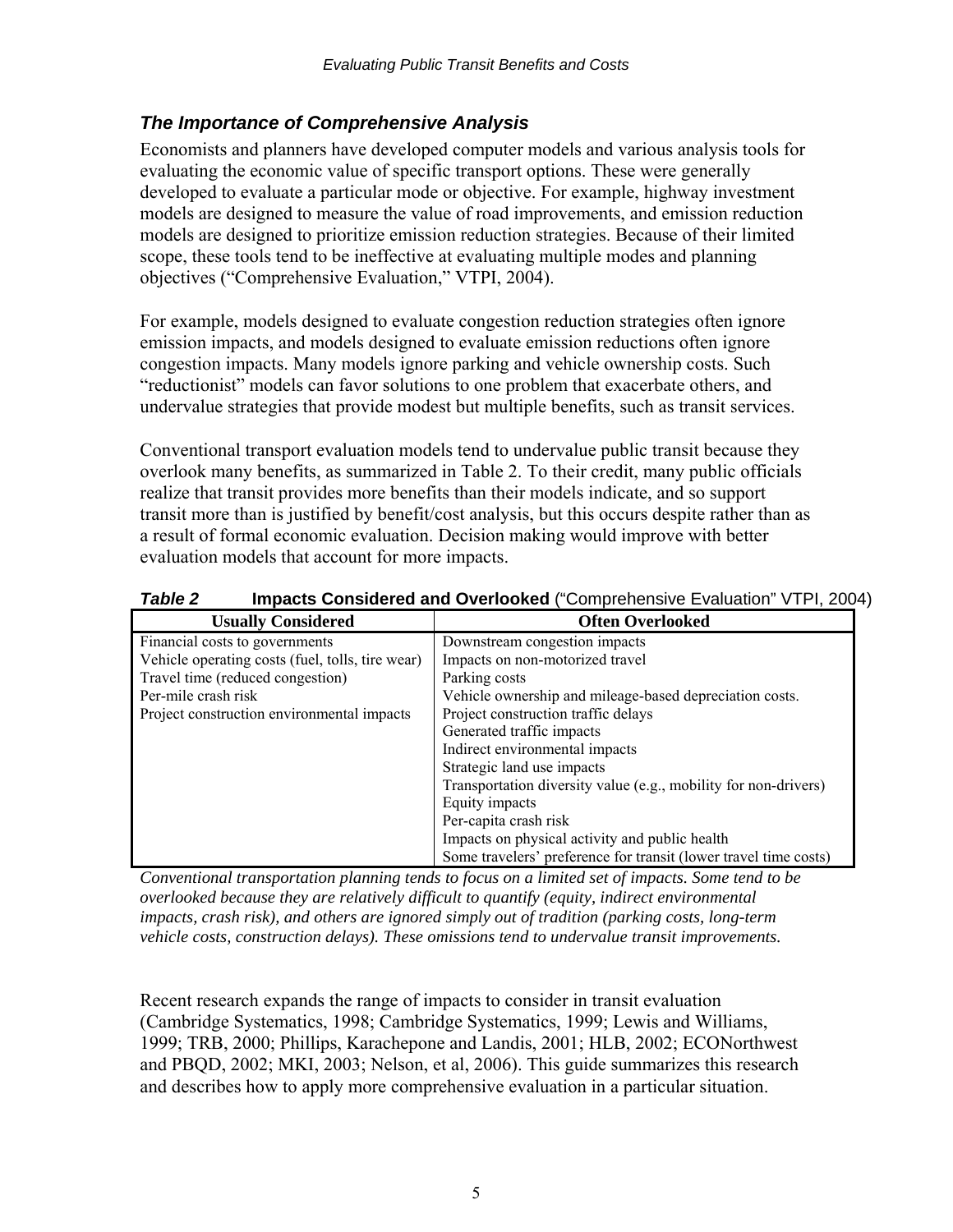# <span id="page-6-0"></span>**Evaluation Best Practices**

*Economic Evaluation* (also called *Appraisal* or *Analysis*) refers to methods to determine the value of a planning option to support decision making (Litman, 2001). Economic evaluation involves quantifying and comparing the marginal (incremental) impacts (benefits and costs) of various options in a standardized format.

Economic evaluation requires an *evaluation framework* that specifies the basic structure of the analysis. This identifies the following ("TDM Evaluation," VTPI, 2004):

- *Evaluation method*, such as cost-effectiveness, benefit-cost, lifecycle cost analysis, etc.
- *Evaluation criteria*, which are the impacts to be considered in the analysis. Impacts can be defined in terms of *objectives* or their opposite, *problems* (for example, congestion reduction is an objective because congestion is considered a problem), or they can be defined in terms of *costs* and *benefits* (for example, congestion reduction benefits can be measured based on reduced congestion costs).
- *Modeling techniques*, which predict how a policy change or program will affect travel behavior and land use patterns.
- *Base Case*, meaning what would happen without the policy or program.
- *Comparison units*, such as net present value, benefit/cost ratio, or cost per lane-mile, vehicle-mile, passenger-mile, incremental peak-period trip, etc.
- *Base year and discount rate*, which indicates how costs are adjusted to reflect the time value of money.
- *Perspective and scope*, such as the geographic range of impacts to consider.
- *Dealing with uncertainty*, such as use of sensitivity analysis or other statistical tests.
- *How results are presented*, so that the results of different evaluations can be compared.

It is important to carefully define the questions and options to be considered. A transit evaluation may consider whether a particular transit investment is cost effective (benefits exceed costs), which of several transit options provides the greatest net benefits, whether a transit improvement provides more value than a highway improvement, and how to optimize transit service benefits, and how the benefits and costs of a transportation option are distributed. It is generally best to evaluate several options, which may include a base case (what happens if no change is implemented), and various roadway improvements, transit improvements, and support strategies. Transit options might include small, medium and large service improvements, plus transit improvements combined with various support strategies such as ridership incentives and transit-oriented development. All quantified values and calculations should be incorporated into a clearly-organized spreadsheet, which allows various options and assumptions to be tested and adjusted.

Some benefits and costs have a mirror-image relationship; a cost increase can be considered a reduction in benefits, and a reduction in benefits can be considered an increase in costs. For example, reduced accidents can be defined as increased road safety, and reduced congestion delays can be described as an increase in mobility.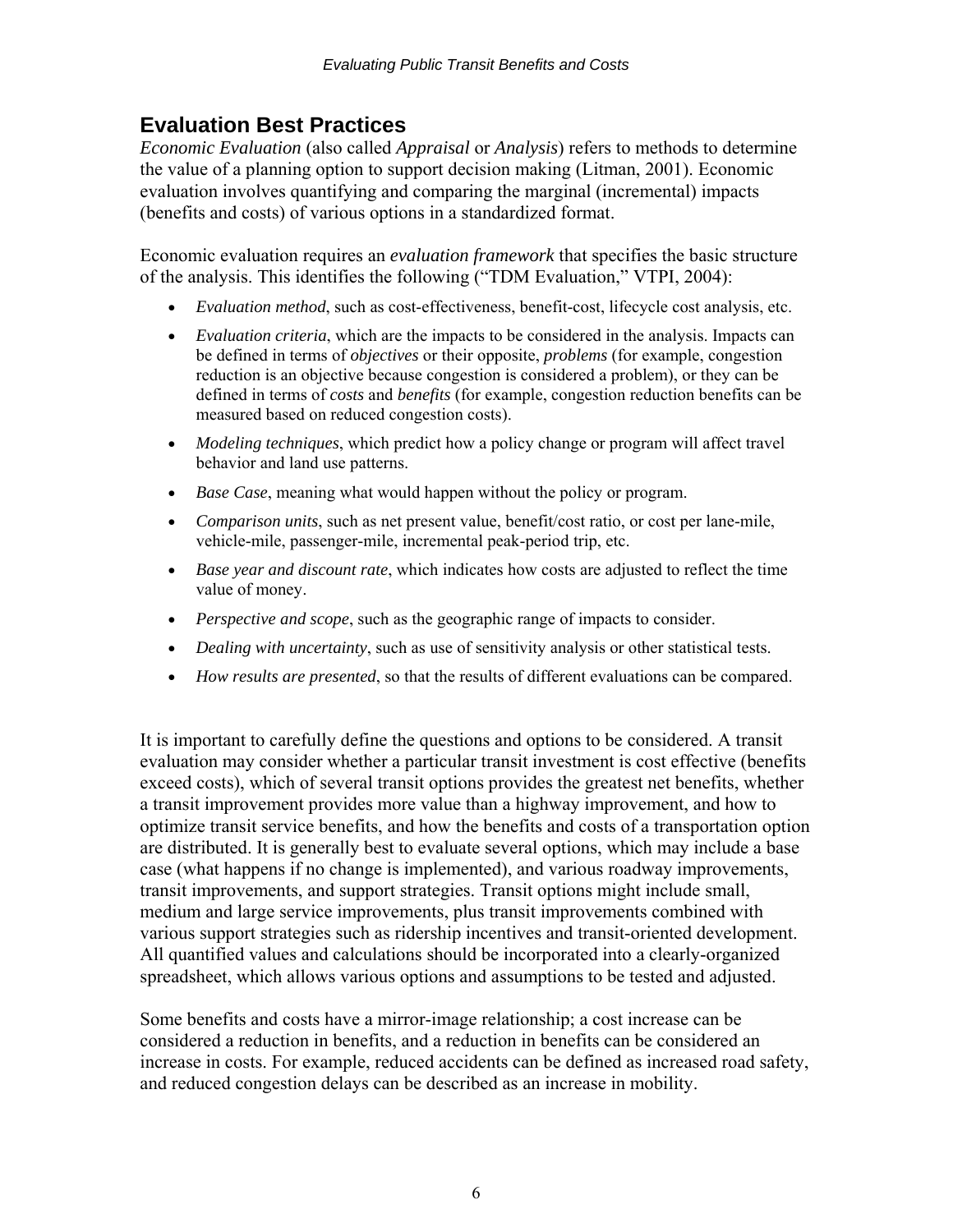Transit system costs tend to be relatively easy to determine, since most show up in government agency budgets. The main challenge is therefore to identify all incremental benefits. Some impacts are difficult to monetized (measured in monetary units) with available analysis tools and data. Such impacts should be quantified as much as possible and described. For example, it may be impractical to place a dollar value on transit equity benefits, but it may be possible to predict the number and type of additional trips made by transportation disadvantaged people, and to discuss the implications of this additional mobility on their ability to access basic services, education and employment.

Analysis should reflect *net*, *marginal* impacts. For example, net pollution reductions are the reduced automobile emissions minus any additional transit vehicle emissions. Marginal (incremental) impacts are sometimes difficult to determine. A 10% increase in transit passenger-miles does not necessarily increase transit costs by 10% if additional ridership occurs when the system has excess capacity.

Total impacts include both direct and indirect effects. Direct impacts result from increased mobility provided by transit, and reduced automobile use when people shift from driving to transit. Indirect impacts result when a major transit improvement provides a catalyst for more accessible land use patterns and a more diverse transportation system that results in additional reductions in automobile travel. This "leverage" effect is discussed later. Analysis that only considers direct impacts and uses a short-term perspective tends to undervalue transit, particularly rail transit.

Some impacts can be considered in multiple categories, so it is important to avoid double-counting. For example, productivity gains from more accessible land use can be counted as land use benefits or economic benefits, but not both.

Some impacts are economic transfers rather than net gains. It is important to identify their full effects. For example, from a local perspective, federal grants can be considered a net economic gain, since the money originates from elsewhere, but at a national level these are economic transfers, resources shifted from one area to another. Similarly, taxes and fares are economic transfers, costs to those who pay, and benefits to those who gain the revenue. Both types of impacts should be considered in economic evaluation.

In general, it is best to calculate all impacts, including those that are indirect, long-term and affecting other jurisdictions, and identify their distribution by category, time, geographic area, and group. For example, a transit improvement might provide \$10 million dollars in total net benefits, of which \$6 million is direct and \$4 million is indirect, \$4 million occurs within the first 5 years, \$6 million accrues within the local jurisdiction, and \$2 accrues to lower-income people.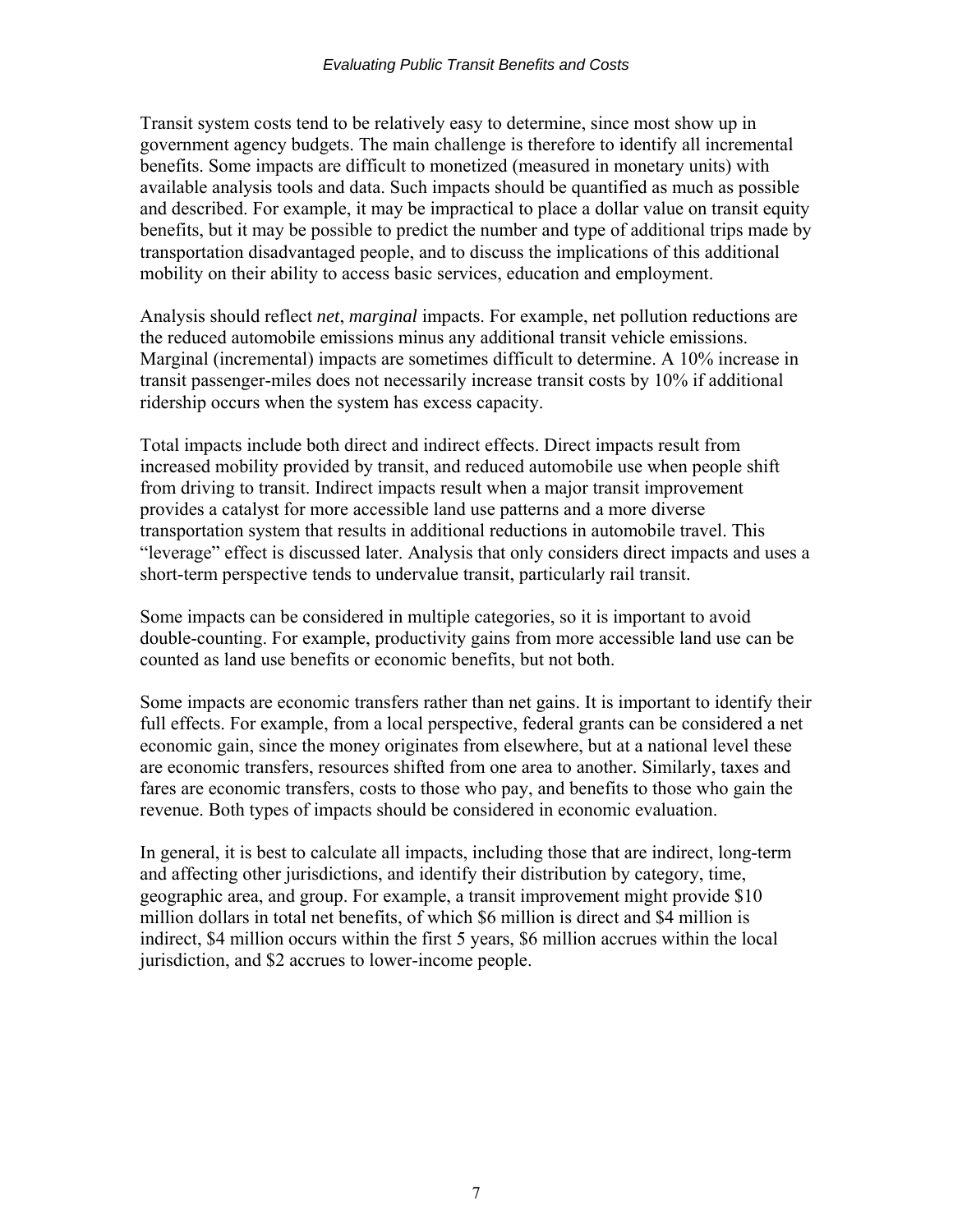# <span id="page-8-0"></span>**Evaluating Transit Service Quality**

*Service quality* refers to how transit is perceived by users. Kittleson & Associates (1999), Pratt (1999), Rood (1999), Phillips, Karachepone & Landis (2001), Tumlin, et al (2005), AARP (2005), and Marsden and Bonsall (2006) provide guidance on evaluating transit service quality from various perspectives, including the following factors:

- Availability (when and where transit service is available), and coverage (the portion of a geographic area, or the portion of common destinations in a community, located within reasonable distance of transit service.
- Frequency (how many trips are made each hour or day).
- Travel speed.
- Reliability (how well actual service follows published schedules)
- Integration (ease of transferring between transit and other travel modes)
- Price structure and payment options.
- User comfort and security, including riding on, walking to, and waiting for transit vehicles.
- Accessibility (ease of reaching transit stations and stops, particularly walkability), and local street design quality.
- Affordability (user costs relative to their income and other travel options).
- Information (is information on transit service easy to obtain and understand)
- Aesthetics (appearance of transit vehicles, stations, waiting areas and documents)

Transit service quality can be evaluated by having trained observers rate from A to F the reliability, cleanliness, comfort, and other features on a representative sample of bus trips (CPHA, 2002). The results are published in an annual report.

Transit service quality can be compared with other modes. For example, travel speed, comfort and affordability can be compared with those of automobile travel for the same trips. These factors should be evaluated for various types of users, trips and travel conditions. For example, transit service may be frequent and convenient during weekdays, but infrequent in the evenings and on weekends, and so service quality is inferior for users who want to make trips at those times. If only some buses have wheelchair lifts, transit service can be unreliable and inconvenient for some people with disabilities. A section later in this report discuss how to evaluate the value of transit travel time and compare it with other modes, taking into account differences in user comfort.

*Travel time maps* use *isochrones* (lines of constant time) to indicate the time needed to travel from a particular origin to other areas (Lightfoot and Steinberg, 2006). For example, areas within one hour may be colored a dark red, within two hours a lighter red, within three hours a dark orange, and within four hours a light orange. Maps can indicate and compare travel times by different modes. For example, one set of maps could show travel times for automobile travel and another for public transit travel. Travel time maps are an indication of accessibility.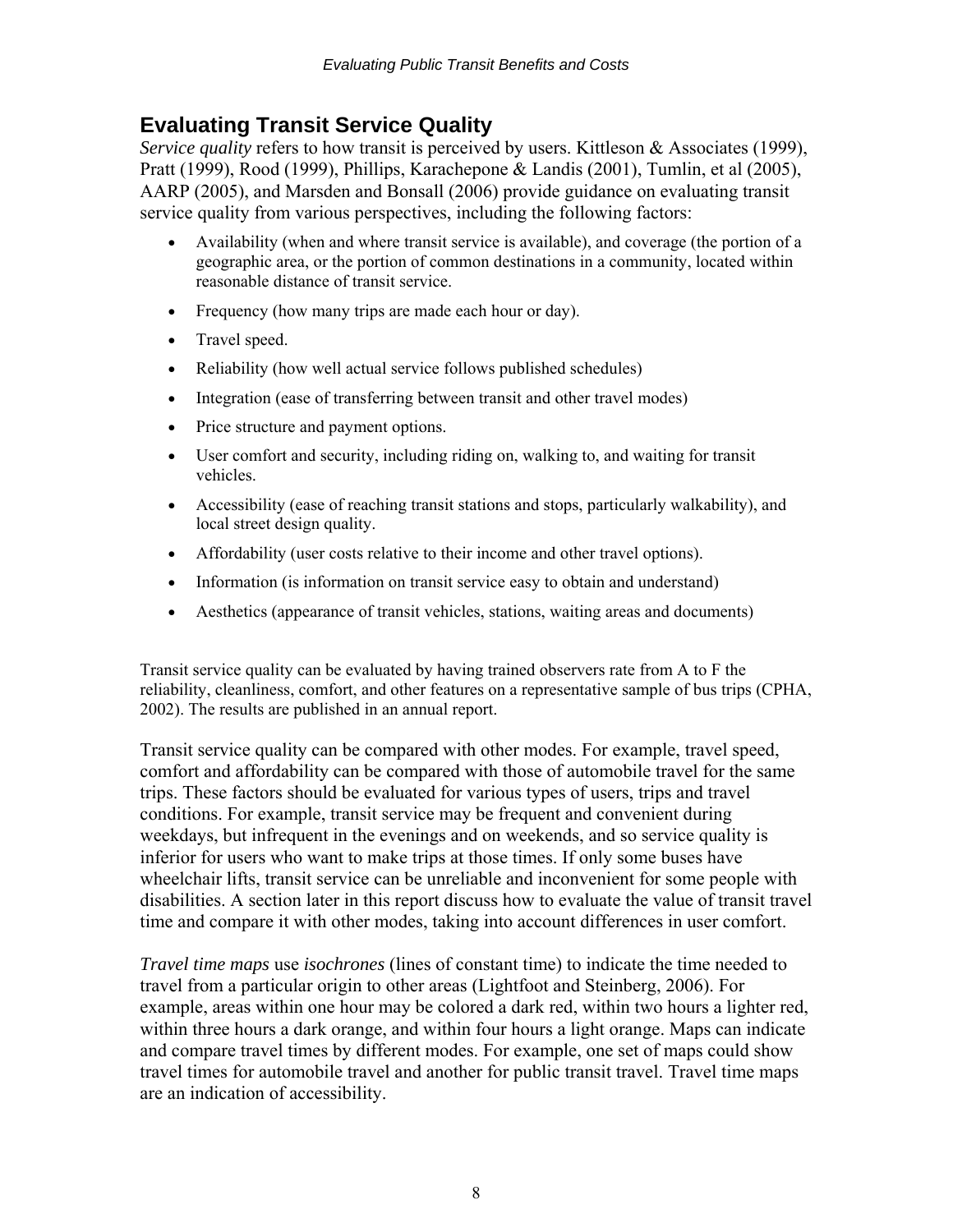Table 3 compares the factors considered in various transit service quality indices. Newer indices tend to be more comprehensive, and therefore more accurate at evaluating service quality and predicting the effects of changes in transit service and accessibility.

| <b>Indices</b>                                     | <b>Studies</b>                                      | Performance<br><b>Factors</b><br>Incorporated                                                                | <b>Reflects</b><br><b>Transit</b><br>Availability? | <b>Reflects</b><br><b>Comfort and</b><br>Convenience? | <b>Reflects</b><br><b>Travel</b><br>Demand? |
|----------------------------------------------------|-----------------------------------------------------|--------------------------------------------------------------------------------------------------------------|----------------------------------------------------|-------------------------------------------------------|---------------------------------------------|
| Local Index of<br>Transit<br>Availability          | Rood, 1997                                          | Frequency; capacity;<br>route coverage                                                                       | Yes                                                | N <sub>0</sub>                                        | N <sub>0</sub>                              |
| Public<br>Transportation<br>Accessibility<br>Level | Hillman,                                            | Service frequency;<br>service coverage                                                                       | Yes                                                | N <sub>0</sub>                                        | N <sub>o</sub>                              |
| <b>Transit Level</b><br>of Service<br>Indicator    | Kittelson $&$<br>Associates and<br><b>URS, 2001</b> | Service coverage;<br>frequency; service span;<br>population; jobs                                            | Yes                                                | No                                                    | Yes                                         |
| Transit<br>Service<br>Accessibility<br>Index       | Polzin et al.,<br>2002                              | Service coverage;<br>service span; frequency;<br>travel demand                                               | Yes                                                | N <sub>0</sub>                                        | Total<br>number of<br>trips                 |
| Mobility<br>Index                                  | Galindez and<br>Mireles-<br>Cordov, 1999            | Travel speed; average<br>vehicle occupancy                                                                   | No                                                 | Yes                                                   | No                                          |
| Service<br>Quality Index                           | Hensher et al.,<br>2001                             | 13 variables (i.e., travel<br>time; frequency, etc.)                                                         | Yes                                                | N <sub>0</sub>                                        | Yes                                         |
| Transit<br>Service<br>Indicator<br>(TSI)           | Fu, Saccomanno<br>and Xin, 2005                     | Service frequency,<br>coverage, and various<br>travel time components<br>(walk, wait, transfer,<br>and ride) | Yes                                                | Yes                                                   | Yes                                         |

**Table 3** Transit Indices Compared (Fu, Saccomanno and Xin, 2005)

*This table compares various indices that can be used to evaluate service quality and predict the effects of service changes.*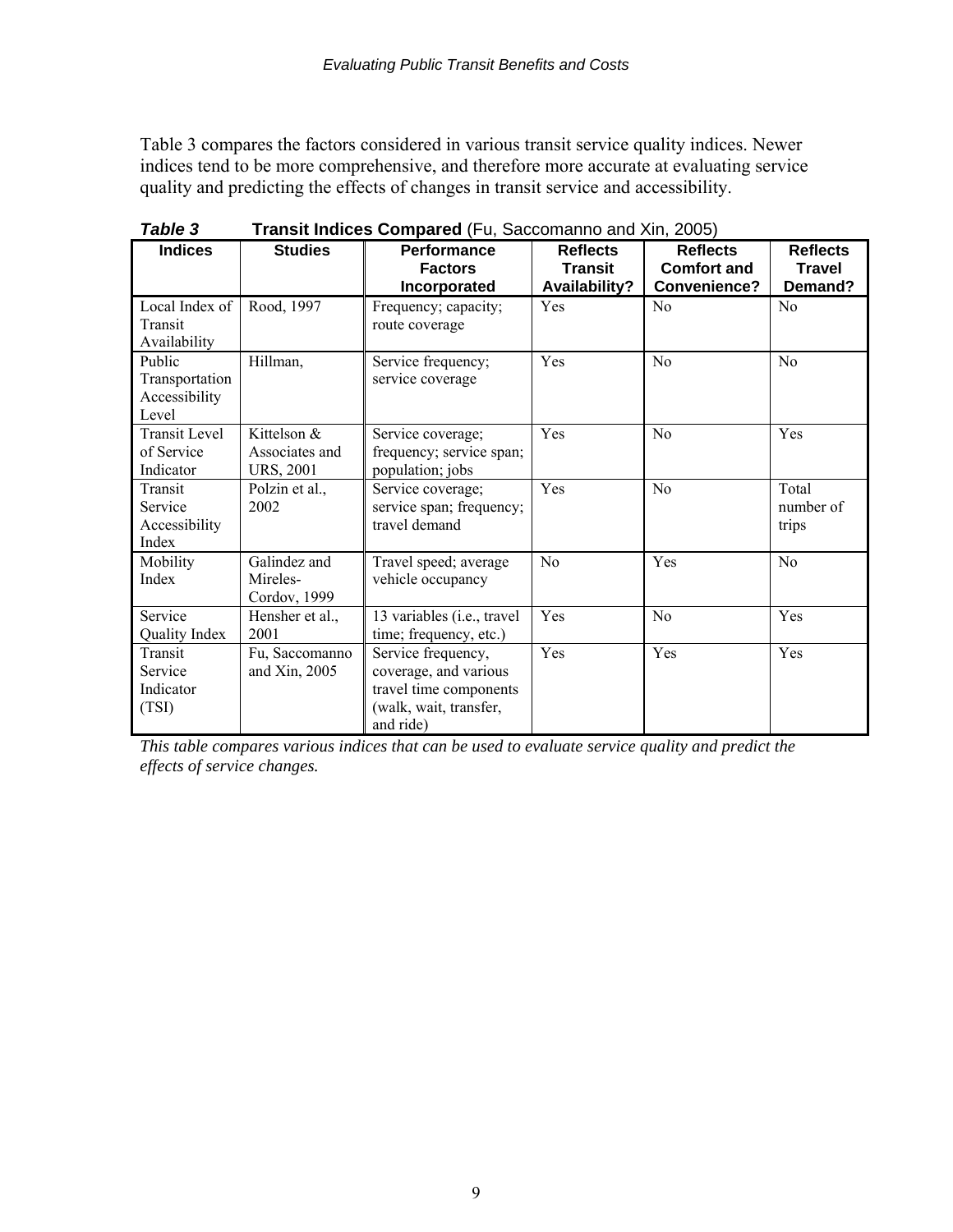# <span id="page-10-0"></span>**Travel Impacts**

The benefits of a transit service or improvement are affected by the type of travel impacts it causes. The table below indicates the effects of various types of transit improvements. For example, some improvements provide basic mobility or increase affordability. Some are particularly effective at attracting motorists and reducing automobile travel.

*Table 4* **Travel Impacts of Various Transit Improvements** (VTPI, 2004)

| <b>Type of Transit Improvement</b>                              | <b>Improved</b>         | <b>Increased</b>        | <b>Provides</b> | <b>Reduces</b> |
|-----------------------------------------------------------------|-------------------------|-------------------------|-----------------|----------------|
|                                                                 | <b>Service</b>          | <b>Affordability</b>    | <b>Basic</b>    | Auto           |
|                                                                 | <b>Quality</b>          |                         | <b>Mobility</b> | <b>Travel</b>  |
| Additional routes, expanded coverage, increased service         | $\mathbf{X}$            |                         | X               | X              |
| frequency and hours of operation.                               |                         |                         |                 |                |
| Lower fares, increased public subsidies.                        |                         | $\mathbf X$             | $\mathbf{X}$    | $\mathbf{X}$   |
| More special mobility services.                                 |                         | $\overline{\mathbf{X}}$ | $\mathbf{X}$    |                |
| <b>Commute Trip Reduction programs, Commuter Financial</b>      |                         |                         |                 |                |
| Incentives, and other <b>TDM</b> Programs that encourage use of |                         |                         |                 |                |
| alternative modes.                                              |                         | $\mathbf{X}$            |                 | $\mathbf{X}$   |
| <b>HOV Priority.</b>                                            | $\mathbf{X}$            |                         |                 | $\mathbf{X}$   |
| Comfort improvements, such as better seats and bus shelters.    | $\mathbf{X}$            |                         |                 | X              |
| Transit Oriented Development and Smart Growth, that result      |                         |                         |                 |                |
| in land use patterns more suitable for transit transportation.  | $\mathbf{X}$            |                         |                 | $\mathbf{x}$   |
| Pedestrian and Cycling Improvements that improve access         | $\mathbf{X}$            |                         | $\mathbf{X}$    | $\mathbf{X}$   |
| around transit stops.                                           |                         |                         |                 |                |
| Improved rider information and Marketing programs.              | $\mathbf{X}$            |                         |                 | $\mathbf{X}$   |
| Improved Security.                                              | $\overline{\mathbf{X}}$ |                         | $\mathbf{X}$    | $\mathbf{X}$   |
| Targeted services, such as express commuter buses, and          |                         |                         |                 |                |
| services to <b>Special Events</b> .                             | $\mathbf{X}$            |                         |                 | X              |
| <b>Universal Design.</b>                                        | $\mathbf{X}$            |                         | $\mathbf{X}$    |                |
| Park & Ride facilities.                                         | $\mathbf X$             |                         |                 | X              |
| Bike and Transit Integration (bike racks on buses, bike routes  | $\mathbf{X}$            |                         | X               | X              |
| and <b>Bicycle Parking</b> at transit stops).                   |                         |                         |                 |                |

*This table summarizes the travel impacts of various transit improvements. Some improve conditions or reduce costs for existing riders, others cause shifts from automobile to transit.* 

*User benefits* result from improved convenience, speed, comfort or financial savings to current transit users, that is, for trips that would be made by transit even without those improvements. For example, if transit priority measures increase transit speeds, current users benefit from travel time savings. Similarly, bus shelters, improved security at transit stations, reduced fares, and other types of service improvements provide benefits to current transit users.

*Mobility benefits* result from the additional mobility provided by a transportation service, particularly to people who are physically, economically or socially disadvantaged. These benefits are affected by the types of additional trips served. For example, transit services that provide *basic mobility*, such as access to medical services, essential shopping, education or employment opportunities, can be considered to provide greater benefits than more luxury trips, such as recreational travel ("Basic Mobility," VTPI, 2004).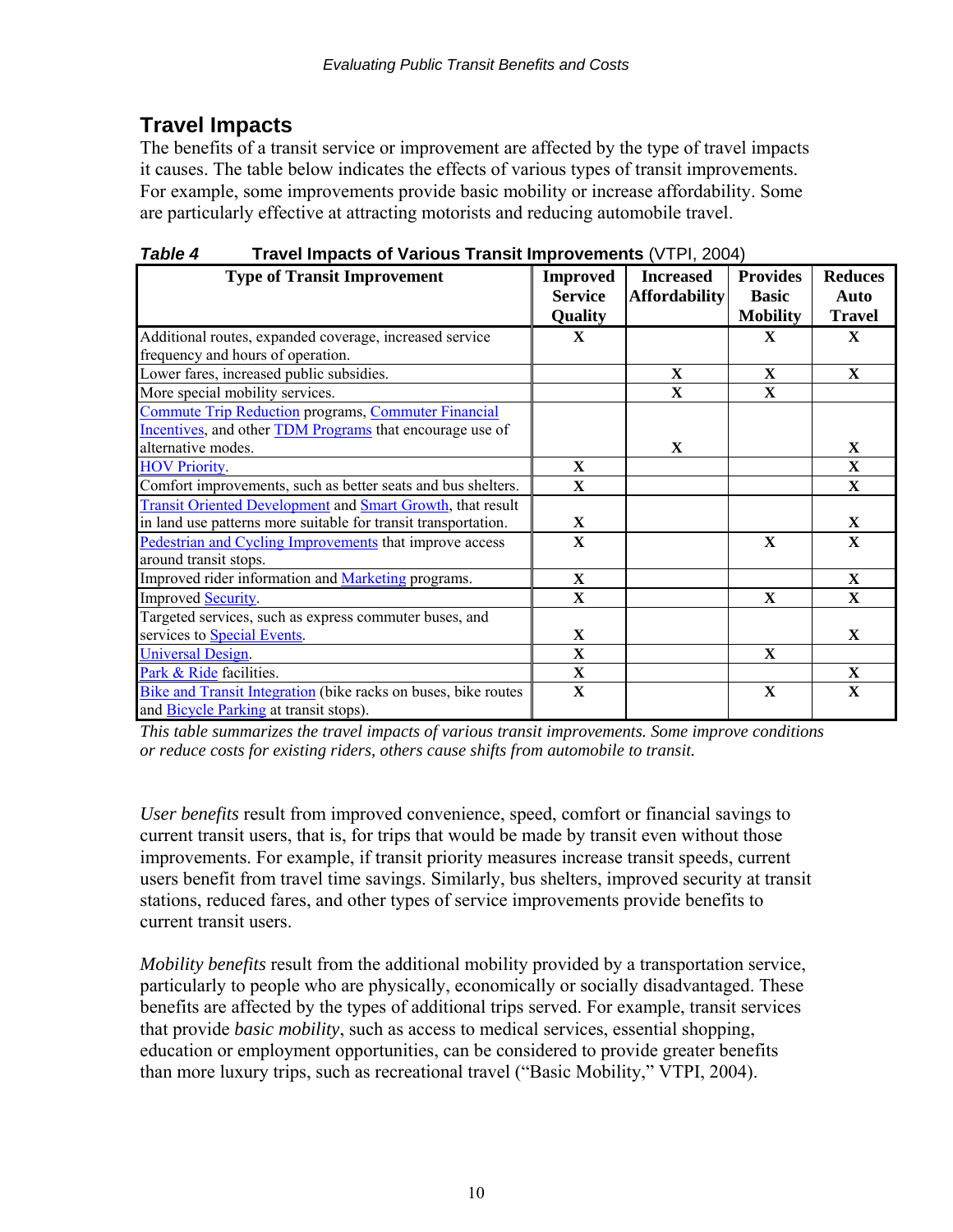*Efficiency benefits* result when transit reduces the costs of traffic congestion, road and parking facilities, accidents and pollution emissions. These benefits depend on the amount and type of automobile traffic reduced. For example, transit services provide extra benefits if they reduce urban-peak automobile trips, rather than off-peak or rural trips, because urban-peak automobile travel tends to impose the greatest congestion, parking and pollution costs. Table 5 compares mobility and efficiency objectives.

| , , , , , , ,        |                                             |                                                     |  |
|----------------------|---------------------------------------------|-----------------------------------------------------|--|
|                      | <b>Mobility</b>                             | <b>Efficiency</b>                                   |  |
| Objective            | Increase mobility by non-drivers.           | Reduce costs such as congestion and pollution.      |  |
| How it is evaluated. | Quality of mobility options available,      | Compared with the same trips made by                |  |
|                      | particularly for disadvantaged people.      | automobile.                                         |  |
| Service distribution | Structured to provide the greatest possible | Focused on urban-peak travel conditions where       |  |
| and coverage.        | coverage, including service at times and    | congestion, facility costs and pollution are worst. |  |
|                      | places where demand is low.                 |                                                     |  |
| Service quality.     | Service may be basic (i.e., bus rather than | Designed to attract discretionary riders with       |  |
|                      | rail), but it must be comprehensive and     | premium quality service (e.g., rail rather than     |  |
|                      | affordable.                                 | bus), Park & Ride, and express services.            |  |
| Fare structure.      | Affordable to disadvantaged people.         | Attractive to commuters.                            |  |

*Table 5* **Comparing Mobility and Efficiency Objectives** 

*Public transit has have various objectives that sometimes conflict.* 

These benefits tend to be greatest when transit serve people who face the greatest mobility constraints, such as wheelchair users and people with very low incomes (Litman and Rickert, 2005). Special effort may be made to identify these users in ridership surveys and passenger profiles, evaluation of vehicle design features such as the portion of vehicles and terminals that accommodate people with disabilities (including the quality of pedestrian access in the area), and user surveys that include special features to determine the problems that disadvantaged people face using transit services.

To help analyze travel impacts it is useful to determine *mode substitution* factors, that is, the change in automobile trips resulting from a change in transit trips, and vice versa. For example, when reduced fares increase bus ridership, typically 10-50% substitute for an automobile trip. Other trips shift from nonmotorized modes, vehicle passengers (which may involve a *rideshare* trip, in which case automobile travel is not reduced when a passenger shift to transit, or a *chauffeured* trip, in which a driver makes a special trip to carry a passenger), or be induced travel. Conversely, when a disincentive such as parking fees or road tolls cause automobile trips to decline, generally 20-60% shift to transit, depending on conditions. Pratt (1999), Kuzmyak, Weinberger and Levinson (2003), and TRL (2004) provide information on the mode shifts that typically result from incentives such as transit service improvements and parking pricing.

According to the Transit Performance Monitoring System (FTA, 2002), more than half of transit passengers report that if transit service were unavailable they would travel by automobile, either as a driver or passenger in a private automobile or taxi (a portion of passenger trips would be *ridesharing*, using an otherwise empty seat without increasing vehicle mileage, while others would be *chauffeured trips* that do increase vehicle travel).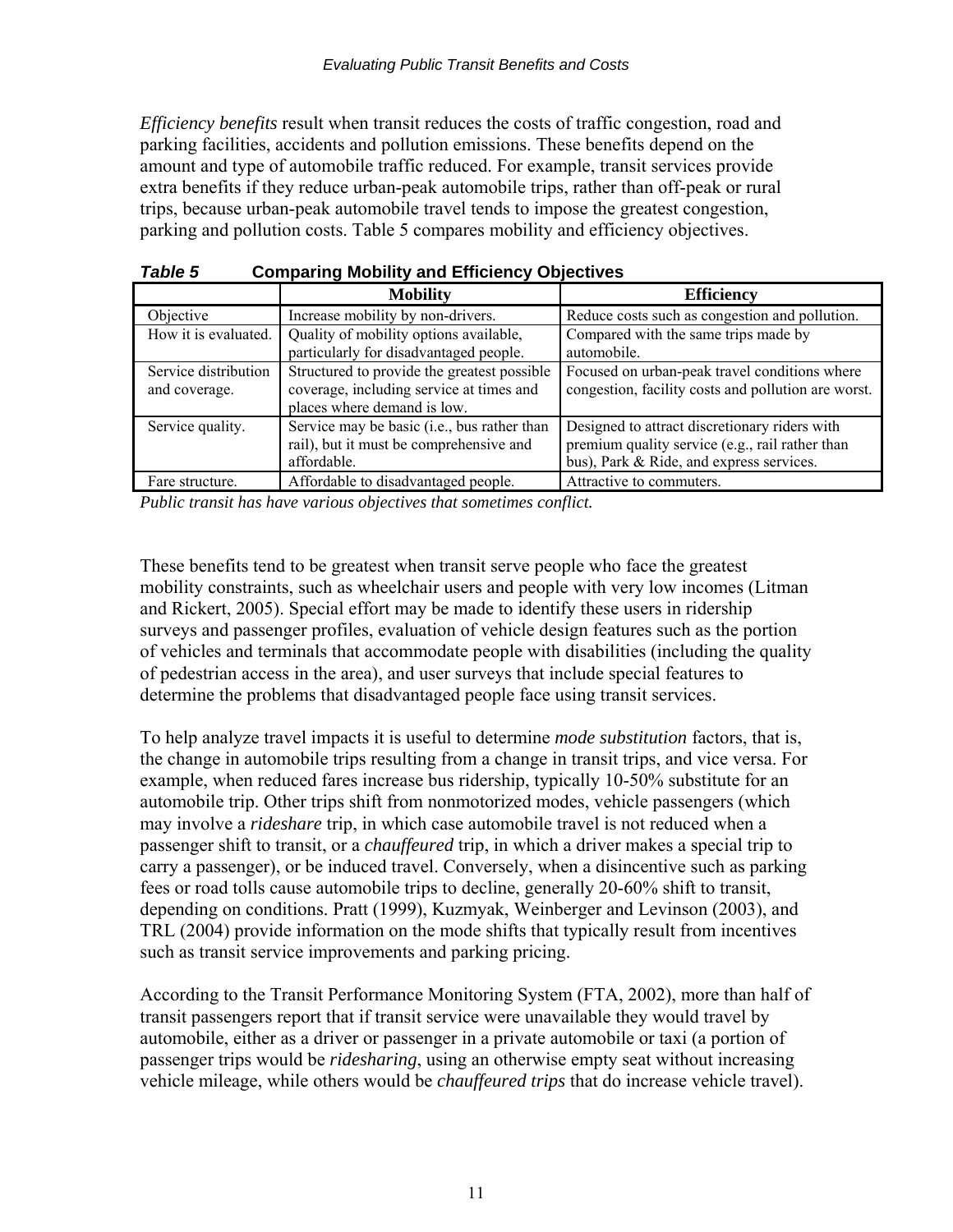### <span id="page-12-0"></span>*Indirect Travel Impacts*

In addition to direct travel impacts, transit improvements can impact travel indirectly by providing a catalyst for more multi-modal, accessible communities where people tend to own fewer cars and drive less than would otherwise occur (Pascall, 2001; Switzer, 2003; "Land Use Impacts on Transportation," VTPI, 2004). Where high-quality transit creates more efficient land use, each transit passenger-mile represents a reduction of 3 to 6 automobile vehicle-miles (Neff, 1996; Newman and Kenworthy, 1999, p. 87; Holtzclaw, 2000; Litman, 2004a). The table below summarizes estimates of these impacts.

| , univ v<br>THE ROUGHOND DUC to HUNDR OOG HORZOGW ZOOG, ERINGH, ZOOHU/ |                                          |                                                             |                      |
|------------------------------------------------------------------------|------------------------------------------|-------------------------------------------------------------|----------------------|
| <b>Study</b>                                                           | <b>Cities</b>                            | <b>Vehicle-Mile Reduction Per Transit</b><br>Passenger-Mile |                      |
|                                                                        |                                          | <b>Older Systems</b>                                        | <b>Newer Systems</b> |
| Pushkarev-Zupan                                                        | NY, Chicago, Phil, SF, Boston, Cleveland | 4                                                           |                      |
| Newman-                                                                | Boston, Chicago, NY, SF, DC              | 2.9                                                         |                      |
| Kenworthy                                                              |                                          |                                                             |                      |
| Newman-                                                                | 23 US, Canadian, Australian and European | 3.6                                                         |                      |
| Kenworthy                                                              | cities                                   |                                                             |                      |
| Holtzclaw, 1991                                                        | San Francisco and Walnut Creek           | 8                                                           |                      |
| Holtzclaw, 1994                                                        | San Francisco and Walnut Creek           | 9                                                           | 1.4                  |
| MTC/Raft 2010                                                          |                                          |                                                             | 4.4                  |
| Litman $(2004)$                                                        | 50 largest U.S. cities.                  | 4.4                                                         |                      |

| <b>Table 6</b><br><b>VMT Reductions Due to Transit Use (Holtzclaw 2000; Litman, 2004a)</b> |
|--------------------------------------------------------------------------------------------|
|--------------------------------------------------------------------------------------------|

*This table summarizes results from several studies indicating that transit, particularly rail, can leverage automobile travel reductions by changing transportation and land use patterns.* 

This does not mean that every transit improvement leverages automobile travel reductions of this magnitude. Basic transit service or a single transit improvement does not necessarily cause such reductions. Significant transit service improvements integrated with more accessible land use and incentives to reduce automobile use are generally needed to cause significant reductions. Rail transit tends to have the greatest impact on per-capita vehicle travel because it tends to have the greatest land use impacts. Busways probably have smaller impacts. Even rail systems can have little effect if other transportation and land use policies are not supportive, for example, if most riders drive to transit stations located in sprawled, automobile-dependent communities.

**Transit Improvements Help Reduce Vehicle Ownership and Use** ([www.translink.bc.ca\)](http://www.translink.bc.ca/) Despite strong population and economic growth, the city of Vancouver recorded a small decline in the number of registered automobiles, and a reduction in downtown automobile trips in 2004. Small decreases or reductions in growth rates were also recorded in nearby suburbs. Experts conclude that this results from increased transit services and a growing preference for urban living. Says expert says David Baxter, "There are some fundamental changes going on. It's increasingly possible to live in Vancouver without a motor vehicle." Transit ridership rose 9.5% in the first half of this year compared to the same period last year, and was 24.6% higher than 2002. Bus trips increased by 11.1%, and rail trips increased by 5.4%. A customer survey found that that 42% of SkyTrain riders, 49% of West Coast Express riders, 35% on the 99B bus route and 25% on the 98B route switched from commuting by car. "The numbers show that demand for public transit continues to grow in response to the significant expansion of services."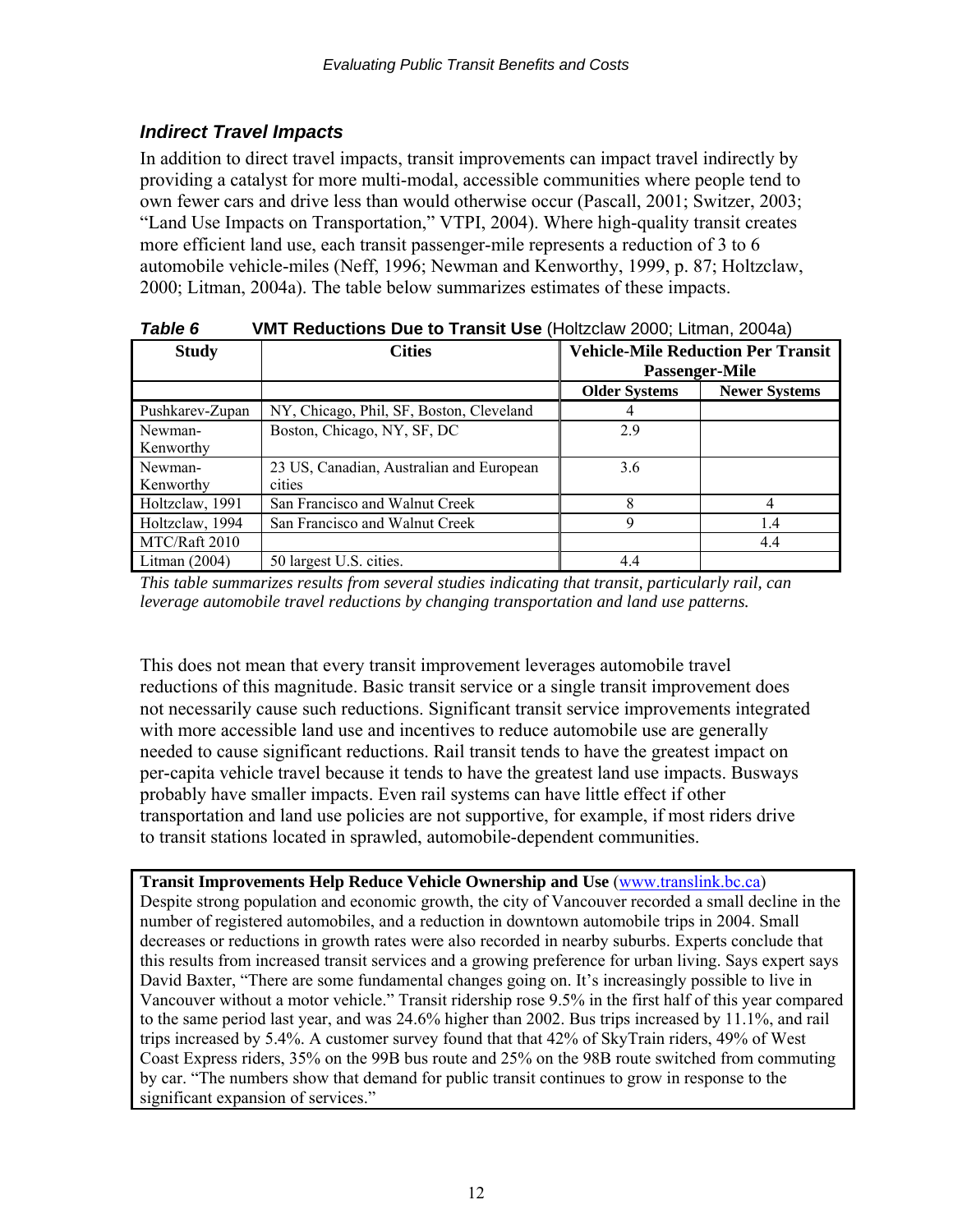# <span id="page-13-0"></span>**Transit Demand**

*Travel demand*, refers to the number and types of trips people would make under particular conditions. A number of factors affect travel demand, including geography (urban area size and density), economy (number of jobs in an area) and demographics (portion of households without vehicles), as well as various transit service, design and pricing. The table below summarizes various factors affecting transit demand that can be used to increase transit ridership and the benefits provided by transit.

| Table 7        | <b>Factors Affecting Transit Ridership</b>                                           |
|----------------|--------------------------------------------------------------------------------------|
| <b>Factors</b> | <b>Using These Factors To Increase Ridership And Benefits</b>                        |
| Convenience    | Increase transit service coverage and frequency.                                     |
| Information    | Provide information on where, when and how to use transit.                           |
| Price          | Keep fares low and offer targeted discounts, such as commuter passes.                |
| Speed.         | Provide express commuter services and transit priority measures.                     |
| Accessibility  | Develop more accessible land use patterns and more diverse transportation systems.   |
| Integration    | Provide park & ride facilities, transit service to major transportation terminals.   |
| Comfort        | Provide adequate service so transit vehicles are not crowded.                        |
| Security       | Insure that transit vehicles, facilities and service areas are considered secure.    |
| Prestige       | Treat transit riders with respect, and promote transit as a desirable travel option. |

*Many factors can affect ridership and benefits.* 

For example, a particular transit route might attract 5,000 riders per day under current conditions; 6,000 if more employers have [Commute Trip Reduction](http://www.vtpi.org/tdm/tdm9.htm) programs; 7,000 if a local college has a [Campus Transport Management](http://www.vtpi.org/tdm/tdm5.htm) program; 8,000 if service quality improves; 9,000 if [Park & Ride](http://www.vtpi.org/tdm/tdm27.htm), [Pedestrian](http://www.vtpi.org/tdm/tdm92.htm) and [Bicycle](http://www.vtpi.org/tdm/tdm2.htm) access improve; and 10,000 if [Parking Management](http://www.vtpi.org/tdm/tdm28.htm) programs are implemented in the area.

For more information on transit demand see Pratt (1999); Kittleson & Associates (1999); Phillips, Karachepone and Landis (2001); IFS, 2001; Hass-Klau and Crampton (2002); FTA (2002); Taylor and Fink (2003); Litman, 2005a; TRL (2004), Fehr & Peers (2004); McCollom and Pratt (2004); Taylor, et al. (2004); and Currie (2005). The *Transit Performance Monitoring System* (TPMS) is a standardized transit user survey that provides information on who, why and how frequently people use transit (FTA, 2002).

Most urban regions have travel demand models that predict how various transport system changes affect travel patterns. However, such models are not very effective at measuring factors such as rider comfort and pedestrian accessibility, and so tend to understate transportation and land use management strategy impacts ("Modeling Improvements," VTPI (2002). Travel impacts of transit encouragement strategies can be evaluated by comparing the generalized costs (travel time and incremental expenses per trip) of transit and driving to calculate a *transit competitiveness ratio* (Casello, 2007). The higher this ratio the relatively less attractive is transit compared with driving. Because travelers have diverse needs and preferences, some will choose transit even if the transit competitive ratio is relatively high, so models must be calibrated and adjusted to reflect specific conditions.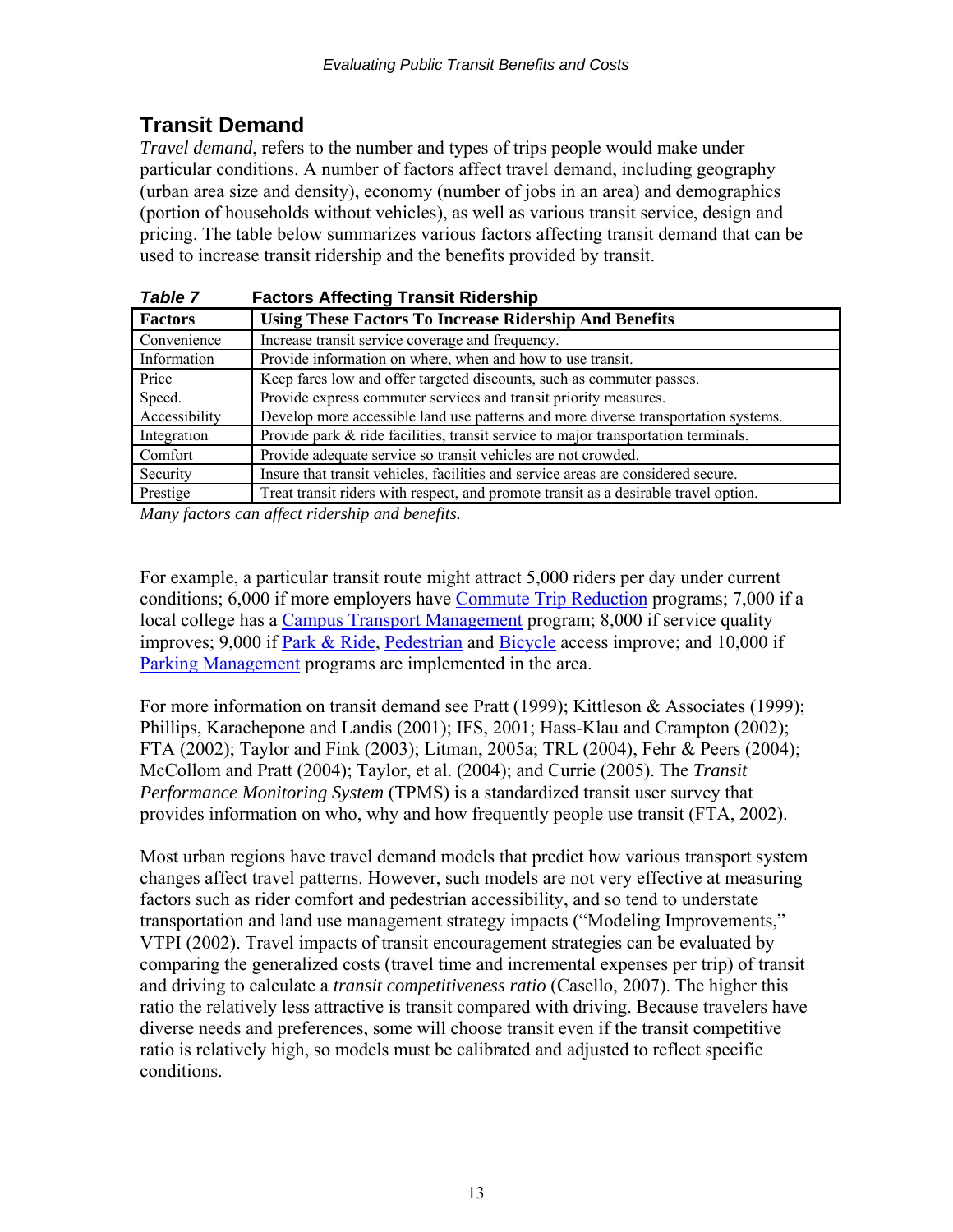Factors that affect transit ridership are discussed in more detail below.

### *Price Changes*

The overall average [Elasticity](http://www.vtpi.org/tdm/tdm11.htm) of transit ridership with respect to fares is -0.4, meaning that each 1.0% fare increase will reduce ridership by 0.4%, although this varies depending on various geographic, demographic and service factors (Hensher and King 1998; Pratt, 1999; TRL, 2004; Litman, 2004). Transit dependent riders have lower elasticities than discretionary riders. Large cities tend to have a lower elasticity than small cities, and peak-hour travel is less elastic than off-peak. [Commuter Financial Incentives,](http://www.vtpi.org/tdm/tdm8.htm) in which employers provide subsidized passes or cash to transit riders, can be effective at increasing ridership ([www.commutercheck.com](http://www.commutercheck.com/)). [Parking Pricing](http://www.vtpi.org/tdm/tdm26.htm) can significantly increase transit travel. Even a modest fee (\$1-2 per day) often doubles transit commuting. The [Trip Reduction Tables](http://www.vtpi.org/tdm/tdm41.htm) indicate the reduction in automobile trips that can be expected from various combinations of commuter financial incentives.

|                                   | ,                 |
|-----------------------------------|-------------------|
| <b>Factor</b>                     | <b>Elasticity</b> |
| Regional employment               | 0.25              |
| Central city population           | 0.61              |
| Service (transit vehicle mileage) | 0.71              |
| Fare price                        | $-0.32$           |
| Wait time                         | $-0.30$           |
| Travel time                       | $-0.60$           |
| Headways                          | $-0.20$           |

| Table 8 | <b>Transit Ridership Factors (JHK, 1995; Kain and Liu, 1999)</b> |
|---------|------------------------------------------------------------------|
|---------|------------------------------------------------------------------|

*This table shows the elasticity of transit use with respect to various factors. For example, a 1% increase in regional employment is likely to increase transit ridership by 0.25%, while a 1% increase in fare prices will reduce ridership by 0.32%, all else being equal.* 

### *Service Quality*

Pratt (1999) concludes that the elasticity of transit use with respect to transit service averages 0.5, meaning that each 1% increase in transit service frequency, vehicle mileage or operating hours increases ridership by 0.5%. There is a wide variation in this factor depending on type of service, demographic and geographic factors. Elasticities of 1.0 can occur where transit service is expanded into suitable areas. A study of U.S. travel demand found that a 10% increase in a city's bus service reduces just one average annual mile of vehicle travel per capita, but a 10% increase in rail transit service reduces 40 average annual miles of vehicle travel per capita. Pratt finds that the elasticity of transit use to service expansion (e.g. routes into new parts of a community already served by transit) is typically in the range of 0.6 to 1.0, meaning that each 1% of additional service increases ridership by 0.6-1.0%. New bus service in a community typically achieves 3 to 5 annual rides per capita, with 0.8 to 1.2 passengers per bus-mile. Higher first-year ridership occurs in some circumstances, such as university towns or suburbs with rail transit stations to feed. Improved information, easy-to-remember schedules (for example, every half-hour), and more convenient transfers can increase transit use, particularly in areas where service is less frequent.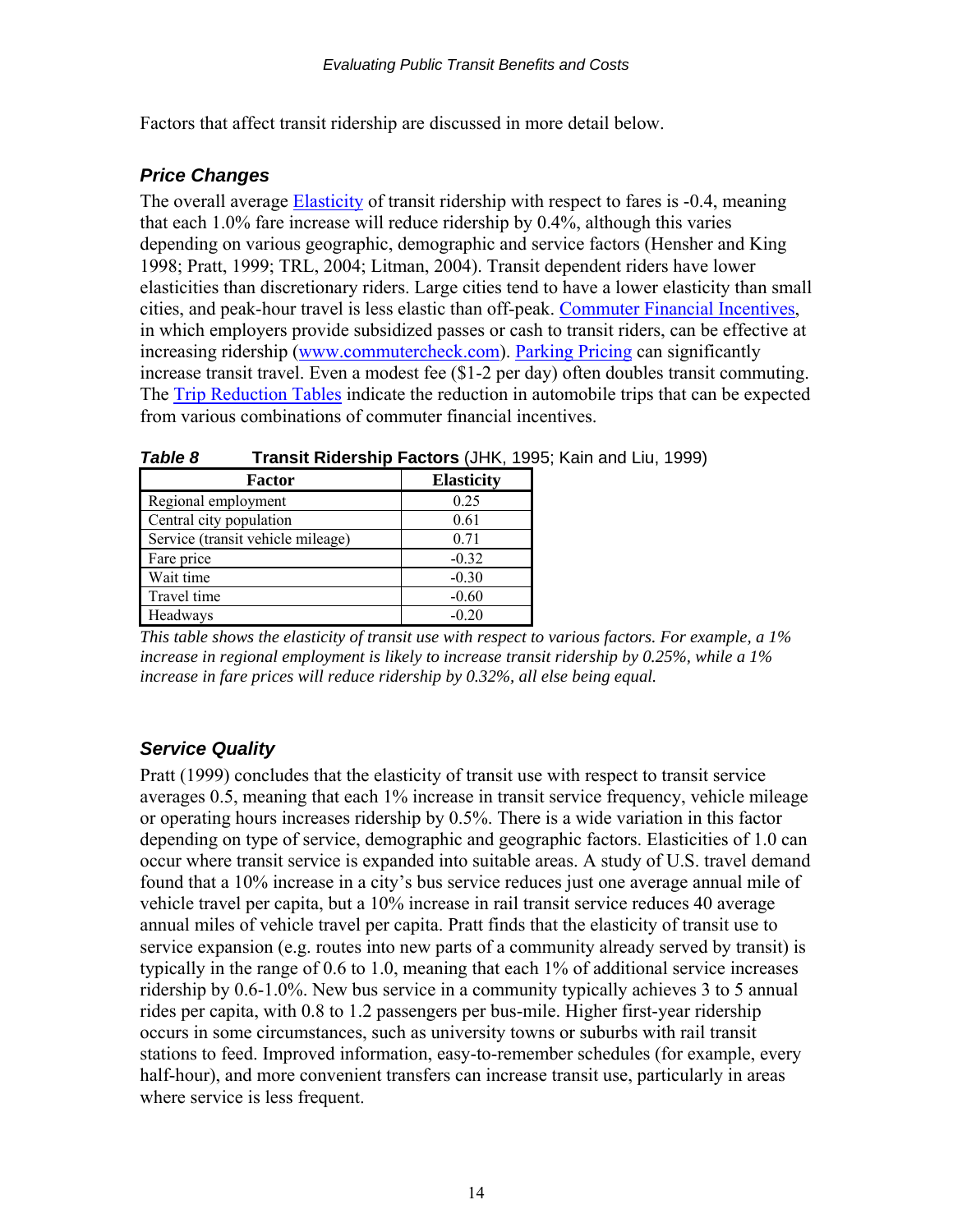### *Demographics*

About 12% of U.S. residents use transit at least once during a two month period, and this increases among certain groups (Polzin and Chu, 1999). Ridership tends to be higher for:

- People who cannot drive (people with disabilities, youths, immigrants, etc.)
- People with low incomes.
- Residents of larger cities.
- Commuters to major commercial centers.
- High school, college and university students.
- Employees who are offered financial incentives.
- People who consider driving stressful.

The Transit Performance Monitoring System (TPMS) surveys provide information on transit ridership demographics (FTA, 2002). Phase I and II surveys found the following:

- Most transit trips are made by lower-income household. Lower-income riders (less than \$20,000 annual income in 2002) represent 63% of riders in small transit systems, 51% in medium size transit systems, and 41% of riders in large transit systems.
- Most transit trips are made by riders who use transit frequently. About 70% of trips are made by people who use transit at least five days each week. However, a large number of people use transit infrequently, so 70% of people who use transit during the last month use it less than five times a week.
- There is constant turnover of the transit user population. 38% of current transit trips are made by people who have relied on transit for less than one year, and 29% of transit trips are made by people who relied on transit one to four years.
- Work, school (including university and college) and shopping trips account for 75% of all trips.
- Overall, 33% of transit trips made by discretionary riders (people who have the option of driving a car). This increases to 36% in large transit systems.
- Walking is the most common form of access to transit stops. 6.2% of bus riders and 27% of rail transit riders drive to their transit stop. Nearly all transit trips end with a walking link.
- More than half (56%) of transit passengers report that if transit service were unavailable they would have traveled by automobile, either as a driver or passenger. Below is what respondents report they would do if transit service were unavailable:

| Drive             | 23%   |
|-------------------|-------|
| Ride with someone | 22%   |
| Taxi/Train        | 12%   |
| Not make trip     | 21%   |
| Walk              | 18%   |
| Bicycle           | $4\%$ |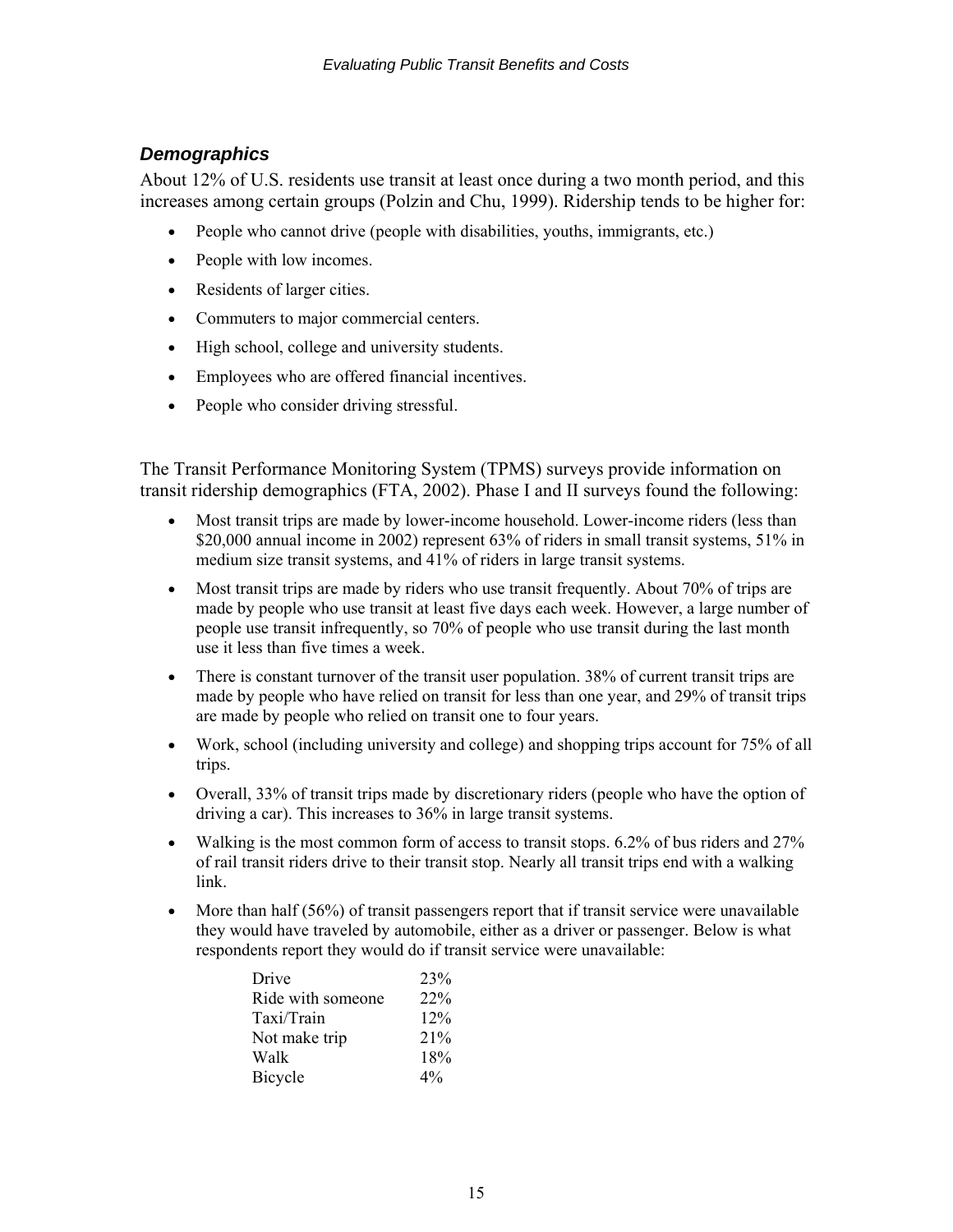Table 9 shows responses to a national survey of why people use transit. This indicates that many users either cannot drive, but other factors also motivate transit use, including financial savings, avoiding the stress of driving, and environmental concerns.

| I Use Public Transit Because                 | <b>Portion of Respondents</b> |
|----------------------------------------------|-------------------------------|
| It is the most convenient way for me.        | 82%                           |
| Costs less than driving.                     | 78%                           |
| Do not have access to a car.                 | 74%                           |
| Avoids stress of driving on congested roads. | 74%                           |
| Is better for the environment.               | 72%                           |
| Avoids buying a car.                         | 65%                           |
| I don't drive or don't like to drive.        | 60%                           |
| It is faster than a private vehicle.         | 43%                           |
| I can do something else                      | 41%                           |

*Table 9* **Reasons for Using Public Transit** (CUTR, 1998)

### *Land Use Factors*

Various land use factors affect transit use ("Land Use Impacts On Transport," VTPI, 2004). Per capita transit ridership tends to increase with city size (see table below), population and employment density, and the quality of the pedestrian environment.

| Table 10 | Portion of Residents Using Transit At Least Once A Month (NPTS, 1995) |  |  |  |
|----------|-----------------------------------------------------------------------|--|--|--|
|          |                                                                       |  |  |  |

| <b>City Size (Thousands)</b> | <b>Residents Riding Transit Monthly</b> |
|------------------------------|-----------------------------------------|
| Under 250                    | 14%                                     |
| 250-499                      | $5.4\%$                                 |
| 500-999                      | 64%                                     |
| 1,000-2,999                  | $10.0\%$                                |
| $3.000+$                     | 21.0%                                   |
| Nationwide                   | 11.6%                                   |

One study found the elasticity of transit ridership with respect to residential densities to be +0.22 in U.S. urban conditions, meaning that each 1% increase in density increases transit ridership by 0.22% (PBQD, 1996). Destination density (e.g., clustering of employment) tends to have a greater impact on transit ridership than residential density.

Transit ridership tends to increase if more people live and work near transit stops. Bento, et al, (2003) found that each 10% reduction in the distance between homes and the nearest transit stop reduces automobile commute mode split by 1.6 percentage points, and reduces total annual VMT by about 1%. Kuby, Barranda and Upchurch (2004) evaluate various transit station area factors that affect ridership. They find that on average 100 jobs generate 2.3 daily boardings, 100 residents generate 9.3 boardings, 100 park-andride spaces generate 77 boardings, each bus generates 123 boardings, and an airport generates 913 boardings. These land use factors should generally be evaluated at a microscale (using small transport analysis zones) along a transit corridor or around a transit station.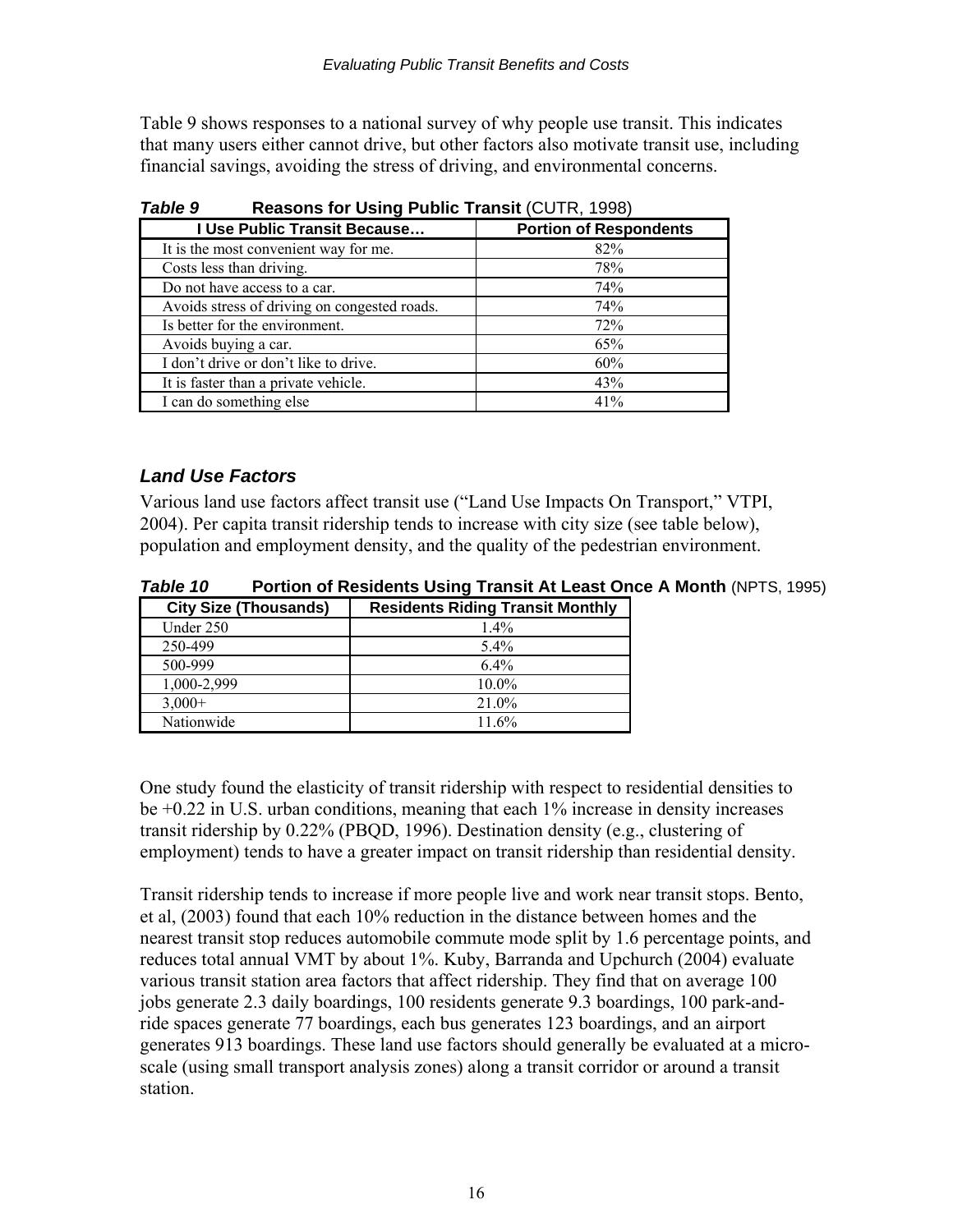Some people claim that at least 12 employees or residents (equivalent to about 6 housing units) per acre are needed to justify more than basic transit service, but other factors are as important as density. Strategies such as campus transport management, commute trip reduction programs and parking pricing can significantly increase transit ridership rates, and so justified quality transit services in areas with lower densities. For example, if a comprehensive commute trip reduction program doubles transit ridership rates, an employment center with 6 employees per acre would generate the same transit demand as an area with 12 employees per acre that lacks such a program.

#### **METS Transit Demand Model** (IFS, 2001)

METS (MEtropolitan Transport Simulator) is a large computer model of London's transport system. For example, it can predict the demand for car, bus, underground and taxi trips as a function of the cost of the journey and the cost of alternatives. It allows users to test how various changes in transit service quality, fares, parking pricing and vehicle charges would affect traffic congestion and speeds, transit ridership and other travel impacts. It uses default values that simulate transport in London, but it can be modified for any large urban region. METS is available on the Internet through the Virtual Learning Arcade ([www.bized.ac.uk/virtual/vla/transport/index.htm](http://www.bized.ac.uk/virtual/vla/transport/index.htm)).

## *Type of Transit*

There is considerable debate concerning the differences in demand between bus and rail transit (see discussion of bus versus rail transit later). Rail transit is considered more comfortable and prestigious than buses, and so tends to attract more discretionary riders (travelers who would otherwise drive) within a service area (Pushkarev and Zupan, 1977), but a bus network can reach more destinations, providing more comprehensive and direct coverage through a region, and so may attract more riders with a given level of investment (GAO, 2001). Rail passengers appear willing to accept more crowded conditions than bus passengers (Demery and Higgins, 2002).

Litman (2004a) finds that cities with larger rail transit services have significantly higher per capita transit ridership. Baum-Snow and Kahn (2005) found that in "old rail" cities (cities that have well-established rail transit systems in 1970) transit commuting declined from 30% in 1970 to 23% in 1990. In "new rail" cities (cities that build rail transit lines between 1970 and 1990), transit commuting declined from 8% to 6% during this period. In cities without rail transit commuting declined from 5% to 2%. Transit use in all three samples remained relatively unchanged between 1990 and 2000. They conclude that rail transit, including expanded and new services, does tend to increase total transit ridership if local land use is supportive.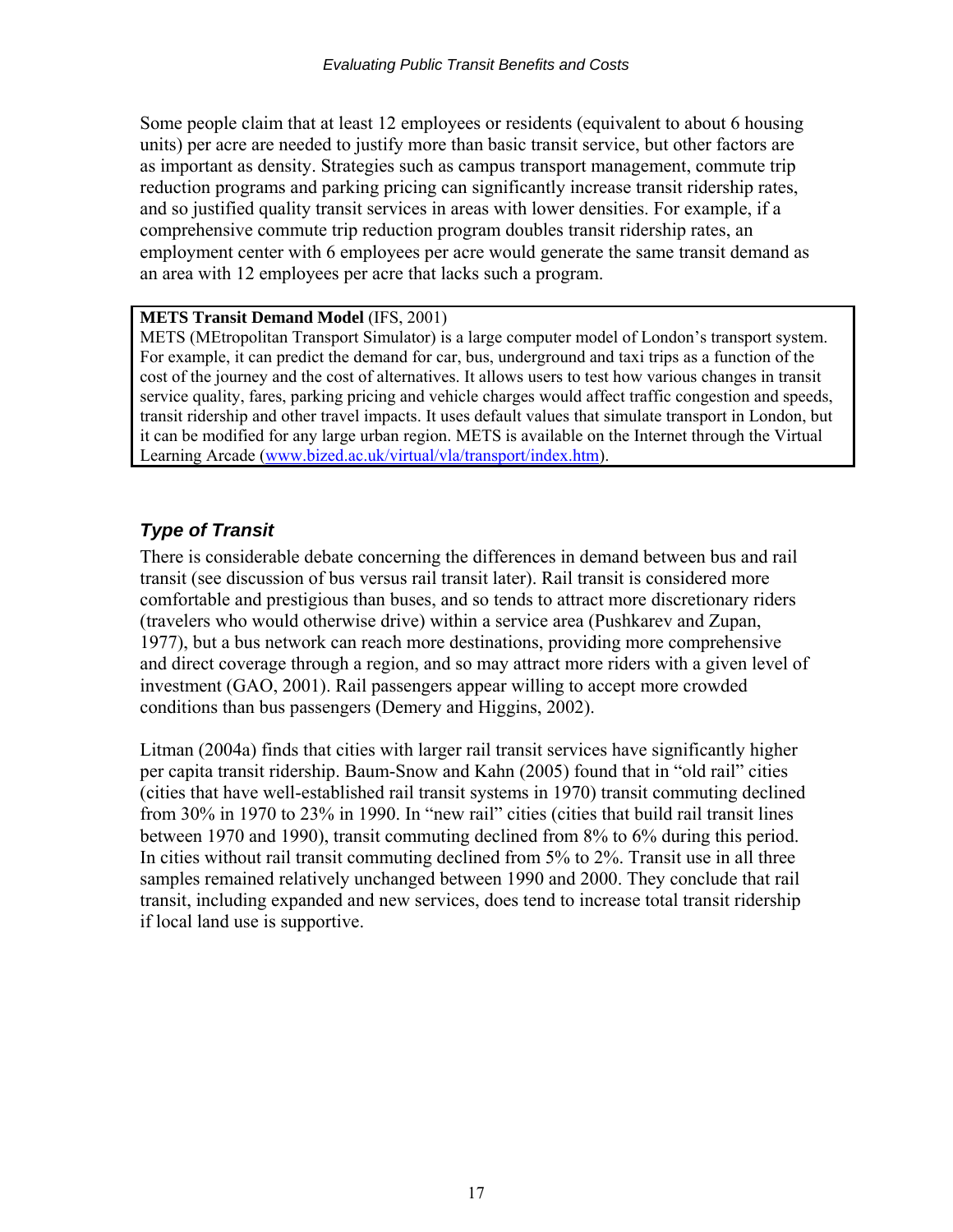# <span id="page-18-0"></span>**Transit Impact Categories**

*This section describes various types of transit impacts (benefits and costs), and how they can be measured. For additional information on these impacts see Litman, 2003.* 

## *Transit Expenditures*

Most direct transit service costs can be obtained from transit agency budgets. Table 11 summarizes U.S. transit service expenses and revenues. Detailed information is available on individual transit agencies. Expenses are divided into *capital* (facilities, equipment and other durable goods) and *operation* (labor, fuel and maintenance). Some costs, such as [Park&Ride](http://www.vtpi.org/tdm/tdm27.htm) lots, special roadway facilities such as bus pullouts, and increased road maintenance due to bus traffic may be borne by other government agencies.

| Tawit Ti                     | <b>2002 0.3. FUDIIG HAISK LAPEIISES AND NEVERIUSS</b> (AF TA, 2003) |                                                             |         |         |                 |                 |        |          |
|------------------------------|---------------------------------------------------------------------|-------------------------------------------------------------|---------|---------|-----------------|-----------------|--------|----------|
|                              | <b>Bus</b>                                                          | <b>Trolley</b><br>Commuter<br><b>Heavy</b><br><b>Demand</b> |         | Light   | <b>Other</b>    | <b>Totals</b>   |        |          |
|                              |                                                                     | <b>Bus</b>                                                  | Rail    | Rail    | <b>Response</b> | Rail            |        |          |
| Capital Expenses (m)         | \$3,028                                                             | \$188                                                       | \$4,564 | \$2,371 | \$173           | \$1,723         | \$253  | \$12,301 |
| Operating Expenses (m)       | \$12,586                                                            | \$187                                                       | \$4,268 | \$2,995 | \$1,636         | \$778           | \$457  | \$22,905 |
| Total Expenses (m)           | \$15,613                                                            | \$374                                                       | \$8,832 | \$5,366 | \$1,809         | \$2,502         | \$710  | \$35,206 |
| Average Fare Per Trip        | \$0.71                                                              | \$0.51                                                      | \$0.93  | \$3.50  | \$2.34          | \$0.67          | \$1.14 | \$0.92   |
| Fare Revenues (m)            | \$3,731                                                             | \$60                                                        | \$2,493 | \$1,449 | \$185           | \$226           | \$132  | \$8,275  |
| Subsidy (Total Exp. - Fares) | \$11,882                                                            | \$315                                                       | \$6,339 | \$3,917 | \$1,624         | \$2,276         | \$577  | \$26,931 |
| Vehicle Revenue Miles (m)    | 1,864                                                               | 13                                                          | 604     | 259     | 525             | 60 <sup>1</sup> | 102    | 3,427    |
| Passenger Miles (m)          | 19,527                                                              | 188                                                         | 13,663  | 9,450   | 651             | 1,432           | 1,034  | 45,944   |
| Avg. Veh. Occupancy          | 10.5                                                                | 14.1                                                        | 22.6    | 36.5    | 1.2             | 23.9            | 10.1   | 13.4     |
| Avg. Trip Distance (miles)   | 2.8                                                                 | 8.7                                                         | 4.5     | 1.6     | 0.2             | 5.6             |        | 2.6      |
| Unlinked Trips (m)           | 5,268                                                               | 116                                                         | 2,688   | 414     | 79              | 337             | 116    | 9,017    |
| Total Expend. Per Pass. Mile | \$0.80                                                              | \$1.99                                                      | \$0.65  | \$0.57  | \$2.78          | \$1.75          | \$0.69 | \$0.77   |
| Fare Rev. Per Pass. Mile     | \$0.19                                                              | \$0.32                                                      | \$0.18  | \$0.15  | \$0.28          | \$0.16          | \$0.13 | \$0.18   |
| Subsidy Per Pass. Mile       | \$0.61                                                              | \$1.68                                                      | \$0.46  | \$0.41  | \$2.50          | \$1.59          | \$0.56 | \$0.59   |
| Percent Subsidy              | 76%                                                                 | 84%                                                         | 72%     | 73%     | 90%             | 91%             | 81%    | 76%      |

*Table 11* **2002 U.S. Public Transit Expenses and Revenues** (APTA, 2003)

m=million

Costs and revenues can vary significantly within a particular transit system, line or route. Various methods can be used to calculate the marginal cost of a particular trip (Taylor, Iseki and Garrett, 2000). In general, urban-peak transit has higher costs, but also has higher load factors and so tends to have greater cost recovery (lower subsidies) per passenger-mile compared with off-peak and suburban/rural transit service. The costs of a particular transit improvement can vary widely depending on conditions, such as whether rights-of-way and equipment already exist or must be acquired. If a transit service already exists, it is sometimes possible to increase capacity at minimal marginal cost.

### *Measuring Transit Service Costs*

Transit service costs can usually be obtained from transit agencies. Costs for specific transit programs and projects require analysis of the particular situation. For comparison it is usually helpful to calculate costs per passenger-mile or passenger-trip.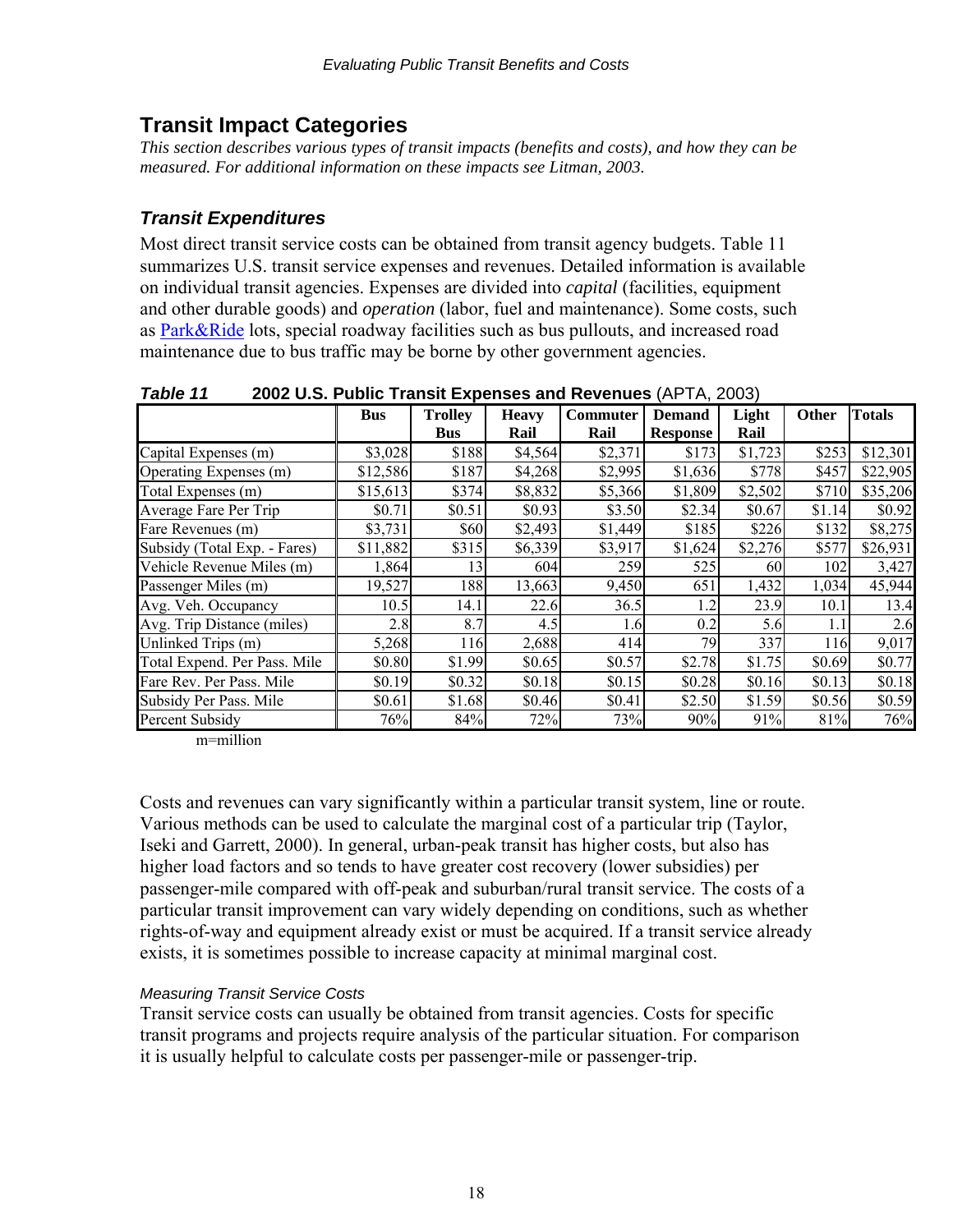### <span id="page-19-0"></span>*Impacts on Existing Transit Users*

It is important to take into account impacts on existing users when evaluating changes in transit service and fares. This refers to trips that would be made by transit regardless of whether a new program or policy is implemented – additional transit trips made by existing users are considered in the *mobility benefits* section below.

### *Measuring Existing User Impacts*

Financial impacts on existing users can be measured directly. For example, a new \$25 per month transit subsidy provided to 100 current transit commuters represents a \$30,000 annual benefit to that group. A  $25¢$  fare increase that applies to  $1,000,000$  annual fares represents an annual cost of \$250,000 to existing riders.

Some service quality changes can be measured with conventional transportation evaluation techniques, such as applying standard travel time values ("Travel Time Costs," Litman, 2003). Travel time is generally valued at half average wage rates, and two or three times higher for time spent driving in congestion, walking to a transit stop, waiting for a bus, or traveling in unpleasant conditions such as in a crowded vehicle, as discussed later in this report. A value of about \$8 per hour is appropriate for transit passengers who are comfortable, and a higher value of \$16 per hour is appropriate for time spent walking, waiting or riding in a crowded transit vehicle.

For example, a bus priority strategy that saves transit riders 10,000 hours annually in travel time can be valued at \$80,000 if all passengers have a seat, or \$120,000 if half of those passengers are standees for whom travel time savings values are doubled. Similarly, benefits to existing users of increased transit frequency or coverage can be calculated based on their reduced average walking and waiting time.

A service improvement that increases rider comfort, such as reducing crowding, can also be measured by reducing the cost per hour of passenger travel time. For example, if a transit service improvement reduces crowding for 5,000 passenger-hours, the benefit to these riders can be considered worth \$40,000, because it eliminates the travel time cost premium associated with uncomfortable conditions, reducing travel time costs from \$16 to \$8 per hour.

Of course, these values should be calibrated and adjusted to reflect specific conditions, taking into account local wages and preferences, or to be consistent with other analysis models. Other service quality impacts may require more research to measure. For example, to quantify the value to existing users of improved use information or rider security it may be necessary to survey riders to determine how many are affected (the number who use a new information service or travel on vehicles with improved security) and the value they place on such improvements.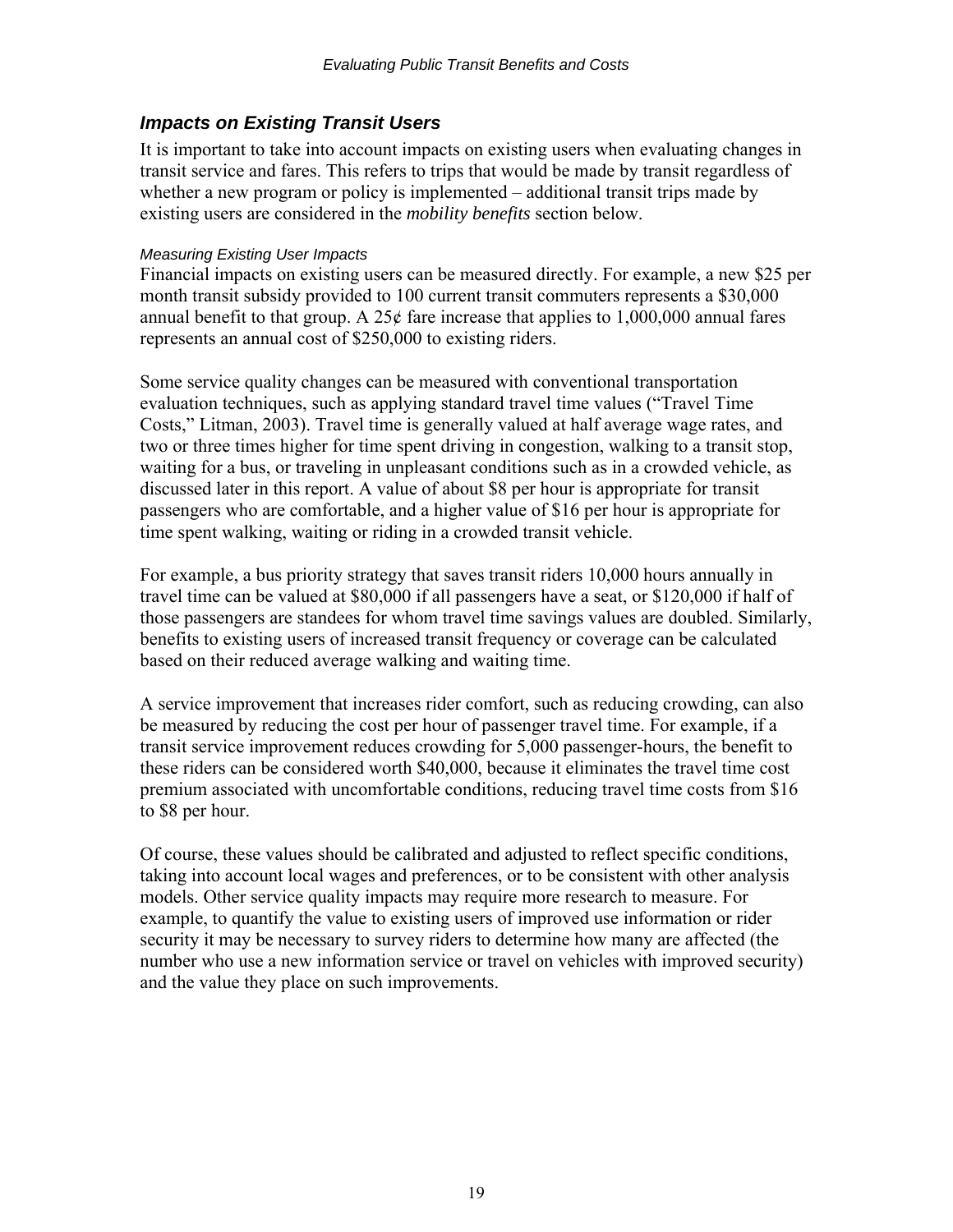### <span id="page-20-0"></span>*Mobility Benefits*

*Mobility benefits* result from additional personal travel that would not otherwise occur, particularly by people who are *transportation disadvantaged*, that is, they cannot drive due to physical, economic or social constraints.

Public transit currently serves a relatively small portion of trips in most communities, but the trips it serves tend to be high value to users and society. Transit provides *basic mobility* by helping people reach important activities such as medical services, education and employment. This is particularly true of Demand Response service riders, who have moderate to severe disabilities that limit their mobility, and often are unable to use other travel options, such as walking, cycling or conventional taxis.

Transit is an important travel mode for low- and middle-income non-drivers. For example, a household earning \$20,000 annual income typically spends about \$2,500 per year on transport. On this budget, a non-driver in a community with no transit service can only afford about five taxi trips per week (resulting in an inferior level of mobility). A non-driver who lives in a community with good transit service can purchase a monthly transit pass and still afford two or three taxi trips per week, providing a relatively high level of mobility, although still inferior to a motorist.

Several categories of mobility benefits are described below. Some of these categories may overlap. They tend to differ in their nature and distribution (who benefits), and so reflect different perspectives. For example, *user benefits* tend to interest residents and *public service support* interests public officials.

#### **User Benefits**

This refers to direct benefits to users from increased access to services and activities, including medical services, economic benefits from schooling and employment, enjoyment from being able to attend social and recreational activities, and financial savings from being able to shop at a wider range of stores. By improving access to education and jobs transit can increase people's economic opportunities.

People living near public transit service tend to work more days each year than those who lack such access (Sanchez, 1999), and many transit commuters report that they would be unable to continue at their current jobs or would earn less if transit services were unavailable (Crain & Associates, 1999). Similarly, a significant portion of students depend on public transit for commuting to schools and colleges, so a reduction in transit services can reduce their future productivity. A survey of adults with disabilities actively seeking work found 39% considered inadequate transport a barrier to employment (Fowkes, Oxley and Henser, 1994). Increased employment by such groups provides direct benefits to users and increases overall productivity. Economic benefits to businesses are discussed in the Productivity Benefits section.

### **Public Service Support**

Transit can support government agency activities and reduce their costs. For example, without transit services some people are unable to reach medical services, sometimes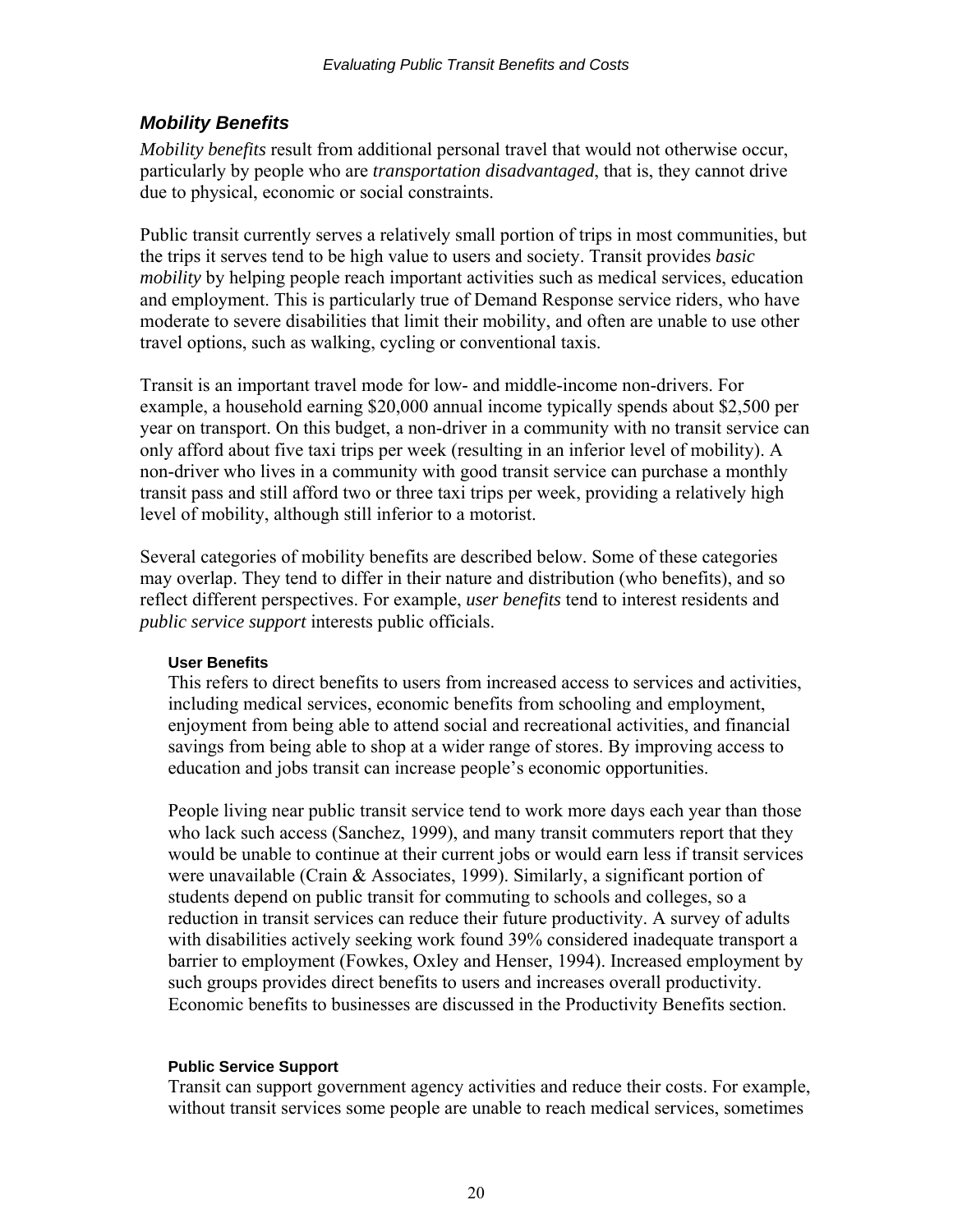<span id="page-21-0"></span>resulting in more acute and expensive medical problems. Transit services can help reduce welfare dependency and unemployment (Multisystems, et al, 2000). Transit access can affect elderly and disabled people's ability to live independently, which can reduce care facility costs. As a result, a portion of public transit subsidies may be offset by savings in other government budgets.

#### **Equity Benefits**

Transit helps achieve community equity objectives. It increases economic and social opportunities for people who are economically, physically and socially disadvantaged, and helps achieve equity objectives, such as helping physically and economically disadvantaged people access public services, education and employment opportunities. Transit helps reduce the relative degree that non-drivers are disadvantaged compared with motorists.

#### **Option Value**

Transit services provide *option value*, referring to the value people place on having a service available even if they do not currently use it (ECONorthwest and PBQD, 2002). Transit can provide critical transportation services during personal and community-wide emergencies, such as when a personal vehicle has a mechanical failure, or a disaster limits automobile traffic. This is similar to ship passengers valuing lifeboats, even when they don't use them.

### *Measuring Mobility Benefits*

The value to users of increased mobility that results from price changes (fare reductions, targeted discounts, parking cash-out) can be calculated using the "rule of half," which involves multiplying half the price change times the number of trips that increase or decrease, which represents the midpoint between the old price and the new price, and therefore the average incremental value of those trips (Small, 1999). For example, if a  $50¢$  fare discount increases transit ridership by 10,000 trips, the value to users of these additional trips can be considered to be \$2,500 (10,000 x 50¢ x  $\frac{1}{2}$ ).

In most situations the maximum value to users of mobility benefits is their savings relative to the same trips by taxi, which represents a more costly but nearly universal alternative. Cheaper alternatives are sometimes available, such as walking, cycling, ridesharing or telecommuting, so actual average savings are probably about half taxi savings, assuming a linear curve of alternative travel option costs. Transit fares average about 15¢ per passenger-mile, while local taxi service costs average about \$2.25 per vehicle-mile. This implies about \$1.00 net benefits per passenger-mile when a typical bundle of alternative mode trips shift to transit.

Demand response services tend to provide significantly greater mobility benefits because users face greater transportation constraints, and alternatives options tend to be more costly. Many demand response clients are unable to walk, and some cannot be accommodated by conventional taxis because they have large mechanical wheelchairs or other special needs. As a result, mobility benefits can be doubled or tripled when evaluating demand response services.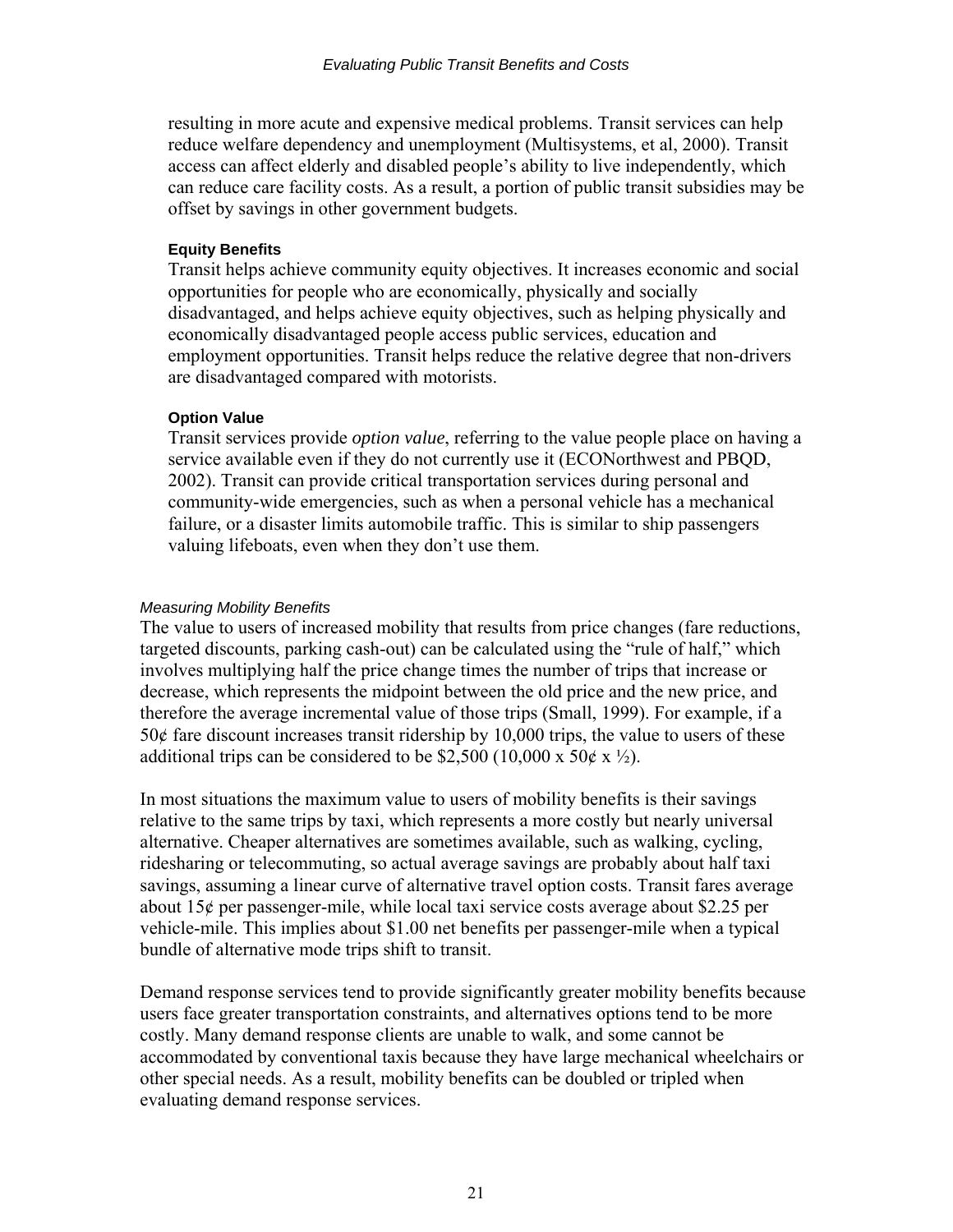Passengers who shift from a current transit route to a new route can be assumed to benefit from increased convenience and time savings, typically from reduced walking. This can be calculated from user surveys or estimated at \$1-3 value of travel time savings per trip, assuming 5-10 minute average time savings per trip.

Leigh, Scott & Cleary (1999) developed a method for quantifying a community's *mobility gap*, defined as the amount of additional transit service required for households without a motor vehicle to have a comparable level of mobility as vehicle owning households. This is a conservative estimate because it does not account for unmet mobility needs of non-drivers in vehicle-owning households. Only about a third of transit needs are currently being met in typical areas they evaluated, indicating a level of service (LOS) rating D, based on ratings shown in Table 12. The approach can be used to predict the LOS rating that will occur under various transit planning and investment scenarios.

| <b>Portion of Demand Met</b> | <b>Transit Level-Of-Service</b> |
|------------------------------|---------------------------------|
| $90\%$ or more               |                                 |
| 85-89%                       |                                 |
| 50-74%                       |                                 |
| 25-49%                       |                                 |
| $10-24%$                     |                                 |
| Less than $10\%$             |                                 |

*Table 12* **Transit Level Of Service Ratings** (Leigh, Scott & Cleary, 1999, p. VIII-3)

A variety of factors can be considered when evaluating a community's transit needs and the mobility gap between residents who drive and those who do not. These include vehicle ownership (residents of households that do not own a motor vehicle tend to rely significantly on transit), age (residents in the 10-21 and 65+ year age ranges tend to rely on transit more than those 21-65), income (lower-income people tend to use transit more than higher-income people), race and residency status (non-white and immigrant residents tend to rely more on transit than white and U.S. born residents).

EcoNorthwest and PBQD (2002) describe methods of calculating *option value* based on consumers' willingness to pay to maintain a mobility option that they use infrequently. This involves assigning an additional value to each transit trip made by an infrequent user, taking into account the cost to consumers of each trip, the volatility of demand and the expected frequency of such trips. In typical conditions this appears to be in the range of \$1-10 annual per resident who expects to use transit a few times each year.

The table below summarizes the four categories of transit mobility benefits and describes how they can be measured. Mobility benefits are affected by the degree to which transit service is available to those who need it and the additional mobility it provides. For example, a transit improvement that increases the number of households and worksites within a quarter-mile of bus service, or which increases the number of trips made by people with disabilities or low incomes, can be considered to increase mobility benefits.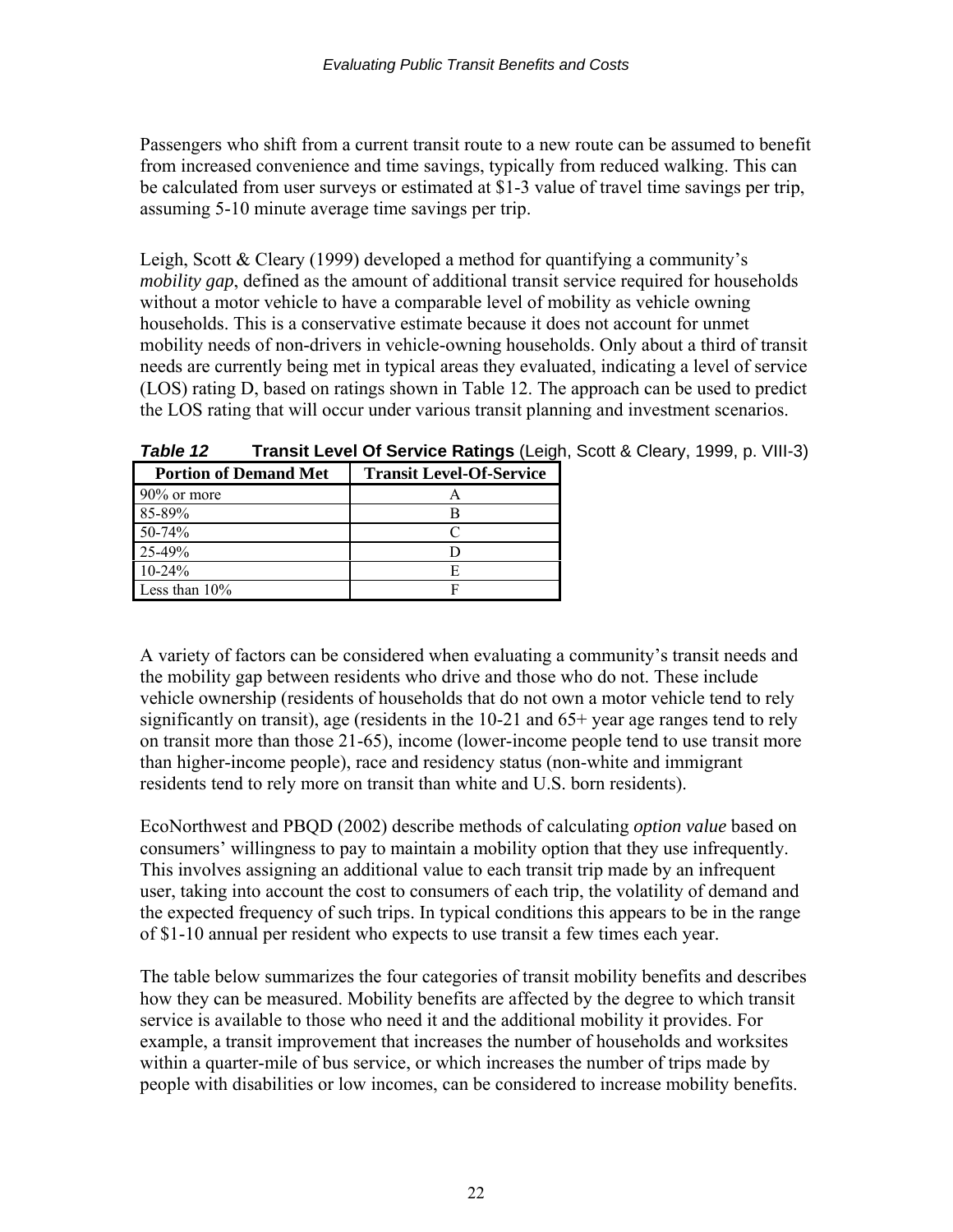These benefits sometimes overlap; for example, some user and public service benefits can also be counted as equity benefits.

| Category                         | <b>Description</b>                                                                                                                                      | <b>How It Can Be Measured</b>                                                                                                                                                                                     |
|----------------------------------|---------------------------------------------------------------------------------------------------------------------------------------------------------|-------------------------------------------------------------------------------------------------------------------------------------------------------------------------------------------------------------------|
| User Benefits                    | Direct user benefits from the additional<br>mobility provided by public transit.                                                                        | Rider surveys to determine the degree that users<br>depend on transit, the types of trips they make, and<br>the value they place on this mobility.                                                                |
| <b>Public Service</b><br>Support | Supports public services and reduces<br>government agency costs.                                                                                        | Consultation with public agency officials, and<br>surveys of clients, to determine the role transit<br>provides in supporting public service goals.                                                               |
| Equity                           | Degree to which transit helps achieve<br>equity objectives such as basic mobility<br>for physically, economically and socially<br>disadvantaged people. | Portion of transit users who are economically,<br>socially or physically disadvantaged, the importance<br>of mobility in ameliorating these inequities, and the<br>value that society places on increased equity. |
| <b>Option Value</b>              | Benefits of having mobility options<br>available in case it is ever needed.                                                                             | Transit service coverage, ability of transit to serve in<br>emergencies, the value that society places on mobility<br>insurance. EcoNorthwest and PBQD (2002) describes<br>ways to quantify transit option value. |

*Table 13* **Comparing Equity and Efficiency Objectives** 

*Public transit provides several types of mobility benefits. These are affected by the degree that transit service is available to non-drivers, and the amount of increased mobility it provides.*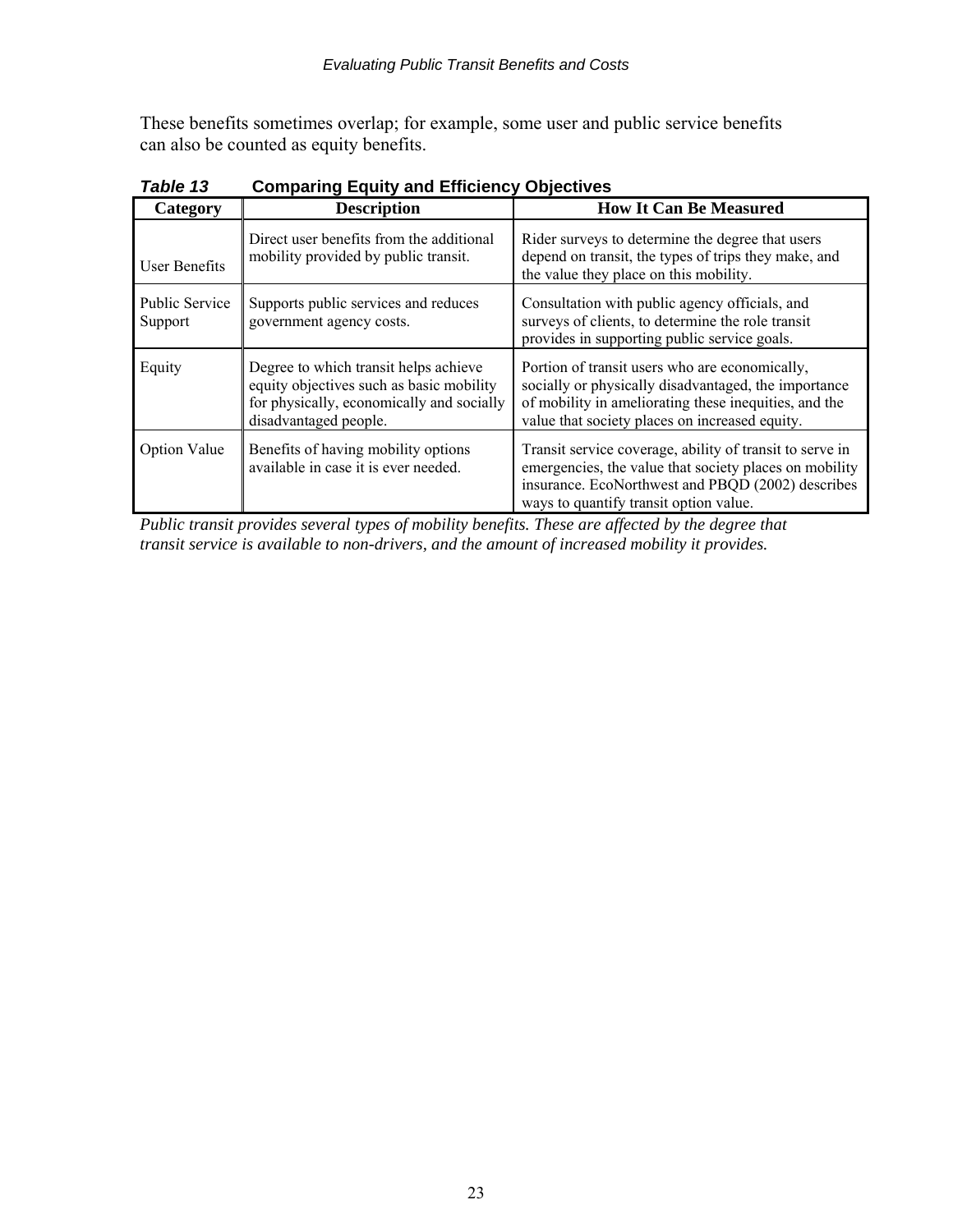### <span id="page-24-0"></span>*Efficiency Benefits*

*Efficiency benefits* consist of savings and other benefits that result when transit substitutes for automobile travel. These include vehicle cost savings, avoided chauffeuring, congestion reductions, parking cost savings, increased safety and health, energy conservation and pollution emission reductions.

These benefits are affected by the magnitude and type of automobile travel reduced. For example, urban-peak automobile travel reductions tend to provide greater benefits than reductions in urban off-peak or rural travel, due to greater reductions in traffic congestion, parking costs and other costs. As a city grows, these benefits become increasingly important as a cost effective way to reduce traffic congestion and parking problems, particularly to major commercial and employment centers such as downtown. These benefits increase if transit improvements and incentives are designed to attract discretionary riders (people who have the option of driving).

Except in large cities, most transit system are designed primarily to provide basic mobility rather than efficiency benefits. Buses operate at times and locations where demand is low, and there are few incentives to attract discretionary travelers to transit. As a result, average occupancy is relatively low, averaging about 5.2 passengers per busmile (excluding demand response services), and so may appear inefficient when evaluated based on average operating costs, energy consumption or pollution emissions per passenger-mile. But transit demand tends to be concentrated on the corridors with the greatest traffic congestion and parking problems, so transit can provide benefits in these areas. The incremental cost of accommodating additional passengers is low, so strategies which increase average transit vehicle occupancy increase efficiency benefits. Put differently, if buses have empty seats, there is minimal cost and large potential benefits if they can be filled by travelers who would otherwise drive.

The efficiency benefits of transit improvements reflect the factors described below.

- Strategies that increase bus mileage on routes with low load factors (for example, increasing mileage on suburban and off-peak routes) may increase some costs, such as total energy consumption and pollution emissions.
- Strategies that shift travel from automobile to transit while increasing average vehicle occupancies (that is, they help fill otherwise empty buses) tend to reduce overall costs.
- Strategies that improve transit vehicle performance (for example, retrofitting older diesel buses with cleaner engines or alternative fuels, or creating busways that reduce congestion delays) tend to reduce specific costs.
- Strategies that create more accessible land use patterns and less automobile-dependent transportation systems, provide large benefits by reducing overall per capita vehicle travel.

Specific efficiency benefits and how they can be measured are discussed below.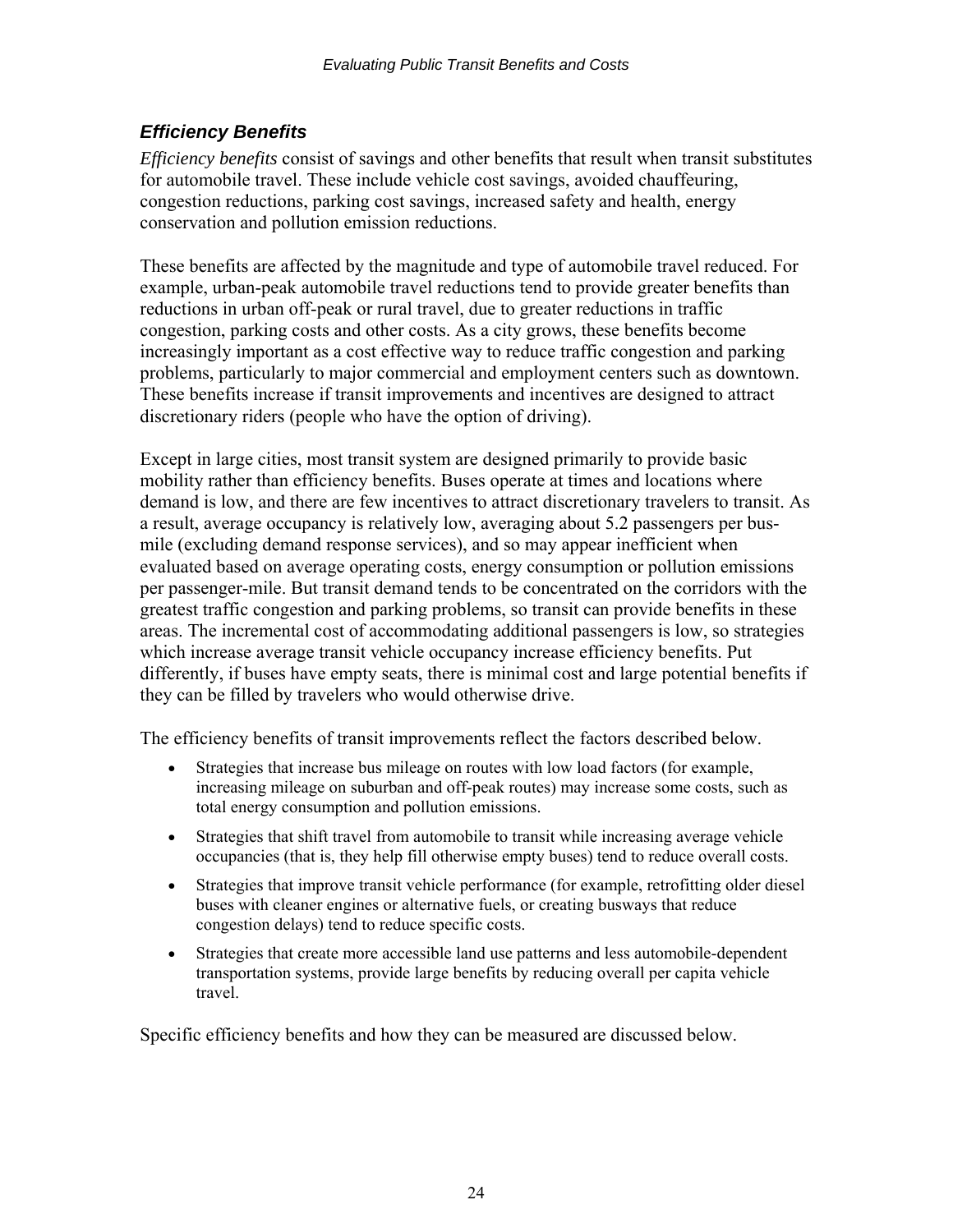#### <span id="page-25-0"></span>**Vehicle Cost Savings**

Shifting travel from automobile to transit [Vehicle Cost](http://www.vtpi.org/tdm/tdm82.htm) savings to consumers. The magnitude of these savings depends on several factors, including the type of mileage reduced and whether vehicle ownership declines ("Vehicle Costs," Litman, 2003).

At a minimum, shifting from driving to transit saves fuel and oil, which typically total about 10¢ per vehicle-mile reduced. In addition, depreciation, insurance and parking costs are partly variable, since increased driving increases the frequency of vehicle repairs and replacement, reduces vehicle resale value, and increases the risks of crashes, traffic and parking citations. These additional mileage-related costs typically average 10- 15¢ per mile, so cost savings total 20-25¢ per mile reduced. Savings may be greater under congested conditions, or where transit users avoid parking fees or road tolls.

Consumers save more if transit allows vehicle ownership reductions. For example, if improved transit services allow 10% of users to reduce their household vehicle ownership (e.g., from two vehicles to one), the savings average \$300 annually per user (assuming a second car has \$3,000 annual ownership costs), or 6¢ per transit travel passenger-mile (assuming 20 miles of transit travel a day, 250 days per year) in addition to vehicle operating cost savings. Reduced vehicle ownership can reduce residential parking costs. Cumulative savings can be large. McCann (2000) found that households in communities with good transit use save an average of about \$3,000 annually on transportation costs. Litman (2004) found annual transportation cost savings of about \$1,300 per household in cities with well-established rail transit systems compared with cities that lack rail.

#### *Measuring Vehicle Cost Savings*

Table 14 summarizes various categories of savings that can result from reduced automobile ownership and use. These savings typically total 30¢ per off-peak vehiclemile and 40¢ per urban-peak vehicle-mile when automobile travel shifts to public transit. Other researchers recommend using  $40-50¢$  per vehicle mile reduced (ECONorthwest) and PBQD, 2002). Even greater savings result if transit oriented development causes a significant number of households to reduce their vehicle ownership.

| Category               | <b>Description</b>             | <b>How It Can Be Measured</b>  | <b>Typical Values</b>     |  |  |
|------------------------|--------------------------------|--------------------------------|---------------------------|--|--|
| Vehicle                | Fuel, oil and tire wear.       | Per-mile costs times mileage   | 10-15 $¢$ per vehicle-    |  |  |
| <b>Operating Costs</b> |                                | reduced.                       | mile. Higher under        |  |  |
|                        |                                |                                | congested conditions.     |  |  |
| Long-Term              | Mileage-related depreciation,  | Per-mile costs times mileage   | $10¢$ per vehicle-mile.   |  |  |
| Mileage-Related        | mileage lease fees, user costs | reduced.                       |                           |  |  |
| Costs                  | from crashes and tickets.      |                                |                           |  |  |
| Special Costs          | Tolls, parking fees, Parking   | Specific market conditions.    | Varies.                   |  |  |
|                        | Cash Out, PAYD insurance.      |                                |                           |  |  |
| Vehicle                | Reductions in fixed vehicle    | Reduced vehicle ownership      | \$3,000 per vehicle-year. |  |  |
| Ownership              | costs.                         | times vehicle ownership costs. |                           |  |  |
| Residential            | Reductions in residential      | Reduced vehicle ownership      | \$100-1,200 per vehicle-  |  |  |
| Parking                | parking costs due to reduced   | times savings per reduced      | year.                     |  |  |
|                        | vehicle ownership.             | residential parking space.     |                           |  |  |

**Table 14** Potential Vehicle Cost Savings ("Vehicle Costs," VTPI, 2003)

*Reducing automobile travel can provide a variety of consumer savings. (2001 U.S. dollars).*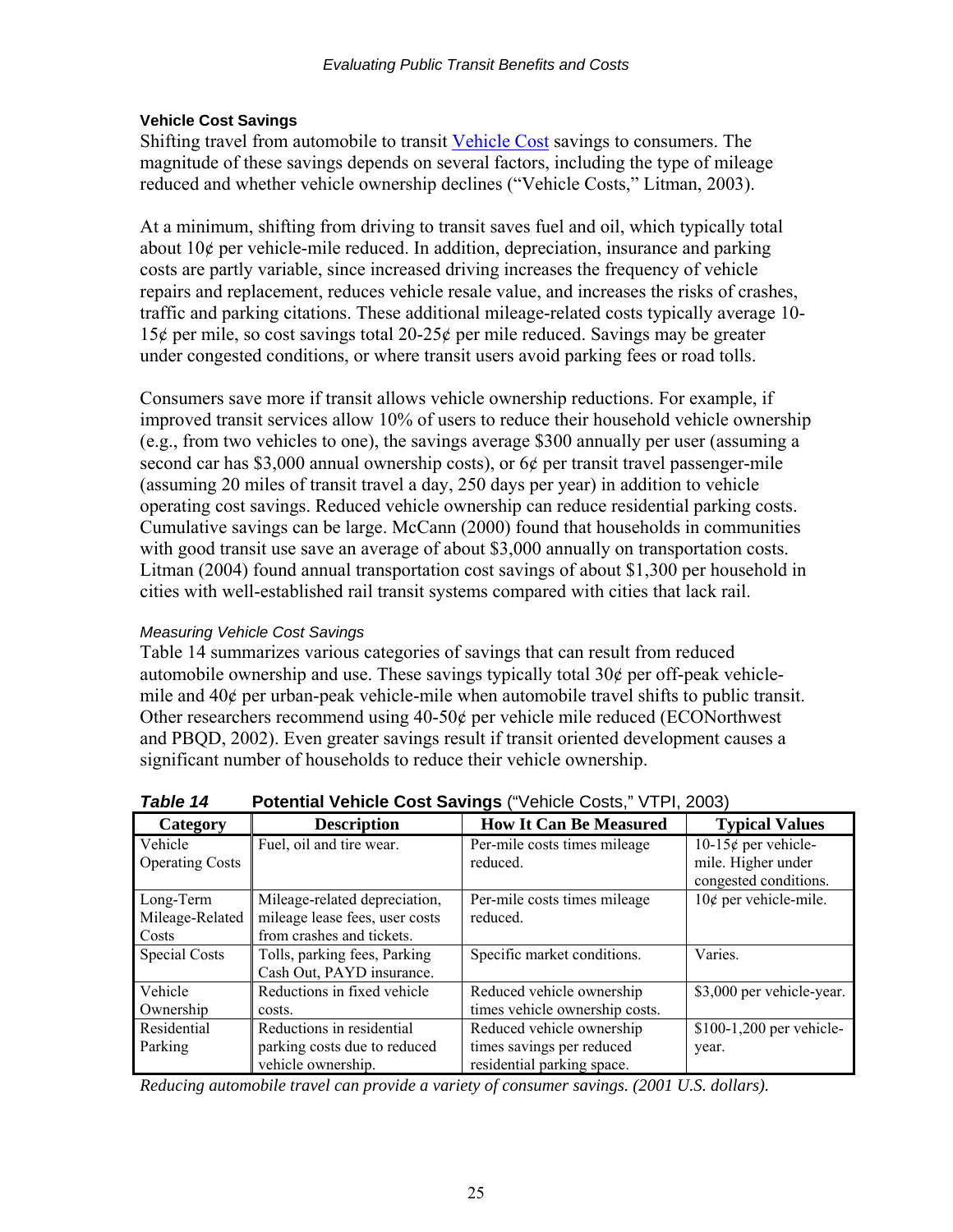#### <span id="page-26-0"></span>**Avoided Chauffeuring**

*Chauffeuring* refers to additional automobile travel specifically to carry a passenger. It can also include taxi trips. It excludes [Ridesharing,](http://www.vtpi.org/tdm/tdm34.htm) which means additional passengers in a vehicle that would be making a trip anyway. Some motorists spend a significant amount of time chauffeuring children to school and sports activities, family members to jobs, and elderly relatives on errands. Such trips can be particularly inefficient if they require drivers to make an empty return trip, so a five-mile passenger trip produces ten miles of total vehicle travel.

Drivers sometimes enjoy chauffeuring, for example, when it gives busy family members or friends time to visit. However, chauffeuring can be an undesirable burden, for example, when it conflict with other important activities. Transit service allows drivers to avoid undesirable chauffeuring trips while still providing enjoyable trips.

#### *Measuring Chauffeuring Cost Savings*

This benefit can be estimated based on the number of chauffeured automobile trips shifted to transit, times vehicle cost and driver travel time savings. Rider surveys and experience with service disruptions indicate that in typical conditions, 10-40% of transit trips would otherwise be made as automobile passengers, and about half of these are rideshare trips (passengers in vehicles that would be making the trip anyway), meaning that 5-20% of transit trips substitute for chauffeured trips. Travel and rider surveys can help determine the portion of such trips in a particular situation.

Assuming these average 5 miles in length per trip and take 20 minutes (including waiting time and empty backhauls), travel time costs average \$12.00 per driver hour (assuming a mixture of high- and low-stress driving conditions), driver travel time savings are about \$4.00 per chauffeured trip avoided or 80¢ per passenger-mile shifted to transit, including 25¢ per mile vehicle costs total \$5.25 per trip, or \$1.05 per chauffeured vehicle-mile. Avoided taxi trips cost savings can be based on average taxi fares for those trips, which average about \$2.25 per mile.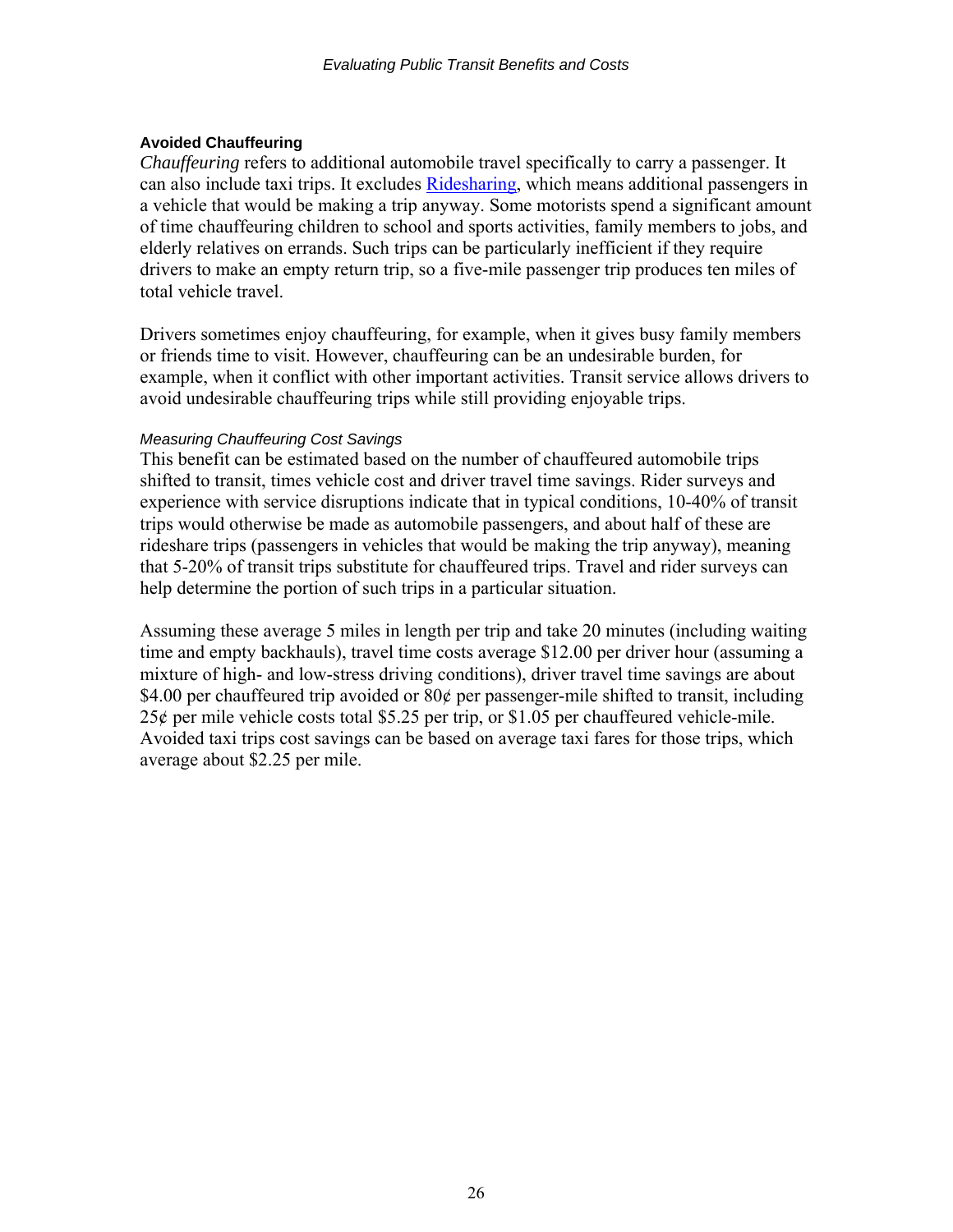### <span id="page-27-0"></span>**Congestion Reduction**

Traffic congestion consists of the incremental delay, stress, vehicle operating costs and pollution that each additional vehicle imposes on other road users. A typical urban street lane can carry up to 500-1,000 vehicles per hour, and a typical highway lane can carry up to 1,800-2,300 vehicles per hour. Congestion develops when traffic volumes approach these limits. When roads are full, even modest mode shifts can provide significant congestion reductions. For example, reducing congested roadway traffic volumes 5% can reduces delays 10-30%.

As cities grow, transit and ridesharing play an increasingly important role in providing mobility and reducing congestion and parking problems, as illustrated in Figure 3. Buses typically carry 40-60 passengers under congested urban conditions, and rail transit even more. Peak period transit service that carries 4,000 passengers per hour on highways or 1,000 passengers per hour on surface streets is equivalent to an additional traffic lane, assuming half of transit users would otherwise drive. This equals 20 to 80 buses per hour.



*When roadways approach their maximum traffic capacity, transit and ridesharing carry an*  increasing portion of person-trips. In major commercial centers, a significant portion of *commuters travel by transit, vanpools or carpools.* 

Special care is needed to accurately evaluate transit congestion reduction impacts ("Congestion Costs," Litman, 2003). Traffic congestion tends to increase with city size because there are more vehicles within a given area. Transit service and ridership also increase with city size, so cities with more transit tend to have worse congestion than those with less transit, but it would be wrong to conclude that transit *causes* congestion, or that congestion problems would be as bad if transit service did not exist.

Once a roadway reaches capacity even a small reduction in volume can significantly reduce delays. For example, a 5% reduction in peak-hour traffic volumes on a road at 90% capacity can reduce delay by 20% or more. Transit tends to be most effective on congested urban corridors where travel is concentrated. As a result, transit can provide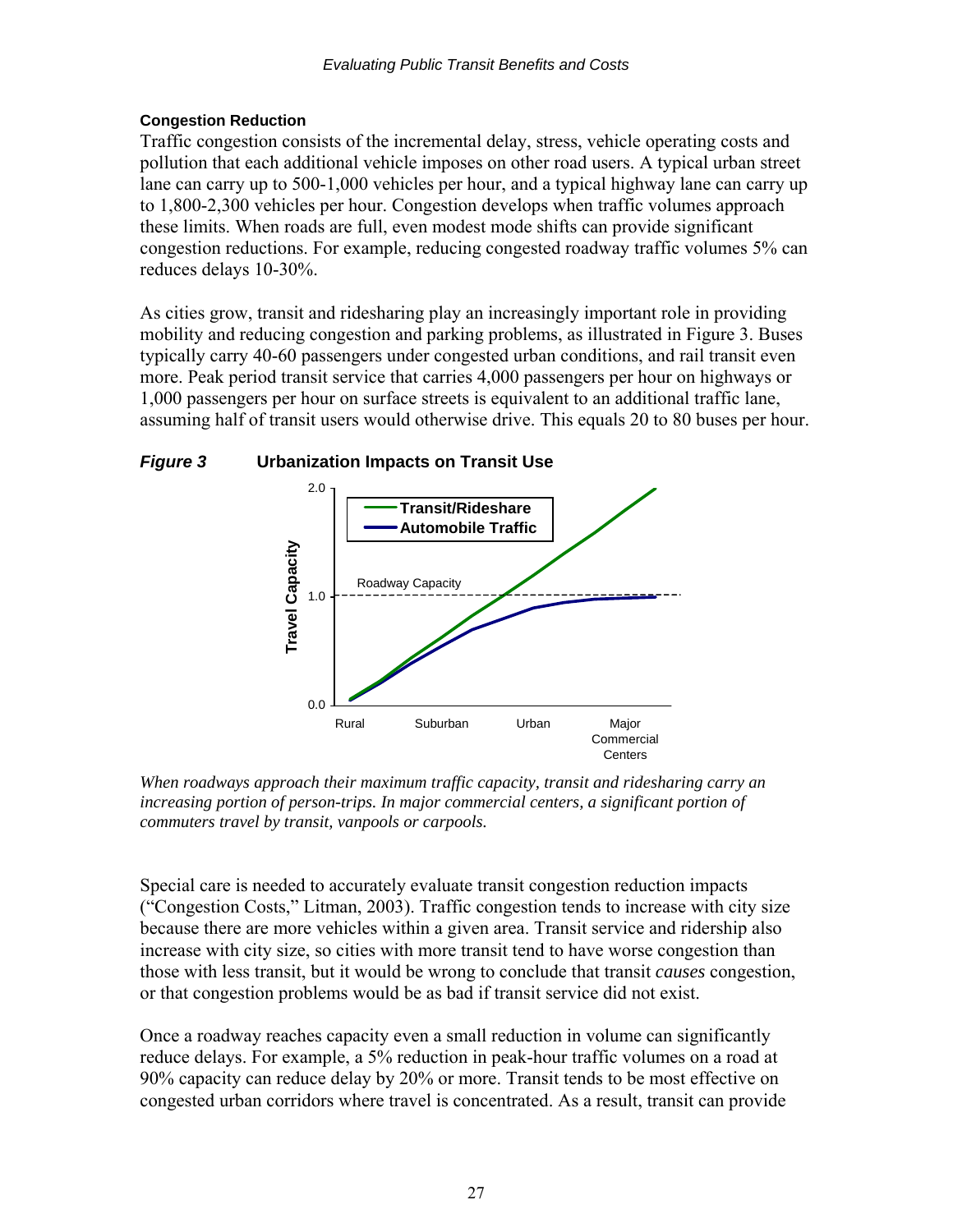significant congestion reduction benefits, even if it only carries a small portion of total regional travel. Expanding such urban roadways tends to provide little long-term congestion reduction benefit, due to latent demand, and it often increases other transport problems such as downstream congestion. Planners recognize the increasing importance of transit to address roadway congestion problems (TTI, 2003).

Congestion reduction benefits can be difficult to evaluate because urban traffic tends to maintain equilibrium: traffic volumes grow until congestion delays discourage additional peak-period trips. As a result, roadway spaces created when some travelers shift from driving to transit may soon be filled with generated demand: the benefit is the additional car trips accommodated rather than a long-term reduction in congestion (Litman, 2001). However, transportation improvements that increase transit and ridesharing convenience, speed, comfort, affordability and prestige, or increase the cost of peak-period driving, tend to attract discretionary riders and therefore reduce traffic congestion. These strategies can change the point of equilibrium, reducing congestion delays for all road users. Grade separated transit is particularly effective, as described in the box below.

#### **How Transit and HOV Reduces Traffic Congestion**

When a road is congested, even small traffic volume reductions can significantly increase traffic speeds. For example, on a highway lane with 2,000 vehicles per hour a 5% reduction in traffic volumes will typically increase traffic speeds by about 20 miles per hour and eliminate stop-and-go conditions (TRB, 1994). Similar benefits occur from traffic volume reductions on congested surface streets.

Urban traffic congestion tends to maintain equilibrium. If congestion increases, people change route, destination, travel time and mode to avoid delay, and if it declines they take additional peak-period trips. Reducing the point of equilibrium is the only way to reduce long-term congestion. The quality of travel alternatives has a significant effect on the point of congestion equilibrium: If alternatives are inferior, few motorists will shift mode and the point of equilibrium will be high. If alternatives are attractive, motorists are more likely to shift modes, reducing the equilibrium. Improving travel options can therefore increase travel speeds for both those who shift modes and those who continue to drive.

To attract discretionary riders (travelers who have the option of driving), transit must be fast, comfortable, convenient and affordable. Grade-separated transit (such as rail on separate right-of-way or busways) provides a speed advantage that can attract discretionary riders. When transit is faster than driving, a portion of travelers shift mode until the highway reaches a new congestion equilibrium (that is, until congestion declines to the point that transit is no longer faster). As a result, the faster the transit service, the faster the traffic speeds on parallel highways. Several studies find that door-to-door travel times for motorists tend to converge with those of grade-separated transit (Mogridge, 1990; Lewis and Williams, 1999). The actual number of motorists who shift to transit may be relatively small, but is enough to reduce delays. Congestion does not disappear, but it never gets as bad as would occur if the parallel grade-separated transit service did not exist. Comparisons between cities indicate that total congestion delay tends to be lower in areas with good transit service (STPP, 2001; Litman, 2004a).

Shifting traffic from automobile to transit on a particular highway not only reduces congestion on that facility, it also reduces vehicle traffic discharged onto surface streets, providing "downstream" congestion reduction benefits. For example, when a highway widening with transit improvements, the analysis should account for the additional congestion on surface streets that would be avoided if the transit improvement attracts highway drivers out of their cars.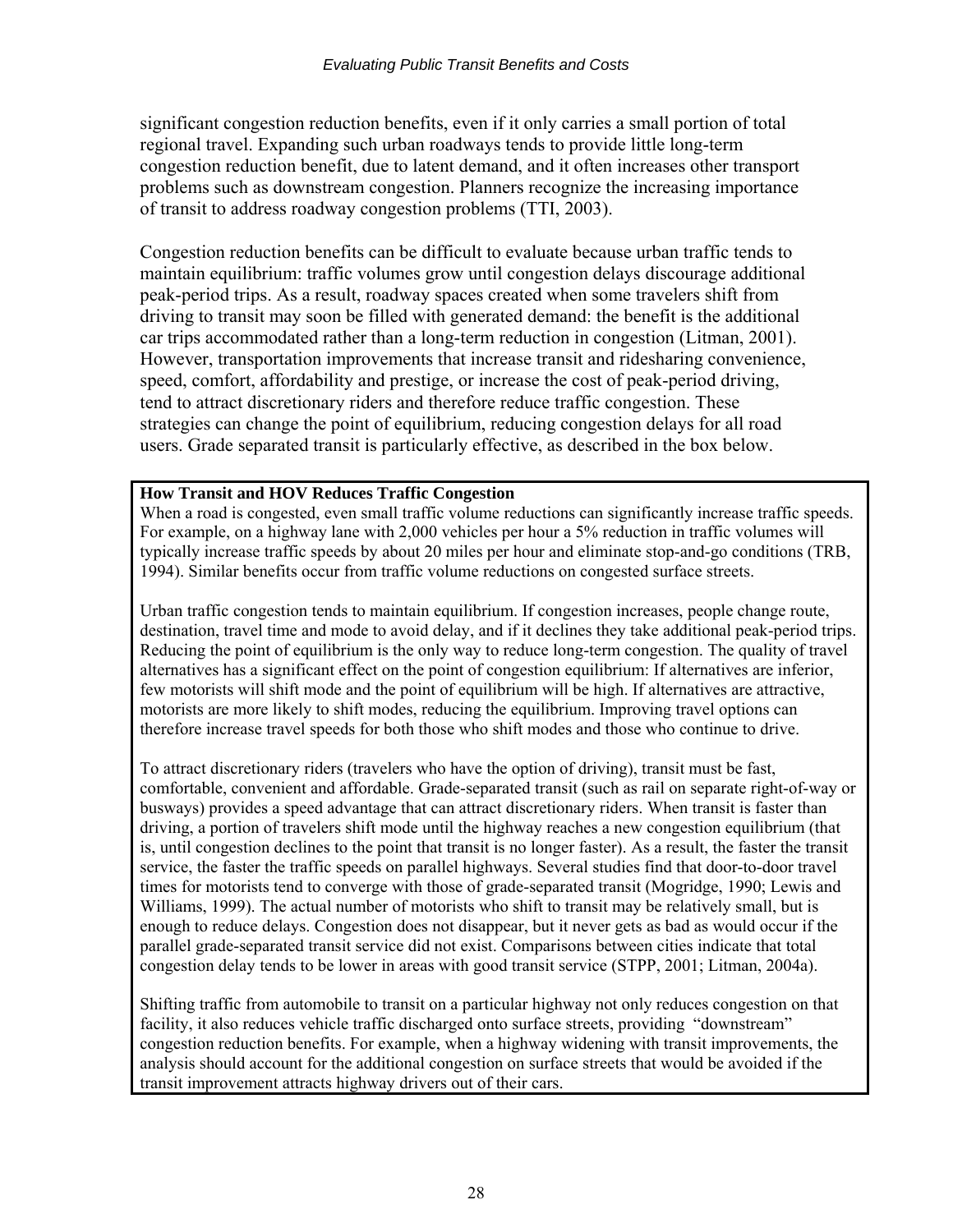One indication of transit's congestion reduction benefits is the effect of service disruptions. Congestion usually increases when service on major urban corridors fails due to financial, labor, or technical problems. For example, in 2003, a 5-week-long transit strike in Southern California significantly increased regional traffic congestion, despite the fact that transit ridership there is relatively low compared with other large cities. Short-term impacts are often minimized because travelers temporarily adjust to reduce peak-period trips, but after a few days congestion usually increases significantly while mobility declines. The cost is therefore a combination of increased congestion delays, and disruptions to travelers who forego trips or make other adjustments.

Studies by Castelazo and Garrett (2004) and by Winston and Langer (2004) indicate that traffic congestion often declines in a city as rail transit mileage expands (see discussion in Litman, 2005a). Modeling by Laval, Cassidy and Herrera (2004) indicates that a disruption of the Bay Area Rapid Transit (BART) system would cause severe traffic problems on area roads. Without BART service, morning congestion on the Bay Bridge westbound would create backups stretching 26 miles with vehicles traveling as slowly as 9 miles per hour. In the afternoon, heading east, the Bay Bridge backup would stretch 31 miles with an average travel speed of 11 miles per hour. "We found that the peak morning rush hour will go from two hours starting at 7 a.m. to a staggering seven hours, so half the workday would be gone by the time drivers step out of their cars," said Michael Cassidy, UC Berkeley professor of civil engineering and co-author of the report.

Nelson, et al (2006) used a regional transport model to estimate Washington DC transit system benefits to users, and congestion-reduction benefits to motorists. They found that rail transit generates congestion-reduction benefits that exceed rail subsidies, and the combined benefits of rail and bus transit significantly exceeds total transit subsidies. Their study overlooked other benefits such as parking cost savings, crash and emission reduction benefits, and so understates total social benefits.

Busways can also reduce traffic congestion on parallel roads. A study by researchers at the California Center for Innovative Transportation at the University of Berkeley comparing traffic conditions on the 101 Freeway in Southern California before and two months after implementation of the Orange Line busway in October 2005 determined that peak hour traffic through the south San Fernando Valley sped up about 7% — from an average 43 mph to 46 mph, and the amount of time that morning commuters waste being stuck in congestion — defined as traffic slower than 35 mph — has declined about 14%. The study also found that congestion on the heavily traveled freeway is now beginning about 11 minutes later than before the Orange Line opened, with the onset of the morning slows shifting on average from 6:55 a.m. to 7:06 a.m. (Liu, 2005)

It can be argued that transit congestion reductions are offset by slower speeds for transit riders. Bus transit trips average 12.7 miles per hour, light rail 15.4 mph, heavy rail 20.3 mph, and commuter rail 31.6 mph (see table below), while automobile travel averages about 35 mph overall (NPTS, 1999). Transit trip speeds are particularly low when measured door-to-door, taking into account time spent walking and waiting. However, several factors must be considered when comparing transit and automobile speeds.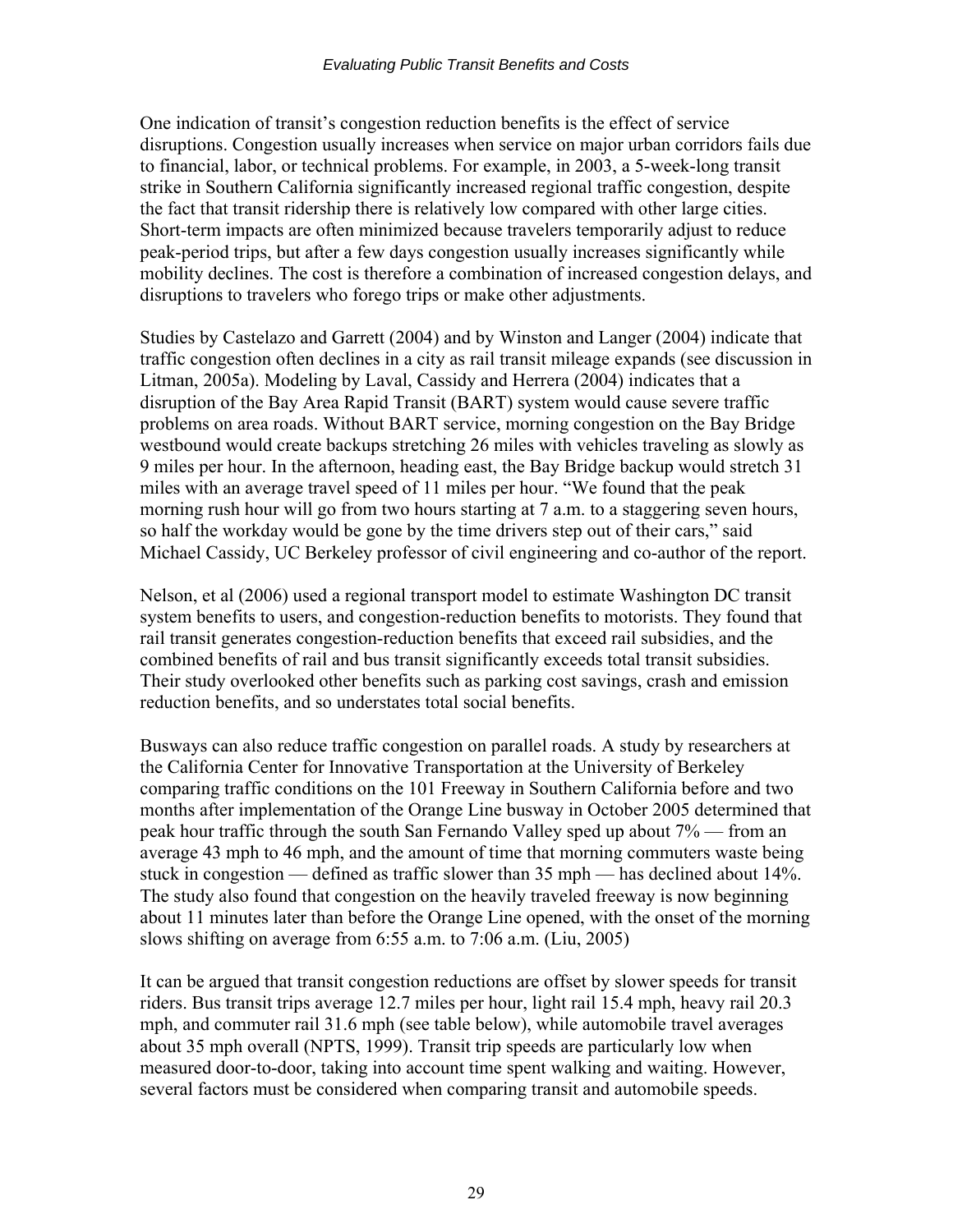| ravie tu<br>Aveiage Trailsh Speeds (APTA, 2002) |      |            |                   |                      |  |  |
|-------------------------------------------------|------|------------|-------------------|----------------------|--|--|
|                                                 | Bus  | Light Rail | <b>Heavy Rail</b> | <b>Commuter Rail</b> |  |  |
| Vehicle Revenue Miles (millions)                | .864 | 60         | 604               | 259                  |  |  |
| Vehicle Revenue Hours (millions)                | 146  | 3.9        | 29.8              |                      |  |  |
| Average Miles Per Hour                          | 12.8 | 15.4       | 20.3              |                      |  |  |

*Table 15* **Average Transit Speeds** (APTA, 2002)

*Bus and light rail speeds tend to be relatively low, because they generally travel in traffic, and so are delayed by congestion, and make frequent stops. Rail transit speeds tend to be much higher.* 

But *average* travel speeds are irrelevant, what matters is their travel speeds on a particular corridor. Automobile speeds tend to be lower and commute travel times higher in large cities where transit (particularly rail transit) is most common. For example, although automobile commute speeds average 39 mph in rural areas, they average only 33 mph in cities with more than 3 million residents (NPTS, 1999), and are even lower on the congested urban corridors where transit commuting is most common. Where transit has separate right-of-way, transit trips are often faster than driving.

Even if transit travel takes more time than driving, travelers may not consider this an additional cost because it reduces stress (see "Travel Time Impacts" section later in this report). Passengers using high-quality transit (safe, clean, comfortable and reliable vehicles), can read, work and rest. If quality transit is available, travelers will select transit or driving based on their needs and preferences (Wener, Evans and Boately, 2004). This maximizes transport system efficiency (since shifts to transit reduce congestion) and consumer benefits (since consumers can choose the option they prefer).



*Figure 4* **Road Widening Versus Transit Congestion Impacts** 

*After a general traffic lane is completed congestion declines, but grows rapidly due to generated traffic. Grade separated transit and HOV systems initially provide less congestion reduction, but their benefits increase as roadway congestion grows, so they become relatively faster.*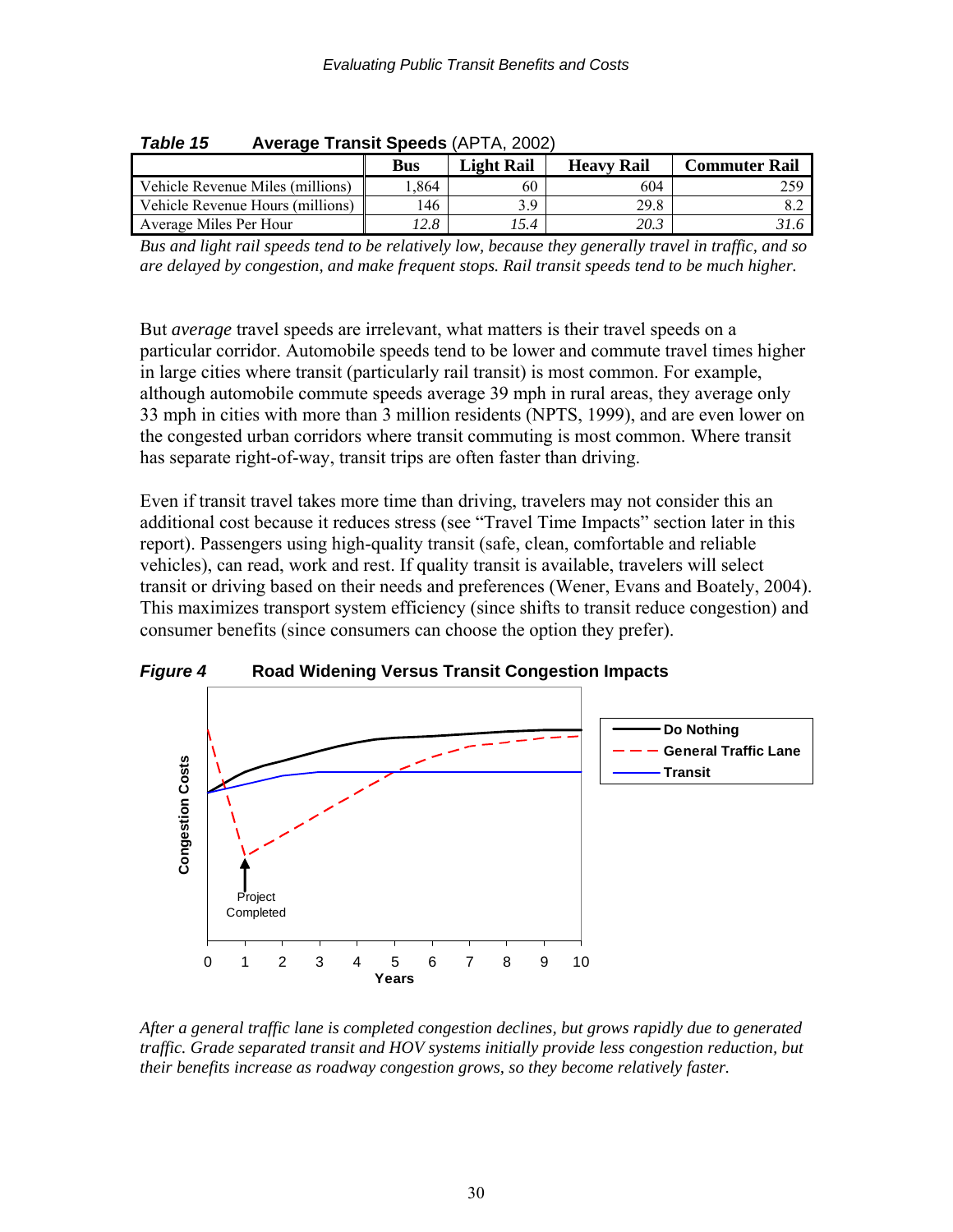Highway and transit improvements provide congestion reduction benefits at different rates of time, as illustrated in Figure 4. If travel demand is growing and no action is taken, congestion will increase until it limits further peak-period vehicle trips. Adding a general traffic lane increases congestion during the construction period, then congestion decline significantly, but traffic grows over time so congestion eventually returns to its previous level. Grade-separated transit may initially seem to provide little congestion reduction, but roadway congestion increases much less than would otherwise occur because increased highway delays makes transit faster than driving and so attracts an increasing portion of travelers. Although roadway congestion never disappears, it never gets as bad as would otherwise occur. As a result, shorter-term analysis tends to favor roadway expansion, while longer-term analysis tends to favor transit improvements.

Analysis of TTI congestion cost data by Winston and Langer (2004) shows that both motorist and truck congestion costs decline as rail transit mileage expands in a city, but congestion costs increase with bus transit mileage, apparently because buses are less effective at attracting motorists, contribute to traffic congestion themselves, and do little to increase land use accessibility. However, strategies that improve either rail or bus transit speed, convenience, comfort and prestige, and therefore attract large numbers of discretionary urban-peak travelers, may reduce congestion.

Most congestion cost studies only consider delays to motor vehicle users. Roads and vehicle traffic can also delay non-motorized travel, called the "barrier effect" or "severance" (Litman, 2003). Such costs can be significant in urban areas. Urban streets often have as many pedestrians as motorists. This suggests that transit improvements that reduce surface street traffic volumes provide additional benefits by improving pedestrian mobility and safety, which are overlooked in conventional congestion cost analysis.

#### *Measuring Vehicle Congestion Reduction Benefits*

There are several ways to measure congestion reduction benefits that result from reduced vehicle traffic (TRB, 1997). One approach is to model total passenger travel time with and without a transit program, and calculate the travel time and vehicle operating cost savings (ECONorthwest and PBQD, 2002). The Texas Transportation Institute uses a similar method to calculate congestion reduction value of transit (TTI, 2003). Another approach is to calculate the costs of increasing roadway capacity to achieve a given congestion reduction, and divide that by the number of peak-period vehicle-miles. These methods require modeling each option, and current transportation models are often not very accurate at predicting the travel impacts of a transit project.

An easier approach is to assign a dollar value to reduced vehicle travel, usually estimated at  $10-30¢$  per urban-peak vehicle-mile, and more under highly congested conditions (Litman, 2003). Congestion benefits should reflect net impacts, that is, the reduction in automobile trips minus any additional transit impacts. Under typical conditions buses impose congestion costs equivalent to 1.5 cars on highway and 4.5 cars on surface streets, so net benefits occur when more than about three trips shift from automobile to transit. For example, if a bus carries 16 passengers under urban-peak conditions, and 8 of the passengers would otherwise travel by automobile (either driving themselves or chauffeured), the congestion reduction benefit is  $(8-3) \times 0.25 = 1.25$  per vehicle-mile.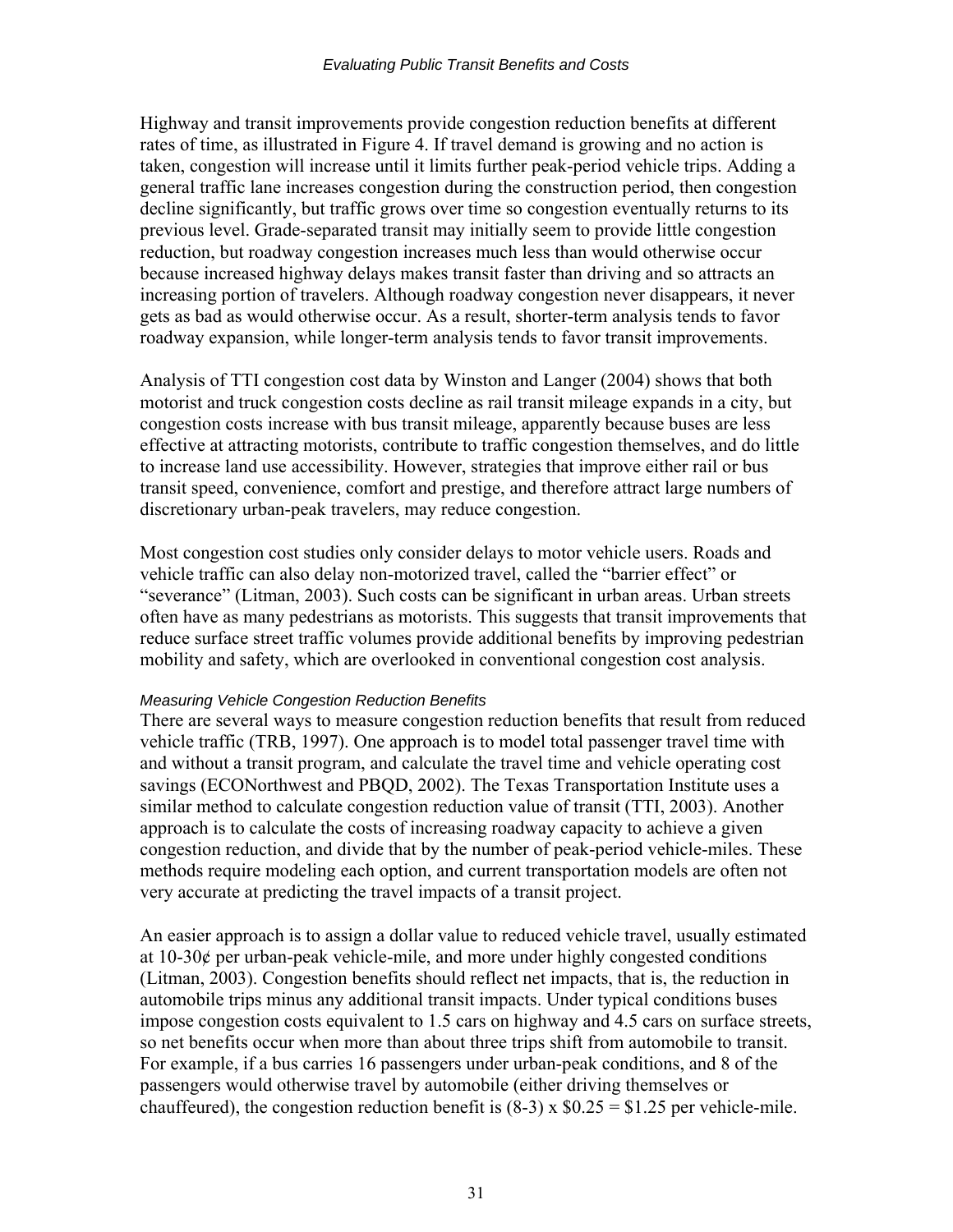Where transit provides significant travel time savings compared with driving on parallel highways (for example, with grade-separated rail transit or busways) it is possible to calculate the resulting reduction in congestion delays. For example, if average door-todoor travel times by automobile are 30-minutes per peak-period trip, and a proposed transit service will provide 25-minute average trip times, the transit service can be expected to reduce average travel times by approximately 5-minutes per trip for all users. Travel time cost values can be applied ("Travel Time Costs," Litman, 2003).

How congestion is measured affects evaluation conclusions. Indicators that measure the *intensity of congestion* (such as roadway Level-of-Service) or the portion of *driving* that occurs under congested conditions, ignore the congestion reduction benefits of travel by alternative modes and more accessible land use. These indicators imply that congestion declines if uncongested vehicle-mileage increases. Congestion impact evaluation also depends on the scale of analysis. For example, transit oriented development may increase local congestion (within a few blocks), because it increases neighborhood density, but regional congestion can decline due to less traffic between neighborhoods. Indicators of *per-capita* congestion costs recognize the congestion reduction benefits of improved transport alternatives (STPP, 2001). Measuring congestion in terms of roadway level-ofservice, and failing to consider the effects of generated traffic tends to exaggerate the congestion reduction benefits of urban roadway capacity expansion, since within a few years latent demand fills much of the added capacity (Litman, 2001).

A particular transit improvement may avoid the need for a specific highway project, in which case congestion reduction benefits can be calculated based on facility cost savings. For example, if roadway capacity expansion costs average \$3.5 million per lane-mile, which can carry 2,000 peak-period vehicles, this averages about 37¢ per additional peakperiod vehicle-mile (based on a 7% discount rate over 20 years, 255 annual commute days), plus about  $3¢$  per mile in operations expenses. Transit services that defer or avoid the need to expand road capacity by attracting 1,000 daily peak-period automobile trips on a 5-mile stretch provide \$510,000 annual benefits  $(40¢ \times 1,000 \times 5 \times 255$  days).

#### *Measuring Pedestrian Delay Reduction Benefits*

Studies described in "Evaluating Nonmotorized Transport," (VTPI, 2003) and "The Barrier Effect" (Litman, 2003) indicate that barrier effect costs average about  $2\phi$  per urban-peak car-mile, and about  $1.3¢$  under urban off-peak conditions. As with vehicle congestion, a bus represents about 3 passenger car equivalents.

*Combined Vehicle and Pedestrian Congestion Costs*  Table 16 shows the recommended congestion cost values.

| Table 16 | <b>Recommended Congestion Cost Values (Per Vehicle-Mile)</b> |  |
|----------|--------------------------------------------------------------|--|
|----------|--------------------------------------------------------------|--|

|                                 | <b>Urban Peak</b> | <b>Urban Off-Peak</b> |
|---------------------------------|-------------------|-----------------------|
| <b>Vehicle Congestion Costs</b> | 25¢               | 2.5                   |
| Pedestrian Congestion Costs     |                   |                       |
| <b>Total Congestion Costs</b>   | $\prime$ or       | 3.8¢                  |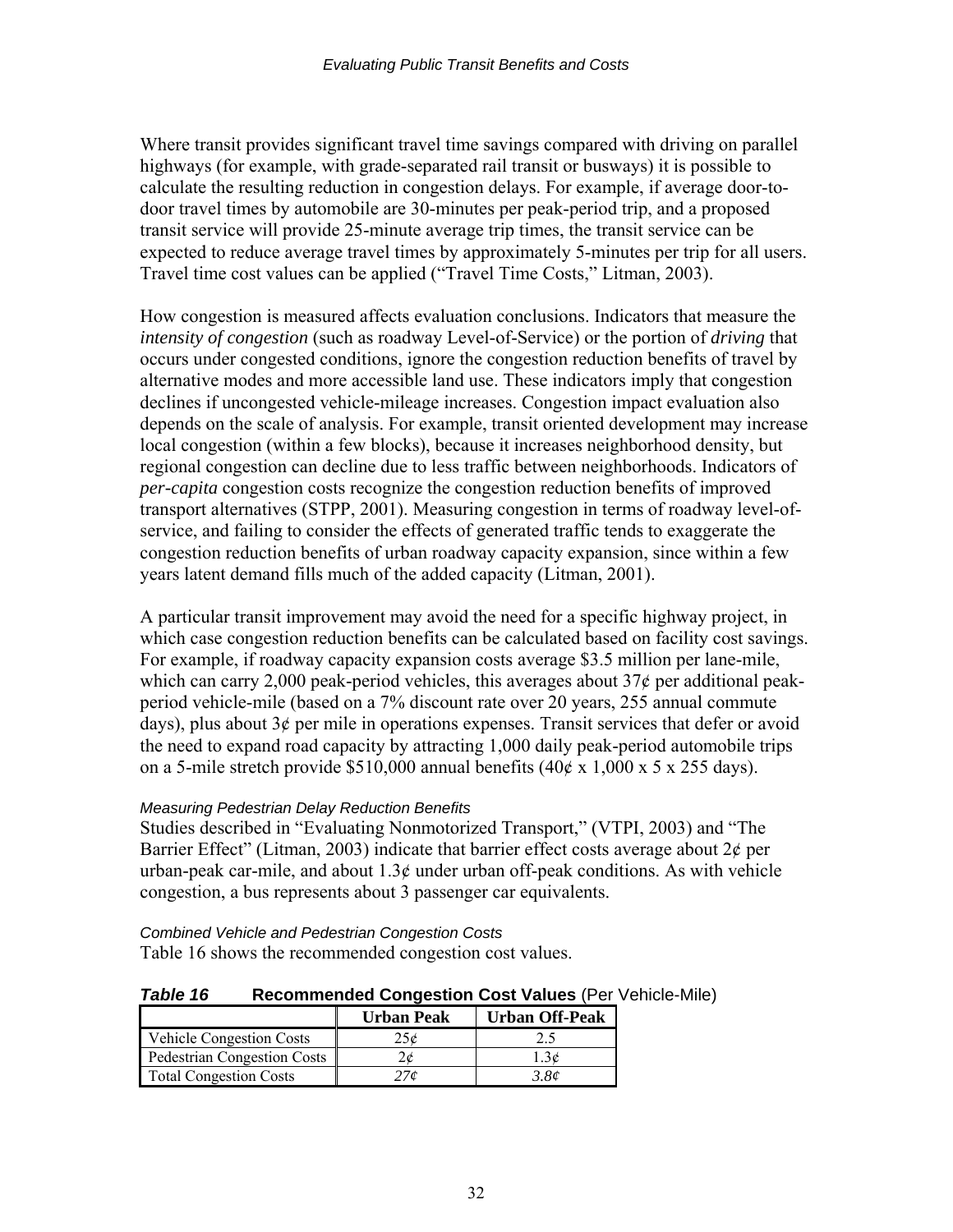Figure 5 illustrates the net congestion cost reduction benefits provided by shifts from automobile to bus transit under urban-peak and urban off-peak conditions.



*This figure indicates the net vehicle and pedestrian congestion reduction benefits caused by shifts from automobile to buses under urban-peak and urban off-peak conditions.* 

Buses typically carry 40-60 passengers under congested conditions (i.e., urban-peak travel in the primary travel direction), and rail transit vehicles even more (see Beamguard, 1999 for photos comparing the road space used by bus patrons, motorists and cyclists). Peak period transit service that carries 4,000 passengers an hour on highways or 1,000 passengers an hour on surface streets is approximately equal to one additional traffic lane, assuming that half of transit passengers would otherwise drive an automobile. This equals 20 to 80 buses per hour carrying an average of 50 passengers.

An indication of the congestion reduction benefit of transit is the significant increases in traffic congestion that often occur during transit strikes, even if only a small portion of transit passengers shift to driving alone (van Exel and Rietveld, 2001). For example, a 1974 Los Angeles bus strike caused a 5-15 minute increase in congestion delay on one major freeway, although less than 3% of total regional trips were previously made by transit, and only about half of transit users shifted to driving (ibid).

Even a relatively small shift from driving to grade-separated transit can reduce roadway congestion delays. Comparisons between cities indicates that total traffic congestion delay tends to be lower in areas with good transit service, even though transit only carries a relatively small portion of total regional passenger travel (STPP, 2001; Litman, 2004a).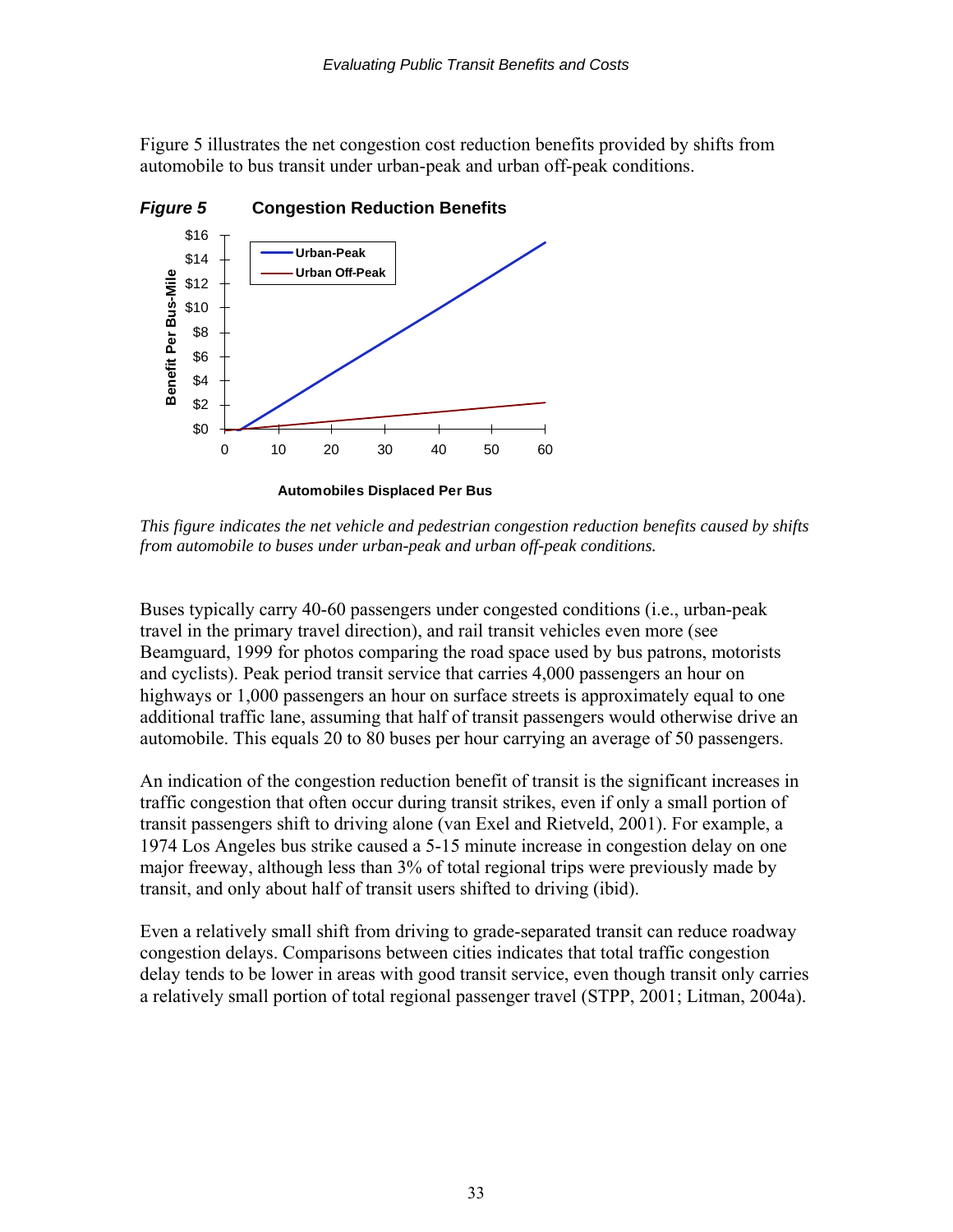



*In cities that only have bus transit or relatively small rail systems traffic congestion delay tends to increase with city size, as indicated by the dashed curve. But cities with large, well-established rail transit systems do not follow this pattern. They have substantially lower congestion costs compared with comparable size cities. As a result, New York and Chicago have about half the per capita congestion delay as Los Angeles.*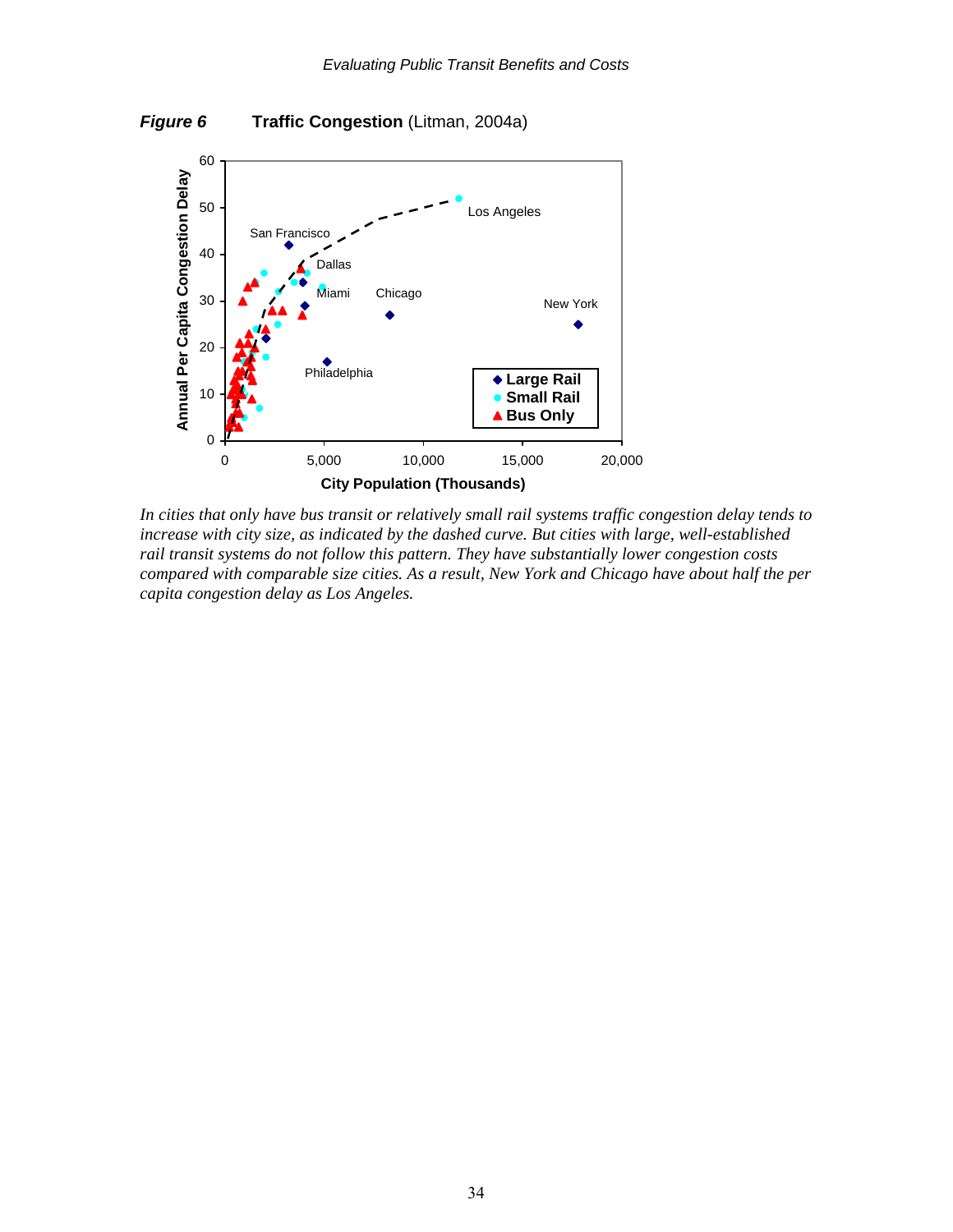### **Commuters Strike Out Without RTD**

by Diane Carman, *Denver Post* Staff Columnist, 15 April 2006

At the risk of sounding insensitive to the striking workers' families living without paychecks or the folks who had to cancel appointments because they didn't have a ride to the doctor's office, a week without RTD was a good thing for Denver. Let's face it, there's nothing like a work stoppage to focus our attention on things we take for granted.

So what did the metro area learn from a week without RTD, I mean except for the numbing realization that gloves are a critically important accessory when bicycling to work in 40-degree weather?

Lesson 1: Without RTD, parking in Denver is a lot like parking in New York City - scarce, cutthroat and expensive. Overnight, normally polite motorists were transformed into snotty, aggressive parking-place sneaks. And those who normally would never dream of paying \$10 for a spot suddenly were bragging about finding \$25 bargains outside the baseball stadium. One of the cheapest skinflints I know even took to parking long term in a metered spot and accepting the fate of a \$20 ticket, figuring it was cheaper than the prices at the few spaces left downtown.

Lesson 2: Downtown businesses are doomed without mass transit. As regular bus riders took to their cars, driving downtown became a test of patience. I sat through three light changes at East Colfax Avenue and Grant Street on Monday evening. That was enough gridlock for me. I biked to work the rest of the week and otherwise avoided downtown.

Lesson 3: Denver Public Schools may be in a financial pinch now, but things would be desperate if not for RTD providing transportation for high-school students in lieu of yellow buses. The district even had to schedule makeup sessions for federally mandated tests because of high absentee rates for students who rely on RTD to get to school.

Lesson 4: Sleepless in suburbia is no way to live. The heavy traffic on the major routes through town caused an average increase in commuting times of about 30 minutes, according to those monitoring the highways from news helicopters.

Lesson 5: The anti-FasTracks crowd was wrong. Light rail rocks. When the trains stopped running, traffic went nuts, especially along the popular southwest corridor light-rail line. Those 37,000 riders who board the trains each day may be doing it for the comfort, convenience, the low cost or, as the vice president has famously suggested, a sense of personal virtue. Whatever. When they were forced back into their cars, it created havoc for both the virtuous and shameless alike.

Lesson 6: It could have been a lot worse. The RTD strike happened during a week of mostly warm, dry spring weather. To fully appreciate life without mass transportation, Denver commuters must visualize the same situation with 10 inches of snow, freeway traffic at a standstill and the bicycle option available only to the seriously hard-core. We got off easy.

Finally, the governor, a.k.a. Twelve-Lane Bill, was wrong back in 2004 when he said the impact of mass transit on traffic congestion is "imperceptible." Even if the taxpayers were willing to build the highways necessary to carry all the cars, and motorists were willing to pay for more toll roads, and even if we all could abide greater dependence on \$3-a-gallon gasoline and \$20-a-day parking spaces, without mass transit we'd be, um, freaked. We'd spend hours mired in gridlock, especially around entertainment and sports events. Elderly citizens would be housebound. The poor would have few options for getting to work. The air would be more toxic, the community less hospitable, the economy less vital.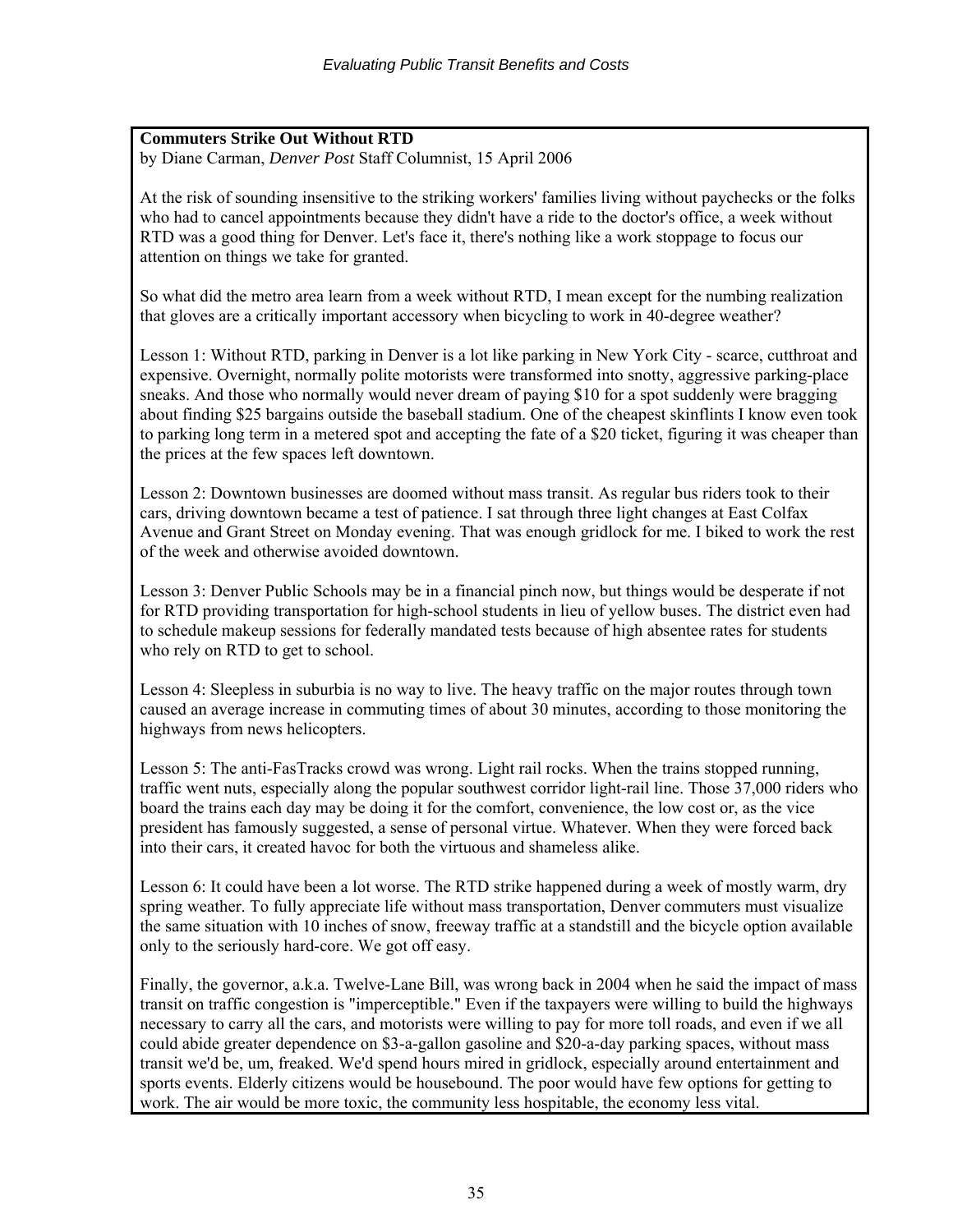### **Parking Cost Savings**

Shifts from automobile to transit travel reduce parking costs. Reduced vehicle ownership reduces residential parking demand (including on-street parking demand in residential areas), and reduced vehicle trips reduce non-residential parking demand, such as commercial parking requirements. This benefit can manifest itself as user cost savings where parking is priced, reduced parking congestion and increased convenience to motorists, and reductions in the need for businesses and governments to subsidize parking facilities. Reduced parking demand can also provide indirect benefits by reducing the amount of land needed for parking facilities, allowing more clustered and infill development. These land use benefits are discussed in more detail in a later chapter.

### *Measuring Parking Cost Savings*

Parking cost savings can be calculated by multiplying reduced automobile round trips times average cost per parking space. These values will vary depending on conditions. Parking tends to be expensive and in limited supply under urban-peak conditions where shifts from driving to transit are most common, so transit tends to provide significant parking cost savings. In suburban and rural areas, parking may be inexpensive and abundant so there is less short-term benefit. Where parking is priced, parking cost savings go to users rather than businesses. Cambridge Systematics (1998) provides detailed instructions for calculating parking cost savings.

Table 17 illustrates typical parking facility costs. Park & ride trip savings consist of the difference in parking costs between a park & ride lot and worksites. Transit vehicle parking costs are incorporated into operational expenses. Transit may increase parking costs where bus stops displace on-street parking spaces.

| <b>Type of Facility</b>      | Land         | Land         | Construction | 0 & M        | <b>Total</b> | Daily     |
|------------------------------|--------------|--------------|--------------|--------------|--------------|-----------|
|                              | <b>Costs</b> | <b>Costs</b> | Costs        | <b>Costs</b> | Cost         | Cost      |
|                              | Per Acre     | Per Space    | Per Space    | Annual,      | Annual,      | Daily,    |
|                              |              |              |              | Per Space    | Per Space    | Per Space |
| Suburban, On-Street          | \$0          | \$200        | \$2,000      | \$200        | \$408        | \$1.36    |
| Suburban, Surface, Free Land | \$50,000     | \$0          | \$2,000      | \$200        | \$389        | \$1.62    |
| Suburban, Surface            | \$50,000     | \$455        | \$2,000      | \$200        | \$432        | \$1.80    |
| Suburban, 2-Level Structure  | \$50,000     | \$227        | \$10,000     | \$300        | \$1,265      | \$5.27    |
| Urban, On-Street             | \$250,000    | \$1,000      | \$3,000      | \$200        | \$578        | \$1.93    |
| Urban, Surface               | \$250,000    | \$2,083      | \$3,000      | \$300        | \$780        | \$3.25    |
| Urban, 3-Level Structure     | \$250,000    | \$694        | \$12,000     | \$400        | \$1,598      | \$6.66    |
| Urban, Underground           | \$250,000    | \$0          | \$20,000     | \$400        | \$2,288      | \$9.53    |
| CBD, On-Street               | \$2,000,000  | \$8,000      | \$3,000      | \$300        | \$1,338      | \$4.46    |
| CBD, Surface                 | \$2,000,000  | \$15,385     | \$3,000      | \$300        | \$2,035      | \$6.78    |
| CBD, 4-Level Structure       | \$2,000,000  | \$3,846      | \$15,000     | \$400        | \$2,179      | \$7.26    |
| CBD, Underground             | \$2,000,000  | \$0          | \$25,000     | \$500        | \$2,645      | \$8.82    |

*Table 17* **Typical Parking Facility Costs** ("Parking Evaluation," VTPI, 2003)

*This table illustrates the costs of providing a parking space under various conditions. Cost recovery prices must be even higher to account for profits and load factors, if not every space is rented every day. (CBD = Central Business District.)*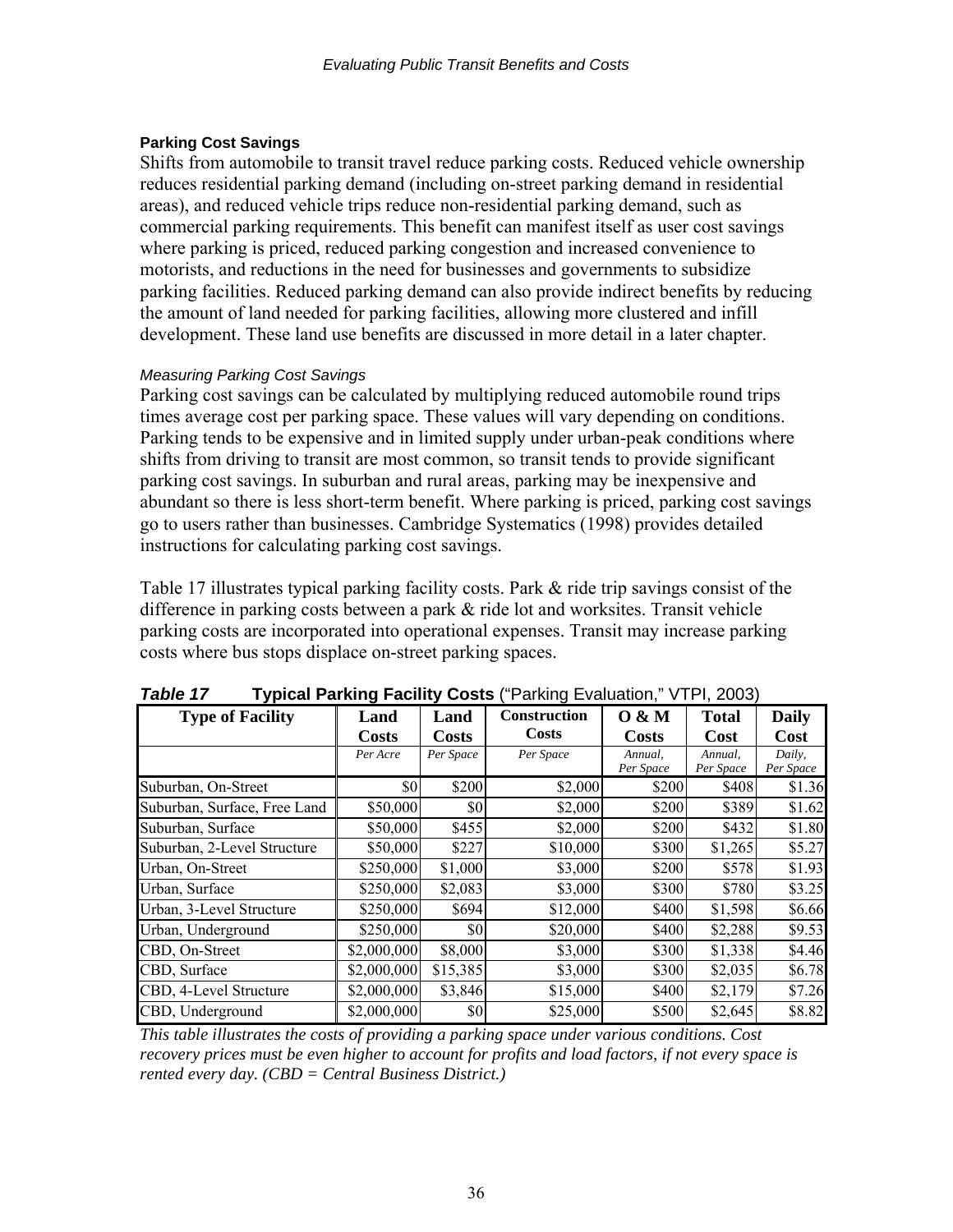If an area has abundant parking supply, reduced driving may provide little short term parking cost savings, since the spaces will simply be unoccupied. But over time reduced parking demand usually provides economic benefits, by avoiding the need to increase supply or allowing facilities to be leased, sold or converted to other uses. It can also provide environmental and aesthetic benefits by reducing the amount of land paved for parking facilities. Cambridge Systematics (1998) and Litman (2003) provide guidance for calculating parking cost savings under various conditions.

Table 18 indicates recommended values for calculating parking cost savings that result when automobile travel shifts to public transit. Park & Ride trip savings consist of the difference in parking costs between Park & Ride and worksite parking facilities. These costs are measured per round-trip, rather than per vehicle-mile as with most other costs. These can be converted to per-mile units by dividing by average round trip lengths, which is currently about 7 miles, but may be higher for some transit trips, such as commuter express services.

|               | <b>Small City</b> | <b>Medium City</b> | <b>Large City</b> |
|---------------|-------------------|--------------------|-------------------|
| Commute Trips | \$3.00            | \$6.00             | \$9.00            |
| Other Trips   | \$2.00            | \$4.00             | \$6.00            |
| Average       | \$2.50            | \$5.00             | \$7.50            |

| Table 18 | <b>Typical Parking Cost Values (Per Round-Trip)</b> |  |
|----------|-----------------------------------------------------|--|
|          |                                                     |  |

*This table reflects estimated average avoided parking costs for a trip shifted from driving to public transit, depending on the destination and trip type.* 

Dividing these values in half to reflect individual trips, and assuming that most peakperiod trips are to urban destination, and off-peak trips tend to be to more suburban destination, default values are \$2.18 per peak trip and \$0.84 per off-peak trip. The higher cost of peak-period trips also reflects the fact that they tend to be commute trips, in which a car would be parked all day, while more off-peak trips are for errands with shorter parking requirements.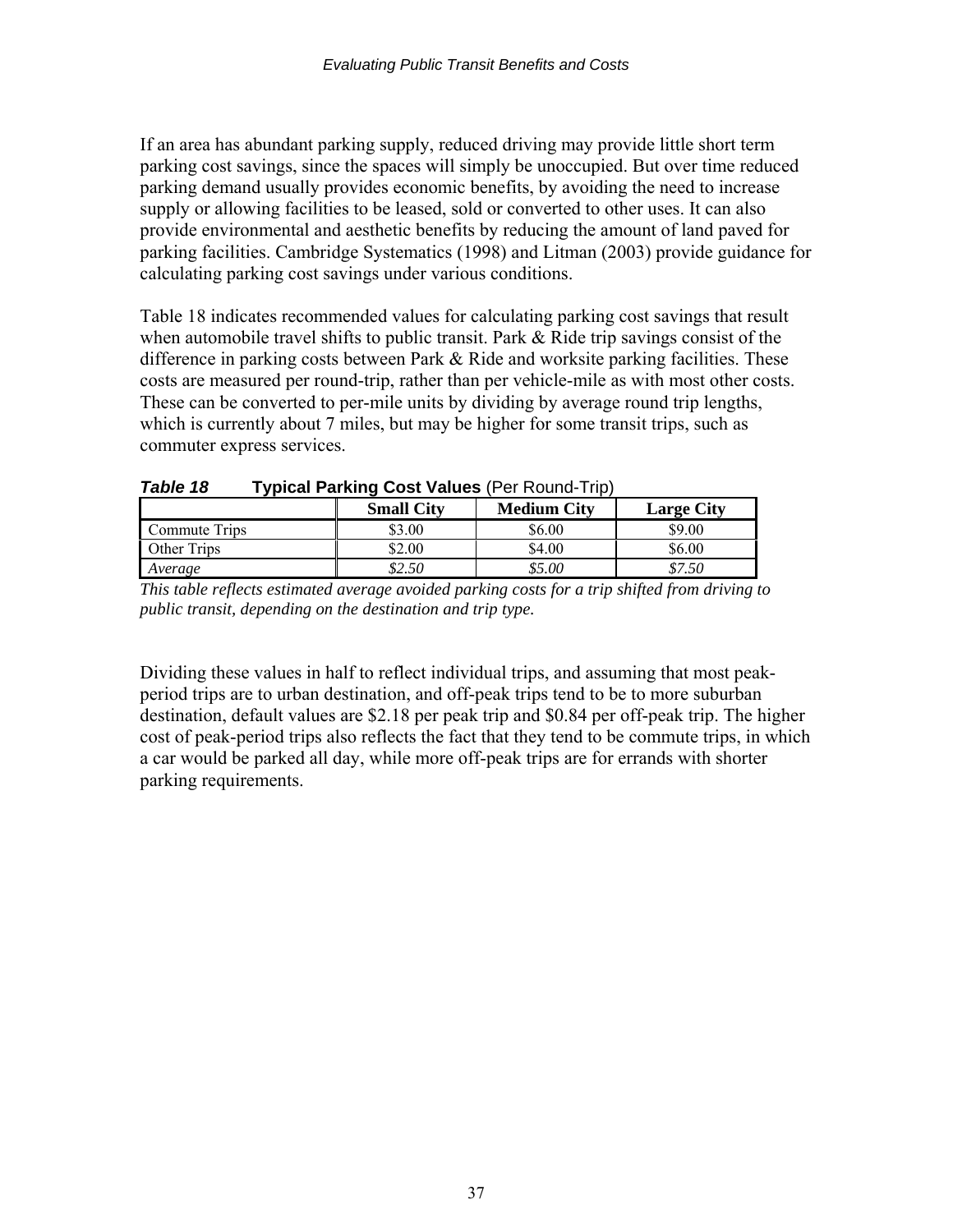### **Safety, Health and Security Impacts**

Transit use can affect safety, health and security in several ways.

### **Traffic Safety**

Transit is a relatively safe travel mode, as indicated in Table 19. Transit passengers have about one-tenth the fatality rate as car occupants, and even considering risks to other road users transit causes less than half the total deaths per passenger-mile as automobile travel. Since risks to other road users is hardly affected by increased occupancy, average crash costs tend to decline with increased vehicle occupancy.

| IUNIG IJ             | <b>U.U.</b> Transport Fatames, 2001 (DTO, Tables 21 and 21, AT TA, TIND, 2002) |        |        |             |      |                                            |              |                              |
|----------------------|--------------------------------------------------------------------------------|--------|--------|-------------|------|--------------------------------------------|--------------|------------------------------|
|                      | <b>Fatalities</b>                                                              |        |        | Veh. Travel |      | Occupants   Pass. Travel   Fatalities Rate |              |                              |
|                      | User                                                                           | Others | Totals | Bil. Miles  |      | Bil. Miles                                 | <b>Users</b> | Others                       |
| Passenger Car        | 20,320                                                                         | 3,279  | 23,599 | 1,628       | 1.59 | 2,589                                      | 7.9          | 1.3                          |
| Motorcycle           | 3,197                                                                          | 19     | 3,216  | 9.6         | 1.1  | 10.6                                       | 303          | 1.8                          |
| $Trucks - Light$     | 11,723                                                                         | 3,368  | 15,091 | 943         | 1.52 | 1,433                                      | 8.2          | 2.3                          |
| Trucks - Heavy       | 708                                                                            | 4,189  | 4,897  | 209         | 1.2  | 251                                        | 2.8          | 16.7                         |
| <b>Intercity Bus</b> | 45                                                                             |        | 45     | 7.1         | 20   | 142                                        | 0.3          | $\qquad \qquad \blacksquare$ |
| Commercial Air       |                                                                                |        |        |             |      |                                            | 0.3          |                              |
| <b>Transit Bus</b>   | 11                                                                             | 85     | 96     | 1.8         | 10.8 | 19                                         | 0.6          | 4.4                          |
| Heavy Rail           | 25                                                                             | 6      | 31     | 0.591       | 24   | 14                                         | 1.8          | 0.4                          |
| Commuter Rail        |                                                                                | 77     | 78     | 0.253       | 37.7 | 9.5                                        | 0.1          | 8.1                          |
| Light Rail           |                                                                                | 21     | 22     | 0.053       | 26.8 | 1.4                                        | 0.7          | 14.8                         |
| Pedestrians          | 4,901                                                                          |        | 4,901  | 24.7        |      | 25                                         | 198          | -                            |
| Cyclists             | 732                                                                            |        | 732    | 8.9         |      | 8.9                                        | 82.2         | $\blacksquare$               |

*Table 19* **U.S. Transport Fatalities, 2001** (BTS, Tables 2-1 and 2-4; APTA; TRB, 2002)

Table 20 compares crash fatality rates for various types of transit.

|                                                  | <b>Bus</b> | <b>Commuter</b> | <b>Demand</b>   | <b>Heavy Rail</b> | <b>Light Rail</b> | <b>Trolley Bus</b> |              |
|--------------------------------------------------|------------|-----------------|-----------------|-------------------|-------------------|--------------------|--------------|
|                                                  |            | Rail            | <b>Response</b> |                   |                   |                    | <b>Total</b> |
| <b>Fatalities (Excludes Suicides)</b>            |            |                 |                 |                   |                   |                    |              |
| Patrons                                          | 3          |                 |                 | 22                |                   |                    | 44           |
| Employees                                        |            |                 |                 |                   |                   |                    | 20           |
| Other                                            | 86         | 68              |                 |                   | 8                 |                    | 169          |
| <b>Totals</b>                                    | 104        | 73              | 16              | 26                | 13                |                    | 233          |
| <b>Fatality Rate Per Billion Passenger Miles</b> |            |                 |                 |                   |                   |                    |              |
| Patrons                                          | 0.61       | 0.23            | 6.15            | 71                | 1.66              | 0.00               | 0.98         |
| Employees                                        | 0.24       | 0.34            | 9.84            | 0.08              | 2.49              | 0.00               | 0.44         |
| Other                                            | 4.06       | 7.76            | 3.69            | 0.23              | 6.63              | 5.38               | 3.75         |
| Totals                                           | 4.90       | 8.33            | 19.68           | 2.02              | 10.78             | 5.38               | 5.17         |

*Table 20* **U.S. Transit Fatalities, 1999** (APTA, 2001)

*This table shows crash fatalities and fatality rates for various types of transit in the U.S.* 

Figures 7 and 8 show U.S. and international data indicating declining per capita traffic fatalities with increased transit ridership. For additional discussion of transit safety impacts see Litman (2004b) and Steer Davies Gleave (2005).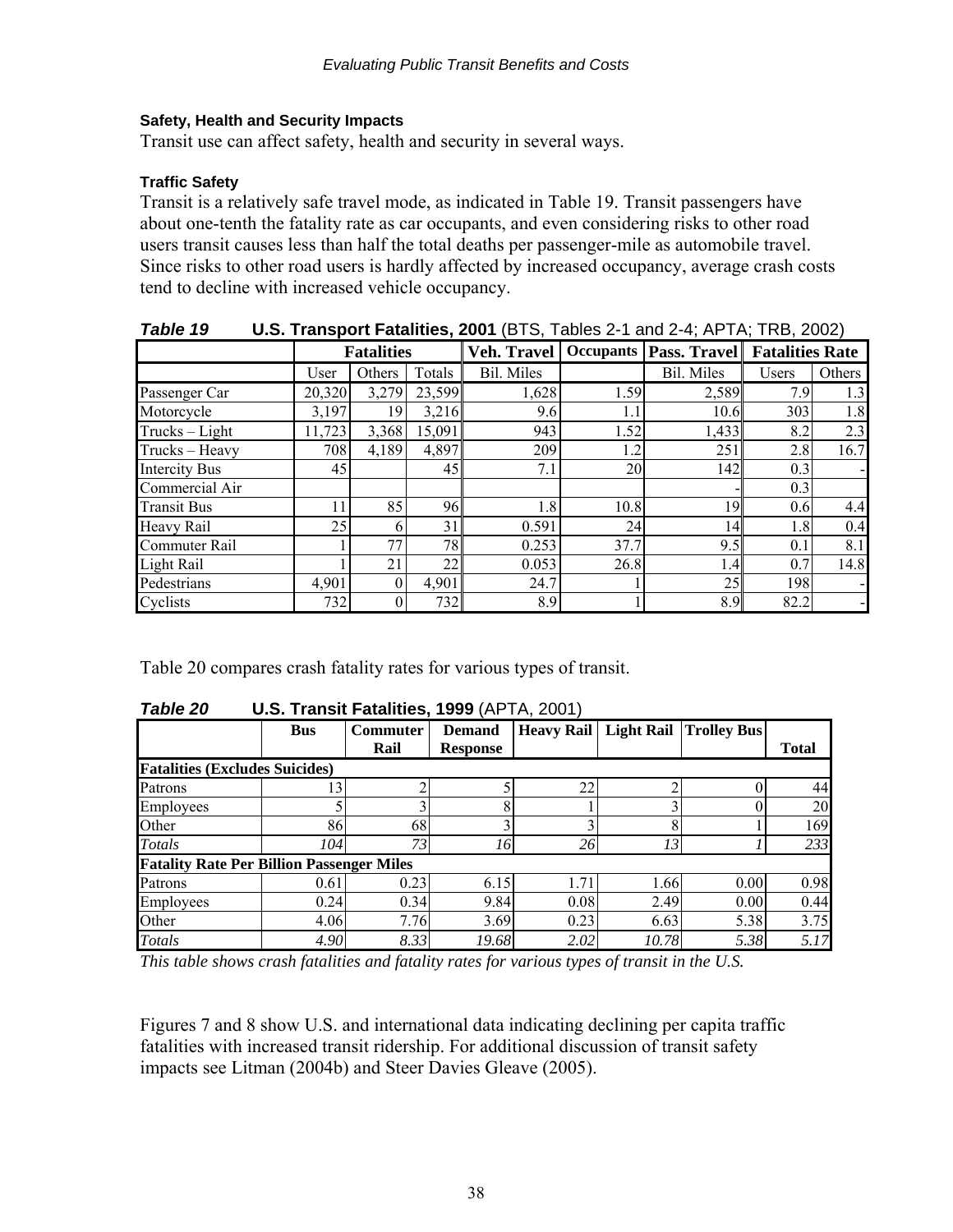



*Per capita traffic fatalities tend to decline with increased transit ridership. Since cities with rail have higher average transit ridership, they tend to have fewer traffic fatalities. These values include deaths to transit passengers, automobile passengers, and pedestrians.* 



*International data indicate that crash rates decline with increased transit ridership.* 

To the degree that transit provides a catalyst for more accessible land use it tends to further increase road safety. Residents of transit-oriented communities with high ridership rates have significantly lower per capita traffic fatality rates than residents of more automobile-dependent, sprawled communities, as indicated in the figures below (Newman and Kenworthy, 1999; "Land Use Evaluation," VTPI, 2003; Litman, 2004a).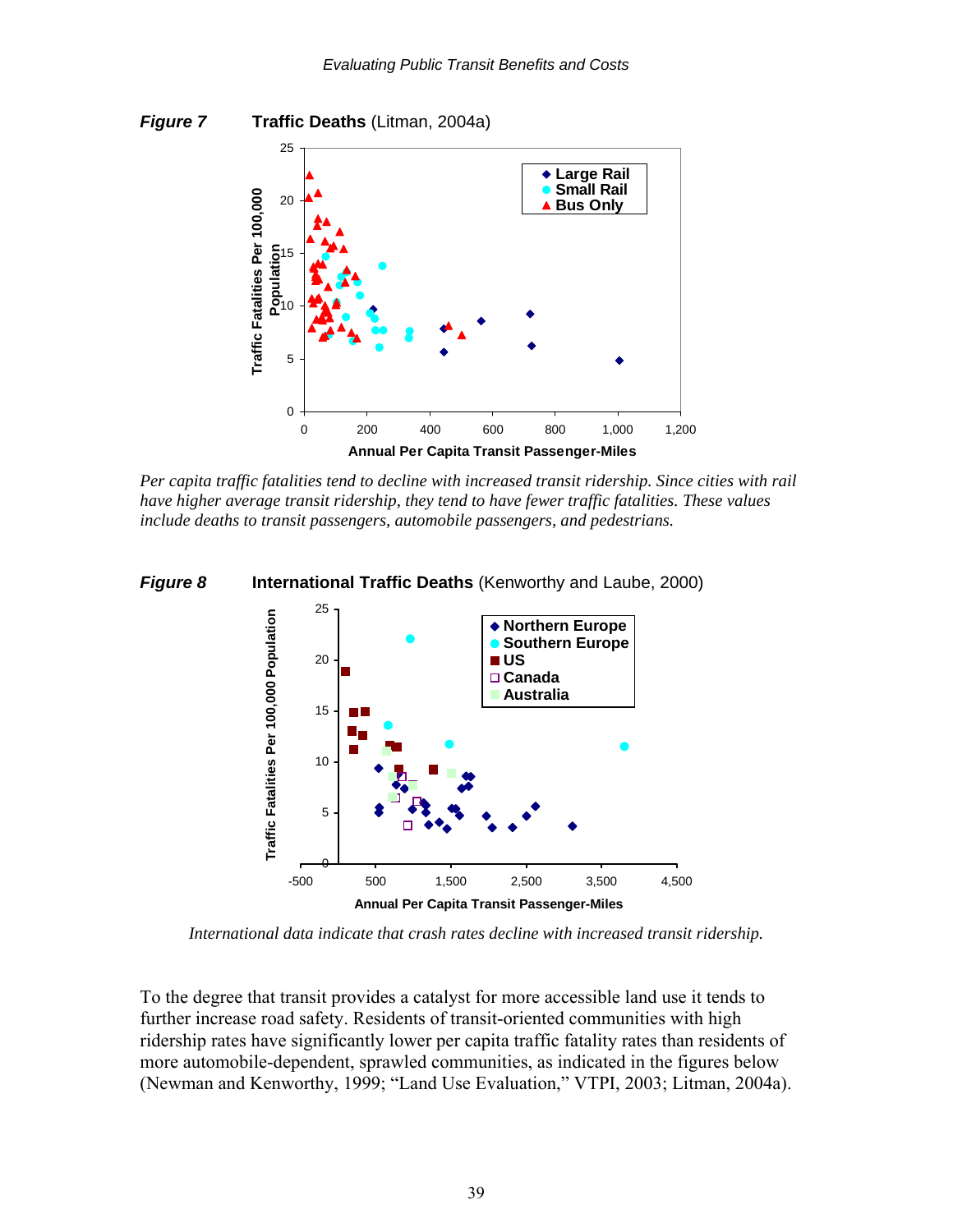### **Health Impacts**

Inadequate physical activity contributes to cardiovascular disease, diabetes, hypertension, obesity, osteoporosis and some cancers. Many health experts believe that increased active transportation (walking and cycling) is one of the most practical ways to increase community [Health and Fitness](http://www.vtpi.org/tdm/tdm102.htm) (AJHP, 2003). Most transit trips involve walking or cycling links, so transit use tends to increase physical activity (Weinstein and Schimek, 2005; Besser and Dannenberg, 2005). Travel surveys indicate that the average walking distance involved in a transit trip is five to ten times longer than the average walking distance of an automobile trip. Efforts to encourage transit, reduce driving, and create transit oriented development often improve pedestrian and cycling conditions, which can further increase fitness and health.

### **Personal Security**

*Personal Security* refers to freedom from assault, theft and vandalism. Transit travel is sometimes thought to impose security risks on passengers and transit station neighbors, but these do not necessarily represent increased risk, since motorists also encounter threats from car thefts, road rage, and aggressive driving (STPP, 1999). Overall, transit tends to be safer than automobile travel (Litman, 2005a).

These risks can be reduced by programs to [Address Security Concerns.](http://www.vtpi.org/tdm/tdm37.htm) Transit improvements and TDM strategies that encourage transit use tend to increase rider security, because busy pedestrian facilities and transit waiting areas tend to be selfpatrolling (fellow transit riders discourage and report crimes), and increased ridership can justify more safety programs. Although an individual may perceive that transit travel reduces personal security, increased transit use by responsible people tends to reduce overall risks to the community (Morino Garcia, 2005).

### *Measuring Safety, Health and Security Impacts*

Accident costs and health risks are often monetized for public policy analysis (Litman, 2003). Although an individual's life has essentially infinite value (most people would not give up their life for any size monetary payment), many private and public decisions involve tradeoffs between risk and financial costs. For example, when consumers decide whether to pay extra for safety options such as air bags, and when communities allocate funds for services such as law enforcement, fire protection, and medical services, they are essentially placing a price on marginal changes in human safety and health.

Traffic safety benefits are usually estimated at \$2 to \$5 million per fatality avoided, and smaller values for non-fatal crashes (Blincoe, 1994). These values indicate that crash costs average 5-15¢ per automobile vehicle-mile (Miller, 1991). This analysis uses  $10¢$ per vehicle mile as an average, of which  $6¢$  is internal (borne directly by vehicle occupants) and  $4¢$  is external (imposed on others). Since automobiles average 1.5 occupants, internal crash costs average 4¢ per passenger-mile.

Bus transit is estimated to impose external crash costs of 25.8¢ per vehicle-mile, based on 10¢ per mile automobile crash costs increased by the crash fatality ratio (39.6/13.4), of which 86% are to other road users. Risks to bus occupants are estimated at  $0.5¢$  per passenger-mile. Bus crash costs therefore average 28.9¢ per bus-mile, including risks to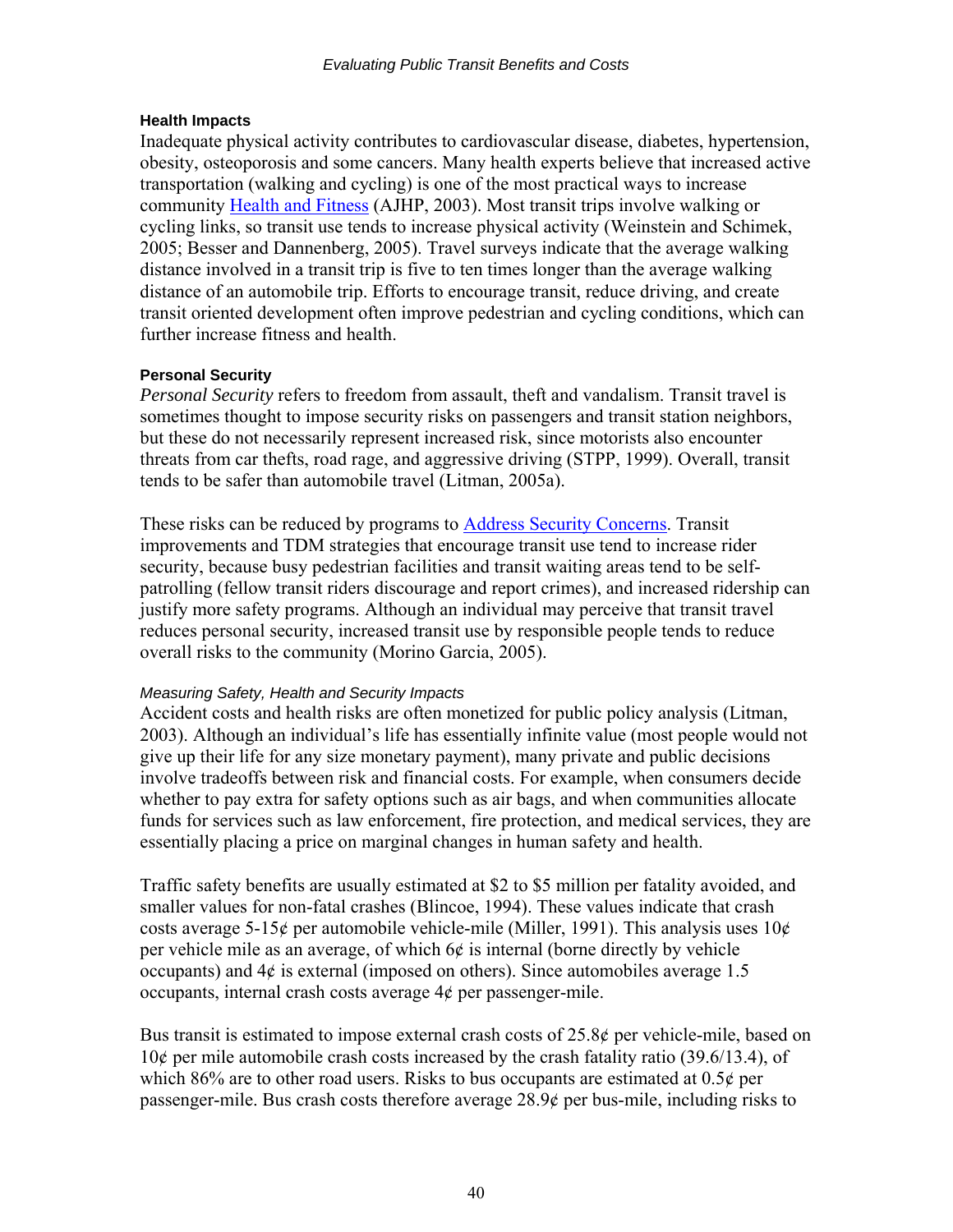5.2 average passengers and one driver, plus risks imposed on other road users. External risks do not increase with vehicle occupancy so unit costs decline as load factors increase. A bus with 10 passengers has total estimated crash costs of  $31.3¢$  per vehicle mile  $(25.8¢ + [0.5¢ \times 10$  passengers and a driver]), but doubling passengers only increases cost 16% to 36.3¢. A bus that replaces 10 automobile trips provides 68.7¢ per mile net safety benefits. Rail transit tends to impose even lower risks on passengers, and somewhat higher risks on non-occupants, although there is virtually no incremental risk from increased occupants in existing rail vehicles.

Transit provides greater safety benefits if it leverages additional traffic reductions, as described in the "Traffic Impacts" chapter of this guide. If each passenger-mile of transit travel reduces two to four vehicle-miles of travel, as some estimates indicate, each transit passenger-mile provides an additional  $20-40¢$  in crash cost savings.

Public health benefits from increased walking and cycling caused by transit use are difficult to measure and depend on the type of transit program implemented (Frank and Engelke, 2000; AJHP, 2003). To the degree that transit causes otherwise sedentary people to walk or bicycle an hour or more a week it provides significant health benefits. Because inadequate physical activity is such a large health risk, the public health benefits of increased transit use and more transit-oriented development may be comparable to transit's traffic safety benefits, although more research is needed to verify this.

Personal security impacts are difficult to quantify and vary depending on conditions. The common perception that transit travel is unsafe is a problem that transit planners must address, but there is little evidence that shifting from driving to transit actually increases total assaults or thefts in a community, taking into account risks to motorists such as road rage, vehicle thefts and vandalism. In many situations, transit service improvements include efforts to increase security for both transit riders and non-users. For example, improved street lighting at transit stops and downtown security patrols implemented as part of transit oriented development can reduce a variety of risks.

Many people have an exaggerated sense of transit risks. Transit accidents and assaults tend to receive excessive media attention. For example, in one 8 month period newspapers published 40 stories with headlines linking "transit" and "death," but only 14 linking "auto" or "car" with death, despite the much greater number of fatalities caused by automobile accidents (McKay and Smith Lea, 1996). Other studies find that city residents are less likely to die a violent death than suburban residents, due to the higher automobile fatality rates in automobile dependent areas (Durning, 1996; Lucy, 2002).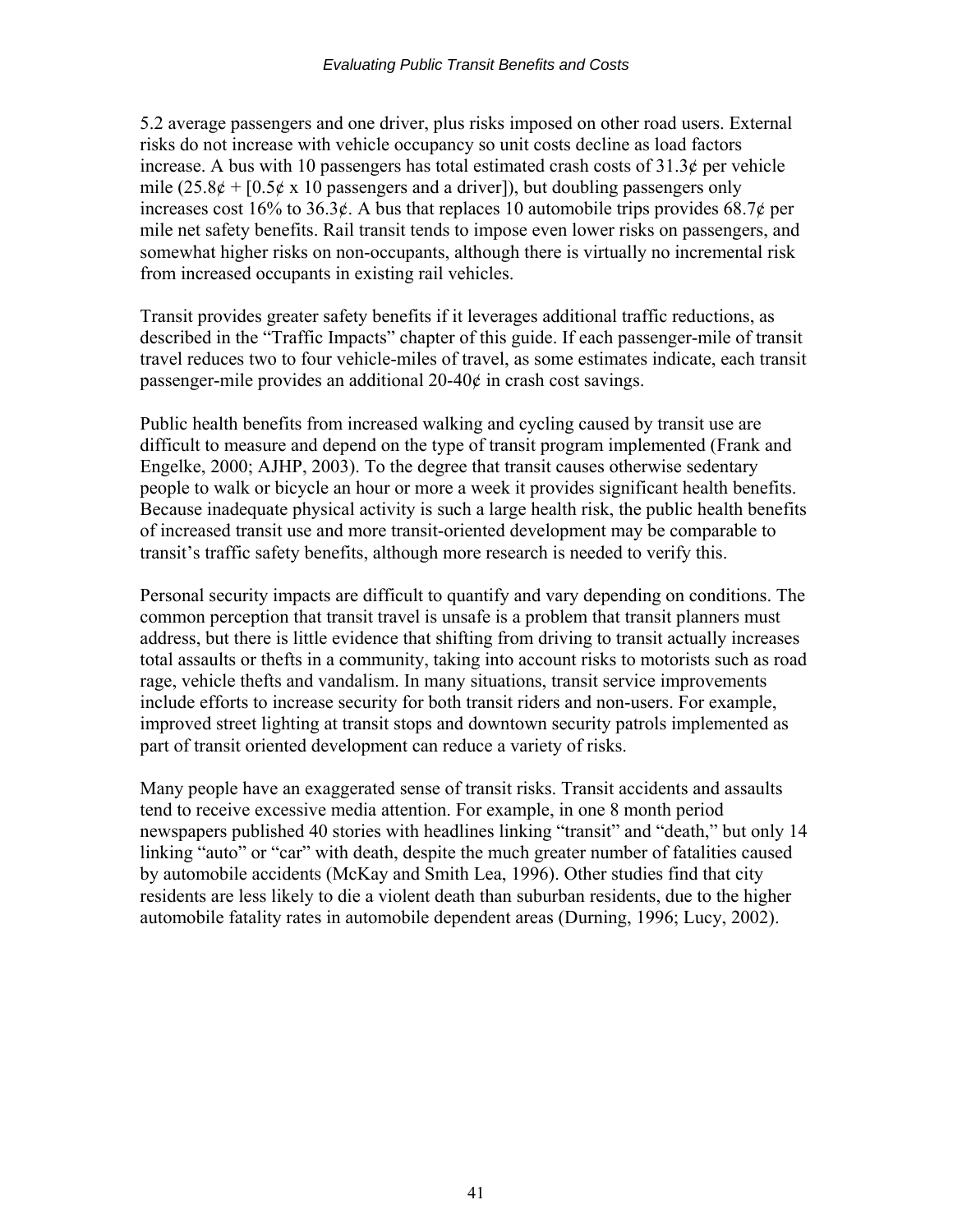### **Roadway Costs**

Roadway costs include road maintenance, construction and land, and various traffic services such as planning, policing, emergency services and lighting. These costs are affected by vehicle weight, size and speed. Heavier vehicles impose more road wear, and larger and faster vehicles require more road space. These costs are not necessarily marginal. For example, a 10% reduction in vehicle traffic does not necessarily cause a 10% reduction in roadway costs. In urban areas with significant congestion problems and high land values, even a modest reduction in traffic volumes can provide large savings.

Transportation economists have performed numerous studies (called *cost allocation* or *cost responsibility* studies) that investigate the share of roadway costs imposed by various types of vehicles (FHWA, 1997; "Roadway Costs," Litman, 2003). Most of these studies only consider current direct roadway construction and maintenance expenditures, and sometimes highway patrol services. Public costs not reflected in transport agency budgets are generally ignored, such as the opportunity costs of roadway land, traffic planning, local policing, emergency services, snow plowing and street lighting.

Where a transit project avoids or defers the need for major highway capacity expansion, the avoided costs can be considered a benefit of transit. Urban highway capacity expansion typically costs \$4-10 million per lane-mile for land acquisition, lane pavement and intersection reconstruction (Cambridge Systematics, 1992). This represents an annualized cost of \$200,000-500,000 per lane-mile (assuming a 7% interest rate over 20 years). Dividing this by 4,000 to 8,000 additional peak-period vehicles for 250 annual commute days indicates a cost of 10-50¢ per additional peak-period vehicle-mile.

### *Measuring Roadway Costs and Benefits*

Table 21 summarizes roadway costs and revenues for various vehicle types. This indicates that, considering only direct roadway expenditures, automobile use costs average 3.5¢ per mile and pays 2.6¢ per mile in fuel taxes, resulting in net costs averaging  $0.9\ell$  (1.1 $\ell$  in 2003 dollars), while buses cost 11.8 $\ell$  per mile and pay 4.6 $\ell$  in taxes, resulting in 7.2 $\epsilon$  per mile net costs (8.9 $\epsilon$  in 2003 dollars). Bus road wear costs are reduced if roadways are built for heavy vehicles, which is common on major roads to accommodate freight and service trucks. Roadway costs approximately double if the value of right-of-way land is also considered. Traffic service costs average 1-4¢ per automobile-mile.

| Table Z I                 |              |              |              |              | <b>NUGUWAY COST RESPONSIBILITY FEL IVINE (FITYVA, 1997)</b> |                  |
|---------------------------|--------------|--------------|--------------|--------------|-------------------------------------------------------------|------------------|
| <b>Vehicle Class</b>      | Federal      | <b>State</b> | Local        | <b>Total</b> | <b>User</b>                                                 |                  |
|                           | <b>Costs</b> | <b>Costs</b> | <b>Costs</b> | <b>Costs</b> | <b>Payments</b>                                             | <b>Net Costs</b> |
| Automobiles               | \$0.007      | \$0.020      | \$0.009      | \$0.035      | \$0.026                                                     | \$0.009          |
| Pickups and Vans          | \$0.007      | \$0.020      | \$0.009      | \$0.037      | \$0.034                                                     | \$0.003          |
| Single Unit Trucks        | \$0.038      | \$0.067      | \$0.041      | \$0.146      | \$0.112                                                     | \$0.034          |
| <b>Combination Trucks</b> | \$0.071      | \$0.095      | \$0.035      | \$0.202      | \$0.157                                                     | \$0.044          |
| <b>Buses</b>              | \$0.030      | \$0.052      | \$0.036      | \$0.118      | \$0.046                                                     | \$0.072          |
| <b>All Vehicles</b>       | \$0.011      | \$0.025      | \$0.011      | \$0.047      | \$0.036                                                     | \$0.010          |

*Table 21* **Roadway Cost Responsibility Per Mile** (FHWA, 1997)

*This table shows estimated costs and user payments for various vehicles. (1994 U.S. dollars).*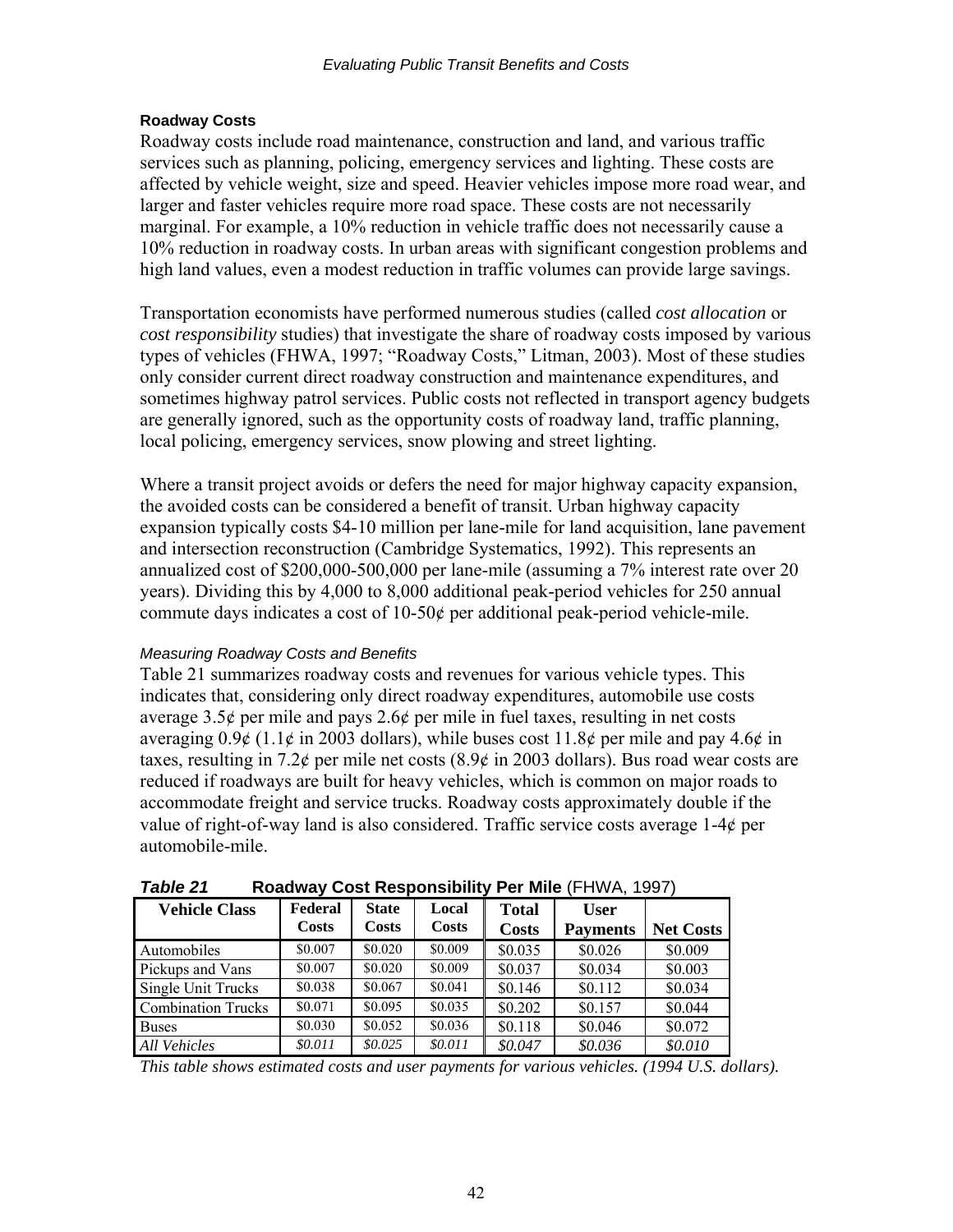| Category  | <b>Description</b>                                                                          | <b>Cost Impact</b>                       |
|-----------|---------------------------------------------------------------------------------------------|------------------------------------------|
| Road wear | Costs of road deterioration due to vehicle traffic, road                                    | Buses tend to increase these costs due   |
|           | repair costs, and increased strength during road<br>construction to minimize deterioration. | to heavy axle weights.                   |
| Lane size | Incremental costs of wider lanes required to                                                | Bus service may increase lane            |
|           | accommodate larger vehicles. Generally set to                                               | requirements in some locations.          |
|           | accommodate trucks and service vehicles.                                                    |                                          |
| Traffic   | Roadway planning, traffic controls, policing, lighting,                                     | Because these costs are based on traffic |
| services  | etc.                                                                                        | volumes, they tend to decline.           |
| Traffic   | Costs of adding traffic lanes, improving intersections                                      | Can significantly reduce these costs.    |
| capacity  | and other measures to accommodate increased traffic                                         | This impact is reflected on congestion   |
|           | volumes and reduce traffic congestion.                                                      | costs values.                            |

*Table 22* **Roadway Cost Impacts of Automobile To Transit Shifts** 

Table 22 summarizes cost impacts of automobile to transit shifts. Where vans and small buses replace driving on local street, roadway cost savings typically average  $1-3¢$  per reduced automobile-mile. Where full-size buses operate on local streets, there is probably little or no roadway cost savings. Where buses operate on major roadways designed to accommodate heavy vehicles, roadway costs are reduced as indicated in Figure 9. Where urban automobile travel shift to rail transit, savings typically average about  $5¢$  per vehicle-mile reduced, or 2¢ per mile net costs taking into account fuel tax revenues). If a transit service or improvement avoids or defers the need for a specific highway project, avoided costs can be calculated. Such savings typically average 15-50¢ per reduced urban-peak automobile-mile.





#### **Automobiles Displaced Per Bus**

*This graph illustrates roadway cost savings for a shift from automobile to bus travel. Thirty car drivers shifting to transit provides savings worth between \$0.24 and \$2.76 per mile, depending on assumptions. Costs based on FHWA (1997) updated to 2001 dollars, plus estimates of roadway land costs and traffic services described in Litman, 2003.*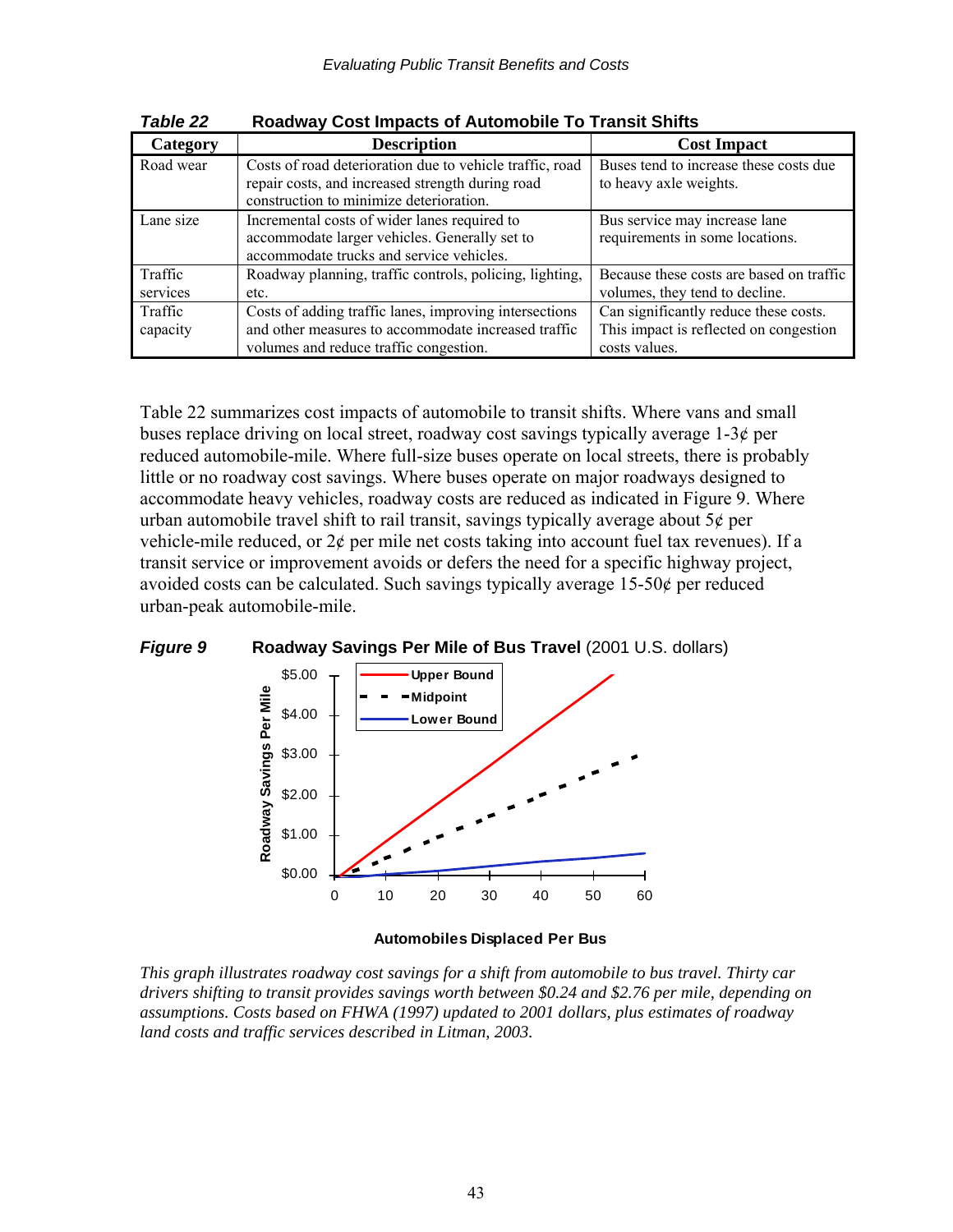### **Energy Conservation and Emission Reductions**

Transit can provide energy conservation and emission reduction benefits (TCRP, 2003; Potter, 2003; TRB, 2004). Shapiro, Hassett and Arnold (2002) estimate that urban transit travel consumes about half the energy and produces only 5% as much CO, 8% VOCs and about 50% the  $CO<sup>2</sup>$  and NOx emissions per passenger-mile as an average automobile. Newman and Kenworthy (1999) find that increased regional transit use is associated with lower per capita transportation energy use. Transit energy conservation and emission reduction benefits depend on transport impacts, travel conditions, and the type of transit vehicles used.

- Strategies that increase diesel bus mileage on routes with low load factors (such as suburban and off-peak routes) may increase total energy consumption and emissions.
- Strategies that shift travel from automobile to transit using existing transit capacity (with minimal increase in transit vehicle-miles) reduce energy consumption and emissions.
- Strategies that improve fuel consumption or reduce emission rates of transit vehicles (for example, retrofitting older diesel buses with cleaner engines or alternative fuels) can provide energy conservation and emission reduction benefits.
- Strategies that reduce the total amount of congested driving (by either reducing vehicle mileage or the amount of congestion) tend to provide particularly large energy conservation and emission reduction benefits.
- Strategies that create more accessible land use patterns, and so reduce per capita vehicle mileage, can provide large energy conservation and emission reduction benefits.

### **Energy Conservation**

Table 23 indicates average energy consumption for various travel modes. Under current conditions, U.S. transit vehicles consume about the same energy per passenger-mile as cars, although less than vans, light trucks and SUVs. This reflects low current transit load factors. Increasing ridership on existing transit vehicles consumes little additional energy. A bus with seven passengers is about twice as energy efficient as an average automobile, and a bus with 50 passengers is about ten times as energy efficient. Rail transit systems tend to be about three times as energy efficient as diesel bus transit. New hybrid buses are about twice as energy efficient as current direct drive diesel (General Motors Corp.)

| <b>Vehicle Class</b>           | <b>Average MPG</b> | Mode                           | <b>BTU/Pass. Mile</b> |
|--------------------------------|--------------------|--------------------------------|-----------------------|
| Passenger Cars                 | 22.1               | Car                            | 3,578                 |
| Vans, Pickup Trucks, SUVs      | 17.6               | Vans, Pickup Trucks, SUVs      | 4,495                 |
| Motorcycle                     | 50                 | Aviation                       | 4,000                 |
| Single Unit Truck              | 7.4                | Transit, Bus                   | 3,697                 |
| <b>Combination Truck</b>       | 5.3                | Transit, Electric Light Rail   | 1,152                 |
| <b>Buses</b>                   | 6.9                | Intercity Rail, diesel         | 2,134                 |
| Hybrid Electric Bus (estimate) | 14.0               | Hybrid Electric Bus (estimate) | 1.070                 |

*Table 23* **Average Fuel Consumption 2001** (BTS, Tables 1-29, 4-20, 4-23, 4-24; APTA, 2002)

*This table summarizes average fuel consumption per vehicle, and energy consumption per passenger-mile for various vehicle types.*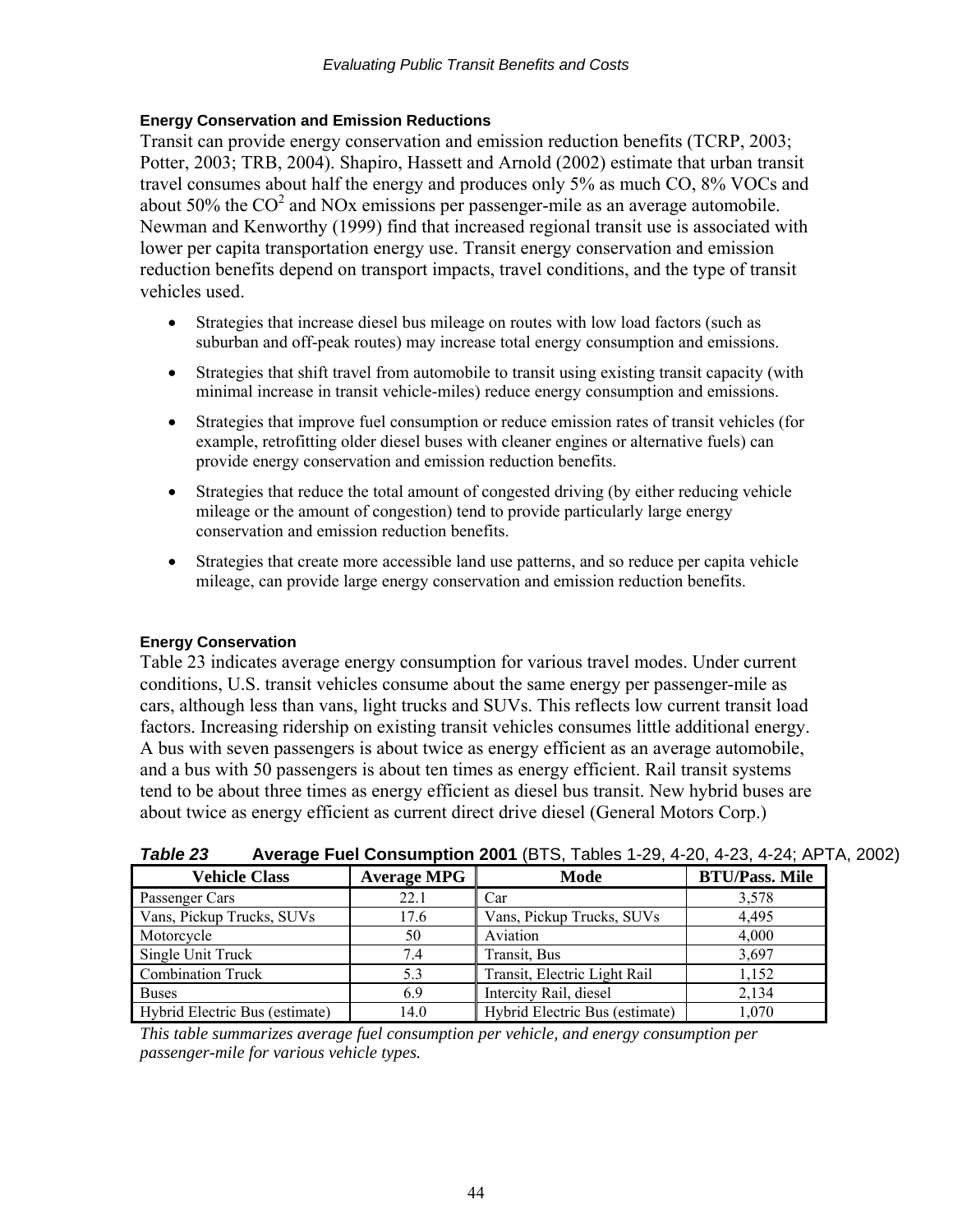### **Air Emission Impacts**

Quantifying emission impacts of a shift from automobile to transit is challenging because there are several different types of pollutants, and many possible permutations of vehicles, engines and driving conditions. As with energy consumption, current average transit emissions are relatively high in the U.S. due to low occupancy rates, but additional riders contribute minimal additional emissions so strategies that increase ridership with less than proportional increases in vehicle mileage can provide benefits.

Older diesel engines have relatively high emission rates, but these are declining due to improved emission controls. Between 1987 and 2004, allowable emission rates have been reduced about 80%. Many transit vehicles are being converted to cleaner fuels (CNG, LPG or alcohol). Hybrid electric bus drive systems are claimed to reduce particulate and hydrocarbon emissions 90% and NOx 50% compared with conventional diesels (GM, 2003). Electric vehicles produce minimal emissions.

| Vehicle Type                    | <b>Carbon Dioxide</b> | CO         | <b>Nitrogen Oxides</b> | <b>VOCs</b> |
|---------------------------------|-----------------------|------------|------------------------|-------------|
| Bus (10 passengers)             | 2,387 (239)           | 11.6(1.2)  | 11.9(1.2)              | 2.3(0.23)   |
| Diesel Rail (20 passengers)     | 9,771 (489)           | 47.6(2.4)  | 48.8(2.4)              | 9.2(0.5)    |
| Automobile (1.5 passengers)     | 416 (277)             | 19.4(12.9) | 1.4(1.0)               | 1.9(1.3)    |
| SUVs & Light Trucks (1.5 pass.) | 522 (348)             | 25.3(16.9) | 1.8(1.2)               | 2.5(1.7)    |
| Hybrid Electric Bus (10 pass.)  | 1,194 (119)           | NA         | 6.0(0.6)               | 0.23(0.02)  |

*Table 24* **Average Emissions 1999, Grams Per Mile** (APTA, 2002)

*This table summarizes average emissions of various vehicles. Numbers in parenthesis indicate emissions per passenger-mile based on indicated occupancy rates.* 

### **Noise Impacts**

Traffic noise is a moderate to large cost in urban areas ("Noise Costs," Litman, 2003). Conventional buses are noisy due to their relatively large engines and low power to weight ratio. A typical diesel bus produces the noise equivalent of 5 to 15 average automobiles, depending on conditions (Delucchi and Hsu, 1998). Staiano (2001) concluded that light rail is somewhat quieter than a diesel bus, and electric trolley buses are significantly quieter. Hybrid buses are much quieter than direct drive diesel.

If a bus displaces just one unusually noisy vehicle (for example, a bus rider would have ridden a noisy motorcycle or driven a car with a faulty muffler or high volume stereo), it can reduce noise overall. If residents walk rather than drive to transit stops, local street noise is reduced. This suggests that diesel bus noise costs per trip are probably about the same as for automobile travel, and hybrid and electric transit reduces overall noise costs.

### **Water Pollution**

Motor vehicles contribute to water pollution due to leaks from engines and brake systems, during fuel distribution, and waste fluids (such as used crankcase oil) that are disposed of inappropriately. Transit travel tends to produce less water pollution because it requires fewer vehicles, and they tend to be maintained better than private vehicles.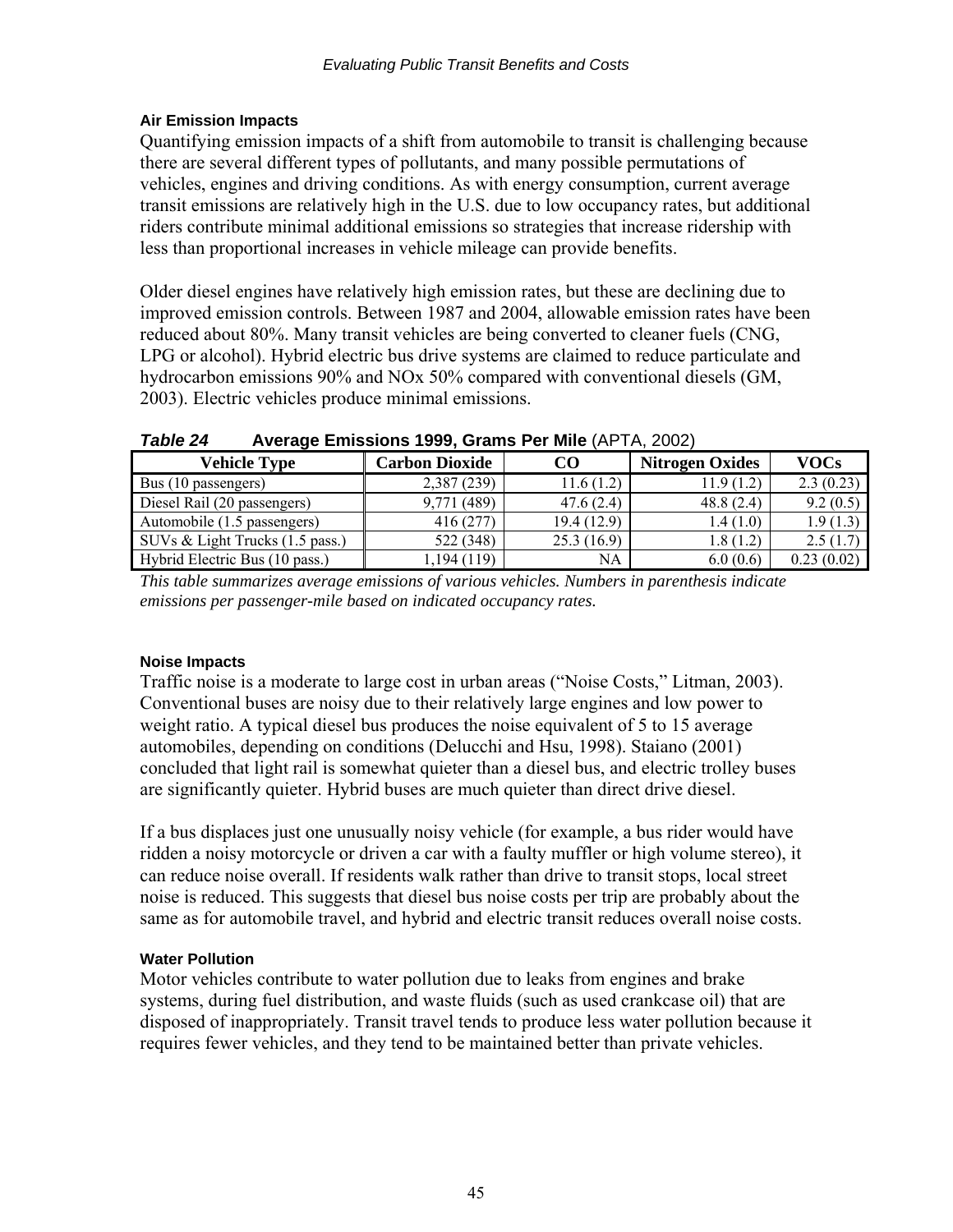*Measuring Energy Conservation and Emission Reduction Benefits* 

Computer models can predict the impacts of transport energy conservation and emission reduction strategies (Sierra Research, 2000; Transportation Air Quality Center at [www.epa.gov/otaq/transp/traqmodl.htm;](http://www.epa.gov/otaq/transp/traqmodl.htm) the *TravelMatters website at*  [www.travelmatters.org\)](http://www.travelmatters.org/). Various studies monetize emission costs, and therefore the value of transport emission reductions, as described in Litman, 2003. These indicate that under typical urban conditions emission costs average  $2-5¢$  per vehicle-mile for a gasoline automobile, twice that for an SUV, van or light truck, and 10-30¢ per vehicle-mile for older diesel buses, with lower costs for buses with newer engines or alternative fuels. Table 25 summarizes estimated cost for various vehicles.

|                                       | <b>Urban</b> | Suburban  | Average |  |  |
|---------------------------------------|--------------|-----------|---------|--|--|
| <b>Current Diesel Bus</b>             | 30¢          | 15¢       | 22.5c   |  |  |
| New Diesel Bus (meets 2004 standards) | 15¢          | 5¢        | 10¢     |  |  |
| <b>Hybrid Electric Bus</b>            | 5¢           | 3¢        | 4¢      |  |  |
| Average Car                           |              | 3¢        | 4¢      |  |  |
| SUV, Light Truck, Van                 | 10¢          | 6¢        | 8¢      |  |  |
| Average Automobile                    | 7.5¢         | $4.5\phi$ | oe      |  |  |

*Table 25* **Recommended Pollution Costs (Cents Per Vehicle-Mile)** 

*This table indicates estimated average energy, air, noise and water pollution costs of various vehicles. "Average automobile" reflects a weighted average of cars, SUVs, light trucks and vans.* 

Since most new transit service will be provided by newer, cleaner buses, pollution reduction benefits can generally be calculated based on a shift from average automobile to new diesel or hybrid electric buses. Figure 10 illustrates the estimated benefits of shifts from driving to new diesel buses. Benefits are larger for CNG, hybrid or electric power transit vehicles. As with other impacts, greater benefits result if transit improvements leverage an overall reduction in per-capita automobile mileage.

*Figure 10* **Pollution Reduction Benefits of Automobile To New Bus Shifts** 



*This illustrates estimated pollution-reduction benefits caused by a shift from average automobiles to new diesel transit buses. For example, if a suburban bus carries 20 passengers, half of whom would have driven an automobile, the net pollution-reduction benefit is estimated to be 40¢ per bus-mile ([4.5¢ x 10] – 5¢).*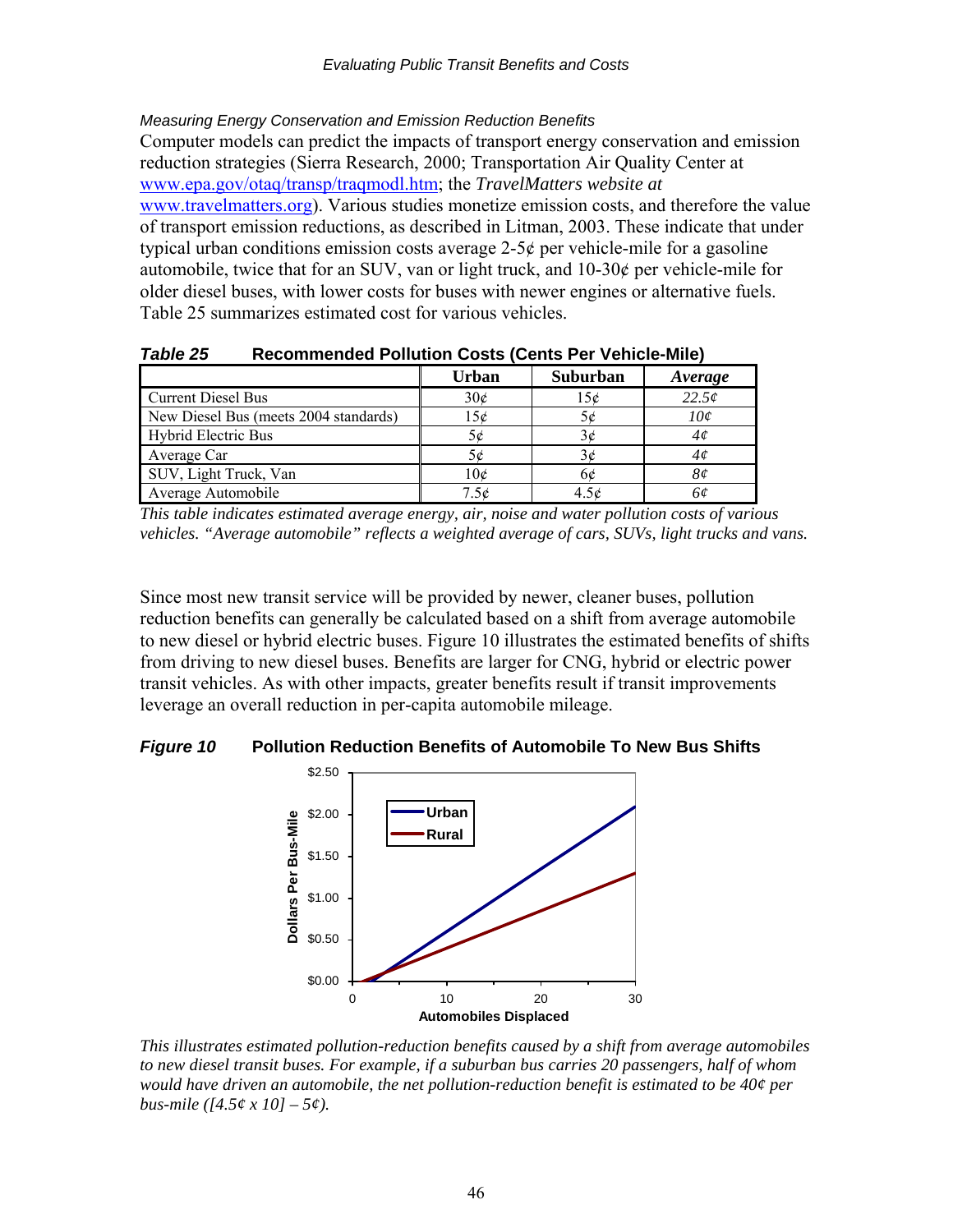# *Travel Time Impacts*

Special consideration is needed when evaluating transit travel time costs. Where roads are congested and transit has separate right-of-way or other transit priority features, transit travel may be faster than driving. On the other hand, in many situations, transit travel takes more time than the same trip made by automobile, particularly when walking and waiting time are considered.

Various studies indicate that consumers place a higher cost on time spent driving, particularly in congestion, than the same amount of time spent as a passenger in pleasant conditions (i.e., uncrowded, a comfortable seat, clean and safe vehicles, not too noisy), because passengers experience less stress and can rest, read or even work. According to current travel time cost values, passengers' travel time is charged at 35% average wage rates, while drivers' time is charged at 50% of wage rates, with a premium of 33% for Level of Service (LOS) D, 67% for LOS E, and 100% for LOS F (ECONorthwest and PBQD, 2002; "Travel Time," Litman, 2003). Although different agencies assign different values to driver and passenger time, there is little disagreement among experts over the basic concept that, for an average consumer, time spent driving in congestion incurs a higher cost than the same amount of time spent as a comfortable passenger.

Of course, each trip is unique. For some trips transit is not an option, because it does not serve a destination, or travelers carry large loads, or to have a vehicle available at work. Some travelers do not want to take transit because they smoke, or have difficulty with the walking links of a transit trip. Some people dislike riding transit or enjoy driving, even in congested conditions. But if quality transit is available, travelers will self-select driving or transit based on their needs and preferences. This maximizes consumer surplus by letting consumers choose the best option for each trip.

Various studies show that driving in congestion and uncomfortable transit travel causes psychological stress. Wener, Evans and Boately, (2005) surveyed transit commuters before and after a major public transit service improvement that provided a "one-seat ride" from New Jersey into New York City who previously had to transfer trains. Respondents indicated reduced stress in the post-change period, including reduced stress at their jobs, while those staying with the previous service did not. Women who had children at home appear to experience the greatest stress reduction.

A survey of U.K. rail passengers found that many use their travel time productively for activities such as working or studying (30% some of the time and 13% most of the time), reading (54% some of the time and 34% most of the time), resting (16% some of the time and 4% most of the time) and talking to other passengers (15% some of the time and 5% most of the time), and so tend to place a positive utility on such time (Lyons, Jain and Holley, 2007). When asked to rate their travel time, 23% indicated that "I made very worthwhile use of my time on this train today", 55% indicated that "I made some use of my time on this train today," and 18% indicated that "My time spent on this train today is wasted time." The potion of travel time devoted to productive activity is higher for business travel, and tends to increase with journey duration.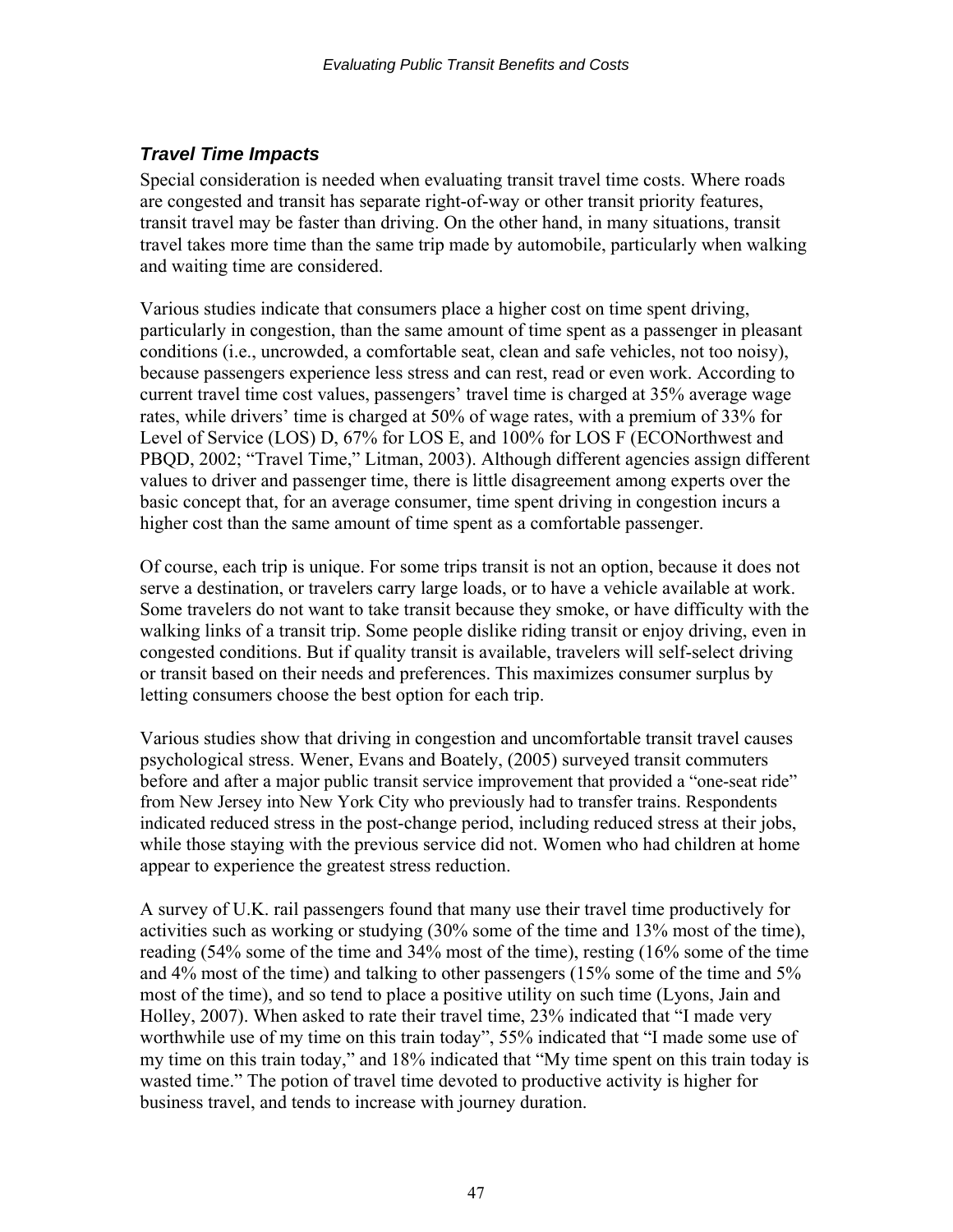These factors have important implications for evaluating public transit improvements. Strategies that increase transit speeds and reliability provide direct benefits to users, particularly if they provide an alternative to driving in congested conditions. Strategies that increase transit user comfort, security and prestige can reduce travel time costs even if they don't reduce the amount of time actually spent in travel, because they reduce perminute costs. Strategies that improve access to transit, for example by making it easier to walk or cycle to transit stops, also reduce travel time costs. Travelers who shift from driving to transit in response to transit improvements or other positive incentives (such as financial benefits to transit users) can benefit overall, even if transit trips take more time.

#### *Measuring Travel Time Costs and Benefits*

The value of travel time changes can be calculated using a comprehensive travel time cost framework that takes into account the factors described above, such as indicated in the table and box below. Travel time should be measured door-to-door, taking into account each trip link, including time spent walking and waiting. Conventional transportation models are generally not very sensitive to qualitative factors, and therefore tend to undervalue transit improvements that improve rider comfort, convenience and access speed. Below are some guidelines for quantifying travel time.

- Personal travel is usually estimated at one-quarter to one-half of prevailing wage rates.
- Travel time costs for drivers tend to increase with congestion, and for passengers if vehicles are crowded or uncomfortable. Unexpected delays impose high costs.
- Costs tend to be lower for shorter trips and small travel time savings, and tend to increase for longer commutes (more than about 20 minutes).
- Under pleasant conditions, walking and cycling can have positive value, but under unpleasant or unsafe conditions, time spent walking, cycling and waiting for transit has costs two or three times higher than time spent traveling.
- Travel time costs tend to increase with income, and tend to be lower for children and people who are retired or unemployed (put differently, people with full-time jobs are generally willing to pay more for travel time savings).
- Personal preferences vary. Some people prefer driving while others prefer transit or walking, as reflected in their travel time cost values.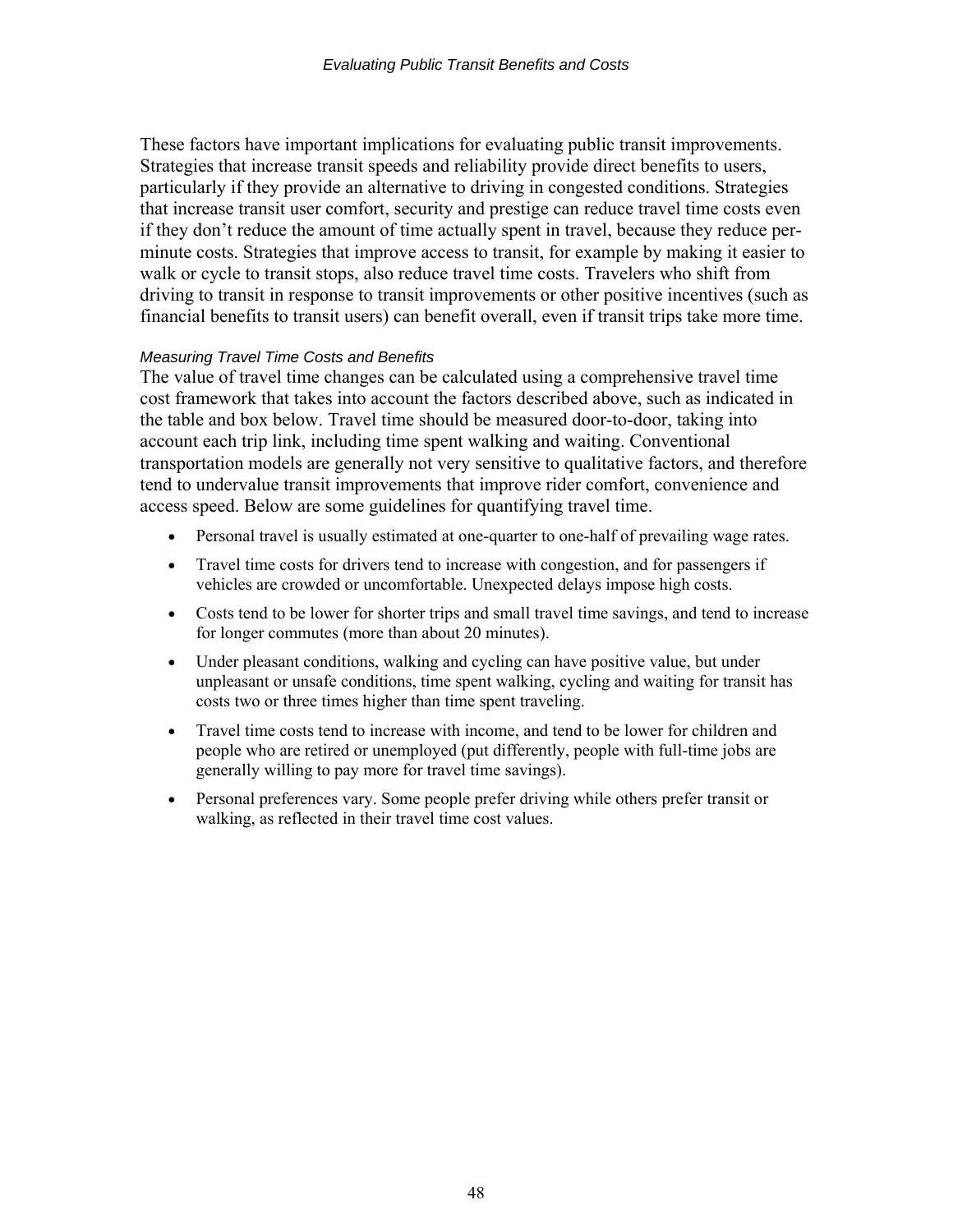| Table zo<br>Recommended value of Travel Time (ECONORMORSI & PBQD, 2007 |                       |       |  |  |  |
|------------------------------------------------------------------------|-----------------------|-------|--|--|--|
| <b>Time Component</b>                                                  | Reference             | Value |  |  |  |
| In-Vehicle Personal (local)                                            | Of wages              | 50%   |  |  |  |
| In-Vehicle Personal (Intercity)                                        | Of wages              | 70%   |  |  |  |
| In-Vehicle Business                                                    | Of total compensation | 100%  |  |  |  |
| Excess (waiting, walking, or transfer time) Personal                   | Of wages              | 100%  |  |  |  |
| Excess (waiting, walking, or transfer time) Business                   | Of total compensation | 100%  |  |  |  |

*Table 26* **Recommended Value of Travel Time** (ECONorthwest & PBQD, 2002)

*This table illustrates USDOT recommended travel time values. Personal travel is calculated relative to wages, and business travel relative to total compensation, averaging 120% of wages.* 

| Box 1                                                                                                                                                                                                                                                                                         |                                                                                                                                  | Recommended Travel Time Values ("Travel Time Costs," Litman, 2003) |                          |  |  |
|-----------------------------------------------------------------------------------------------------------------------------------------------------------------------------------------------------------------------------------------------------------------------------------------------|----------------------------------------------------------------------------------------------------------------------------------|--------------------------------------------------------------------|--------------------------|--|--|
|                                                                                                                                                                                                                                                                                               |                                                                                                                                  | <b>Travel Time Values</b>                                          |                          |  |  |
|                                                                                                                                                                                                                                                                                               | Commercial vehicle driver                                                                                                        | Wage rate plus fringe benefits                                     |                          |  |  |
|                                                                                                                                                                                                                                                                                               | Personal vehicle driver                                                                                                          | 50% of current average wage                                        |                          |  |  |
|                                                                                                                                                                                                                                                                                               | Adult car or bus passenger                                                                                                       | 35% of current average wage                                        |                          |  |  |
|                                                                                                                                                                                                                                                                                               | Child passenger under 16 years 25% of current average wage                                                                       |                                                                    |                          |  |  |
|                                                                                                                                                                                                                                                                                               | Congestion increases driver's travel time costs by the following amounts according to roadway<br>Level of Service (LOS) ratings: |                                                                    |                          |  |  |
|                                                                                                                                                                                                                                                                                               | LOS D: multiply by $1.33$                                                                                                        | LOS E: multiply by $1.67$                                          | LOS F: multiply by $2.0$ |  |  |
| Under unpleasant or insecure conditions (waiting for transit in a dirty and insecure area, or<br>walking on busy roads that lack sidewalks), time spent walking, cycling and using transit has two<br>or three times the cost of time spent traveling, depending on the degree of discomfort. |                                                                                                                                  |                                                                    |                          |  |  |

*This box summarizes travel time values developed by leading transportation economists.* 

For this analysis we recommend a default value of \$8.00 per hour for travelers in comfortable conditions and \$16 per hour for travelers in uncomfortable conditions, including walking to and waiting at transit stops, and riding crowded transit buses.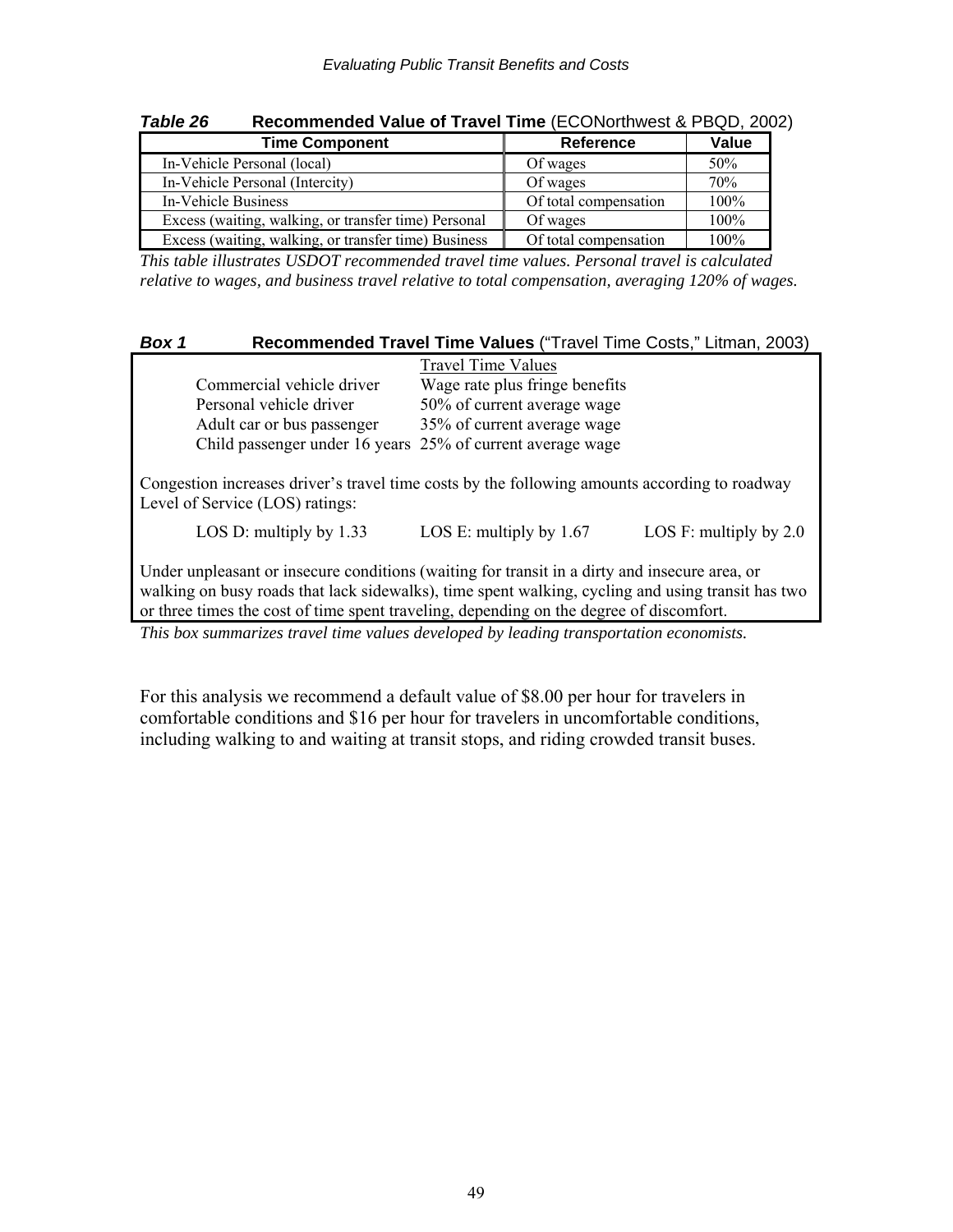# *Land Use Impacts*

Transit can help achieve various land use planning objectives by reducing the amount of land that must be paved for roads and parking facilities in an area, and providing a catalyst for more compact urban redevelopment (Litman, 1995; Cambridge Systematics, 1998). Transit is an important component of *smart growth*, which refers to policies designed to create more resource efficient and accessible land use patterns. Table 27 lists potential smart growth benefits.

*Table 27* **Smart Growth Benefits** (Burchell, et al, 1998; Litman, 1995)

| <b>Economic</b>                | <b>Social</b>                   | <b>Environmental</b>            |
|--------------------------------|---------------------------------|---------------------------------|
| Reduced development and public | Improved transportation choice, | Greenspace and wildlife habitat |
| service costs.                 | particularly for nondrivers.    | preservation.                   |
| Consumer transportation cost   | Improved housing choices.       | Reduced air pollution.          |
| savings.                       | Community cohesion.             | Reduce resource consumption.    |
| Economies of agglomeration.    |                                 | Reduced water pollution.        |
| More efficient transportation. |                                 | Reduced "heat island" effect.   |

*This table summarizes various benefits to society of smart growth development patterns.* 

Transit can reduce the amount of land required for roads and parking facilities compared with urban-peak automobile trips, as illustrated in Figure 11. Transit is particularly helpful in creating certain land use patterns including major commercial centers (more than 5,000 employees in one area), multi-modal (walkable) neighborhoods, urban redevelopment, and some types of tourist attractions.





*Transit requires far less space than automobile travel.*

Transit-oriented development can provide economic benefits by improving accessibility, reducing transport costs, and providing economies of agglomeration, as described in the next section of this guide. In some cases, increased property values near transit stations can offset most or all transit subsidy costs (RICS, 2002; Smith and Gihring, 2003). Even people who do not use transit can benefit from these land use patterns.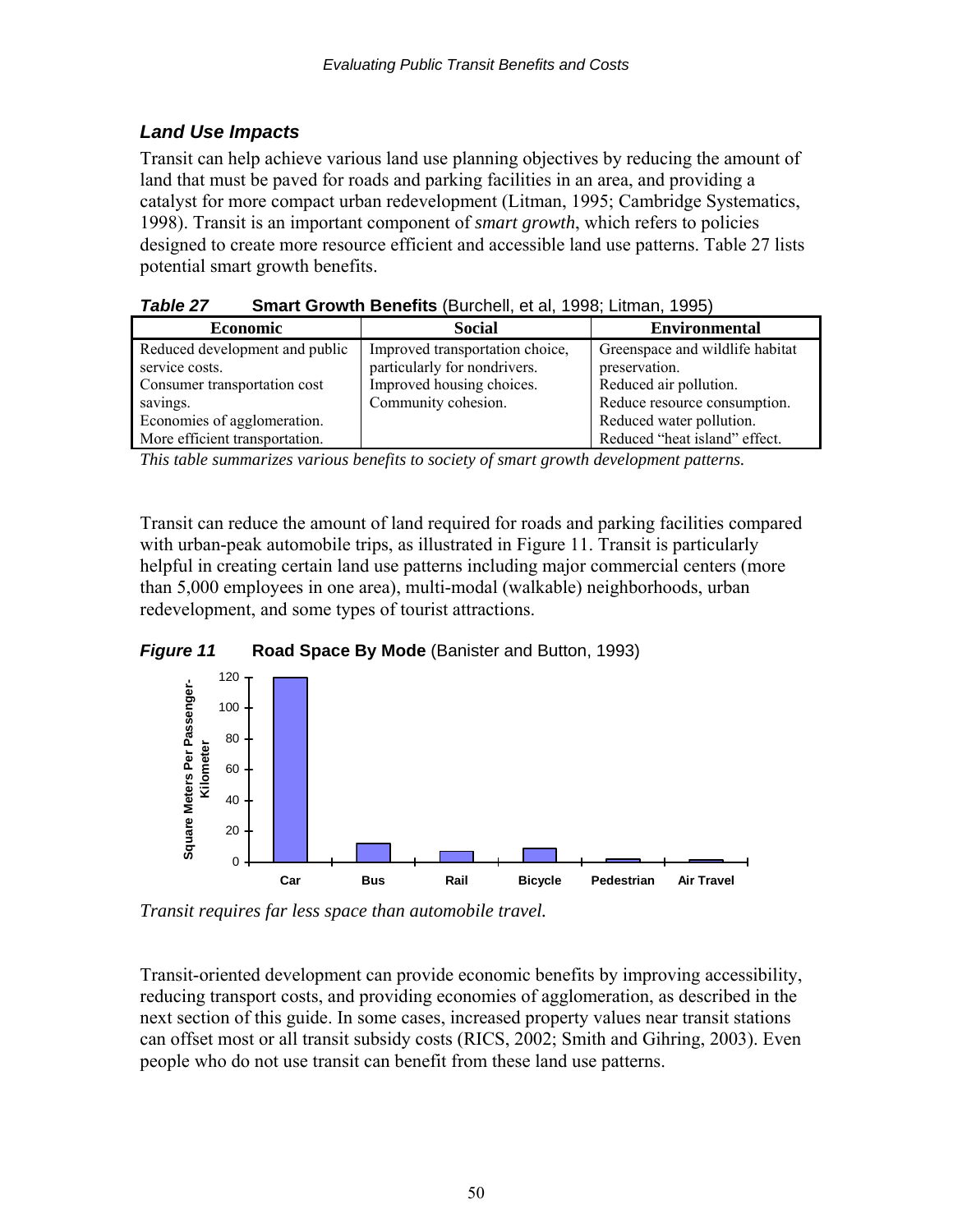Not every transit project has these effects. Appropriate land use policies, transit ridership incentives and consumer acceptance are necessary to be effective. The following types of transit improvements tend to have the greatest positive land use impacts:

- Transit programs that are part of an overall smart growth land use program.
- Transit oriented development, which intentionally integrates transit improvements with compatible land use development.
- Transit improvements that encourage infill and redevelopment of older urban neighborhoods.
- Transit stations located at major commercial centers with large numbers of commuters.
- Transit improvements as an alternative to roadway capacity expansion.
- New urbanism, parking management and other TDM policies implemented in conjunction with transit improvements.

Transit can also have some negative land use impacts. Rail facilities require land, can divide neighborhoods, and can be unattractive. In some situations transit improvements can increase urban sprawl by facilitating longer-distance commutes.

#### *Measuring Land Use Impacts*

The first step in valuing these impacts is to determine how a particular transit program or policy will affect land use patterns, including changes in the amount of land used for transport facilities (roads, parking, rail lines and terminals), changes to development patterns (density, clustering, urban expansion, per capita pavement, etc.), changes in accessibility (the ease of travel between destinations), emergency service response times, and changes in per capita vehicle ownership and VMT. Some communities have comprehensive transportation/land use models that can predict these impacts, but in most cases predictions rely on professional judgment by planners and real estate professionals.

The final step is to place of monetary value on impacts as much as possible. Some impacts are monetary, such as reduced costs of providing public services to more clustered development, and parking cost savings that result from reduced vehicle ownership. Others require placing a value on non-market goods. For example, monetized values may be assigned to greenspace preservation. Impacts that cannot be monetized should be described qualitatively. For example, equity impacts can be quantified using indicators of the change in accessibility by disadvantaged groups (e.g., the ability of people with disabilities or low incomes to access common destinations).

Generally, impacts should be measured per capita. Increased density can increase the intensity of some impacts within a particular area, but reduces costs per capita. For example, higher development densities may reduce greenspace (parks, lawns and farms) within a neighborhood, but preserve regional greenspace by reducing per capita pavement and urban expansion. Similarly, increased development density tends to increase per-acre vehicle trips and pollution emissions, but reduce per capita impacts, since residents of more clustered communities tend to drive fewer annual vehicle-miles.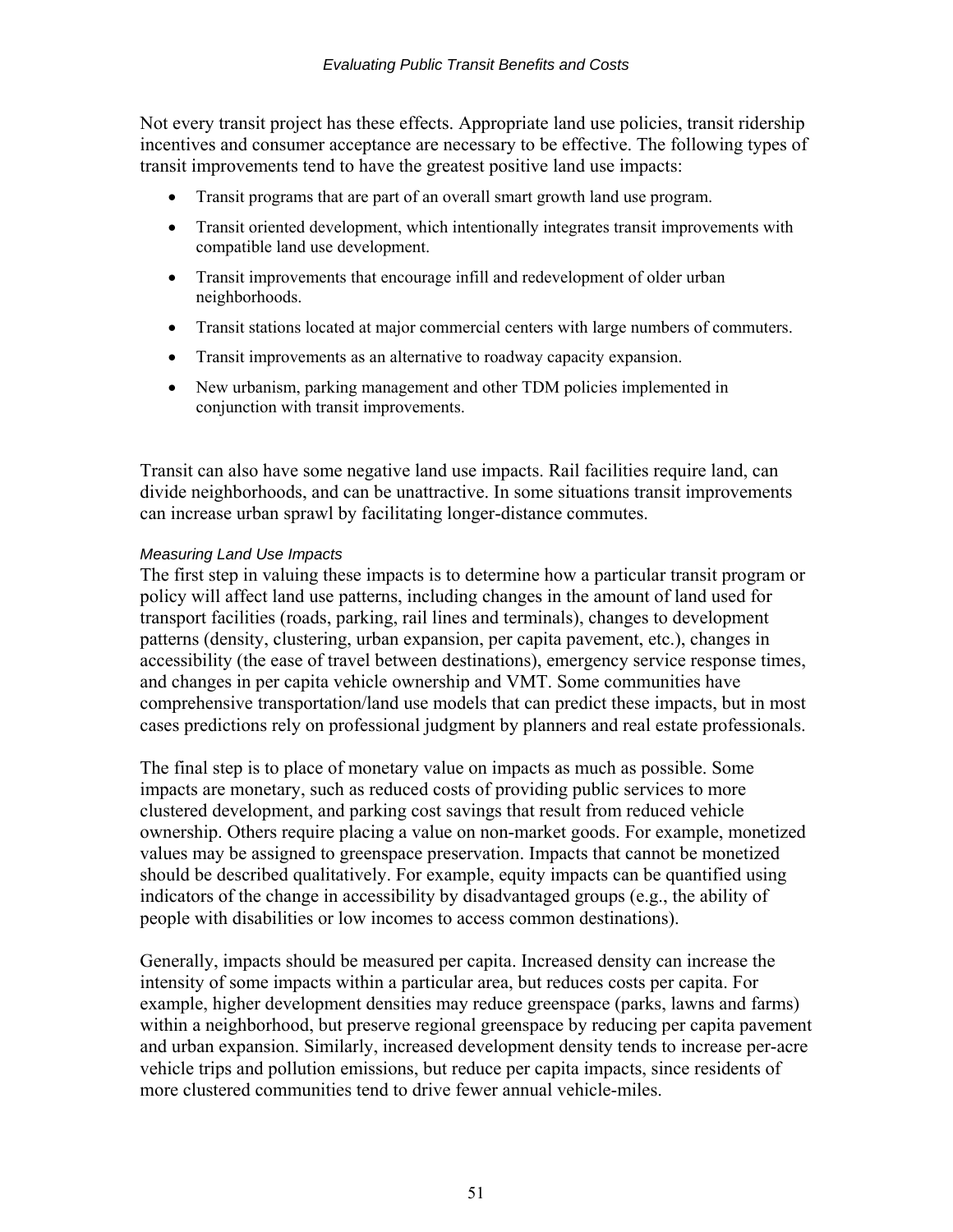A more qualitative approach is to identify a community's land use development goals and objectives (based on community plans and other official documents), and rate each transportation option in terms of effects on them. For example, many communities have goals to encourage infill development, create more multi-modal communities, protect and redevelop existing neighborhoods, improve walking conditions, and preserve greenspace. Transit improvements can help achieve these objectives, particularly if implemented as part of an integrated community development program.

A matrix such as the one below can be used to evaluate and compare the land use impacts of various transport options based on a particular community's planning objectives. The simplest approach is to check a box if an option supports an objective. A better approach is to rate each objective, for example from 5 (very supportive) to  $-5$  (very harmful). Objectives can be weighted to reflect their relative importance. For more information see discussion of *Multi-Criteria Analysis* in Litman, 2001b.

| <b>Planning Objective</b>                                                                                                                                                     | <b>Option 1</b> | Option 2 | <b>Option 3</b> |
|-------------------------------------------------------------------------------------------------------------------------------------------------------------------------------|-----------------|----------|-----------------|
| Reduces roadway and parking facility land requirements.<br>1.                                                                                                                 |                 |          |                 |
| Reduces total impervious surface coverage (amount of land covered<br>$\overline{2}$ .<br>by roads, parking and buildings).                                                    |                 |          |                 |
| Encourages urban infill and redevelopment of existing<br>3.<br>neighborhoods.                                                                                                 |                 |          |                 |
| Increases development densities (residents and jobs per acre).<br>4.                                                                                                          |                 |          |                 |
| Increases accessibility (the ease of travel between common<br>5.<br>destinations), particularly for non-drivers.                                                              |                 |          |                 |
| Improves community walkability (quality of walking conditions).<br>6.                                                                                                         |                 |          |                 |
| Reduces per-capita vehicle travel.<br>7.                                                                                                                                      |                 |          |                 |
| Improves quality or reduces costs of public service (emergency<br>8.<br>response, garbage collection, utility networks and services, schools,<br>recreation facilities, etc.) |                 |          |                 |
| Improves housing options (types of housing available) and<br>9.<br>affordability (by reducing parking costs and land requirements).                                           |                 |          |                 |
| 10. Enhances neighborhood livability (environmental quality<br>experienced by people who live, work and visit an area).                                                       |                 |          |                 |
| 11. Preserves greenspace (parks, farms, forests, etc.).                                                                                                                       |                 |          |                 |
| 12. Preserves cultural resources (historic sites and traditional<br>communities).                                                                                             |                 |          |                 |
| 13. Enhances community cohesion (quantity and quality of interactions<br>between people who live and work in a community)                                                     |                 |          |                 |
| 14. Supports local economic development plans (e.g., downtown<br>redevelopment, tourist industry expansion, etc.).                                                            |                 |          |                 |
| 15. Others                                                                                                                                                                    |                 |          |                 |
| <b>Totals</b>                                                                                                                                                                 |                 |          |                 |

**Land Use Impact Matrix** 

*A matrix such as this can be used to evaluate and compare land use impacts. It should reflect a community's planning objectives. Each option is rated to indicate how much it supports or contradicts each objective.*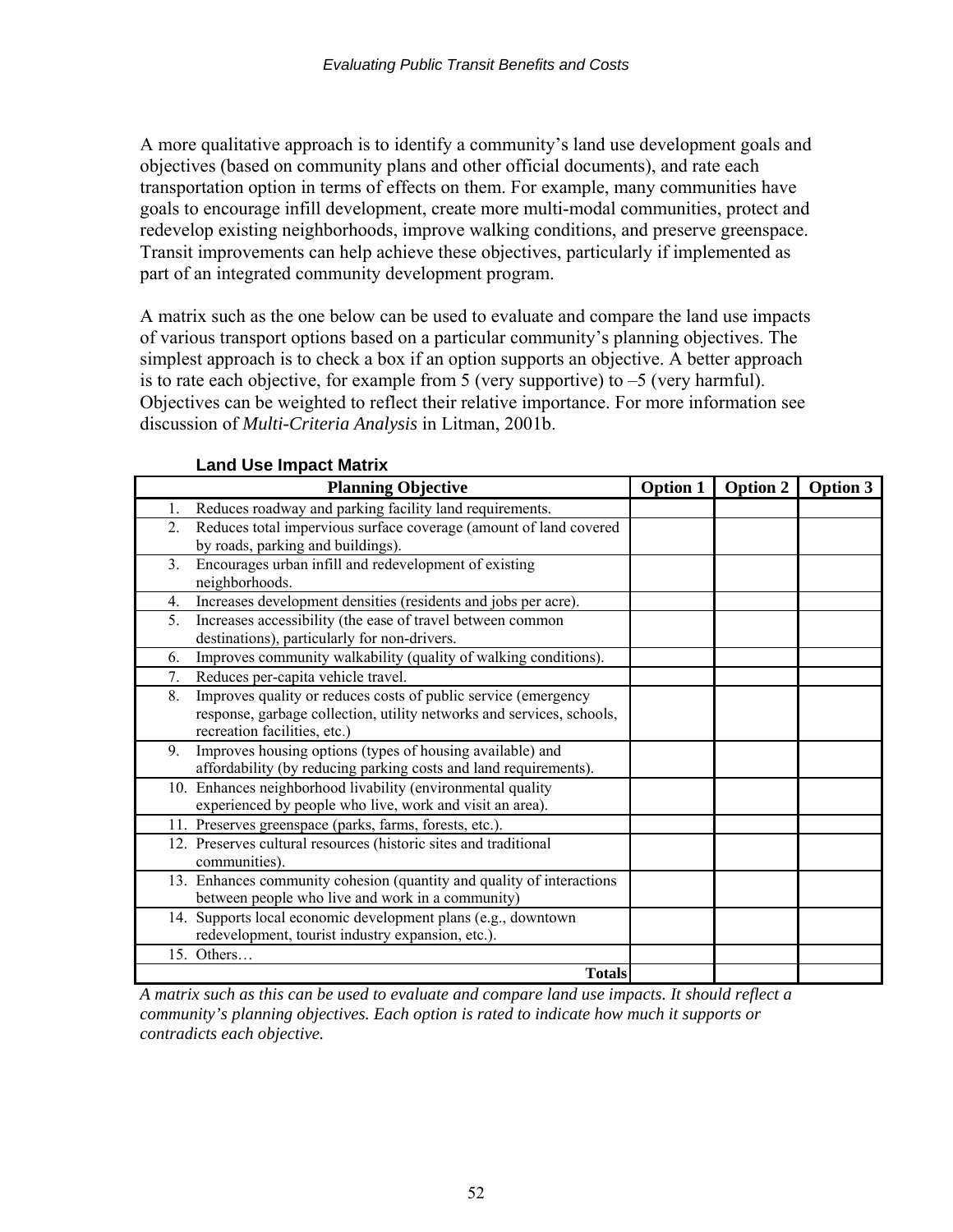## *Economic Development Impacts*

Economic development refers to increased productivity, business activity, employment, income, property values and tax revenue. Transit can provide various economic development benefits (Cambridge Systematics, 1998; Forkenbrock and Weisbrod, 2001; ECONorthwest and PBQD, 2002; Litman, 2004a).

### **Direct Expenditures**

Because transit is labor intensive, transit expenditures tend to provide more jobs and local business activity than most other transportation investments. A million dollars spent on public transit typically generates 30-60 jobs (ECONorthwest and PBQD, 2002; APTA, 2003). A typical set of transit investments creates 19% more jobs than the same amount spent on a typical set of road and bridge projects (STPP, 2004).

### **Consumer Expenditures**

Transit supports economic development by shifting consumer expenditures. Residents of cities with quality transit systems tend to spend less on transportation overall, as illustrated below (also see Newman and Kenworthy, 1999). For example, residents of cities with large, well-established rail transit systems spend an average of \$2,808 on personal vehicles and transit (12.0% of their total household expenditures), compared with \$3,332 in cities that lack rail systems (14.9% of total household expenditures), despite higher incomes and longer average commute distances in rail cities.

### *Figure 12* **Percent Transport Expenditures** (Litman, 2004a)



*The portion of total household expenditures devoted to transportation (automobiles and transit) tends to decline with increased per-capita transit ridership.* 

Consumer expenditures on vehicles and fuel provide relatively little employment or business activity per dollar because they are capital intensive and most of their value is imported from other areas. One study found that each 1% of travel shifted from automobile to transit in San Antonio, Texas increases regional income about \$2.9 million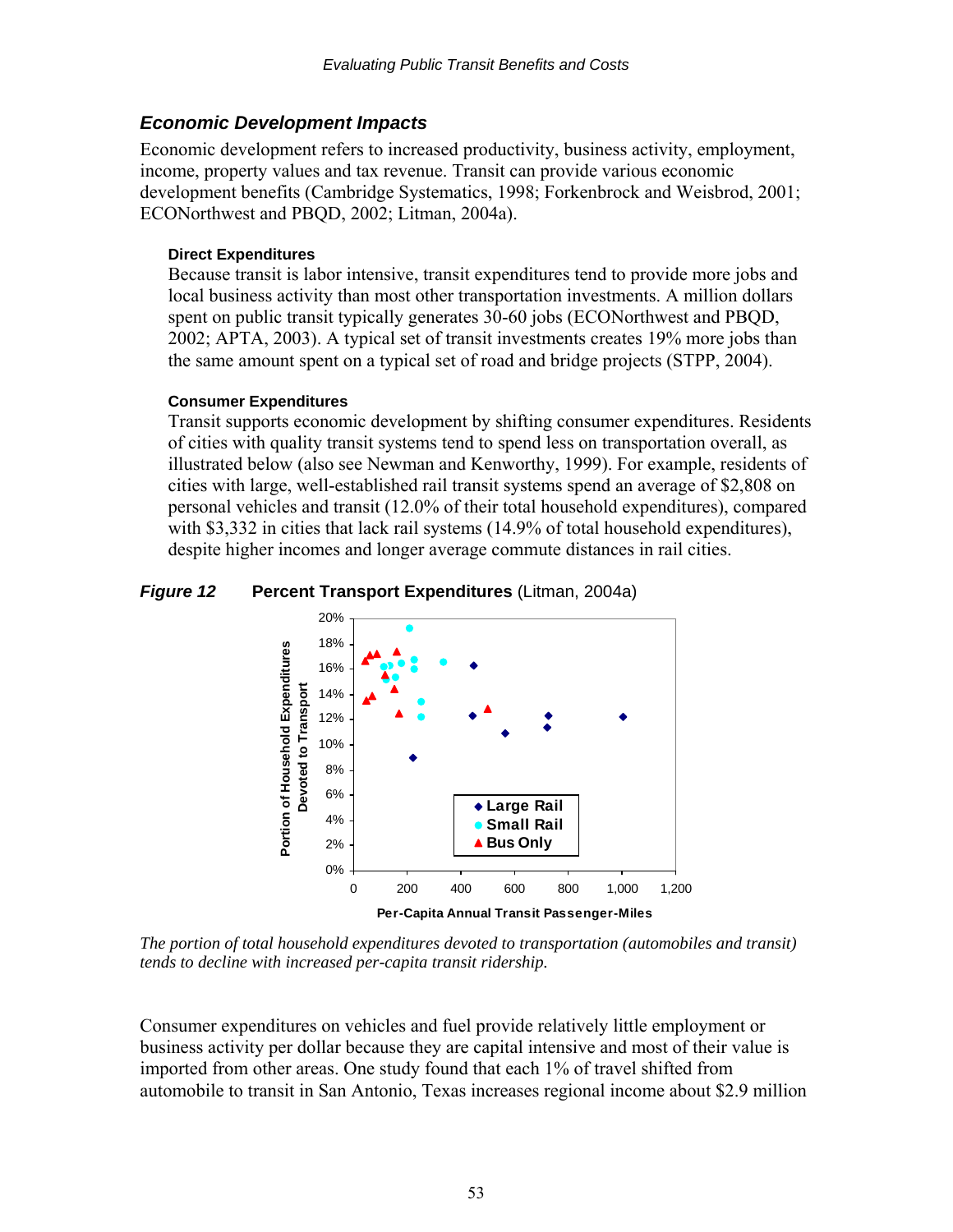(5¢ per mile shifted), adding 226 regional jobs, as summarized in Table 28. Other studies find similar impacts (ASTRA, 2000).

| <b>Expenditure Category</b>          | <b>Regional Income</b> | <b>Regional Jobs</b> |
|--------------------------------------|------------------------|----------------------|
| Automobile Expenditures              | \$307,000              | 8.4                  |
| Non-automotive Consumer Expenditures | \$526,000              | 7.0                  |
| <b>Transit Expenditures</b>          | \$1,200,000            | 62.2                 |

*Table 28* **\$1 Million Expenditure Economic Impacts** (Miller, Robison & Lahr, 1999)

*This table shows economic impacts of consumer expenditures in San Antonio, Texas.* 

#### **Land Use Efficiencies**

As described earlier, transit tends to create higher density, more accessible land use patterns, which tends to increase regional productivity (Litman, 1995; Coffey and Shearmur, 1997). One published study found that doubling a county-level density index is associated with a 6% increase in state-level productivity (Haughwout, 2000). Although these impacts are difficult to measure and may partly reflect economic transfers, there are often large net gains in productivity and economic activity.

### **Property Values**

Property values generally increase near areas served by quality transit, particularly near rail stations (RISC, 2002; Hass-Klau, Crampton and Benjari, 2004). The table below summarizes property value increases near rail transit stations in various European and North American cities. Other studies report similar results (Smith and Gihring, 2003).

| City                | <b>Factor</b>       | <b>Difference</b>                    |
|---------------------|---------------------|--------------------------------------|
| Newcastle upon Tyne | House prices        | $+20%$                               |
| Greater Manchester  | Not stated          | $+10%$                               |
| Portland            | House prices        | $+10%$                               |
| Portland Gresham    | Residential rent    | $>5\%$                               |
| Strasbourg          | Residential rent    | $+7%$                                |
| Strasbourg          | Office rent         | $+10-15%$                            |
| Rouen               | Rent and houses     | $+10%$                               |
| Hannover            | Residential rent    | $+5%$                                |
| Freiburg            | Residential rent    | $+3%$                                |
| Freiburg            | Office rent         | $+15-20%$                            |
| Montpellier         | Property values     | Positive, no figure given            |
| Orléans             | Apartment rents     | None-initially negative due to noise |
| Nantes              | Not stated          | Small increase                       |
| Nantes              | Commercial property | Higher values                        |
| Saarbrücken         | Not stated          | None-initially negative due to noise |
| Bremen              | Office rents        | $+50\%$ in most cases                |

*Table 29* **Rail Station Proximity Impacts on Property Values** (Hass-Klau, Cramption and Benjari, 2004)

*This table summarizes how property values are affected by proximity to rail stations in various cities.*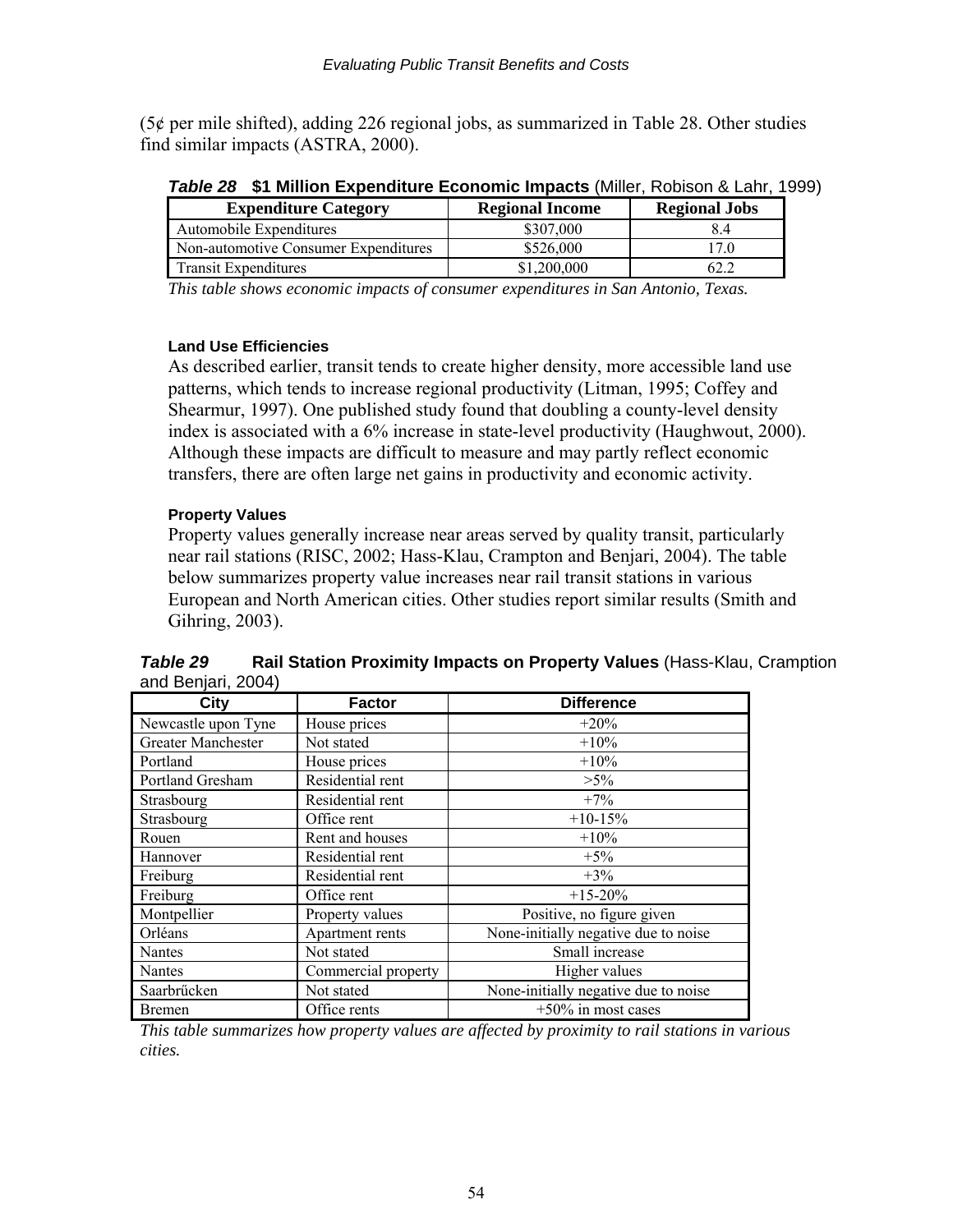#### **Productivity Gains**

Transit services can increase economic productivity by improving access to education and employment (as discussed in the *Mobility Benefits* section), reducing traffic congestion, roads and parking facility costs, accidents and pollution (as discussed in the *Efficiency Benefits* section), by increasing land use efficiencies (as discussed in the *Land Use* section), and by supporting certain industries, such as tourism. For example, transit services may benefit a restaurant by increasing the pool of available employees and reducing absenteeism from vehicle failures, reducing employee parking costs, and by providing mobility for some tourists. Similarly, a delivery company may be more productive if transit reduces traffic congestion. Aschauer and Campbell (1991) found that transit investments provide more than twice the increase in worker productivity as highway spending. A study by Leigh, Scott and Cleary (1999, Appendix K) concludes that transit increases economic growth in Colorado by about 4% over what would otherwise occur.

#### **Supports Strategic Economic Development Objectives**

Transit services can support specific strategic economic development objectives, such as tourism. For example, bus or trolley systems can be designed to serve visitors and provide access to major sport and cultural attractions, and historic train stations can be a catalyst for downtown redevelopment. This can be considered a special type of productivity gain often overlooked with conventional economic evaluation methods.

#### **Transit System Efficiency Improvements**

Many transit improvements increase system efficiency. Transit priority and improved payment systems increase operating speed and reduce delays, reducing operating costs. Many transit costs are fixed, so increased ridership reduces unit costs, particularly if ridership increases when there is excess capacity. Transit services experiences efficiencies and network effects. As per-capita ridership increases the system can expand, increasing service frequency, coverage, and operating hours, and transit can be more integrated with other transportation system features (for example, more businesses will choose to locate near transit). For these reasons, strategies that increase transit ridership can increase service efficiency and quality. Transit systems in cities with higher-quality transit systems and higher levels of per capita transit ridership tend to have lower transit operating costs, higher cost recovery, and lower per capita transportation expenditures than more automobile-dependent cities (Newman and Kenworthy, 1999; Litman, 2004a).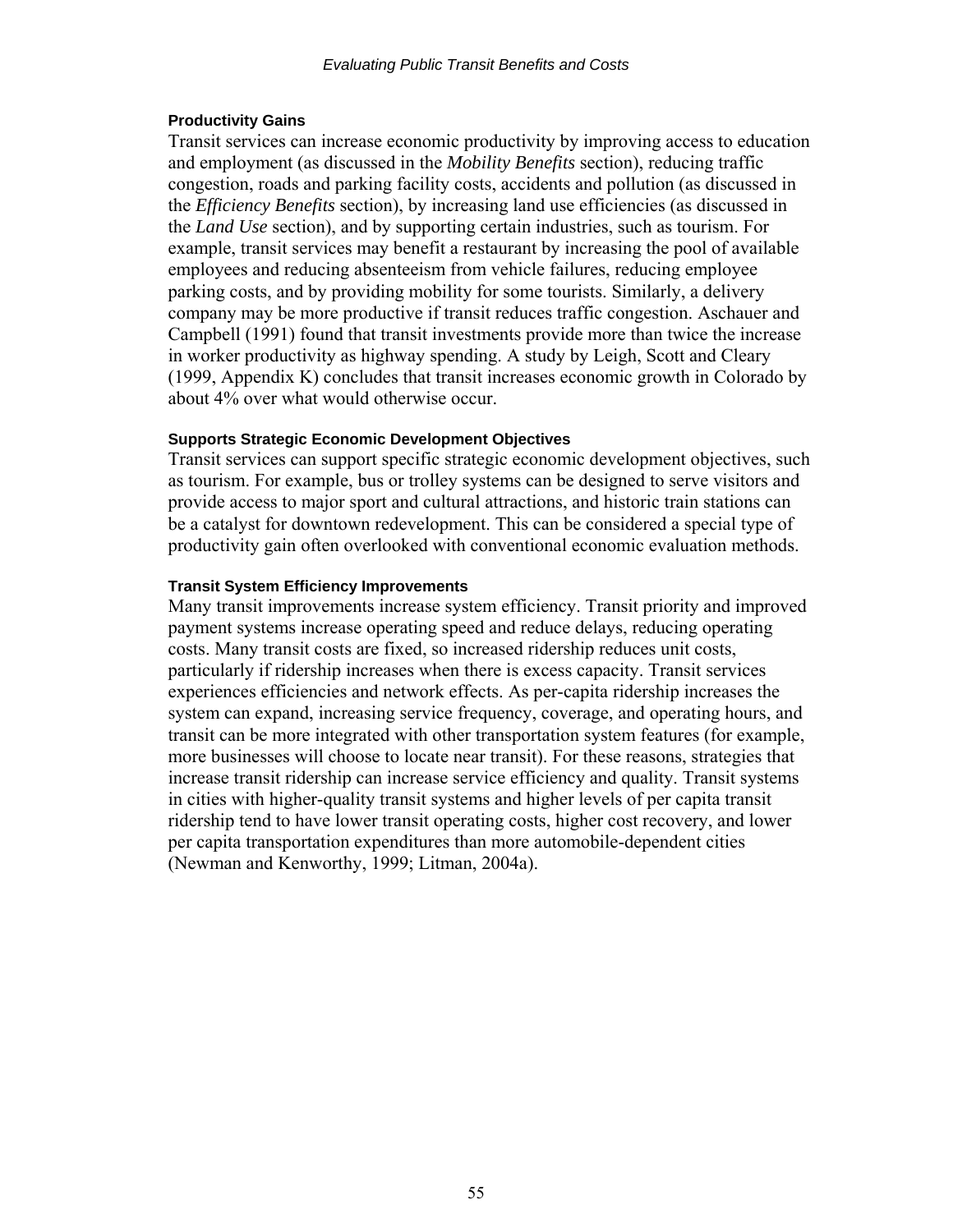### **Measuring Economic Development Impacts**

A variety of techniques can be used to measure different types of economic development impacts, including transportation-land use models, benefit-cost analysis, input-output models, economic forecasting models, econometric models, case studies, surveys, real estate market analysis and fiscal impact analysis (Cambridge Systematics, 1998; Lewis and Williams, 1999; Weisbrod, 2000; and HLB 2002; Leigh, Scott & Cleary, 1999; Smith and Gihring, 2003; Hass-Klau, Crampton and Benjari, 2004). The table below summarizes categories of benefits and how they can be measured.

| , uniu vv<br>LUUIIUIIIIU DUVUIUUIIIUIII IIIIpaulu |                                                                                                   |                                                                                                                                                          |  |  |
|---------------------------------------------------|---------------------------------------------------------------------------------------------------|----------------------------------------------------------------------------------------------------------------------------------------------------------|--|--|
| Category                                          | <b>Description</b>                                                                                | <b>How It Can Be Measured</b>                                                                                                                            |  |  |
| Employment and<br><b>Business Activity</b>        | Increased employment and business<br>activity resulting from expenditures on<br>transit services. | Local expenditures on transit services times<br>multipliers from a regional Input-Output table.<br>"New" money brought into a region.                    |  |  |
| Consumer<br>Expenditures                          | Consumer expenditures shifted from<br>vehicles and fuel to more locally-<br>produced goods.       | Consumer expenditure shifts, evaluated using<br>an Input-Output table to determine net change<br>in regional employment and business activity.           |  |  |
| Land Use Efficiencies                             | Increased accessibility and clustering,<br>providing agglomeration efficiencies.                  | Changes in property values around transit<br>stations.                                                                                                   |  |  |
| Productivity Gains                                | Improved access to education and<br>jobs, and reduced costs to businesses.                        | Methods described in <i>mobility</i> , <i>efficiency</i> and<br>land use benefits sections, with emphasis on<br>employment gains and businesses savings. |  |  |
| Strategic Economic<br>Development                 | Transit facilities and services support<br>strategic development objectives.                      | Role of transit in community's identity<br>supporting strategic industrial development.                                                                  |  |  |
| <b>Transit System</b><br>Efficiency               | Reduced unit costs and improved<br>services.                                                      | Estimates of per capita transportation cost<br>savings provided by public transit services.                                                              |  |  |

*Table 30* **Economic Development Impacts** 

*Transit improvements may provide various types of economic benefits and evaluation techniques.* 

It is important to avoid double-counting these benefits, or counting economic transfers as net economic gains. For example, the productivity gains of more accessible land use should be counted as land use benefits or economic benefits, but not both. On the other hand, it is appropriate to highlight ways transit supports particular economic development objective. For example, if area businesses have difficulty finding lower-wage employees, improving transit or providing special welfare-to-work services may help address this problem. Similarly, where downtown growth is constrained by traffic and parking congestion, transit improvements can be identified as part of the redevelopment program.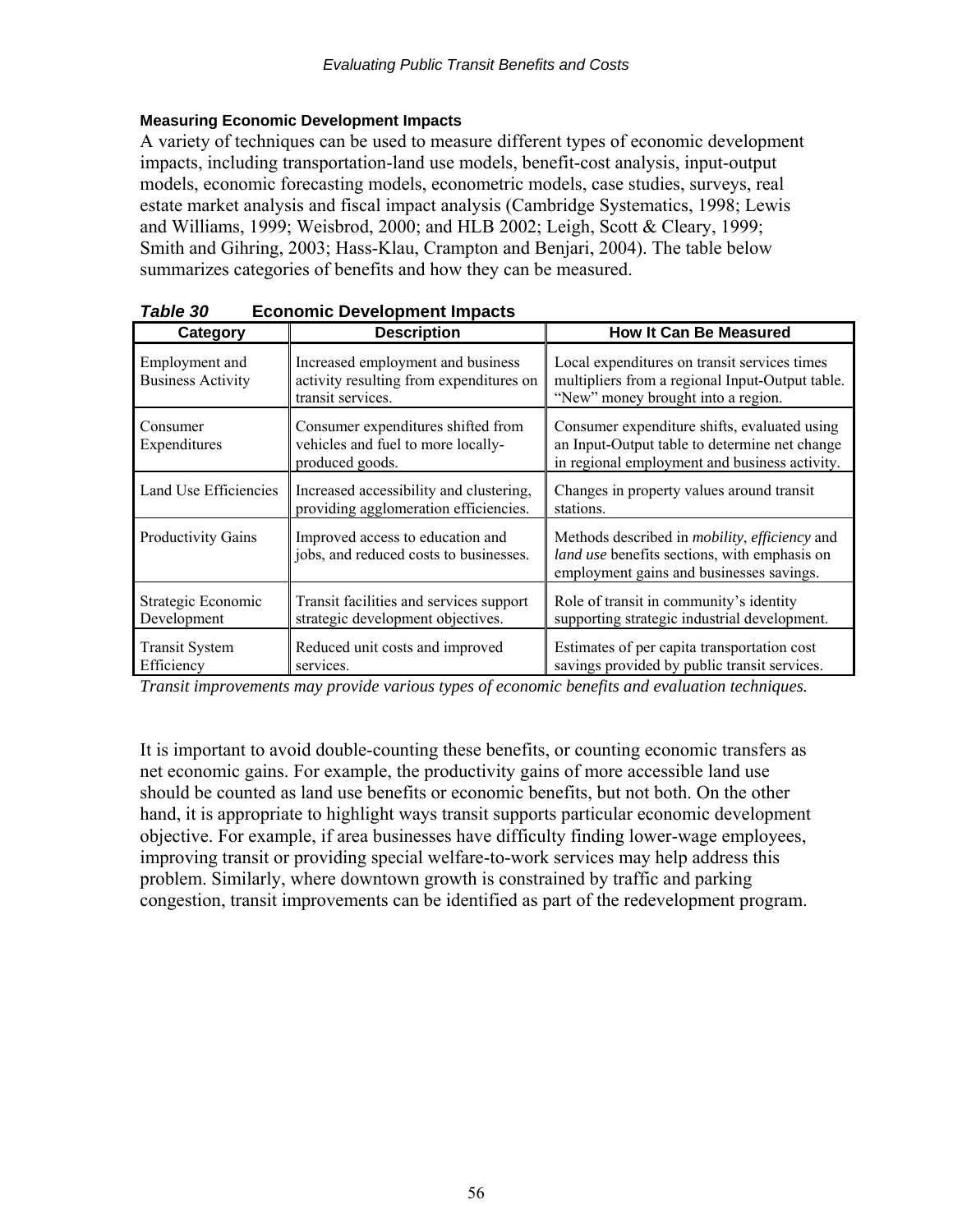# *Impact Summary*

Table 31 summarizes the categories of benefits and costs to consider in a comprehensive transit evaluation framework.

| <b>Impact Category</b>             | <b>Description</b>                                                                     |
|------------------------------------|----------------------------------------------------------------------------------------|
|                                    |                                                                                        |
| <b>Transit Service Costs</b>       | Financial costs of providing transit services                                          |
| Fares                              | Direct payments by transit users.                                                      |
| Subsidies                          | Government expenses to provide transit services.                                       |
|                                    |                                                                                        |
| <b>Existing User Impacts</b>       | Incremental benefits and costs to existing transit users                               |
| Various                            | Changes in fares, travel speed, comfort, safety, etc. to existing transit users.       |
| <b>Mobility Benefits</b>           | Benefits from increased travel that would not otherwise occur.                         |
| <b>Direct User Benefits</b>        | Direct benefits to users from increased mobility.                                      |
| <b>Public Services</b>             | Support for public services and cost savings for government agencies.                  |
| Productivity                       | Increased productivity from improved access to education and jobs.                     |
| Equity                             | Improved mobility that makes people who are also economically, socially or             |
|                                    | physically disadvantaged relatively better off.                                        |
| Option Value/                      | Benefits of having mobility options available, in case they are ever needed, including |
| <b>Emergency Response</b>          | the ability to evacuate and deliver resources during emergencies.                      |
|                                    |                                                                                        |
| <b>Efficiency Benefits</b>         | Benefits from reduced motor vehicle traffic.                                           |
| Vehicle Costs                      | Changes in vehicle ownership, operating and residential parking costs.                 |
| Chauffeuring                       | Reduced chauffeuring responsibilities by drivers for non-drivers.                      |
| Vehicle Delays                     | Reduced motor vehicle traffic congestion.                                              |
| <b>Pedestrian Delays</b>           | Reduced traffic delay to pedestrians.                                                  |
| <b>Parking Costs</b>               | Reduced parking problems and non-residential parking facility costs.                   |
| Safety, Security and Health        | Changes in crash costs, personal security and improved health and fitness due to       |
|                                    | increased walking and cycling.                                                         |
| Roadway Costs                      | Changes in roadway construction, maintenance and traffic service costs.                |
| <b>Energy and Emissions</b>        | Changes in energy consumption, air, noise and water pollution.                         |
| <b>Travel Time Impacts</b>         | Changes in transit users' travel time costs.                                           |
| <b>Land Use</b>                    | Benefits from changes in land use patterns.                                            |
| <b>Transportation Land</b>         | Changes in the amount of land needed for roads and parking facilities.                 |
| Land Use Objectives                | Supports land use objectives such as infill, efficient public services, clustering,    |
|                                    | accessibility, land use mix, and preservation of ecological and social resources.      |
|                                    |                                                                                        |
| <b>Economic Development</b>        | Benefits from increased economic productivity and employment.                          |
| Direct                             | Jobs and business activity created by transit expenditures.                            |
| Shifted expenditures               | Increased regional economic activity due to shifts in consumer expenditures to goods   |
|                                    | with greater regional employment multipliers.                                          |
| <b>Agglomeration Economies</b>     | Productivity gains due to more clustered, accessible land use patterns.                |
| <b>Transportation Efficiencies</b> | More efficient transport system due to economies of scale in transit service, more     |
|                                    | accessible land use patterns, and reduced automobile dependency.                       |
| Land Value Impacts                 | Higher property values in areas served by public transit.                              |

*Table 31* **Transit Impacts** 

*This table summarizes potential transit benefits and costs identified in this section. These are impacts to consider when evaluating a particular transit policy or project.*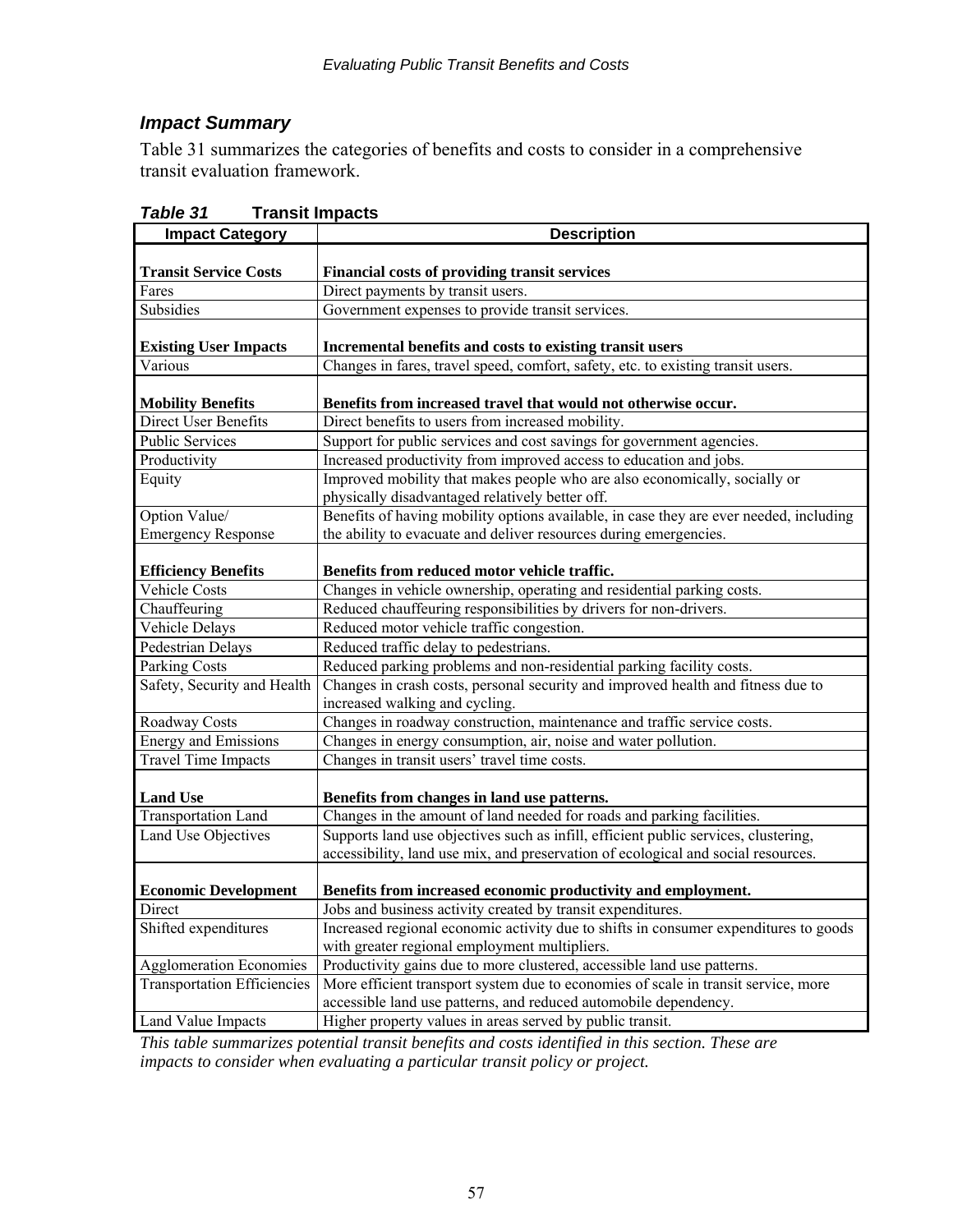# **Evaluating and Quantifying Transit Benefits**

Transit benefits can be divided into two major categories: *equity-oriented*, which result from the availability and use of transit by disadvantaged people, and *efficiency-oriented*, which result when transit substitutes for automobile travel. Some transit services are primarily *equity-justified*, others are primarily *efficiency-justified*, and many provide a combination of both. For example, demand response services, and bus transit in areas and times with low load factors, are primarily equity-justified, since they provide basic mobility and do little to reduce traffic congestion, facility costs or pollution emissions. Vanpooling, express bus and commuter rail services are primarily efficiency-justified, since they tend to serve middle- and higher-income patrons, and are intended to reduce congestion and other negative traffic impacts, although they incur some additional equityjustified costs to accommodate people with disabilities (such as special equipment and features for people in wheelchairs), which slightly increase their costs.

In general, transit in rural areas and smaller cities is primarily equity-justified, while conventional bus and rail service services in large cities provide both benefits. Within a particular system, efficiency-justified routes tend to have the highest cost recovery and lowest subsidy per passenger-mile. The figure shows the size of subsidies devoted to different modes, and categorizes them according to whether they are primarily equity- or efficiency-justified, assuming that 2/3 of bus service and 1/3 of light- and heavy-rail are primarily equity-justified. This suggests that about half of transit subsidies are equityjustified and half are efficiency-justified, although it is difficult to give a precise accounting since many benefits overlap.



*Figure 13* **Transit Subsidies** (APTA, 2002)

*About half of transit subsidies are equity-justified and about half are efficiency-justified.* 

The distinction between equity- and efficiency-justified subsidies is often important for transit evaluation. For example, it would be wrong to criticize equity-justified transit for failing to reduce traffic congestion or pollution emissions, and it would be wrong to criticize efficiency-justified transit for failing to serve lower-income travelers, since that is not their primary justification.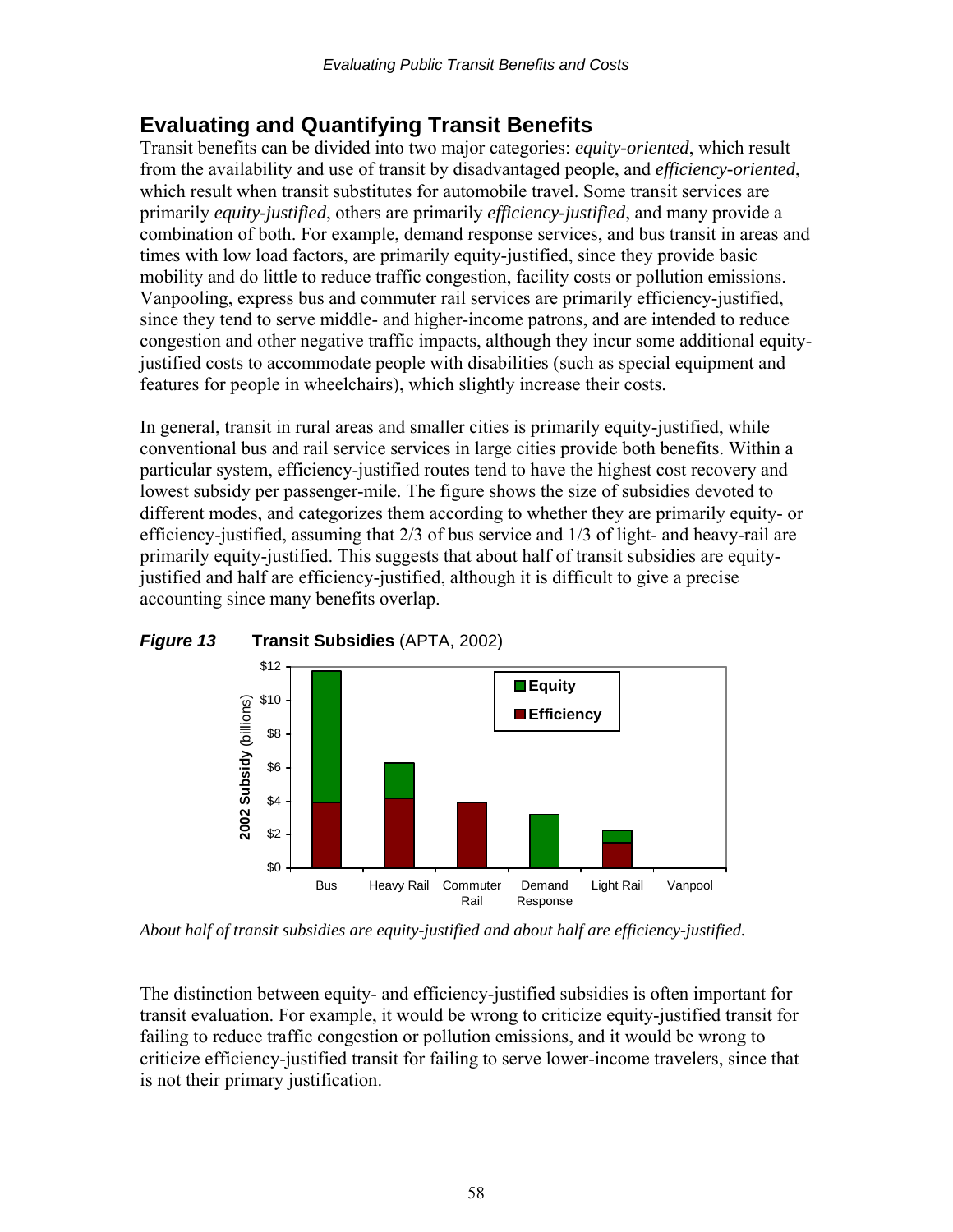Many transit benefits are partly or completely ignored in conventional transport economic analysis, as summarized in the table below. In most cased, conventional evaluation only measures the direct benefits resulting from travel shifted from automobile to transit, but ignores indirect benefits that result when quality transit services leverage additional reductions in vehicle ownership and use. Most conventional evaluation only quantifies user travel time savings (for example, if grade-separated transit service increases transit travel speeds), but not the value of improved comfort (such as reduced crowding, more comfortable seats and better waiting areas), although by reducing unit (per-hour) travel time costs these measures are equivalent to increasing travel speeds.

| <b>Benefits</b>             | <b>Description</b>                                                                                 | <b>Considered?</b>                          |
|-----------------------------|----------------------------------------------------------------------------------------------------|---------------------------------------------|
| User benefits               | Increased convenience, speed and comfort to users from                                             | Generally only increased                    |
|                             | transit service improvements.                                                                      | speed.                                      |
| <b>Congestion Reduction</b> | Reduced traffic congestion.                                                                        | Direct but not indirect                     |
| Facility cost savings       | Reduced road and parking facility costs.                                                           | Generally not                               |
| Consumer savings            | Reduced consumer transportation costs, including<br>reduced vehicle operating and ownership costs. | Operating costs, but not<br>ownership costs |
| Transport diversity         | Improved transport options, particularly for non-drives.                                           | Sometimes, but not<br>quantified.           |
| Road safety                 | Reduced per capita traffic crash rates.                                                            | Direct but not indirect                     |
| Environmental quality       | Reduced pollution emissions and habitat degradation.                                               | Direct but not indirect                     |
| Efficient land use          | More compact development, reduced sprawl.                                                          | Sometimes.                                  |
| Economic development        | Increased productivity and agglomeration efficiencies.                                             | Direct but not indirect                     |
| Community cohesion          | Positive interactions among people in a community.                                                 | Generally not                               |
| Public health               | Increased physical activity (particularly walking).                                                | Generally not.                              |

*Table 32* **Transit Benefits** (Litman, 2004)

*"Indirect benefits" are benefits that result if quality transit reduces per capita vehicle ownership and use.* 

The quantification of transit benefits is complicated by the fact that some impacts overlap. For example, direct user savings and benefits are partly capitalized into land values around transit stations, so it would not be appropriate to simply add all of those benefits together. But many transit benefits are indirect or external and so are not perceived by users or capitalized in property values, as illustrated in the Table 33.

| Table 33                    | <b>Transit Benefits</b>               |
|-----------------------------|---------------------------------------|
| <b>Benefits</b>             | <b>Capitalized In Property Values</b> |
| User benefits               | Yes                                   |
| <b>Congestion Reduction</b> | Direct yes, indirect no               |
| Facility cost savings       | Direct yes, indirect no               |
| Consumer savings            | Direct yes, indirect no               |
| Transport diversity         | Direct yes, indirect no               |
| Road safety                 | Mostly not                            |
| Environmental quality       | Mostly not                            |
| Efficient land use          | Some                                  |
| Economic development        | Some                                  |
| Community cohesion          | Some                                  |
| Public health               | Possibly                              |

*Only a portion of transit benefits are directly perceived by users and so reflected in land values.*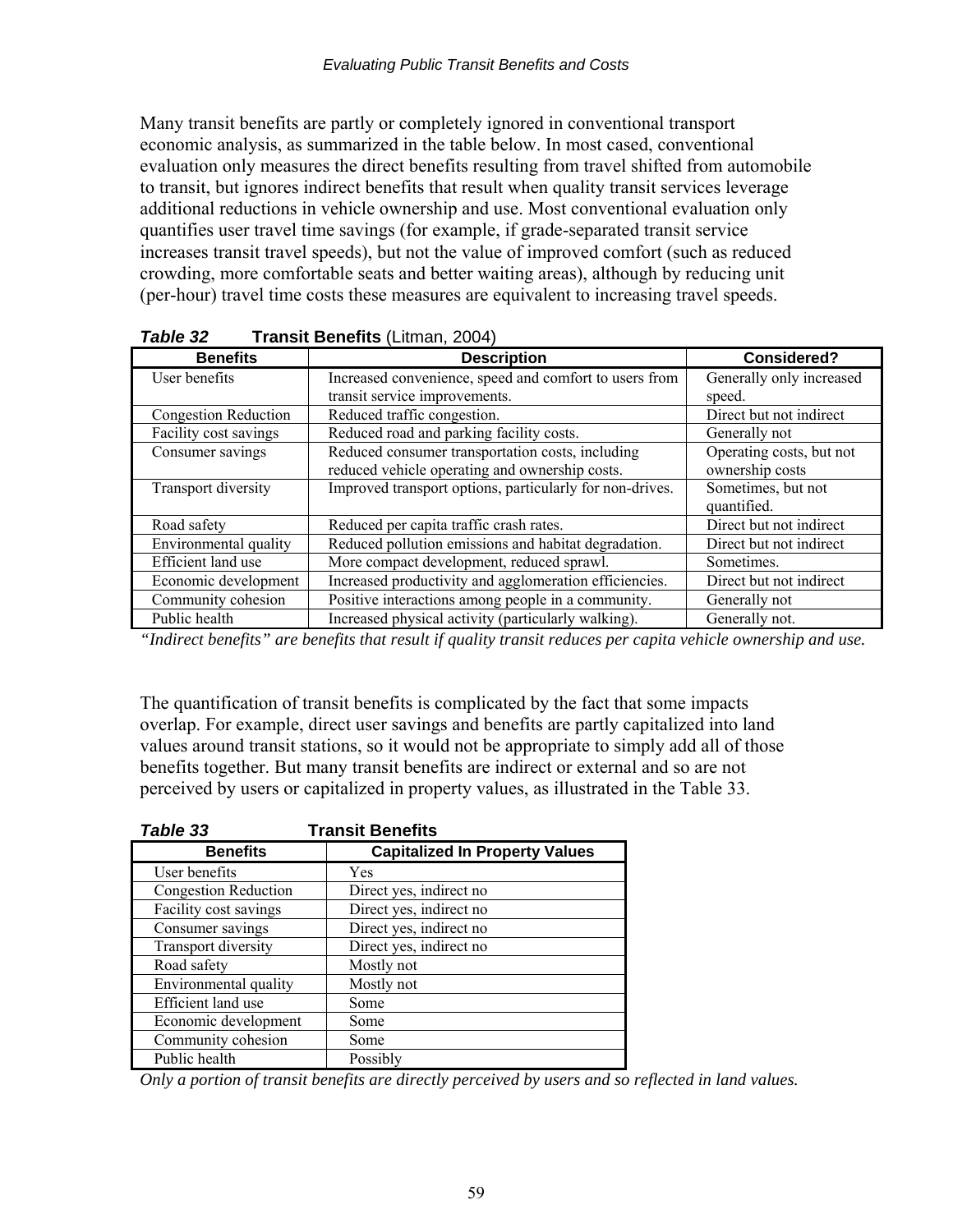In addition, transit systems experience economies of scale: as more people use the service becomes more efficient overall and benefits increase exponentially. As a result, marginal benefits are greater than average benefits. There is also land use economies of agglomeration leveraged by transit, particularly high quality rail transit that provides a catalyst for more compact, mixed, mulit-modal community development. Large central business districts, which provide significant, unique economic benefits, simply could not exist without high quality transit services. These additional economic benefits are not capitalized in land values or measured through conventional indicators.

For these reasons it would be wrong to assume that all, or even most transit benefits are capitalized in property values. Although more research is needed to better quantify the distribution of costs and benefits, it is likely that most are not directly perceived by users, so total benefits are far greater than what is measured through property value impacts.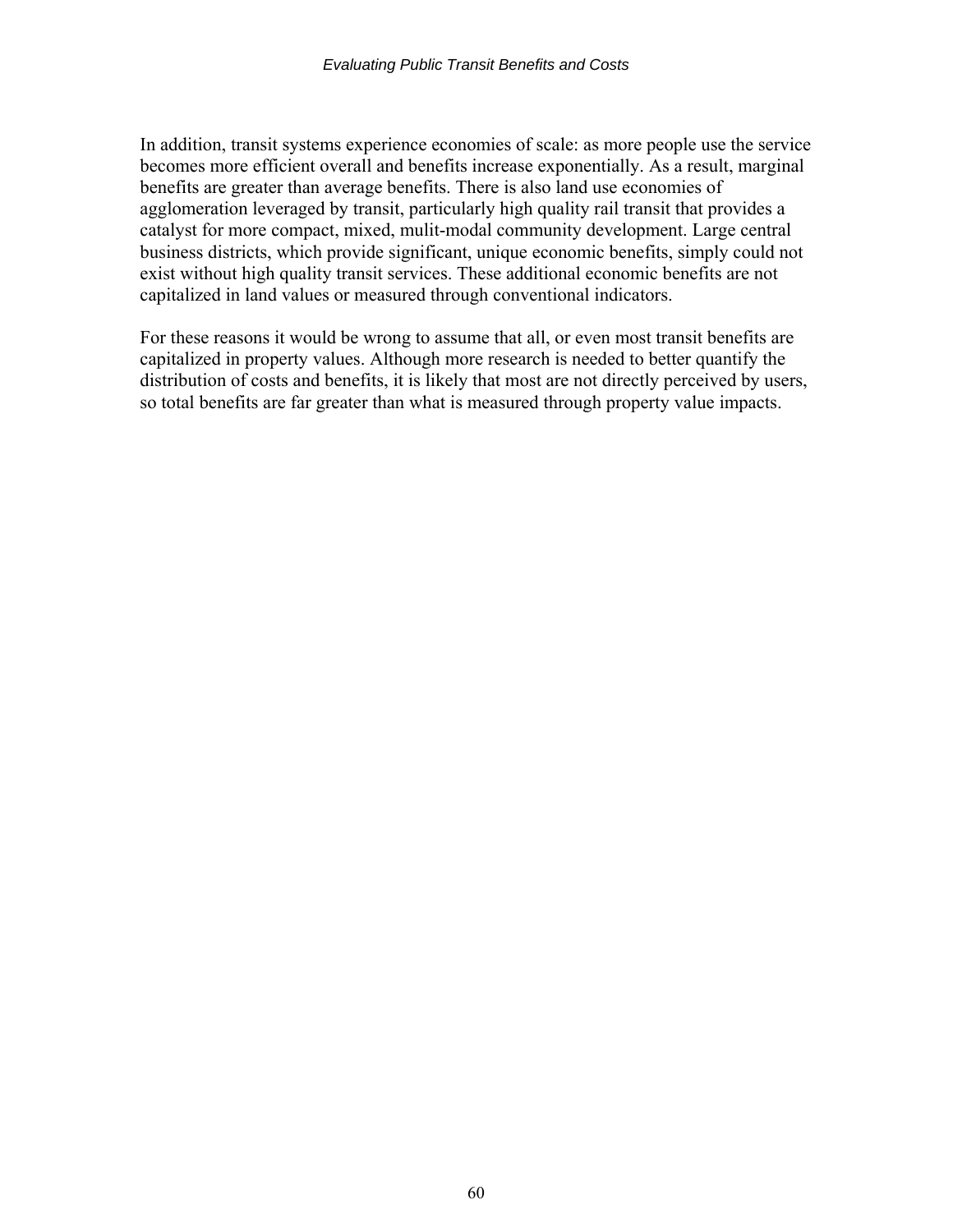# **Comparing Transit and Automobile Costs**

Comparisons between transit and other modes should account for the type of service and their planning objectives. For efficiency-justified service (provided to minimize economic costs such as congestion, facility costs, accidents and pollution) transit and automobile transport can be compared using measures of cost effectiveness, such as costs per passenger-mile or benefit/cost ratio, to identify the least-cost option. In that case, there is no particular reason to subsidize transit more than automobile travel.

However, for equity-justified service (providing basic mobility to disadvantaged people) there are reasons to subsidize transit more than automobile travel, because transit bears additional costs to accommodate people with disabilities, and many non-drivers have low incomes, so greater public subsidies are justified on equity grounds. Since many of these people cannot drive, analysis must include the cost of a driver, so transit should be compared with taxi costs, or a combination of taxi and chauffeured automobile travel, taking into account the value of time by family members and friends who drive.

### **Per Passenger-Mile**

When measured per *passenger-mile*, transit subsidies often appear large. Transit subsidies average about 60¢ per passenger-mile, about 40 times larger than automobile roadway subsidies (Litman, 2003). About half of transit subsidies are equity-justified. Considering only efficiency-justified subsidies, transit subsidies are about 20 times greater than automobile roadway subsidies. Automobile use requires other public expenditures besides roads, include traffic services (policing, emergency services, street lighting, etc.) and publicly subsidized parking. These are estimated to total at least 6¢ per passengermile. This implies that transit subsidies are 10 times greater than automobile subsidies, or 5 times efficiency-justified automobile subsidy.

|                               | <b>Urban Peak</b> |             | <b>Urban Off-Peak</b> |         | <b>Rural</b> |         | Average |         |
|-------------------------------|-------------------|-------------|-----------------------|---------|--------------|---------|---------|---------|
|                               | Average           | Diesel      | Average               | Diesel  | Average      | Diesel  | Average | Diesel  |
|                               | Car               | Bus         | Car                   | Bus     | Car          | Bus     | Car     | Bus     |
| Average Occupancy             | 1.1               | <i>25.0</i> | 1.5                   | 8.0     | 1.5          | 5.0     | 1.42    | 10.20   |
| <b>Operating Subsidy</b>      | 0.000             | 0.250       | 0.000                 | 0.250   | 0.000        | 0.250   | 0.000   | 0.250   |
| Crash                         | 0.032             | 0.008       | 0.023                 | 0.025   | 0.023        | 0.040   | 0.025   | 0.028   |
| <b>External Parking</b>       | 0.109             | 0.000       | 0.027                 | 0.000   | 0.013        | 0.000   | 0.038   | 0.000   |
| Congestion                    | 0.155             | 0.014       | 0.013                 | 0.005   | 0.000        | 0.000   | 0.036   | 0.005   |
| <b>Road Facilities</b>        | 0.015             | 0.003       | 0.011                 | 0.009   | 0.007        | 0.008   | 0.010   | 0.007   |
| Land Value                    | 0.022             | 0.001       | 0.016                 | 0.003   | 0.016        | 0.005   | 0.017   | 0.003   |
| <b>Traffic Services</b>       | 0.014             | 0.001       | 0.007                 | 0.001   | 0.003        | 0.001   | 0.007   | 0.001   |
| Air Pollution                 | 0.056             | 0.007       | 0.035                 | 0.020   | 0.011        | 0.014   | 0.029   | 0.015   |
| Noise                         | 0.009             | 0.002       | 0.007                 | 0.006   | 0.003        | 0.005   | 0.006   | 0.005   |
| <b>Resource Externalities</b> | 0.026             | 0.006       | 0.017                 | 0.016   | 0.014        | 0.022   | 0.018   | 0.017   |
| <b>Barrier Effect</b>         | 0.014             | 0.002       | 0.007                 | 0.003   | 0.003        | 0.003   | 0.007   | 0.003   |
| <b>Water Pollution</b>        | 0.012             | 0.001       | 0.009                 | 0.002   | 0.009        | 0.003   | 0.009   | 0.002   |
| Totals                        | \$0.464           | \$0.295     | \$0.172               | \$0.340 | \$0.102      | \$0.351 | \$0.202 | \$0.336 |

| Table 34 | Automobile and Transit External Costs Per Passenger-Mile (Litman, 2003) |  |
|----------|-------------------------------------------------------------------------|--|
|          |                                                                         |  |

*This table summarizes external costs of automobile and transit in mills (thousandths of a dollar).*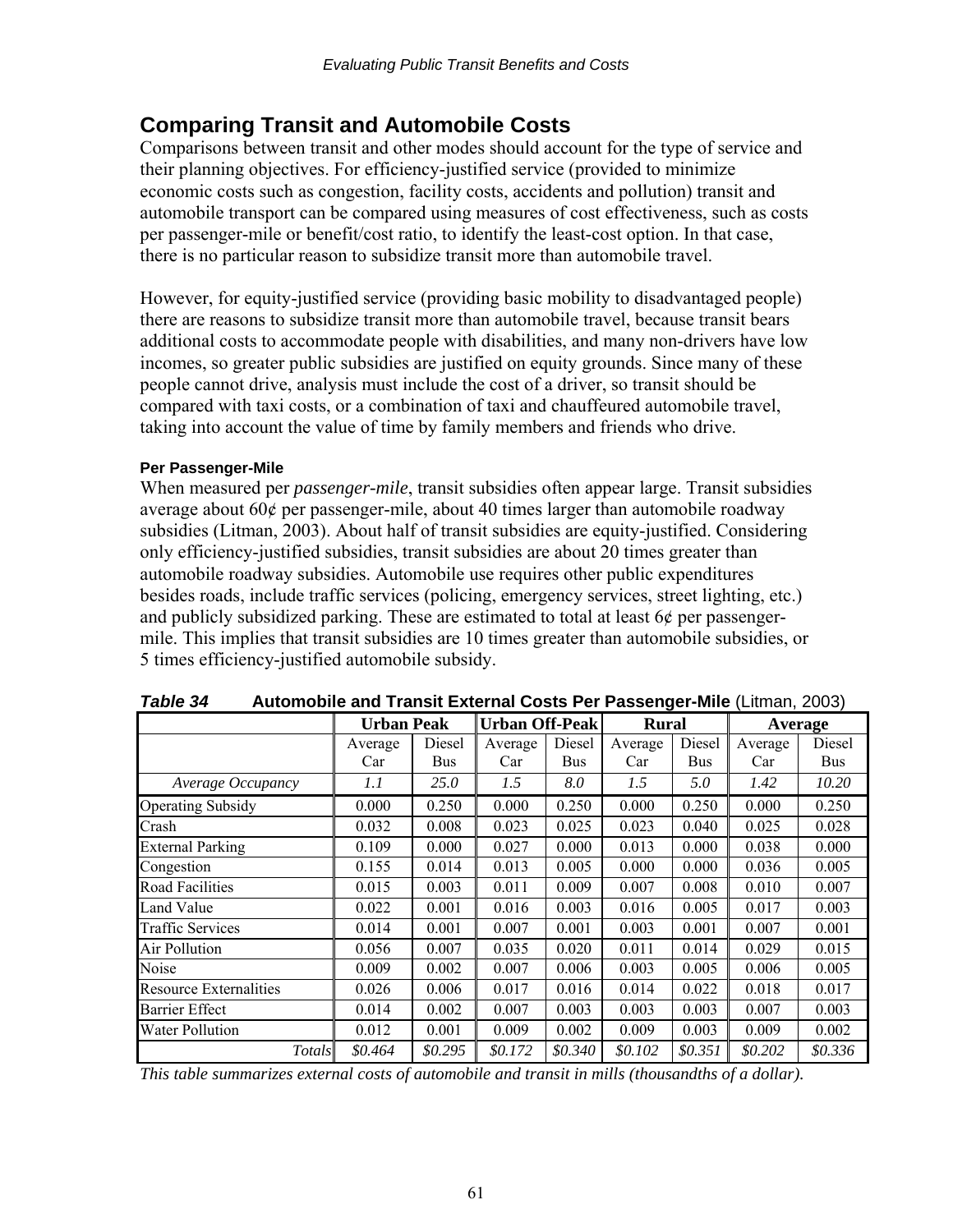Vehicle travel imposes other external costs, including congestion, parking subsidies, crash risk imposed on other road users, and pollution emissions. Table 34 indicates estimates of automobile and transit external costs under various travel conditions. Figure 14 illustrates the totals. These costs are particularly high under urban-peak conditions, which is where transit tends to be most cost-effective. As a result, transit is often justified under urban-peak conditions on efficiency grounds. In addition, a certain amount of transit service is justified under all conditions to provide basic mobility.





*This figure compares estimated average external costs for automobile and transit under various travel conditions, including operating subsidies, congestion, road, parking subsidies, accident externalities and pollution emissions. Transit has lower costs under urban peak conditions.* 

Taxi operating costs (for vehicles, drivers and business expenses) average about \$2.25 per mile, plus external costs of 20-50¢ per mile (the same as automobile travel). Transit subsidies are therefore about a quarter of taxi service costs for the same trips, indicating that transit is often more cost effective than other options available to non-drivers.

### **Per Capita**

For equity analysis it can be helpful to compare costs per capita. Transit dependent people tend to travel fewer vehicle-miles per year, so even if transit costs are higher than those of driving per passenger-mile, they may be lower per capita. For example, a nondriver who rides transit 3,000 miles annually with subsidies averaging 60¢ per mile receives \$1,800 in total subsidy, while an average motorist imposes external costs averaging \$2,900 annually (Litman, 2003). Similarly, certain areas, particularly large cities, tend to have less automobile travel and more transit travel. As a result, transit subsidies can be justified on horizontal equity grounds, to insure that non-drivers and urban areas receive their fair share of transport funding. For example, in British Columbia in 1995, provincial roadway expenditures average only \$77 annually per capita in the Vancouver region but \$250 in other regions. Only by providing significant transit funding do cities residents receive a fair share of provincial or state transport funds.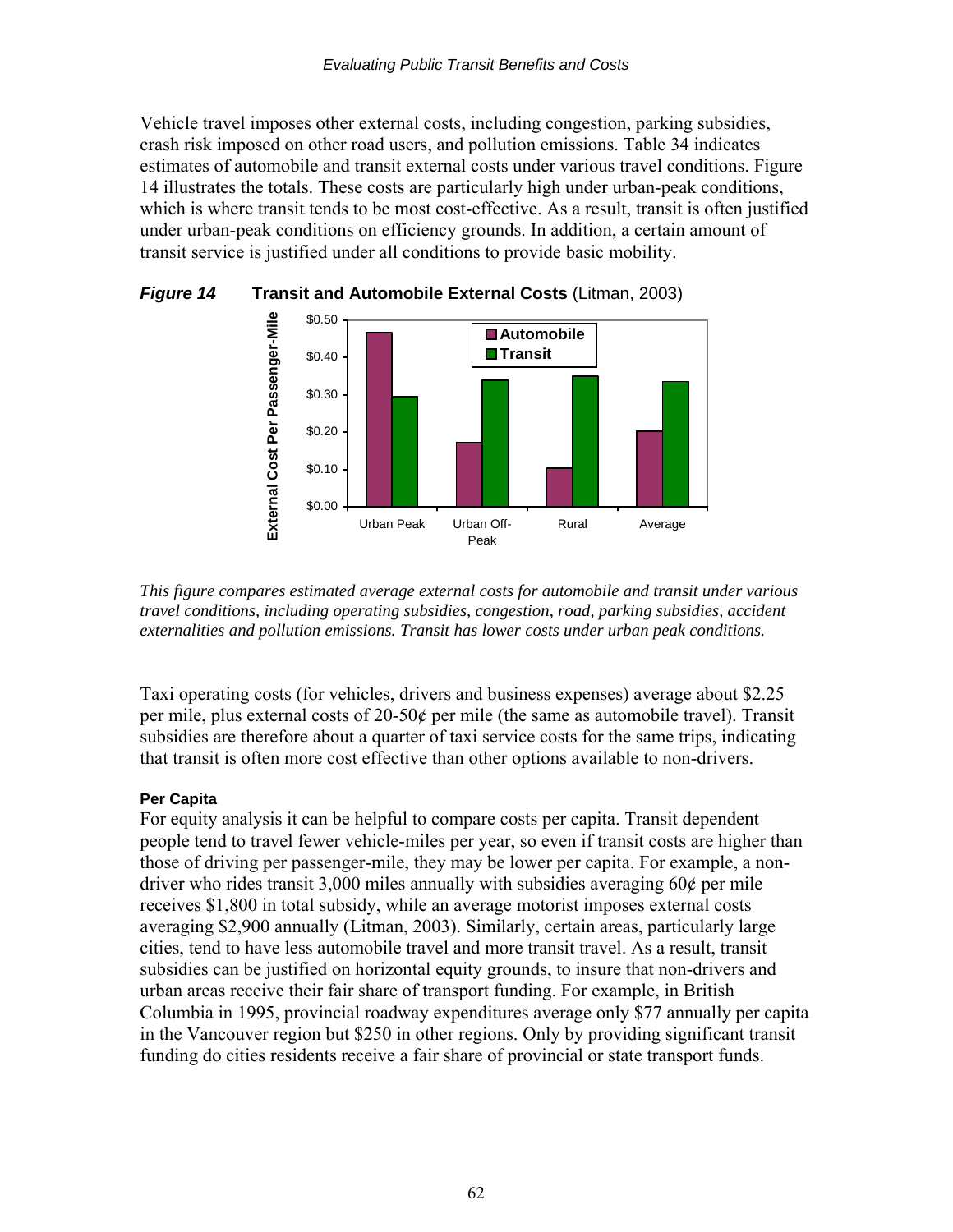#### **Economies of Scale and Second-Best Pricing**

Subsidies are justified for goods that experience economies of scale in production, that is, marginal costs are lower than average costs (Vickrey, 1994, pp. 197-215). Transit service tends to have a declining cost structure, since many costs are fixed, so increased ridership reduces unit costs and increases service scope and frequency. In addition, existing transportation markets are distorted in ways that favor automobile travel, including subsidized parking, underpriced road space, fixed insurance and vehicle registration fees, unpriced pollution emissions, and zoning codes that limit urban density and infill development. In a more economically efficient market motorists would have more incentive to use transit, particularly under urban-peak conditions. Until such reforms are implemented, transit subsidies that improve service and reduce fares may be justified on *second-best* grounds, to help reduce transportation costs such as congestion, parking and accidents. Both marginal and second-best pricing analysis indicate that it is often economically efficient to subsidize transit and implement other rider incentives.

#### **Project-Specific Comparisons**

The analysis above compares transit and automobile travel using generic, average values, but when evaluating transit projects and comparing them with other options in a particular planning situation it is best to use specific marginal costs and benefits. This can identify whether transit is most cost-efficient, and can help design transit projects to maximize net benefits. Marginal costs are often lower than average costs for transit services. For example, once a decision is made to provide transit to provide basic mobility to non-drivers there is often little incremental cost to carrying more riders.

#### **Cost Comparison Summary**

Table 35 summarizes different ways of comparing transit and automobile costs. Considering just direct public financial subsidies, transit appears far more costly. However, when efficiency-justified transit costs are excluded, and other external costs are considered, transit turns out to have lower external costs than automobile travel, particularly under urban-peak conditions.

### *Table 35* **Comparing Transit And Automobile Costs Per Passenger-Mile**

| <b>Perspective</b>                                                | <b>Transit Versus Automobile Cost Ratio</b> |                               |  |  |
|-------------------------------------------------------------------|---------------------------------------------|-------------------------------|--|--|
|                                                                   | <b>Total</b>                                | <b>Efficiency-Justified</b>   |  |  |
| Transit subsidy versus roadway subsidy.                           | 40:1                                        | 20:1                          |  |  |
| Transit subsidy versus government expenditures on roads and       | 10:1                                        | 5:1                           |  |  |
| traffic services.                                                 |                                             |                               |  |  |
| Total average external costs of transit and automobile.           | 1.5:1                                       | 0.75:1                        |  |  |
| Urban-Peak external costs of transit and automobile.              | $0.5 \cdot 1$                               | 0.5:1                         |  |  |
| Per capita annual external costs of transit and automobile users. | 0.6:1                                       | 0.3:1                         |  |  |
| Marginal cost of addressing various transportation problems.      | <b>Transit Often Cheapest</b>               | <b>Transit Often Cheapest</b> |  |  |
| Project-specific analysis.                                        | Varies                                      | Varies                        |  |  |

*This table summarizes different ways of comparing transit and automobile costs. Considering just direct public subsidies, transit appears more costly than automobile travel, but as more impacts are considered transit often turns out to be less costly, particularly under urban-peak conditions. These are generic estimates to indicate the general magnitude of costs, more detailed analysis is needed to determine costs in a particular situation.*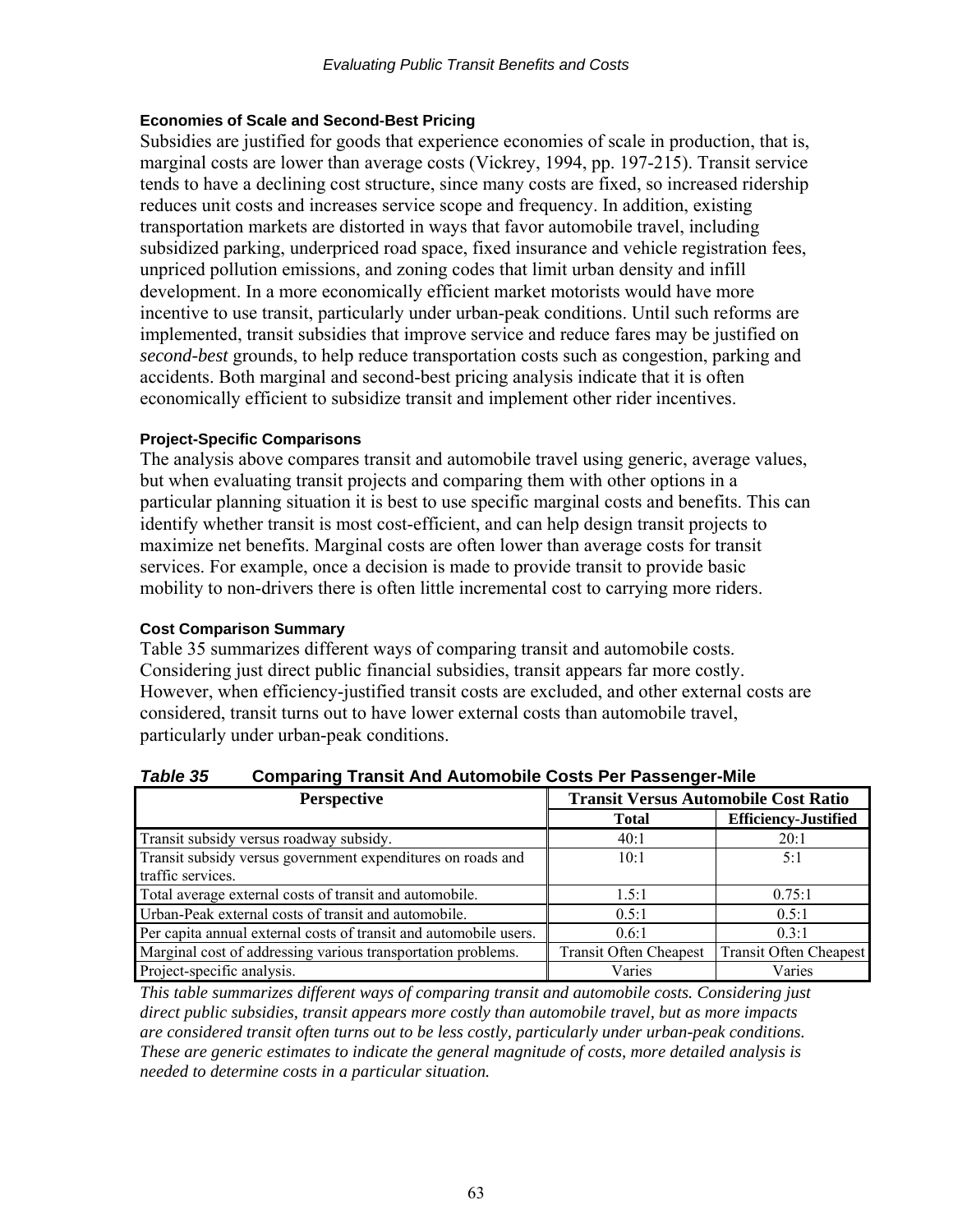### *Perspectives*

*Transit and automobile costs can be compared from various perspectives, such as these three.* 

### **Consumers**

Although most North American adults reply primarily on automobile transportation, many still experience periods in life they can benefit from having transit available, including when they are too young to drive, if they have limited incomes, if they have a disability that limits driving (which is particularly common during old age), when their vehicle fails or for any reason they are not allowed to drive, if a family member of friend would need to be chauffeured, during special events that attract large crowds, and if they commute to a destination with significant congestion or parking costs.

From consumers perspective transit can be a cost effective investment. Residents of communities with more balanced transport systems spend hundreds of dollars less each year on transportation (transit and vehicle costs) compared with residents of automobile dependent cities (McCann, 2000), so return on investment can be large. For example, if \$100 annual per capita transit tax investments allows average households to reduce their vehicle costs just 2%, the household saves money overall. In fact, communities with large, well-established rail transit systems spend an average of \$136 annually per capita on transit subsidies, \$90 more than in cities with only basic bus service, but consumers in rail transit cities spend about \$447 less annually on transportation, although their incomes are higher which normally increases such expenditures (Litman, 2004a). This indicates that each dollar invested in high quality transit provides about \$5 in direct consumer savings, plus various other savings and benefits such as reduced parking costs, reduced accidents and improved mobility options.

### **Transit Can Make You A Millionaire**

Here is a strategy that can provide a million dollars to a person with an average income, and it is enjoyable, healthy and ethical. Simply minimize your driving expenses and invest the savings. After a few decades you'll be rich. It's as simple as that.

Most households can reduce their vehicle expenditures. For example, owning and operating a typical new luxury car, SUV or van costs about \$8,000 a year, and most households own multiple vehicles. If you buy a reliable used car, share it with other family members, and minimize your driving by using transit, cycling and walking when possible, you can reasonably cut your vehicle expenses in half. Although you'll lead a less mobile lifestyle, you'll enjoy greater financial freedom.

What happens if you invest the \$4,000 annual savings at 7% annual return? In ten years you have \$55,266, in twenty years you have \$163,982, and in less than forty-four years you have a million dollars. In other words, excessive car costs waste a million dollars of accumulated wealth over a typical working lifetime.

Perhaps you have other priorities besides retiring rich. You can use the savings to buy a nicer home, put children through college, travel, or work fewer hours. This alternative is not transportation deprivation. You can still have a household car available when you need it, you simply can't own a particularly flashy vehicle or lead an extremely automobile-dependent lifestyle.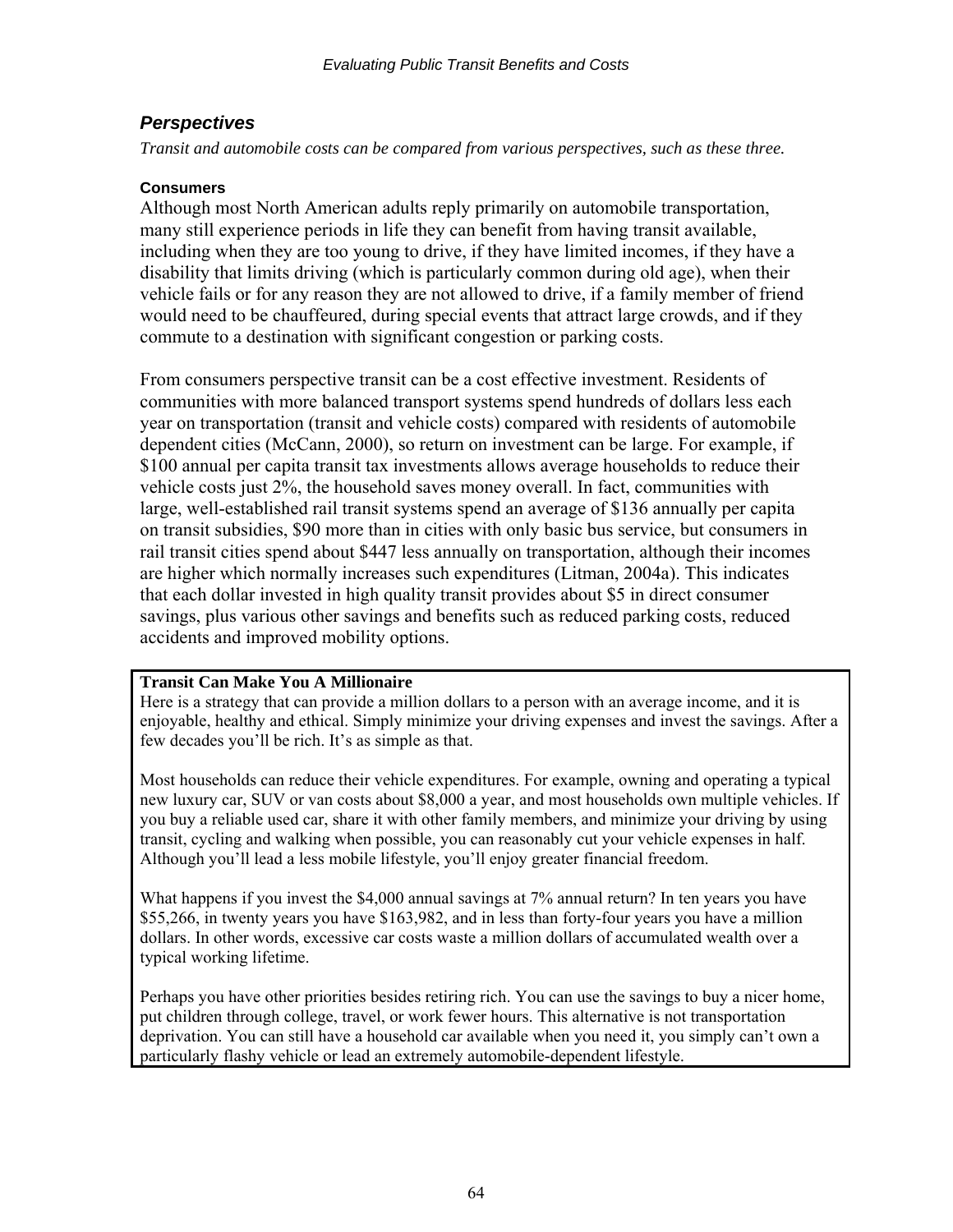### **Business**

Public transit can benefit businesses by improving employee access, reducing costs and supporting community land use and economic development. Below are examples of benefits to various types of businesses:

- *Service-Oriented Business.* Public transit can expand the pool of available workers and provide a fall-back option for commuters who normally drive when their vehicles are for any reason unavailable. This is particularly important for industries that hire numerous lowerwage workers, such as hospitality and retail businesses.
- *Downtown Developer*. Transit is important for downtown economic development. It reduces parking costs and allows higher densities and more design flexibility than would occur if visitors all arrived by car.
- *Tourist Attraction*. Transit can support tourism by providing mobility for visitors who arrive without a car, by reducing the economic and aesthetic costs of providing visitor parking, and by providing commute transportation to lower-wage employees.
- *Small Retail Business*. Downtowns offer a unique retail environment. Transit service reinforces the economics and ambiance of downtown by reducing automobile traffic and parking problems, and bringing a critical mass of customers into a walkable commercial area.
- *Manufactures, Shippers and Service Companies.* Public transit benefits businesses that use roadways by reducing traffic and parking congestion.

### **Public Officials and Taxpayers**

Transit services and support strategies such as commute trip reduction programs and transit oriented development can provide government savings and achieve public objectives.

- *Transportation Agency*. Transit improvements are often the least-cost way to improve mobility, reduce urban traffic and parking congestion, and address particular problems, such as congestion during roadway construction projects or special events.
- *Social Services.* Transit services support public services by providing access to medical services, education and employment by disadvantaged populations.
- *Schools and Colleges*. Public transit can make education more affordable and available to disadvantaged students, and helps reduce traffic and parking problems around schools and campuses.
- *Economic Development*. Transit services support economic development, by reducing government and business costs, improving access to jobs, and supporting various economic development efforts such as urban redevelopment and tourism.
- *Land Use Planning*. Transit can help support strategic land use objectives, such as redevelopment of existing urban communities and reduced sprawl.
- *Special Events.* Transit can help address traffic and parking problems that occur during major sport and cultural events.
- *Environmental Quality*. Public transit can help achieve energy conservation, pollution emission reduction and greenspace preservation objectives.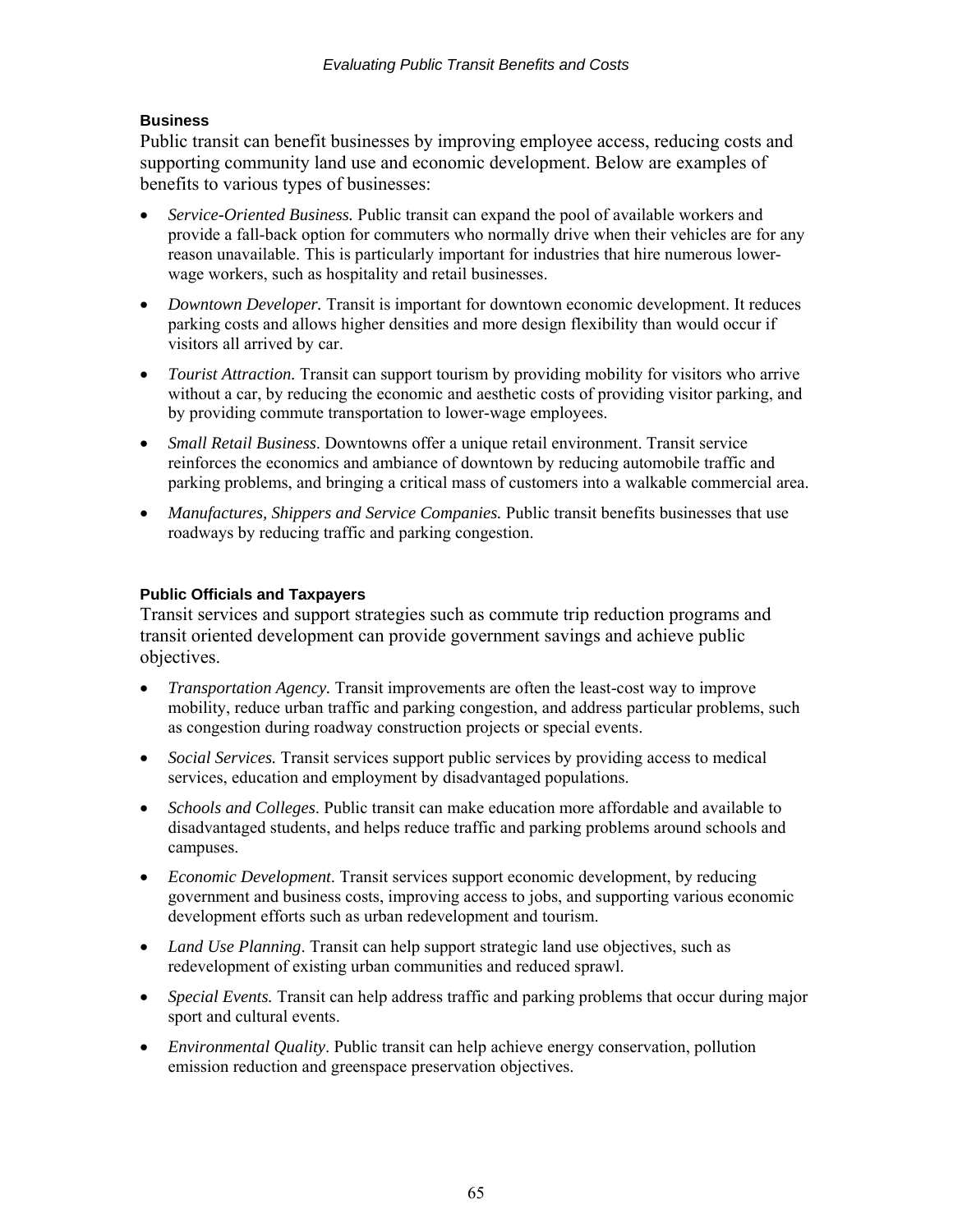### **Motorists**

Critics sometimes assume that there is a conflict between the interests of motorists and transit users. They often claim that public transit receives an excessive portion of transportation funding, and challenge the use of vehicle user fees to fund public transit services. But motorists have many reasons to support public transit, as listed below.

- *Congestion Reduction.* Quality transit service that is attractive to discretionary travelers can be an effective way to reduce traffic and parking congestion.
- *Roadway and Parking Facility Cost Savings.* When all costs are considered, transit improvements are often cheaper than increasing road and parking facility capacity. This reduces costs to governments and businesses.
- *Improve Choice*. Even people who don't currently use transit may value having it as a mobility option for emergencies and future use, similar to the value that ship passengers place on having a lifeboat, even if they don't use it.
- *Consumer Cost Savings.* High-quality transit service, and transit-oriented land use, can provide hundreds or thousands of dollars a year in savings per household (McCann, 2000).
- *Reduced Chauffeuring.* Quality transit service can reduce motorists' need to give rides to non-driving friends and family members.
- *Safety Benefits*. Transit travel tends to have lower crash risk than automobile travel, reducing crash risks to transit riders and other road users.
- *Efficient Land Use.* Some land use patterns, including large commercial centers, multimodal neighborhoods and some types of resorts, are only feasible with high quality transit service.
- *Equity*. Transit provides basic mobility for people who are economically, physically and socially disadvantaged.
- *Economic Development.* Expenditures on transit tend to provide much more employment and regional business activity than consumer expenditures on automobiles and fuel.
- *Environmental Benefits.* Transit consumes fewer resources and causes less pollution than automobile travel.

Critics sometimes imply that it is hypocritical or unfair for people to support transit if they don't currently use it (e.g., "Supporters simply want transit for other people to use, so they can continue driving"). But there is no reason that support for transit should be limited to currently users. It is both rational and moral for motorists to support transit to improve mobility for others, reduce traffic and parking congestion, and provide a transport option that they may use in the future. Put another way, over a typical lifecycle most people have periods when they rely on public transit. Non-users can support transit as a way to insure it will be available when they will need it in the future.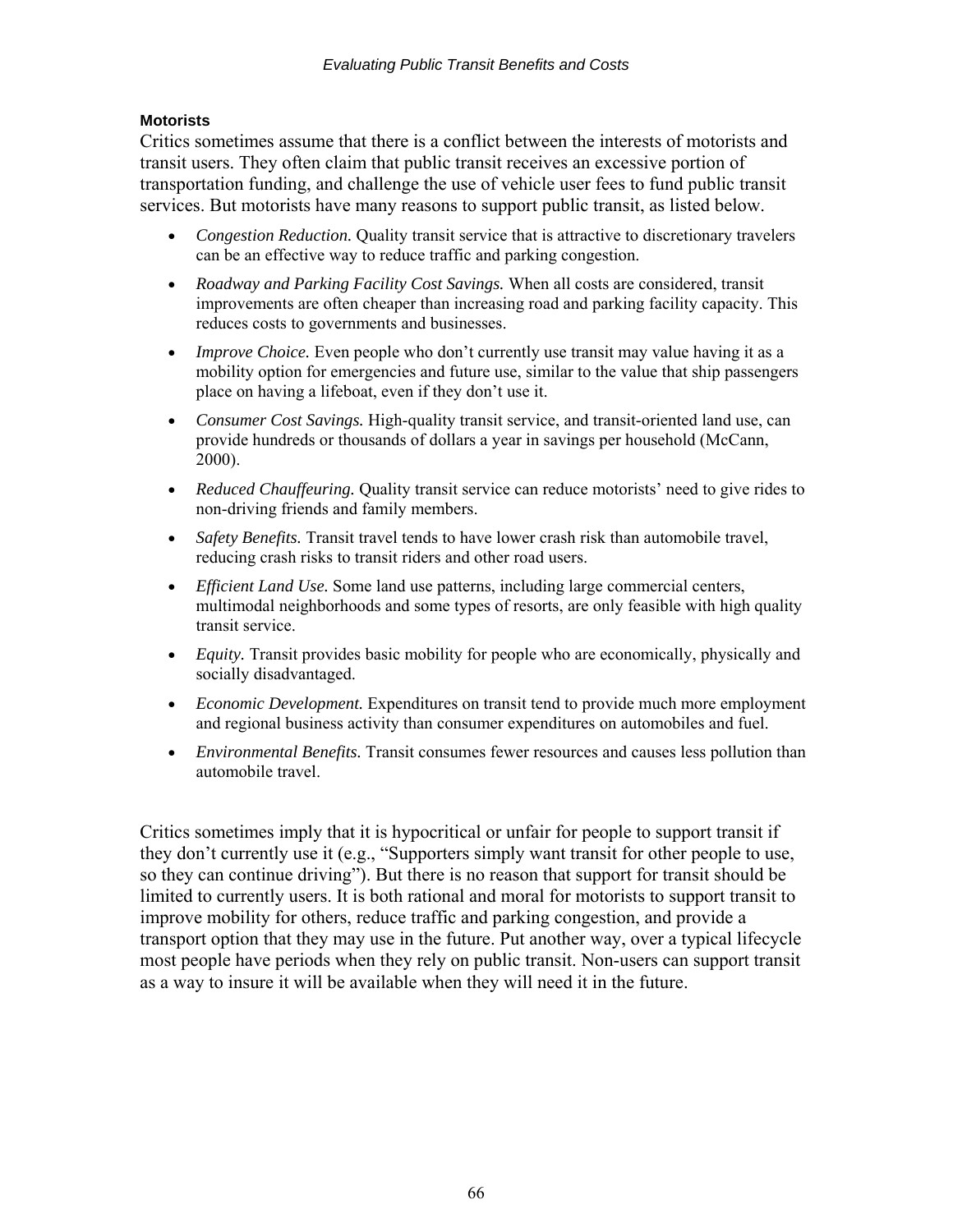## *Common Errors Made When Comparing Transit and Automobile Transport*

*Below are common errors made when comparing transit and automobile costs and benefits. For more discussion see Litman and Greenberg, 2000 and "Comprehensive Planning," VTPI, 2004.* 

- *Confusing efficiency and equity objectives.* Because transit services are justified for both efficiency and equity objectives, it is important to consider these objectives separately in economic analysis. Some efficiency-justified services may seem inequitable (for example, premium services to attract commuters out of their cars), and some equityjustified services may seem inefficient (such as special services and features to accommodate people with disabilities, and off-peak service to provide basic mobility).
- *Comparing average rather than marginal costs.* When comparing automobile and transit investments, some analysts use generic average costs, ignoring the greater efficiency of transit and higher costs of automobile travel under urban-peak conditions.
- *Ignoring parking costs.* Economic analysis often ignores the parking cost savings that result from reduced automobile ownership and use.
- *Underestimating vehicle cost savings.* Economic analysis often considers only fuel, oil, tire wear and tolls when calculating the savings from reduced driving, ignoring additional savings from reduced vehicle ownership and mileage-based depreciation savings.
- *Undervaluing safety and health benefits.* Safety benefits from reduced accidents, and health benefits from increased walking are often overlooked.
- *Ignoring transportation diversity benefits.* There are benefits to having a diverse transport system that are often overlooked, including improved mobility for non-drivers, consumer savings and choice, increased efficiency, increased system flexibility and resilience.
- *Ignoring non-drivers interests.* Transportation planning sometimes assumes that everybody has access to an automobile, giving little consideration to the needs of nondrivers, or the negative impacts that increased vehicle traffic and automobile-oriented land use have on pedestrians, cyclists and transit users.
- *Ignoring generated traffic impacts*. Failure to consider the effects of generated traffic tends to overstate the benefits of highway capacity expansion and understate the benefits of alternative solutions, particularly grade separated transit (Litman, 2001).
- *Ignoring strategic land use objectives*. Transit tends to support land use objectives such as reduced sprawl and urban redevelopment.
- *Ignoring construction impacts.* Transport projects, particularly highway construction, often cause delays and accident risk, and displace residents and businesses. These can offset a significant portion of the project benefits (McCann, et al, 1999).
- *Undervaluing congestion reductions.* Transit can provide significant long-term congestion reductions when it is faster than driving, but this impact is often overlooked.
- *Ignoring consumer preferences.* Some people prefer using alternative modes and will choose them over driving even if they are slower. This benefit is sometimes overlooked, and lower travel time costs for such travelers are sometimes overlooked in modeling.
- *Ignoring strategies for increasing transit benefits.* A transit option that does not appear justified under current conditions may become cost effective if implemented as part of a coordinated program that includes ridership incentives and transit oriented development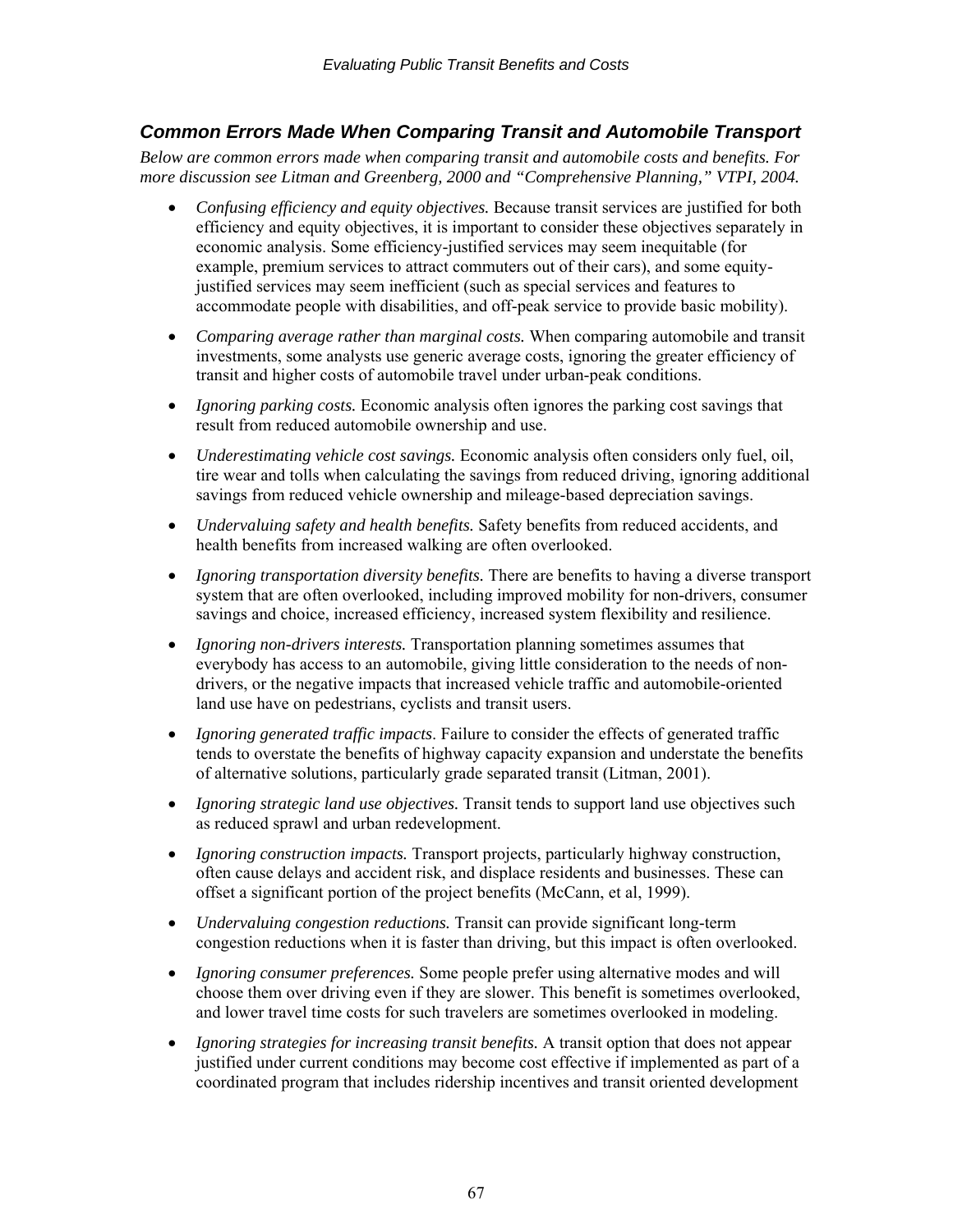# **Evaluating Transit Criticism**

There is considerable debate over the merits of transit. Critics argue that it is ineffective at improving transportation system performance and is wasteful, but their analysis reflects various omissions, errors and misrepresentations. *Evaluating Rail Transit Criticism* (Litman, 2005a) and various documents cited in it examine these criticisms in detail. Below are some key points.

- Critics tends to ignore or understate many benefits of transit, and underestimates the full costs of increasing automobile traffic on congested urban corridors. For example, they compare the costs of rail transit projects and average highway expansion costs, although rail projects include vehicles, tracks and (sometimes) parking facilities, and highway costs are much higher in dense urban area. An accurate analysis compares the costs of urban rail with the full costs of expanding roadway capacity, owning and operating automobiles, and providing parking on the same congested urban corridors.
- Critics argue that North Americans will not ride transit, and that North American cities are unsuited to efficient transit systems. But experience in several North American cities show that with quality transit services and supportive policies transit ridership will grow, and transit can be cost effective compared with other transportation improvement options.
- Critics are wrong when they claim that rail transit does not reduce traffic congestion. There is plenty of evidence that per capita congestion costs are lower on corridors with high quality rail transit.
- Critics claim that transit carries too few travelers to solve regional transportation problems. But transit operates on the most congested routes where even a small reduction in traffic volumes can provide significant road, parking and vehicle cost savings.
- Critics argue that transit is too slow to be useful or attractive. But on congested urban, automobile travel is also slow due to congestion, so transit trips are often competitive. In addition, many consumers tend to consider time spent traveling by quality transit (passengers have a seat, vehicles are comfortable, safe and quiet) to have less cost than the same amount of time spent driving in congested conditions.
- Critics claim that transit is not a cost effective way to reduce traffic congestion, reduce air pollution, improve mobility for non-drivers, etc. They may be correct if transit is evaluated based on just one objective, but it provides a variety of benefits. When all costs and benefits are considered, rail transit is often most cost effective overall.
- Critics claim that rail transit is excessively subsidies, but rail transit subsidies are often lower than subsidies for bus transport, and far lower than the total external costs of automobile transport under urban travel conditions. Transit subsidies are justified for the sake of equity, to offset various market distortion, due to economies of scale, or to help achieve a strategic planning objective, factors that critics generally ignore. Although it would not be cost effective to provide rail transit service everywhere, when all costs and benefits are considered, rail transit is often the most cost effective way to improve transportation on major urban travel corridors.
- Critics claim that it would be cheaper to subsidize automobiles than to provide transit services, but they overlook many important factors, as discussed in the following section).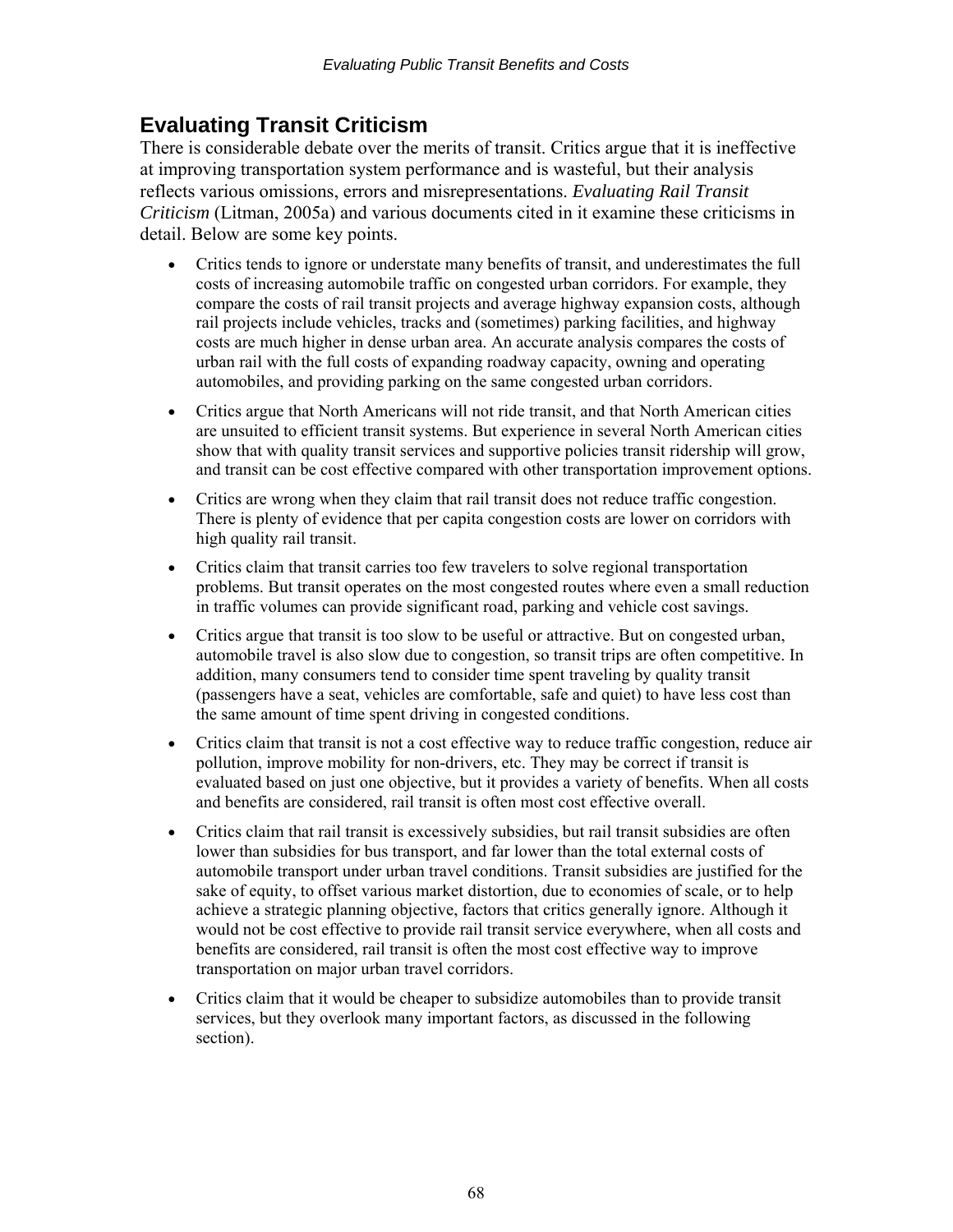Debates about the value of transit often reflect differences in the scope and definition of impacts (benefits and costs). Transit services and improvements should generally be evaluated based on their *total* benefits and costs, rather than a few performance indicators such as dollars per reduction in congestion delay or ton of emissions. This can be done formally, by monetizing (measuring in monetary units) all impacts to calculate *net present value*, or less formally using some sort of matrix of performance indicators (Litman, 2001a).

At a minimum, these impacts should include congestion reduction, road and parking cost savings, consumer cost savings, reduced crash costs, energy conservation and emission reduction benefits, improved mobility for non-drivers, and support for strategic planning objectives such as reduced impervious surface, urban redevelopment and economic development, as discussed in this report. Quantification can be difficult because so many of the benefits and a few of the costs of transit, particularly rail transit, do not lend themselves to be easily measured and monetized. For example, transit improvements and transit-oriented development tend to improve accessibility for disadvantaged populations, an equity objective. It is difficult to place a dollar value on this benefit, although most people would probably agree that it is important to consider when evaluating options. Similarly, it can be difficult to quantify the full benefits of energy conservation (what value to put on reduced dependency on imported oil) although most people will probably agree that it is significant.

It is clearly wrong to evaluate public transit based on just one or two performance indicators, such as congestion or air pollution reduction, just as you wouldn't evaluate a possible house to purchase based only on the size of its bedroom or the quality of its appliances. A house provides a complex set of services. So does a transportation system. Evaluation must be multi-faceted, recognizing the full range of direct and indirect impacts. One of the greatest challenges of good decision-making is the temptation to focus on easy-to-measure impacts at the expense of more-difficult-to-measure impacts.

Rail transit and transit-oriented development are often criticized because their full benefits take many years to be achieved, since rail is built one link at a time, and transitoriented development requires changing land use patterns. But they can provide diverse benefits and these benefits are extremely durable once implemented. Rail transit and TOD therefore provides a long-term legacy of increased accessibility and community livability for the future. A short-term perspective will therefore undervalue these strategies.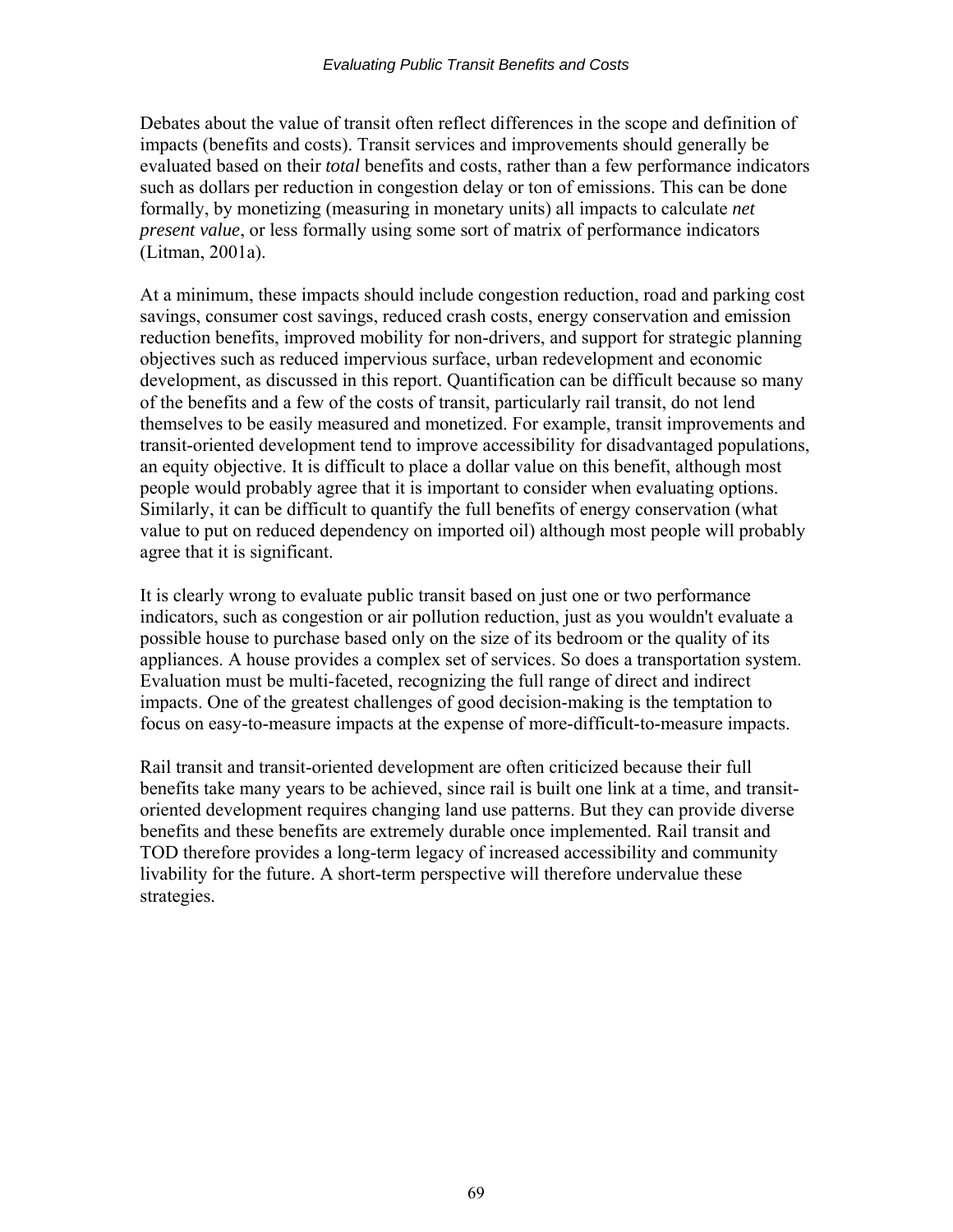# *Is It Cheaper To Subsidize Cars Instead Of Transit?*

Some critics argue it would be cheaper to subsidize car ownership for low-income people than transit service. For example, Castelazo and Garrett (2004) calculate it would be cheaper to provide free cars to the 14% of St. Louis rail transit riders that lack automobiles, than to subsidize that service. Cox (2004) claims that carsharing subsidies for non-drivers would be cheaper than U.S. transit subsidies. However, such claims tend to overlook important factors (Litman, 2005a).

- Transit is subsidized for several reasons besides providing mobility to lower-income travelers, including congestion reduction, road and parking facility cost savings, consumer cost savings, increased safety, pollution reduction and support for strategic development objectives. Only a small portion of transit subsidies could efficiently or equitably be shifted to any one of these objectives.
- Many transit riders cannot or should not drive. They are too young, disabled, or prohibited from driving. Subsidizing cars instead of transit service would not solve their mobility problems, and would tend to increase higher-risk driving. It is easier to reduce driving by high-risk motorists in communities with good transit systems, for example, by delaying teenage vehicle ownership, revoking driving privileges for dangerous drivers, and reducing vehicle use by elderly residents, which helps explain the much lower per capita traffic fatality rates in areas with good transit service.
- Substituting car ownership for transit service is more expensive than proponents claim. Increased vehicle traffic on busy urban corridors would significantly increase traffic congestion, road and parking costs, accidents, pollution and other external costs.
- Eliminating scheduled transit service would force riders who cannot drive to use demandresponse or taxi services, which have far higher costs. Cox assumes this could be accommodated by doubling demand-response funding, but since demand response services only provide 1.4% of total transit passenger-miles, doubling its funding could not compensate for reducing the other 98.6% of services. People tend to significantly increase their travel when they shift from transit to having an automobile, so even if permile costs decline, per-user costs would likely increase.
- There are substantial practical problems with offering free cars or carshare subsidies to low-income people who currently rely on public transit. Low-income transit riders are not a distinct, identifiable group, they consist of a much larger group, many of whom use transit part-time, or who sometimes do not own an automobile. Rather than giving 7,700 households a car, it would be necessary to offer a much larger number of households a part-time car, with provisions that account for constant changes in vehicle ownership and travel status, and for the increased travel that occurs when non-drivers gain access to an automobile. Like any subsidy program, it would face substantial administrative costs and require complex rules to determine who receives a subsidy and how much each user is allocated in a way that seems fair and effective at achieving its objectives. It would create perverse incentives, rewarding poverty and automobile dependency.
- Transit in general and rail transit in particular can provide a catalyst for mixed-use, walkable urban villages and residential neighborhoods where it is possible to live and participate in normal activities without needing an automobile. This is particularly beneficial to non-drivers. Subsidizing cars rather than transit services would cause an additional harm to transportation disadvantaged people, by stimulating urban sprawl and automobile dependency.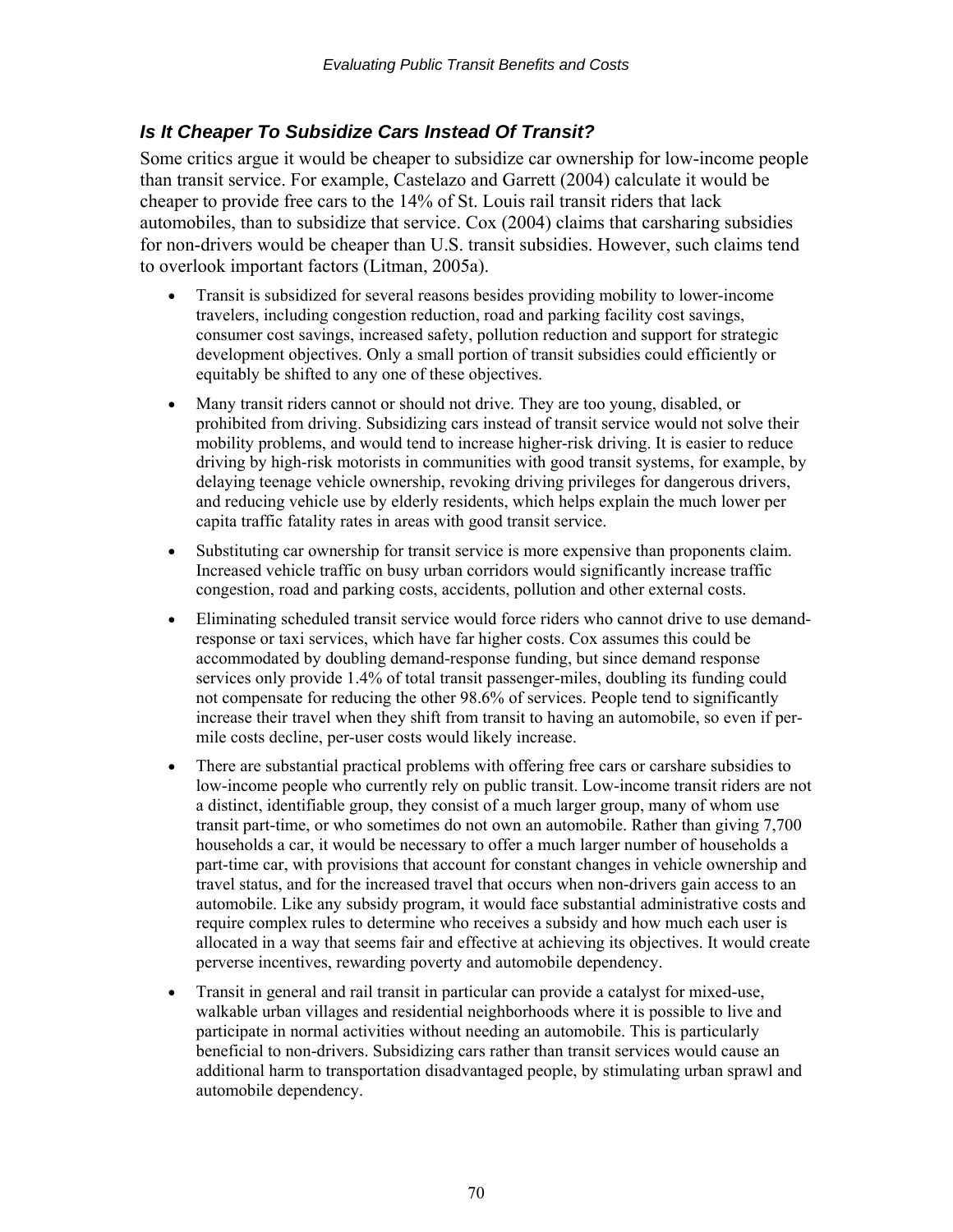# **Rail Versus Bus Transit**

There is considerable debate over the relative merits of bus and rail transit (Pascall, 2001; GAO, 2001; Warren and Ryan, 2001; Demery and Higgins, 2002; Ben-Akiva and Morikawa, 2002; Thompson and Matoff, 2003; Hass-Klau, et al., 2003; Litman, 2004a; Steer Davies Gleave, 2005; Currie, 2005; Vuchic, 2005; NJARP, 2006; LRN, 2006). Key issues are discussed below.

Table 36 summarizes some performance differences between various forms of transit. Of course, actual performance varies depending on design and conditions.

| I UNIC JU<br><b>Transit Ferrormance Factors</b> (Oloci Davics Oloavo, Z000, Tablo 0.1 |                                   |                     |                                  |            |                                |
|---------------------------------------------------------------------------------------|-----------------------------------|---------------------|----------------------------------|------------|--------------------------------|
| <b>Standard</b>                                                                       | <b>Conventional</b><br><b>Bus</b> | Double-<br>deck Bus | <b>Articulated</b><br><b>Bus</b> | <b>LRT</b> | <b>Two-Car</b><br><b>Trams</b> |
| Length                                                                                | 10 <sub>m</sub>                   | 12m                 | 18m                              | 24.5m      | $2 \times 30m$                 |
| Width                                                                                 | 2.5m                              | 2.5m                | 2.5m                             | 2.55m      | 2.65m                          |
| Passenger Capacity                                                                    | 75                                | 105                 | 125                              | 160        | 350                            |
| Seating                                                                               | 35                                | 95                  | 50                               | 60         | 150                            |
| <b>Standing</b>                                                                       | 40                                | 10                  | 75                               | 100        | 200                            |
| Maximum Hourly Capacity                                                               | 4,500                             | 6,300               | 7,500                            | 9,600      | 21,000                         |

*Table 36* **Transit Performance Factors** (Steer Davies Gleave, 2005, Table 3.1)

# *Advantages of Rail*

Proponents argue that rail transit provides superior service quality that attracts more discretionary users (people who have the option of driving). Rail can carry more passengers per vehicle and requires less land per peak passenger-trip, and so tends to be more cost effective than bus on high-density corridors (Bruun, 2005). Voters seem more willing to support funding for rail than bus service. Rail causes less noise and air pollution than diesel buses. As described earlier, rail tends to have higher demand within its service area (Pushkarev and Zupan, 1977; Henry and Litman, 2006), although this may partly reflect factors such as frequent service, grade separation and accessible stations, which can be provided by Bus Rapid Transit systems (Currie, 2005). Rail tends to have much greater impact on land use patterns – rail transit stations often serve as a catalyst for transit oriented development, which provides additional economic, social and environmental benefits (Currie, 2006).

### **Accessibility and Mobility**

When comparing bus and rail it is important to appreciate the difference between mobility and accessibility (Litman, 2003a). *Mobility* refers to physical movement. *Accessibility* refers to peoples' ability to obtain desired goods, services and activities, which is affected by mobility and land use patterns. Automobiles offer users a high level of mobility, but heavy automobile traffic degrades other forms of mobility (particularly walking) and encourages dispersed land use patterns. Bus transit can provide a high level of mobility, with direct service to many destinations, but has minimal land use impacts. Rail transit provides moderate mobility and is often a catalyst for more accessible land use patterns, call *transitoriented development*. Rail transit is therefore most attractive in terms of accessibility rather than mobility.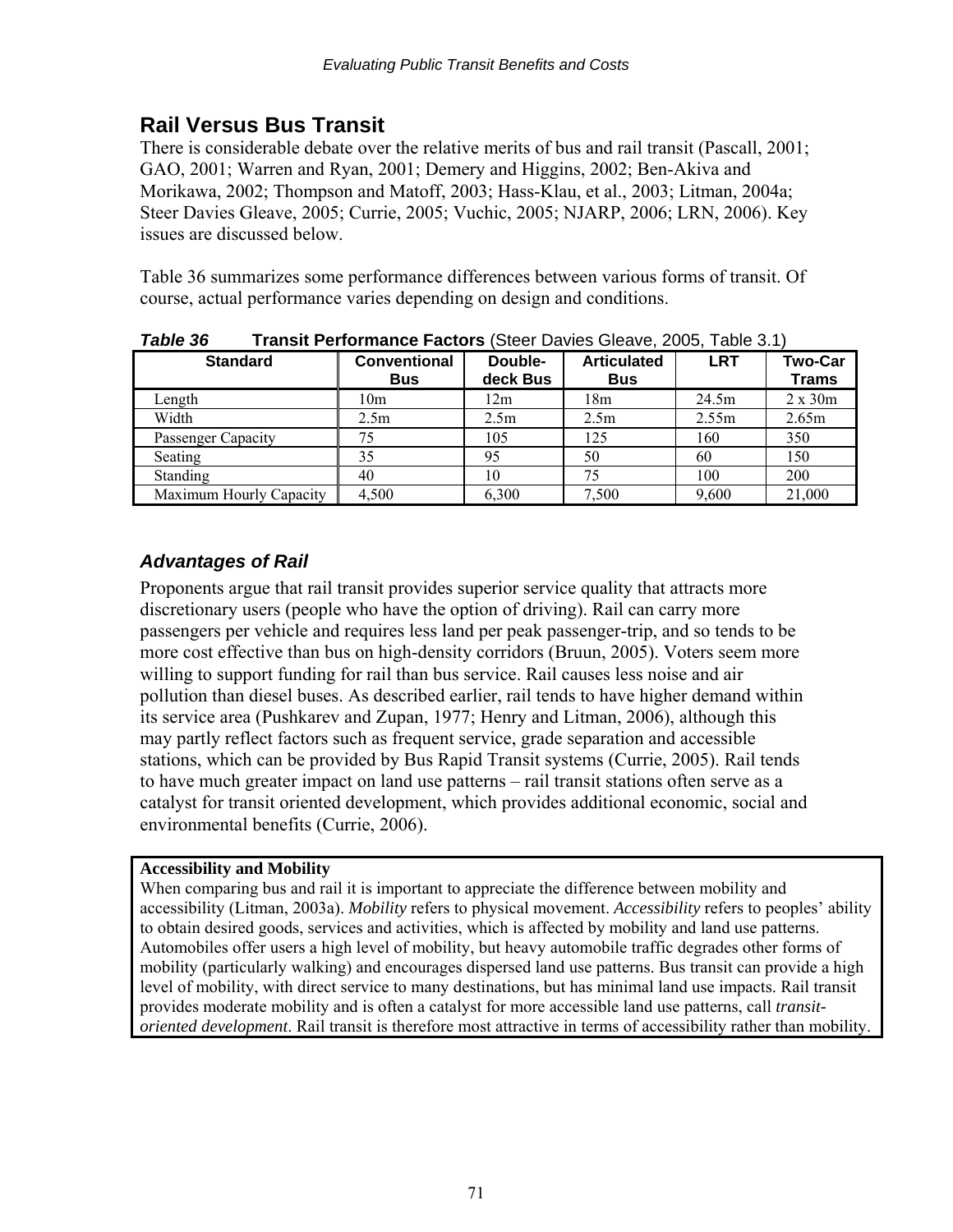### *Advantages of Bus*

Bus advocates argue that bus service is cheaper and more flexible, that buses can be designed to be nearly as fast and comfortable as rail, and that much of the preference for rail reflects prejudices rather than real advantages. Bus transit can serve a greater area, and so can attract greater total ridership than rail with comparable resources, particularly in areas with dispersed destinations. Some argue that rail investments (which tend to benefit higher-income people) drain funding from bus service (which tends to benefit lower-income, transit-dependent people), and so are inequitable, although this is not true if rail projects receive special funding that increases total transit budgets, and some rail lines carry large numbers of lower-income riders.

### *Summary of Rail Versus Bus*

Key differences between bus and rail transit are summarized below. Rather than a debate about whether or not rail is overall superior to bus, it is generally better to consider which is most appropriate in a particular situation. Bus is best serving areas with more dispersed destinations and lower demand. Rail is best serving corridors where destinations are concentrated, such as large commercial centers and mixed-use urban villages (Kuby, Barranda and Upchurch, 2004). Rail tends to attract more riders within a given area, but buses can cover more area, so overall ridership impacts depend on the specific situation. Both can become more efficient and effective at achieving planning objectives if implemented with supportive policies that improve service quality, create more supportive land use patterns and encourage ridership.

| <b>Bus</b>                                                                                                           | <b>Light Rail</b>                                                                                                         |
|----------------------------------------------------------------------------------------------------------------------|---------------------------------------------------------------------------------------------------------------------------|
| Flexibility. Bus routes can change and<br>expand when needed. For example, routes                                    | Greater demand. Rail tends to attract more discretionary<br>riders than buses.                                            |
| can change if a roadway is closed, or if<br>destinations or demand changes.                                          | Greater comfort, due to larger seats with more legroom,<br>more space per passenger, and smother and quieter ride.        |
| Requires no special facilities. Buses can use<br>existing roadways, and general traffic lanes                        | More voter support for rail than for bus improvements.                                                                    |
| can be converted into a busway.                                                                                      | Greater maximum capacity. Rail requires less space and is<br>more cost effective on high volume routes.                   |
| More suitable for dispersed land use, and so<br>can serve a greater rider catchment area.                            | Greater travel speed and reliability, where rail transit is                                                               |
| Several routes can converge onto one                                                                                 | grade separated.                                                                                                          |
| busway, reducing the need for transfers. For<br>example, buses that start at several suburban                        | More positive land use impacts. Rail tends to be a catalyst<br>for more accessible development patterns.                  |
| communities can all use a busway to a city<br>center.                                                                | Increased property values near transit stations.                                                                          |
| Lower capital costs.                                                                                                 | Less air and noise pollution, particularly when electric<br>powered.                                                      |
| Is used more by people who are transit<br>dependent, so bus service improvements<br>provide greater equity benefits. | Rail stations tend to be more pleasant than bus stations, so<br>rail is preferred where many transit vehicles congregate. |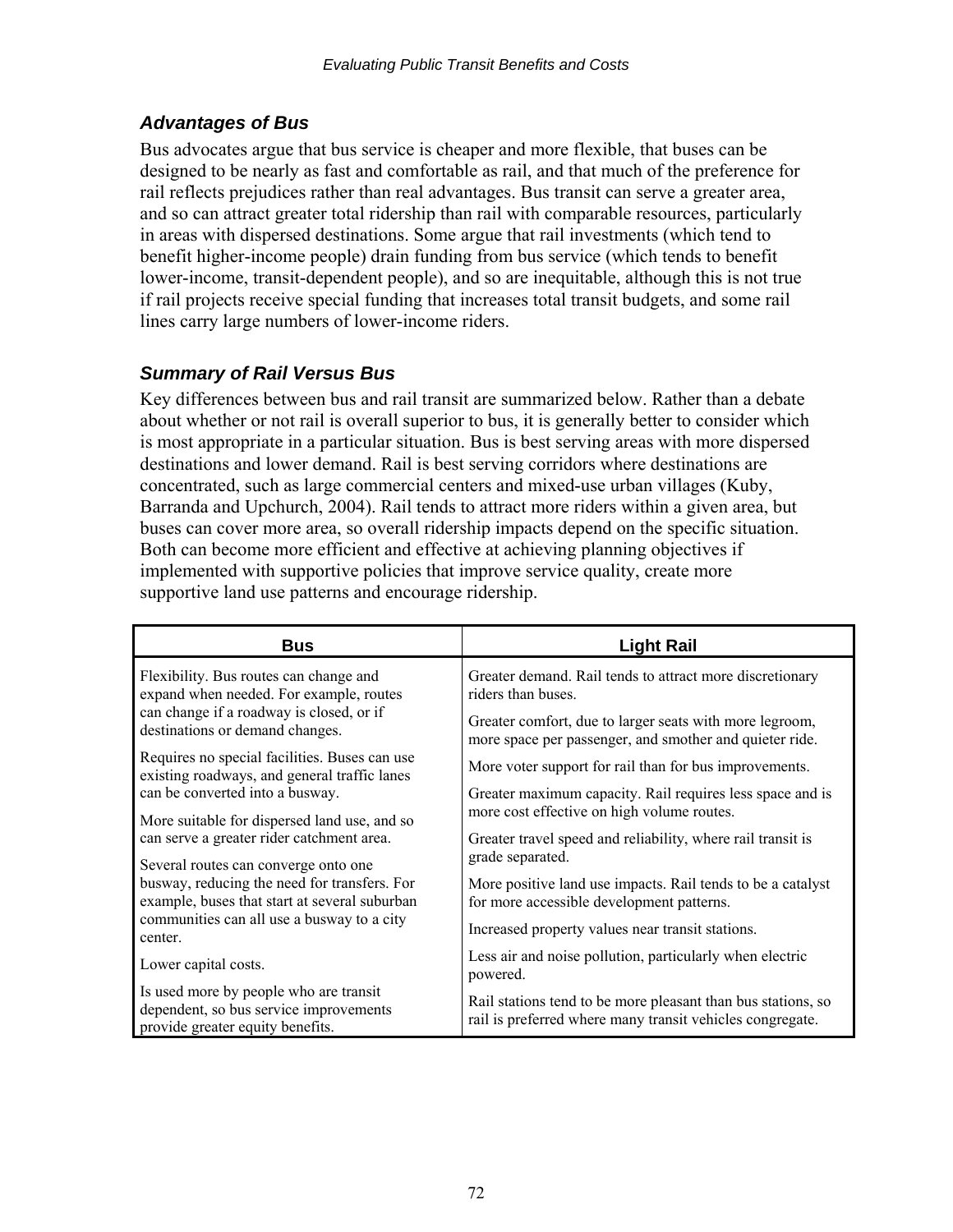Rail transit can only provide service to a limited number of stations. Those stations tend to stimulate more intense development, with increased density (residents, employees and business activity per acre), higher per capita transit ridership and walking trips, and lower per capita vehicle ownership and trips. Bus transit can serve more destinations, including some dispersed, suburban activity centers, but attracts fewer riders per capita, and by itself has little or no effect on land use patterns. Which will attract the most riders and be most cost effective depends on the circumstances: rail tends to attract more riders in the area it serves, but buses can directly serve more destinations over a larger area.



*Figure 15* **Rail And Bus Travel Impacts** 

*This illustrates differences between rail and bus transit travel impacts. Rail provides service to a limited number of stations. Those stations can stimulate more intense development, with increased population and employment density, higher per capita transit ridership and walking trips, and lower per capita vehicle ownership and trips. Bus transit can serve more destinations, including some dispersed, suburban activity centers, but attracts fewer riders per capita, and by itself has little or no effect on land use patterns. Both types of transit can attract more riders and become more effective if implemented with supportive transport and land use policies.* 

In a detailed analysis Bruun (2005) found that in a typical case, both Light Rail Transit (LRT) and Bus Rapid Transit (BRT) have lower operating costs per passenger-spacekilometer during base periods than regular buses. In some cases providing additional peaks service costs more using BRT than LRT. For trunk line capacities below about 1,600 spaces-per-hour, BRT tends to be cheapest, while above 2,000 spaces-per-hour BRT headways become so short that traffic signal priority becomes ineffective, reducing service efficiency and increasing unit costs. The marginal cost of adding off-peak service is lowest for LRT, higher for BRT, and highest for regular buses.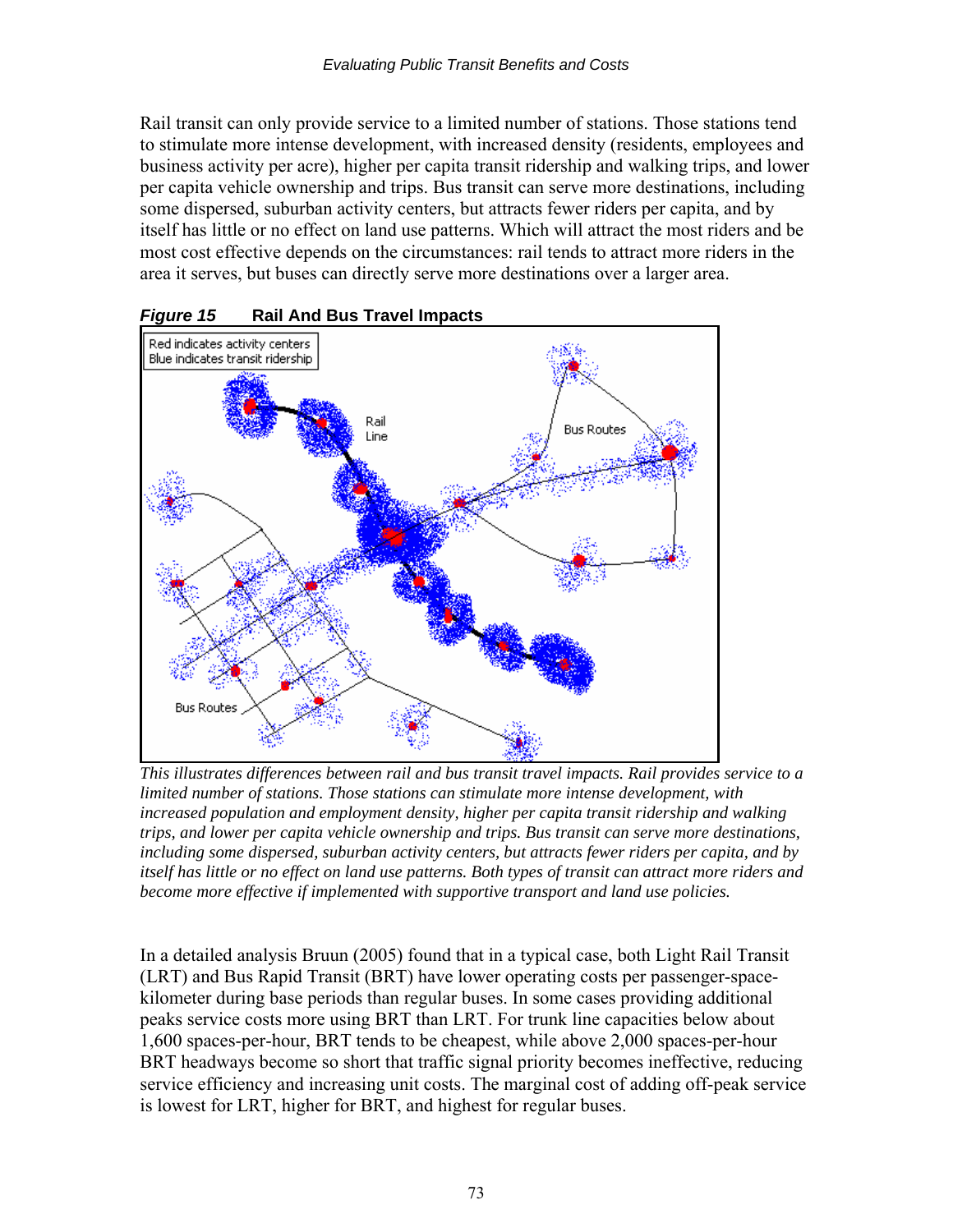Rail and bus transit systems are generally integrated, with buses providing local service and servicing more dispersed destinations, and rail providing service along the highest density corridors. Both types of transit can become more effective if implemented with supportive transport and land use policies.

Rail transit can be compared to a luxury vehicle: it costs more initially but provides higher quality service and greater long-run value. As consumers become wealthier and accustomed to higher quality goods it is reasonable that they should demand features such as more leg-room, comfortable seats, smoother and quieter ride (and therefore better ability to read, converse, and rest), and greater travel speed associated with grade-separated transit. The preference of rail over bus can be considered an expression of consumer sovereignty, that is, people's willingness to pay extra for more amenities. Analysis of qualitative factors such as rider comfort is needed to evaluate the full value of rail transit.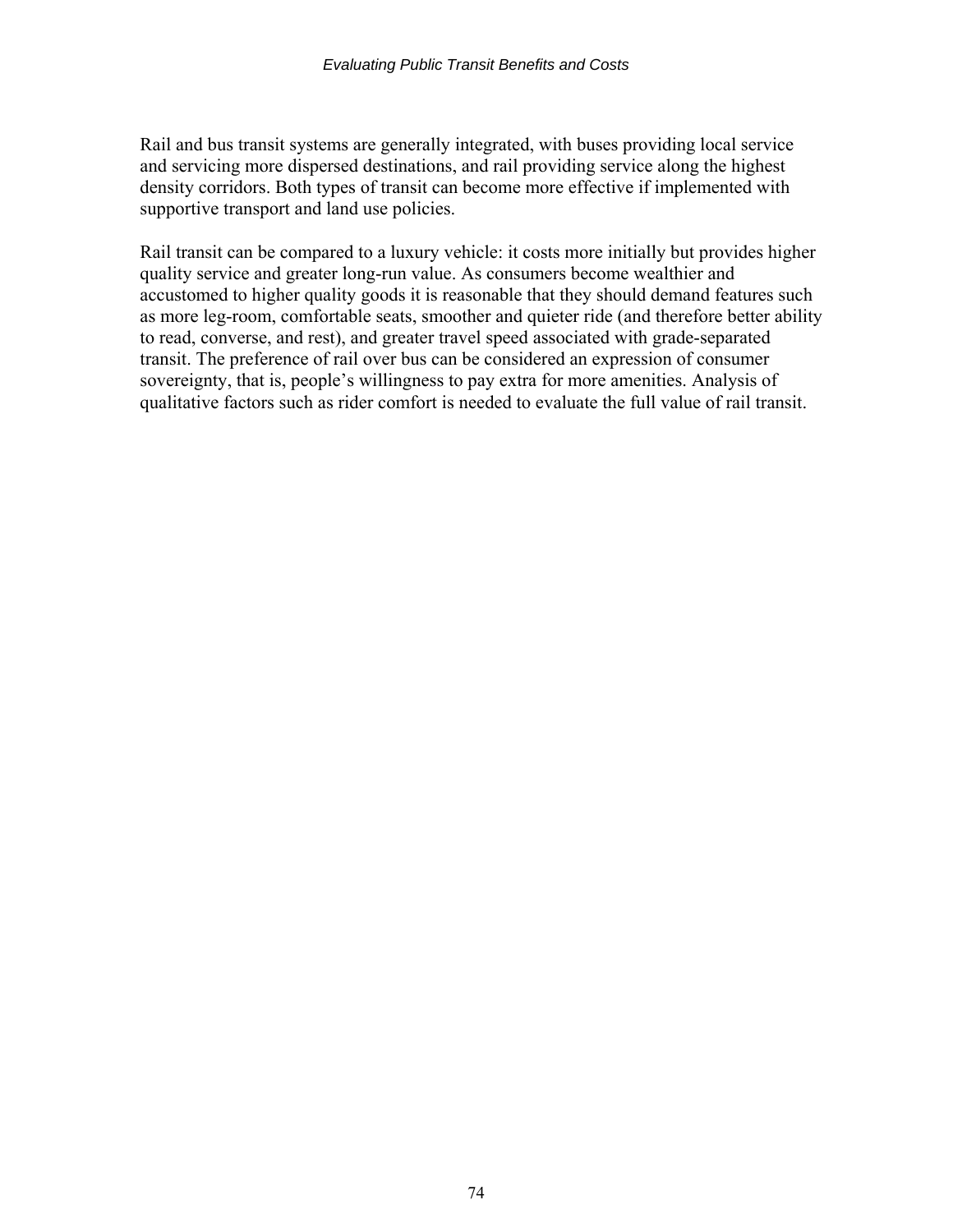## **Strategies To Increase Transit Benefits**

Simply operating transit service cannot maximize transit investment benefits. Benefits tend to increase if transit is implemented with support strategies that increase efficiency and attract riders. Examples of these support strategies are described below. More information is available in the *Online TDM Encyclopedia* [\(www.vtpi.org/tdm\)](http://www.vtpi.org/tdm), Stanley and Hyman (2005), and TranSystems (2005).

## *Transit Priority*

There are various ways to help transit vehicles avoid congestion delays and travel faster, including managed lanes, traffic signal preemption, special intersection design, and preferred loading and parking locations. These strategies increase operating efficiency (since transit vehicles can carry more passengers in a given period of time) and make transit more competitive with automobile travel.

*Impacts:* Transit priority provides direct benefits to current transit users, and will typically shift 4-30% of current automobile trips to transit or vanpools, depending on conditions. The greater the time savings, the more mode shifting is likely to occur. Pratt (1999) provides detailed discussion of the travel effects of busway and HOV facilities.

## *Parking Management*

Parking management can be an effective way to increase transit use. Parking management includes "parking cash out" (employees who receive free parking have the option of choosing cash or a transit subsidy instead), "unbundling" (building renters only pay for the amount of parking they actually want), and more flexible parking requirements that allow developers to supply less parking where appropriate. *Travel Impacts:* Parking pricing is one of the most effective ways of reducing automobile trips. Cost-based parking pricing (parking fees set to recover parking facility costs) typically increases transit ridership by 10-30%, depending on the previous level of transit ridership and the range of travel options available.

## *Commute Trip Reduction Programs*

*Commute Trip Reduction* (CTR) programs give commuters resources and incentives to reduce their automobile trips. CTR programs typically include some of the following:

- Commuter Financial Incentives (Parking Cash Out and Transit Allowances).
- Rideshare Matching.
- Parking Management.
- Alternative Scheduling (Flextime and Compressed Work Weeks).
- Telework (for suitable activities).
- Guaranteed Ride Home.
- Walking and Cycling Encouragement.

*Travel Impacts:* Worksites with CTR programs that lack financial incentives typically experience 5-15% reductions in commute trips. Programs that include financial incentives (such as transit subsidies or parking cash out) can achieve 20-40% reductions.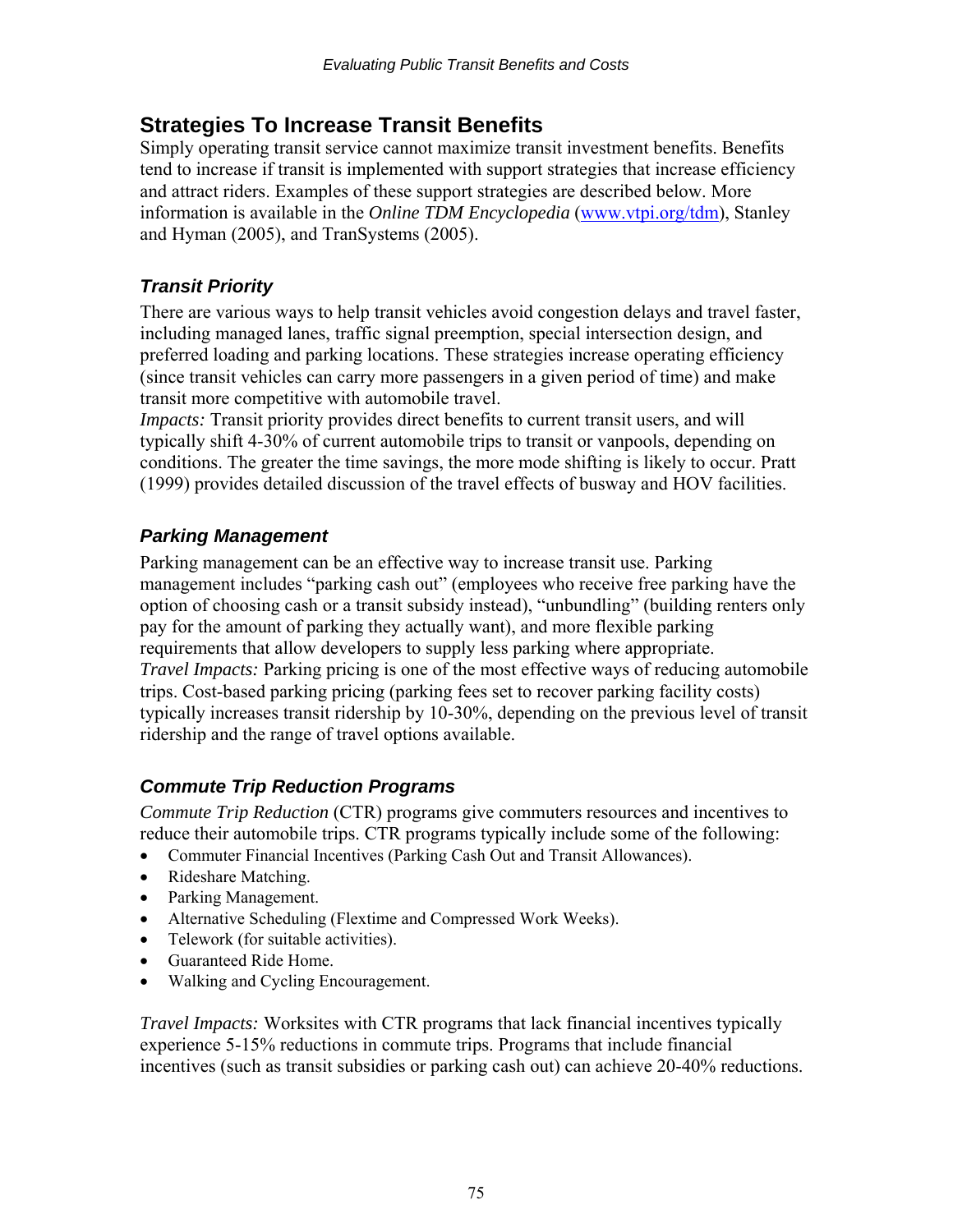#### *Campus and School Transport Management Programs*

*Campus Transport Management* programs are coordinated efforts to improve transportation options and reduce trips at colleges, universities and other campus facilities. This often includes free or significantly discounted transit passes to students and sometimes staff (called a "UPASS").

*Travel Impacts:* Comprehensive campus transportation management programs can reduce automobile trips by 10-30% and increase transit ridership 30-100%.

### *Marketing and User Information*

Transit marketing and user information includes market surveys, improved route schedules and maps, wayfinding information, and other types of information. *Travel Impacts:* Given adequate resources, marketing programs can often increase use of alternative modes by 10-25% and reduce automobile use by 5-15%. About a third of the reduced automobile trips typically shift to public transit.

#### *Nonmotorized Improvements*

Nonmotorized modes (walking and cycling) are important travel modes in their own right and provide access to public transit. Nonmotorized improvements can leverage shifts to transit. There are various ways to further improve and encourage nonmotorized transport:

- Improved sidewalks, crosswalks, paths and bikelanes.
- Correcting specific roadway hazards to nonmotorized transport.
- Traffic calming to control automobile traffic in particular areas.
- Bicycle parking and storage.
- Address security concerns of pedestrians and cyclists.

*Travel Impacts:* In many situations inadequate nonmotorized travel conditions are a major constraint to transit travel, so nonmotorized improvements may increase transit ridership 10-50% over what would otherwise occur.

#### *Transit Oriented Development*

*Transit Oriented Development* (TOD) refers to communities designed to maximize access by public transit, with clustered development and good walking and cycling conditions (Cervero, et al, 2004).

*Travel Impacts:* Residents of TODs typically reduce single-occupant vehicle commuting by 15-30%, about half of which shifts to transit. Impacts depend on specific design features, and other geographic and demographic factors.

## *Least Cost Planning*

Current transportation planning practices are biased in various ways that favor highways and parking investments over transit (Beimborn, and Puentes, 2003; "Comprehensive Transport Planning," VTPI, 2004). More neutral planning provides various benefits, including increased efficiency and equity.

*Travel Impacts:* Difficult to predict, but probably significant.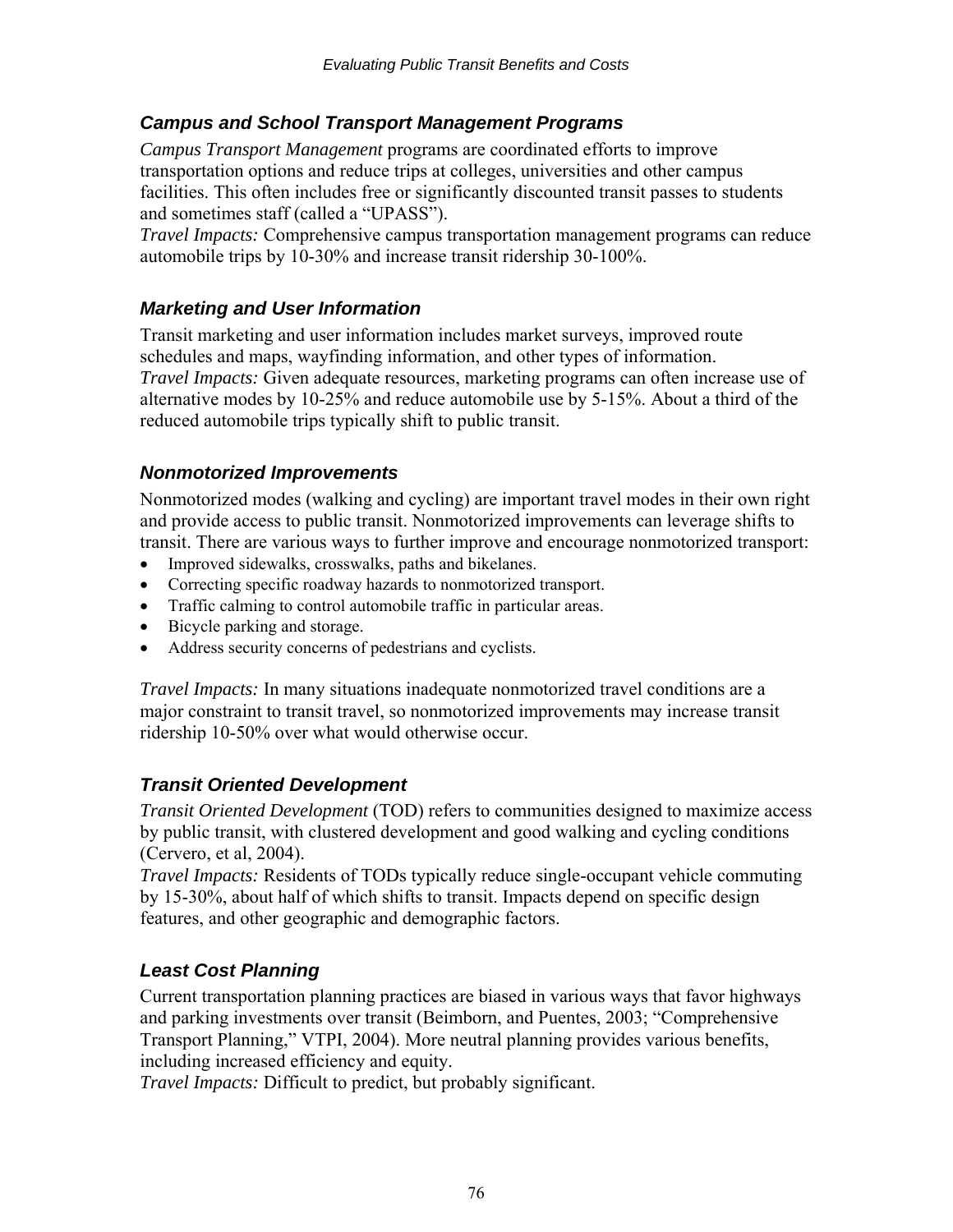## **Evaluation Examples**

*This section uses various examples to illustrate different types of transit evaluations. A spreadsheet computer model available at [www.vtpi.org/tranben.xls](http://www.vtpi.org/tranben.xls) is used for some of these examples, based on a "typical" middle-size city, with a half-million residents who make an average of 24 transit trips annually. This analysis can be adjusted to reflect other conditions and assumptions.* 

### *Quantifying Public Transit Benefits (SECOR Consulting, 2004)*

A study by the Board of Trade of Metropolitan Montreal titled *Public Transit: A Powerful Engine For The Economic Development Of The Metropolitan Montreal Area*, evaluated the benefits of public transit. This document identifies a positive link between public transit, economic development, and quality of life. The study reveals that public transit in metropolitan Montreal generates major economic impacts, including:

- Economic benefits of \$937 million.
- Almost 13,000 jobs.
- A 45% return on investment for the provincial and federal governments.

"The economic benefits generated by public transit are not limited to the expenditures of transit authorities in the region. In 2003, for example, public transit enabled Montreal households to save almost \$600 million in travel expenses. These savings gave additional purchasing power to the households, which could then spend more on shopping, cultural outings, and recreation. This, in turn, generated double the economic benefits for the Montreal area as spending the same amount on car operating expenses – to the benefit of a host of local merchants and manufacturers," explained Benoit Labonté, president and CEO of the Board of Trade of Metropolitan Montreal.

"Beyond its impact on reducing travel costs, public transit also boosts patronage at business and tourism centres, increases the pool of workers in industrial areas, and facilitates travel to university centres. We should also remember the vital contribution of mass transit to the success of our great sporting and cultural events," concluded Labonté.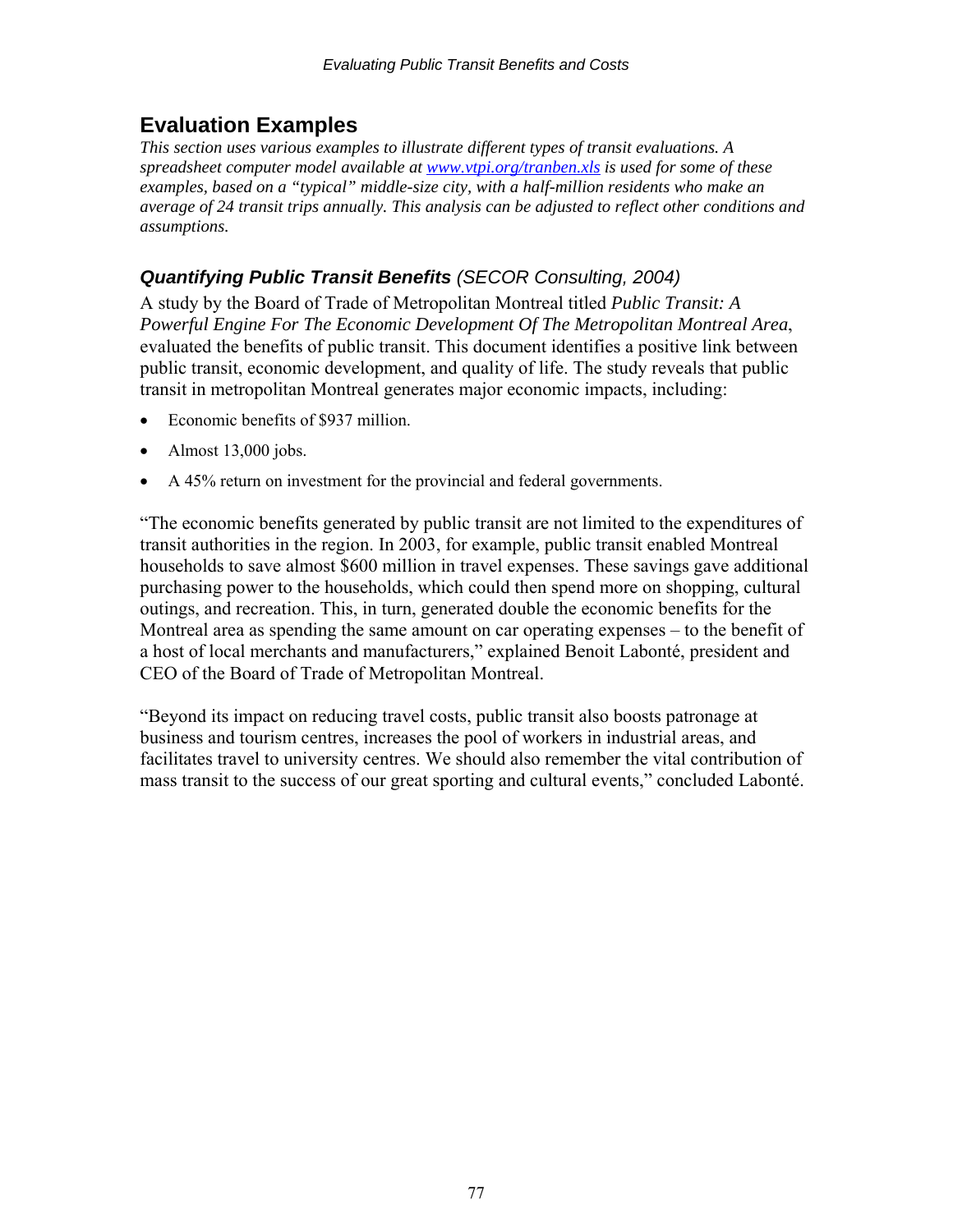#### *Transit Versus Highway Improvements*

This example illustrates the effects of applying more comprehensive analysis when evaluating possible transportation improvements on a congested corridor. The "Conventional" analysis reflects standard highway evaluation practices which give no consideration to impacts such as parking cost savings and reduced surface street traffic congestion that result when people travel by transit rather than automobile. It also ignores construction traffic delays from the highway project, and the effects of generated traffic. It assumes that travelers saved only about  $10¢$  per mile when they reduce their vehicle use. It gives no weight to equity benefits from increased transport options for non-drivers, or strategic land use objectives in region land use plans. The conventional analysis concludes that highway capacity expansion is more cost effective than transit improvements. But a more comprehensive analysis shows the transit option actually provides greater net benefits, as illustrated in Table 37.

| <b>Conventional – Only Considers Direct Project Costs</b>              |                      |
|------------------------------------------------------------------------|----------------------|
|                                                                        |                      |
| Light Rail                                                             | \$300                |
| Highway Expansion                                                      | \$250                |
| <b>Highway Net Benefits</b>                                            | \$50                 |
| <b>Comprehensive – Considers Additional Costs</b>                      |                      |
| Parking cost savings (3,000 urban parking spaces at \$10,000 each)     | \$30                 |
| Surface street traffic congestion (3,000 additional vehicles traveling |                      |
| 6 miles per day, 300 days annually, at $20¢$ per mile)                 | \$20                 |
| Additional vehicle costs (\$500 annual savings per transit user)       | \$29                 |
| Highway construction delays                                            | \$2                  |
| Generated traffic (reduces highway net benefits)                       | Probably Substantial |
| Environmental $\&$ social benefits                                     | Probably Substantial |
| <b>Transit Net Benefits</b>                                            | \$30+                |

*Table 37* **Conventional and Comprehensive Planning** 

Figures 16 and 17 illustrate lifecycle cost analysis of roadway and transit investments using a conventional analysis. The graphs indicate benefits (bars above the baseline) and costs (bars below the baseline) projected ten years into the future for a highway and rail transit investment.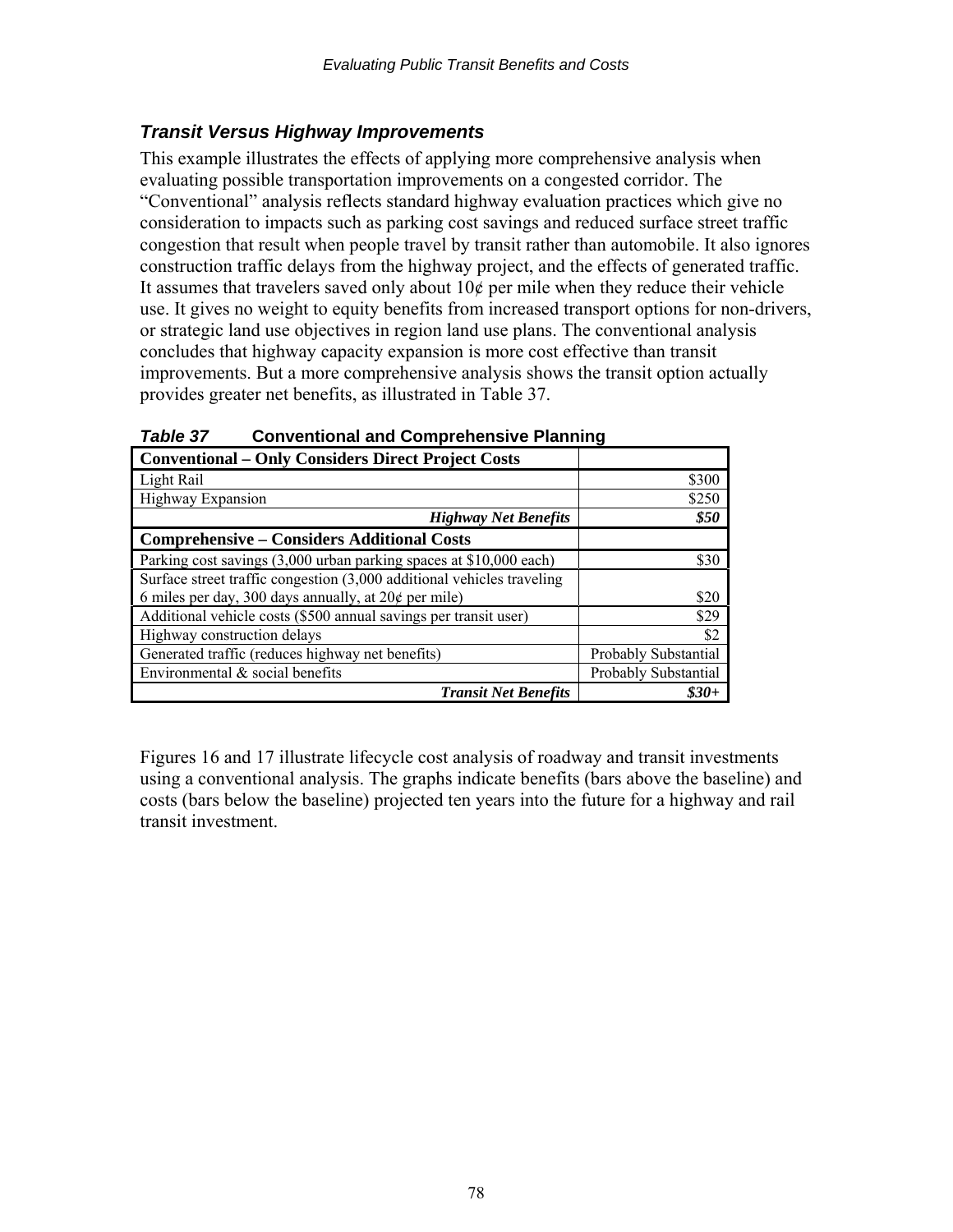

 *This figure illustrates conventional analysis of highway project costs and benefits. (For simplicity this figure ignores discounting, which would reduce the value of future impacts.)* 





*Conventional analysis only considers direct financial public agency expenditures as costs, and congestion reduction (primarily user travel time savings) as benefits. This tends to make highway investments appear most cost effective.* 

More comprehensive investment analysis incorporates several other factors. It takes into account the increased congestion and declining traffic speeds that occur over time due to generated traffic. It incorporates external costs from increased automobile use, such as parking demand, surface street congestion, accidents and pollution. It accounts for transit benefits such as increased travel options for non-drivers and more efficient land use. The conventional analysis ignores many of these impacts, and so tends to skew planning decisions toward automobile-oriented improvements and away from more alternatives that involve alternative modes or management strategies.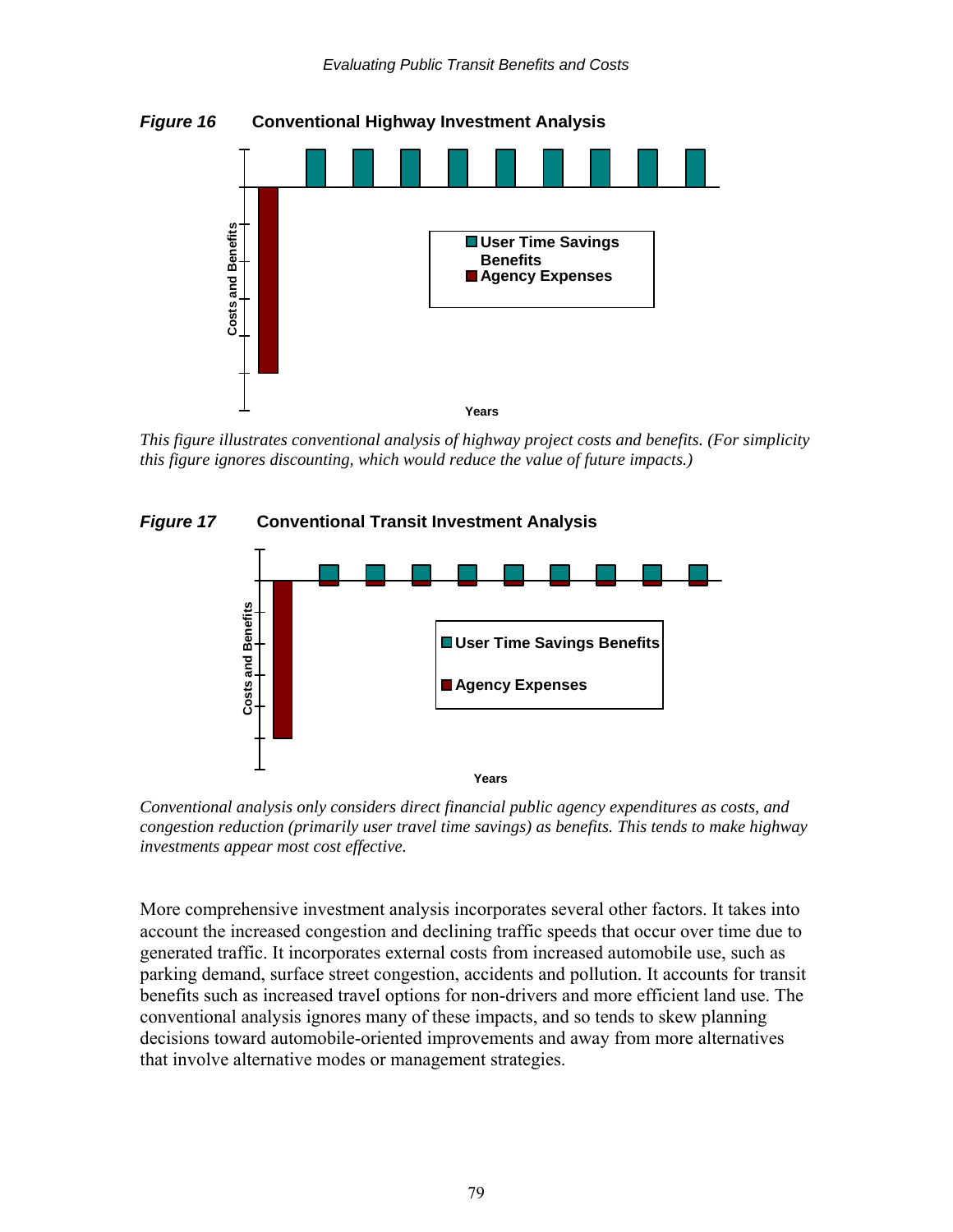

 *This figure shows the effects of generated traffic and the external costs of the induced vehicle travel, which reduces the long-term net benefits of highway capacity expansion.* 

Figures 18 and 19 illustrate more comprehensive analysis of projected benefits and costs, taking into account these additional impacts. This is not to suggest that transit is always more cost effective than highway improvements. However, it shows how more comprehensive analysis can affect planning decisions.





*Comprehensive analysis incorporates the impacts of generated traffic, external costs, and mobility benefits provided by transit. This indicates greater costs for highway investments and greater benefits for transit investments.* 

More comprehensive analysis can also take into account the potential of increasing transit benefits by applying various support strategies, such as commute trip reduction programs, transit priority, parking and road pricing, transit-oriented land use development polities, and improved marketing. By increasing ridership and operating efficiency, such strategies can make transit more cost effective and competitive.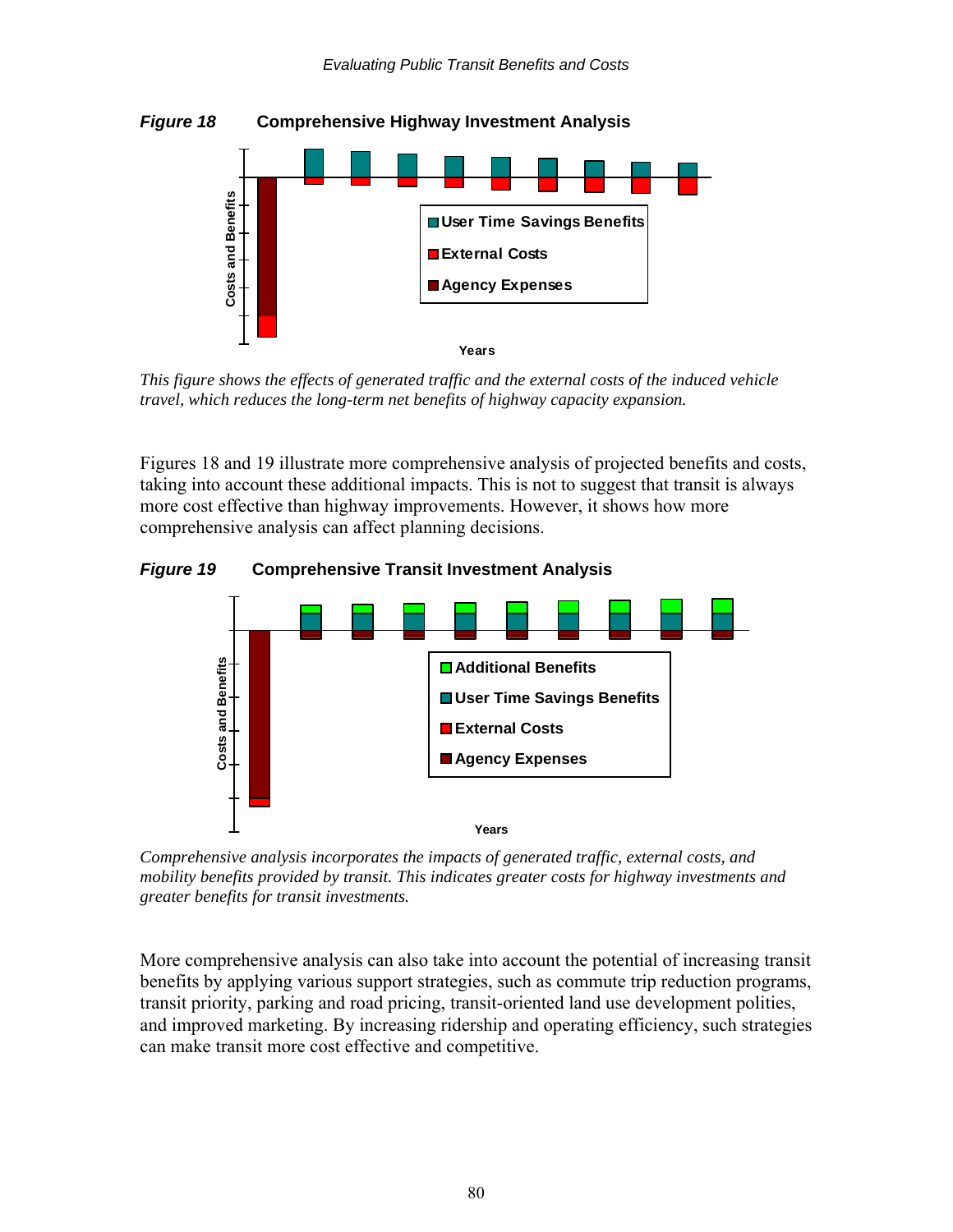#### *Comparing Mobility Improvements*

A study evaluated various options for improving transportation between the city of Victoria and various suburbs called the Western Shore (Litman, 2002). Five transportation options were considered:

- *Highway expansion* build an additional general purpose travel lane on the main roadways between downtown Victoria and Langford Center.
- *Road pricing (tolls)* implement variable electronic road tolls to reduce peak-period traffic volumes to optimal levels.
- *High occupancy vehicle lane (HOV)* build an additional highway lane for buses, carpools and vanpools, plus traffic signal preemption for buses.
- *LRT Basic* build an 18 kilometer rail system from James Bay to Langford Center, with traffic preemption, as proposed in the ND Lea report (1996).
- *LRT Plus* build a rail system and implement the Regional Growth Strategy's smart growth policies that further support use of alternative transportation options.

These five options were evaluated using a comprehensive analysis framework that included monetized values of various consumer, economic, social and environmental impacts. The graph below shows the results. Although all five options reduce traffic congestion, their net benefits (total benefits minus total costs) vary due to other impacts. *LRT Plus*, which includes additional features that improve accessibility, increase transit ridership and support regional development objectives, ranks highest because it provides the greatest range of overall benefits. The *Bus/HOV*, *Road Pricing* and basic *LRT* options also provide net benefits. The highway option has negative net value because it increases total vehicle traffic, which increases parking costs, downstream congestion and crashes that more than offset congestion reduction and vehicle costs savings benefits.



*Figure 20* **Quantitative Analysis** (20-year Net Present Value)

*The quantitative analysis ranks LRT Plus highest, followed by LRT Basic, HOV, road pricing and highway options.*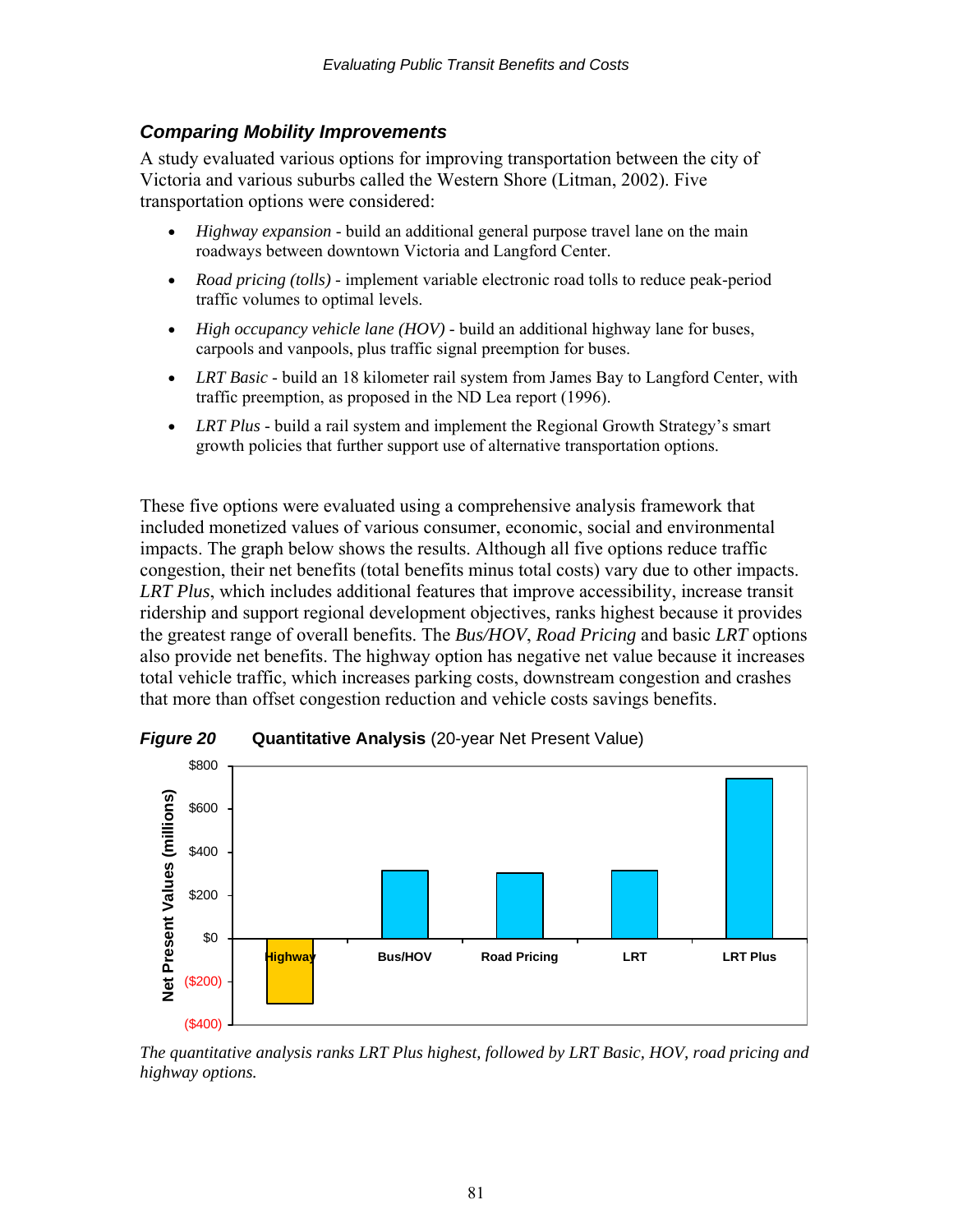## *Current Service*

This analysis examines the value of current bus and demand response services. Table 38 summarizes the results. Because this is a medium-size city, about half of transit trips are assumed to be made by transit dependent riders, and half are assumed to be discretionary trips that substitute for automobile travel. This analysis indicates that the current transit system imposes net annual costs (costs minus fares) of about \$28 million, and benefits of about \$58 million, or about \$30 million in net annualized benefits. It also provides 773 additional region jobs compared with the same money spent on motor vehicles expenses.

|                                              | <b>Bus</b>       | <b>Demand Response</b> | <b>Totals</b>    |
|----------------------------------------------|------------------|------------------------|------------------|
| Total Costs (Sum of all program costs)       | \$28,627,500     | \$4,957,088            | \$33,584,588     |
| Net Costs (Costs minus fare revenues)        | $-$ \$20,627,500 | $-$ \$3,957,088        | $-$ \$24,584,588 |
| Benefits (Sum of benefits)                   | \$50,449,743     | \$7,404,562            | \$57,854,305     |
| Net Benefits (Benefits minus project costs.) | \$29,822,243     | \$3,447,474            | \$33,269,717     |
| Benefit/Cost Ratio                           | ا 8 ت            |                        | 1.7              |
| <b>Regional Jobs Created</b>                 | 6201             | 53                     | 773              |

*Table 38* **Current Transit Service Benefits** 

This only includes impacts suitable for quantification, there are probably additional benefits, such as the equity value from providing opportunity to people who are physically, economically or socially disadvantaged, and economic development benefits due to support for activities such as higher education and tourism. Economic benefits are particularly large from a regional perspective because much of the funding is from external sources.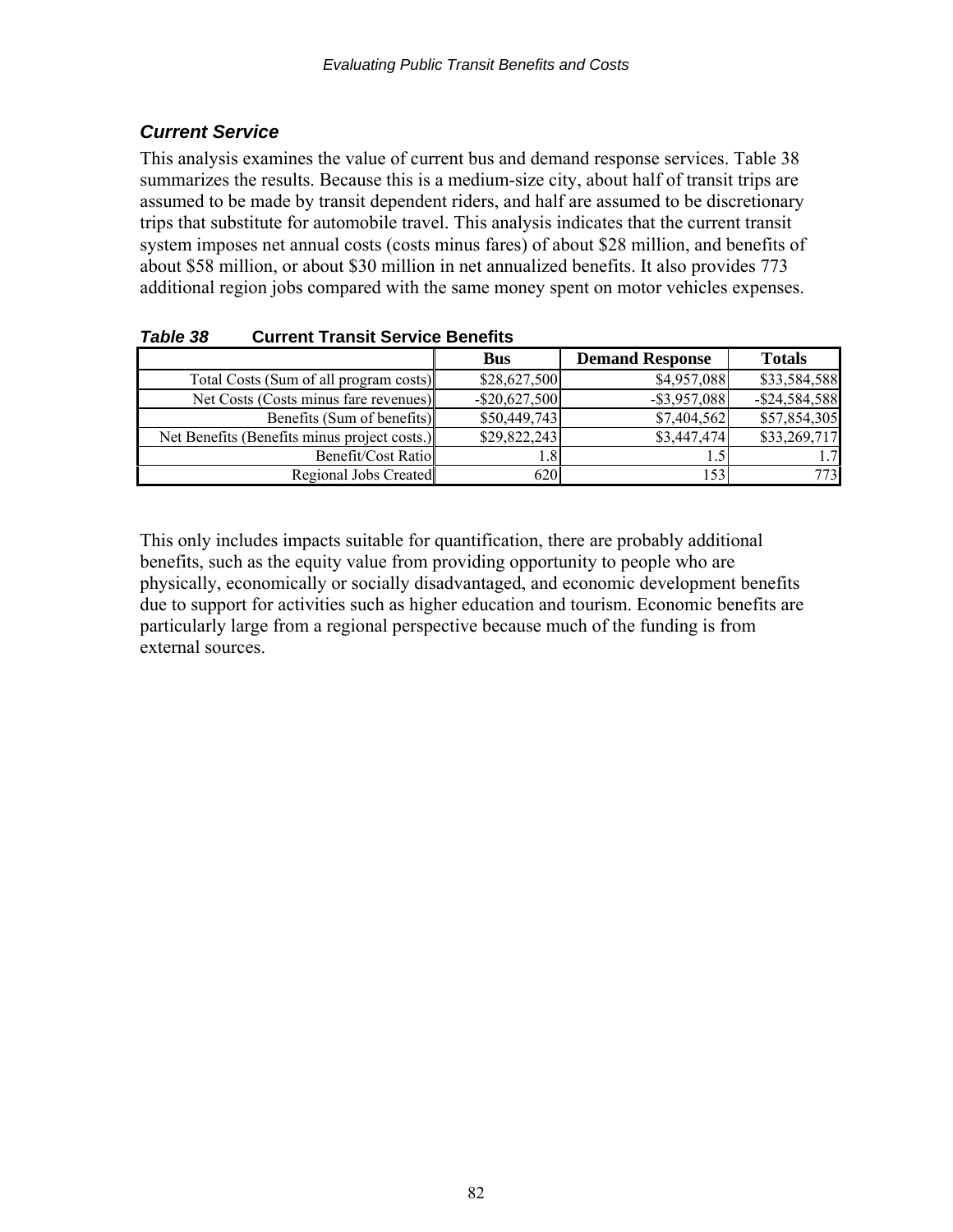## *Rider Incentives*

Many transit systems have relatively low load factors. Buses seldom operate full. This unused capacity is an opportunity to increase benefits. Various targeted incentive and promotional programs have proven effective at increasing transit ridership, including UPass programs (bulk purchase of transit passes for college or university students), commute trip reduction programs, parking pricing and parking cash out, fare discounts, park & ride facilities, improved information services, and marketing.

This analysis evaluates the benefits of a new ridership incentive program that increases costs by 10% (\$2,000,000), requires 4% additional peak-period bus service (a 1% increase in total bus-miles), and increases ridership by 20% (2.4 million additional annual trips). For this analysis we assume that these programs include a combination of positive and negative incentives (e.g., improved service and increased parking fees), and so user benefits (mobility benefits, option value, reduced chauffeuring costs, and vehicle costs) are calculated at half their total value.

|                                              | <b>Current</b>   | <b>With Incentives</b> | <b>Difference</b> |
|----------------------------------------------|------------------|------------------------|-------------------|
| Total Costs (Sum of all program costs)       | \$28,627,500     | \$30,695,650           | \$2,068,150       |
| Net Costs (Costs minus fare revenues)        | $-$ \$20,627,500 | $-$ \$21,895,650       | $-$1,268,150$     |
| Benefits (Sum of benefits)                   | \$50,449,743     | \$56,879,052           | \$6,429,309       |
| Net Benefits (Benefits minus project costs.) | \$29,822,243     | \$34,983,402           | \$5,161,159       |
| Benefit/Cost Ratio                           | $.8\,$           | , 9                    | $\Omega$          |
| Regional Jobs Created                        | 620              | 682                    | 62                |

#### *Table 39* **Incremental Benefits From 20% Ridership Increase**

Table 39 summarizes the result, indicating that, in this case, a \$2 million incentive program increases benefits by \$6.4 million dollars. This analysis illustrates the large potential benefits that can result from incentives that encourage automobile commuters to shift to transit where there is available capacity. Programs such as this are cost effective even if some additional peak-period service must be added due to the large savings that result when urban-peak travel is reduced, reducing congestion, road and parking costs, accident risk and pollution emissions.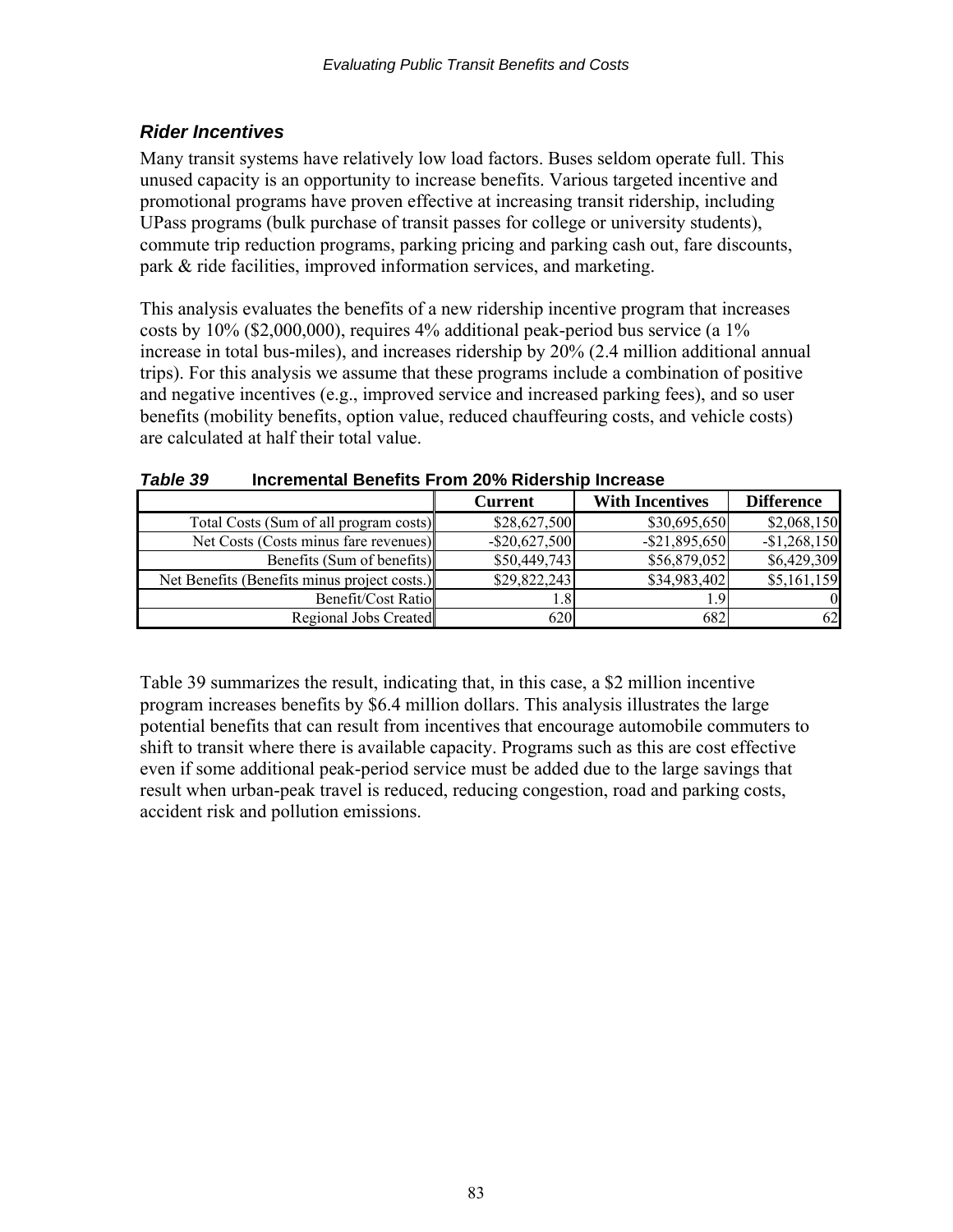### *New Bus Route*

A new bus route is proposed which is projected to cost \$500,000 in additional annualized costs, and would to attract about 1,000 daily riders, or 200,000 additional annual trips of which half would substitute for automobile travel. Table 40 shows the estimated benefits by category, totaled over a 15-year period. Mobility benefits (increased mobility by people who are transportation disadvantaged) is the largest single benefit, but efficiency benefits are also significant, including vehicle cost savings, congestion reduction and parking cost savings.

| יד טושטו<br>בוסיוסים בומחסת הסמנט בסופח     |                           |  |
|---------------------------------------------|---------------------------|--|
| <b>Direct Benefits</b>                      | <b>Net Present Values</b> |  |
| <b>Mobility Benefits</b>                    | \$3,912,864               |  |
| <b>Option Value Benefits</b>                | \$167,694                 |  |
| Route Shift Benefits                        | \$1,956,432               |  |
| <b>Transit Service Quality Improvements</b> | \$0                       |  |
| <b>Chauffeur Driver Time Savings</b>        | \$805,803                 |  |
| Vehicle Operating Costs - Peak              | \$752,083                 |  |
| Vehicle Operating Costs - Off-peak          | \$443,192                 |  |
| Congestion - Peak                           | \$470,052                 |  |
| Congestion - Off-Peak                       | \$36,933                  |  |
| Roadway Costs                               | \$167,876                 |  |
| Parking Costs - Peak                        | \$1,107,798               |  |
| Parking Costs - Off-Peak                    | \$335,388                 |  |
| Crash Costs - Internal                      | \$167,876                 |  |
| Crash Costs - External                      | \$134,301                 |  |
| Pollution                                   | \$201,451                 |  |
| Totals                                      | \$10,659,742              |  |

| <b>Table 40</b> | <b>New Bus Transit Route Benefits</b> |
|-----------------|---------------------------------------|
|-----------------|---------------------------------------|

Table 41 summarizes the results over the 15 year period. This indicates that when all monetized impacts are considered, the project costs provide \$9.7 million dollars in direct benefits, or \$6.1 million in net benefits (benefits minus costs), a 2.7 benefit/cost ratio. It would generate about 209 additional annual jobs, including direct employment of drivers and mechanics, and multiplier effects.

| Table 41 | New Bus Transit Route Summary (15-year Net Present Value) |
|----------|-----------------------------------------------------------|
|          |                                                           |

|                            | <b>Impacts</b>  |
|----------------------------|-----------------|
| <b>Total Project Costs</b> | $-$ \$5,869,976 |
| Net Costs (Public Subsidy) | $-$ \$3,634,053 |
| Project Benefits           | \$10,659,742    |
| Net Benefits               | \$7,025,689     |
| Benefit/Cost Ratio         | 2.9             |
| Regional Jobs              | 205             |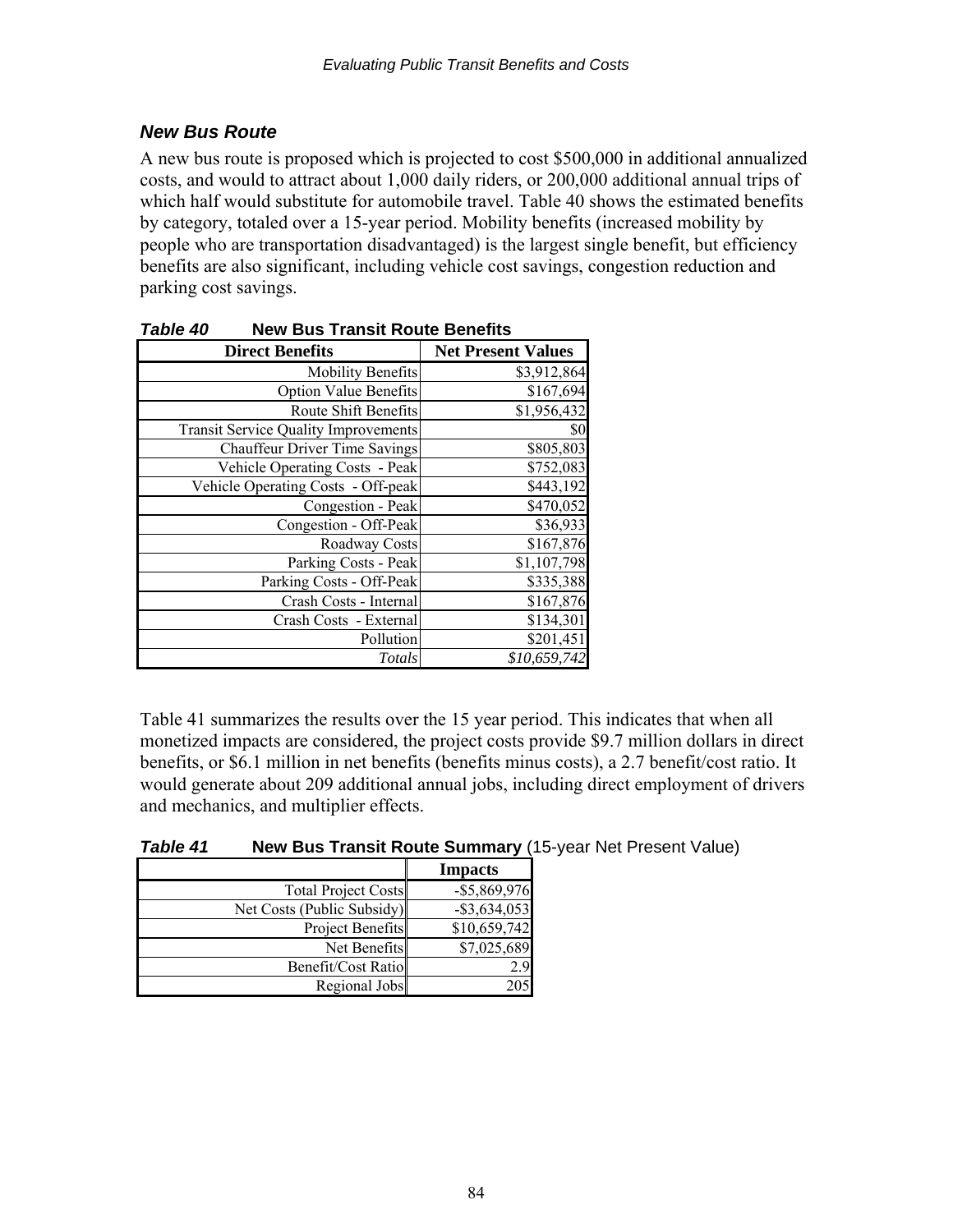### *New Rail Route*

A new rail line is being evaluated which would cost \$250,000,000 in construction expenses and \$5,000,000 in additional annual operating costs, and would to attract a projected 10,000 daily riders, or 2,200,000 additional annual trips of which almost half would substitute for automobile travel. Table 42 shows the estimated benefits by category, totaled over a 15-year period.

| <b>Direct Benefits</b>                      | <b>Net Present Values</b> |
|---------------------------------------------|---------------------------|
| <b>Mobility Benefits</b>                    | \$58,692,964              |
| <b>Option Value Benefits</b>                | \$139,745                 |
| Route Shift Benefits                        | \$11,738,593              |
| <b>Transit Service Quality Improvements</b> | $\overline{$}22,359,224$  |
| <b>Chauffeur Driver Time Savings</b>        | $\overline{$8,058,032}$   |
| Vehicle Operating Costs - Peak              | \$7,520,830               |
| Vehicle Operating Costs - Off-peak          | \$4,431,918               |
| Congestion - Peak                           | \$4,700,519               |
| Congestion - Off-Peak                       | \$369,326                 |
| Roadway Costs                               | \$1,678,757               |
| Parking Costs - Peak                        | \$11,077,979              |
| Parking Costs - Off-Peak                    | \$3,353,884               |
| Crash Costs - Internal                      | \$1,678,757               |
| Crash Costs - External                      | \$1,343,005               |
| Pollution                                   | \$2,014,508               |
| Totals                                      | \$139,158,042             |

*Table 42* **New Rail Transit Route Benefits** (15-year Net Present Value)

Table 43 summarizes net value analysis. Considering just direct travel impacts the project has a negative net value of -\$139 million, and a 0.5 benefit/cost ratio, but when indirect travel impacts are considered, resulting from reductions in per capita vehicle ownership and vehicle mileage, it provides \$89 million in net benefits and has a 1.3 benefit/cost ratio. Such projects tend to provide additional economic and social benefits, including improved accessibility and reduced sprawl. It would generate about 2,050 additional annual jobs from direct employment of drivers and mechanics, and multiplier effects.

| <b>Table 43</b> | <b>New Rail Transit Route Summary (15-year Net Present Value)</b> |
|-----------------|-------------------------------------------------------------------|
|                 |                                                                   |

|                                        | <b>Impacts</b>            |
|----------------------------------------|---------------------------|
| <b>Total Project Costs</b>             | $-$ \$299,802,725         |
| Net Costs (Public Subsidy)             | $-$ \$277,443,500         |
| Direct Project Benefits                | $\overline{$}139,158,042$ |
| Direct Net Benefits                    | $-$138,285,458$           |
| Direct Benefit/Cost Ratio              | 0.5                       |
| <b>Indirect Project Benefits</b>       | \$226,949,758             |
| Direct and Indirect Project Benefits   | \$366,107,800             |
| Direct and Indirect Net Benefits       | \$88,664,300              |
| Direct and Indirect Benefit/Cost Ratio | 1.3                       |
| Regional Jobs                          |                           |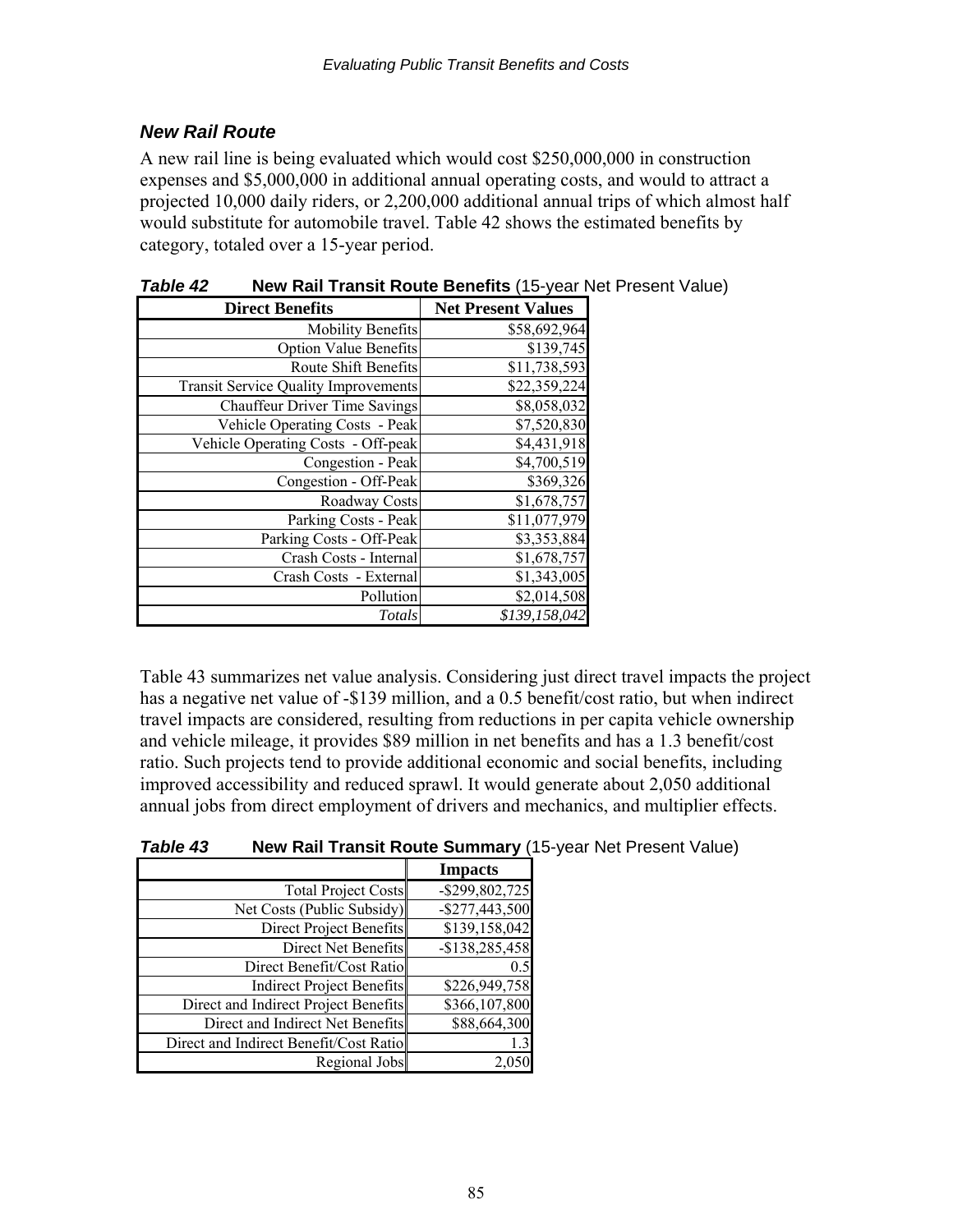### *Transit Oriented Development*

A transit oriented development is proposed which will house 1,000 residents. It will incur incremental construction costs of \$5 million (above standard developing costs), and \$500,000 annual additional operating costs for improved walking and cycling facilities and transit shelters, and small increases in transit service operating costs. Comparisons with other similar developments indicates that this can reduce average annual automobile travel from 12,500 to 10,000 vehicle-miles per resident, a total reduction of 2,500,000 annual vehicle-miles, and increase transit ridership by an average of 20 trips annually per resident, or 20,000 additional trips. It will also increase walking, which provides health benefits, although this is not quantified.

Table 44 summarizes the results. Because this improves transportation options for nondrivers (including both walking and transit) it provides a variety of mobility benefits, and by reducing per capita automobile travel it provides efficiency benefits, including vehicle cost savings to residents, and reductions in the congestion costs, parking costs, accident risk and pollution emissions they impose on others. The results are large total potential benefits.

|                                        | <b>Impacts</b>  |
|----------------------------------------|-----------------|
| Capital Investments                    | \$5,000,000     |
| <b>Annual Costs</b>                    | \$500,000       |
| Annual Ridership Increase              | 20,000          |
| Project Costs (NPV)                    | $-$ \$9,922,392 |
| Net Costs (Net Additional Fares)       | $-$ \$9,698,799 |
| Direct Project Benefits                | \$121,983,774   |
| Direct Net Benefits                    | \$112,284,974   |
| Direct Benefit/Cost Ratio              | 12.6            |
| <b>Indirect Project Benefits</b>       | \$440,868,927   |
| Direct and Indirect Project Benefits   | \$562,852,701   |
| Direct and Indirect Net Benefits       | \$553,153,901   |
| Direct and Indirect Benefit/Cost Ratio | 58.0            |
| <b>Regional Jobs Created</b>           |                 |

*Table 44* **Transit Oriented Development** (15-year Net Present Value)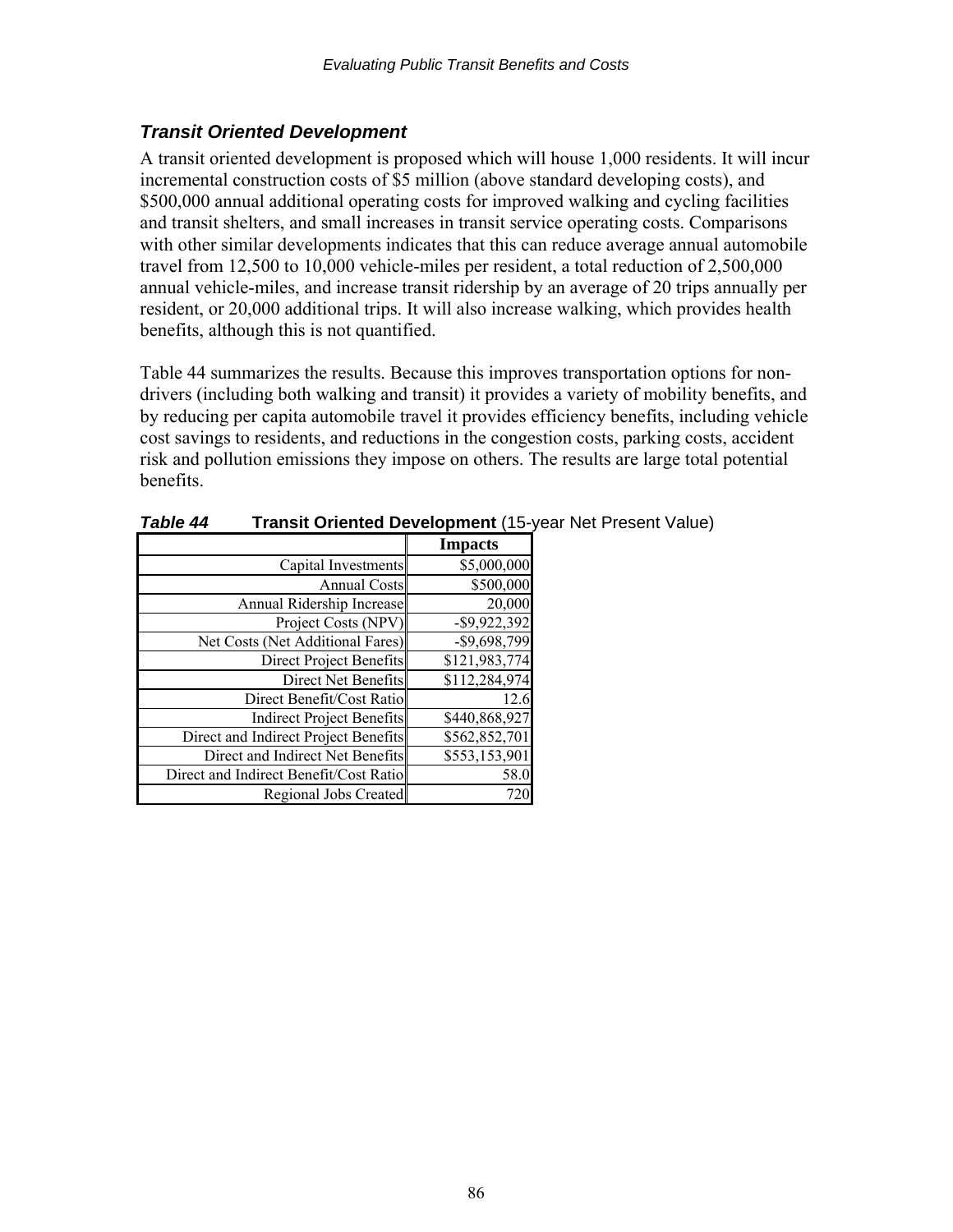#### *Quantitative Analysis*

Not all benefits are suitable for monetization. These programs can also be evaluated qualitatively, in terms of their ability to support various objectives, as illustrated in Table 45. To apply this methodology in a particular situation, a committee of stakeholders assigns ratings for each option based on their judgment to reflect community values. This approach can help identify strategies that are particularly effective at supporting community values and objectives.

| Category                    | <b>Existing</b><br><b>Service</b> | <b>Incentives</b> | <b>New Bus</b><br>Route | <b>New Rail</b><br>Route | <b>TOD</b>               |
|-----------------------------|-----------------------------------|-------------------|-------------------------|--------------------------|--------------------------|
| <b>Existing Users</b>       |                                   |                   |                         |                          |                          |
| Price Changes               | $\boldsymbol{0}$                  | $\overline{4}$    | $\boldsymbol{0}$        | $\overline{0}$           | $\boldsymbol{0}$         |
| Service Quality             | $\mathbf{0}$                      | 4                 | $\overline{3}$          | 5                        | $\theta$                 |
| <b>Mobility Benefits</b>    |                                   |                   |                         |                          |                          |
| <b>User Benefits</b>        | 3                                 | 4                 | 3                       | $\overline{4}$           | 3                        |
| <b>Public Services</b>      | $\overline{3}$                    | $\overline{1}$    | $\overline{3}$          | $\overline{3}$           | $\overline{3}$           |
| Equity                      | $\overline{3}$                    | 4                 | $\overline{\mathbf{3}}$ | 3                        | $\overline{\mathbf{3}}$  |
| <b>Option Value</b>         | 3                                 | $\boldsymbol{0}$  | $\overline{3}$          | 4                        | $\overline{3}$           |
| <b>Efficiency Benefits</b>  |                                   |                   |                         |                          |                          |
| <b>Vehicle Costs</b>        | 3                                 | $\boldsymbol{0}$  | 3                       | 3                        | 3                        |
| Chauffeuring                | $\overline{3}$                    | 1                 | $\overline{3}$          | $\overline{3}$           | $\overline{\mathbf{3}}$  |
| Vehicle Congestion          | 3                                 | 5                 | $\overline{3}$          | $\overline{3}$           | $\overline{2}$           |
| Pedestrian Congestion       | $\overline{\mathbf{3}}$           | 4                 | $\overline{\mathbf{3}}$ | $\overline{\mathbf{3}}$  | 5                        |
| Parking Costs               | $\overline{\mathbf{3}}$           | 5                 | $\overline{3}$          | 3                        | $\overline{\mathbf{3}}$  |
| Safety, Health and Security | $\overline{3}$                    | 3                 | $\overline{3}$          | $\overline{\mathbf{3}}$  | $\overline{4}$           |
| Roadway Costs               | $\boldsymbol{0}$                  | $\boldsymbol{0}$  | $\boldsymbol{0}$        | $\overline{3}$           | $\boldsymbol{0}$         |
| <b>Energy and Emissions</b> | $\overline{3}$                    | $\overline{3}$    | $\overline{3}$          | $\overline{3}$           | $\overline{3}$           |
| <b>Travel Time</b>          | $\mathbf{0}$                      | $\mathbf{0}$      | $\overline{0}$          | $\overline{3}$           | $\mathbf{0}$             |
| Land Use                    |                                   |                   |                         |                          |                          |
| <b>Transportation Land</b>  | 1                                 | $\overline{3}$    | 1                       | $\overline{4}$           | $\overline{\mathcal{A}}$ |
| Land Use Objectives         | $\mathbf{1}$                      | $\overline{3}$    | $\mathbf{1}$            | 5                        | 5                        |
| Economic Development        |                                   |                   |                         |                          |                          |
| Direct Expenditures         | $\overline{2}$                    | $\boldsymbol{0}$  | 3                       | 4                        | 1                        |
| Consumer Expenditures       | $\overline{2}$                    | 3                 | $\overline{3}$          | $\overline{4}$           | $\overline{\mathbf{3}}$  |
| Land Use Efficiencies       | $\mathbf{1}$                      | $\overline{3}$    | 1                       | 5                        | 5                        |
| Productivity Gains          | $\overline{2}$                    | $\overline{4}$    | $\overline{2}$          | $\overline{4}$           | $\overline{\mathbf{3}}$  |
| Strategic Development       | $\mathbf{1}$                      | $\overline{3}$    | 1                       | 5                        | $\overline{3}$           |
| Transit Efficiencies        | $\overline{2}$                    | $\overline{3}$    | $\overline{2}$          | $\overline{3}$           | $\overline{3}$           |
| Totals                      | 45                                | 60                | 50                      | 80                       | 62                       |

*Table 45* **New Transit Qualitative Analysis**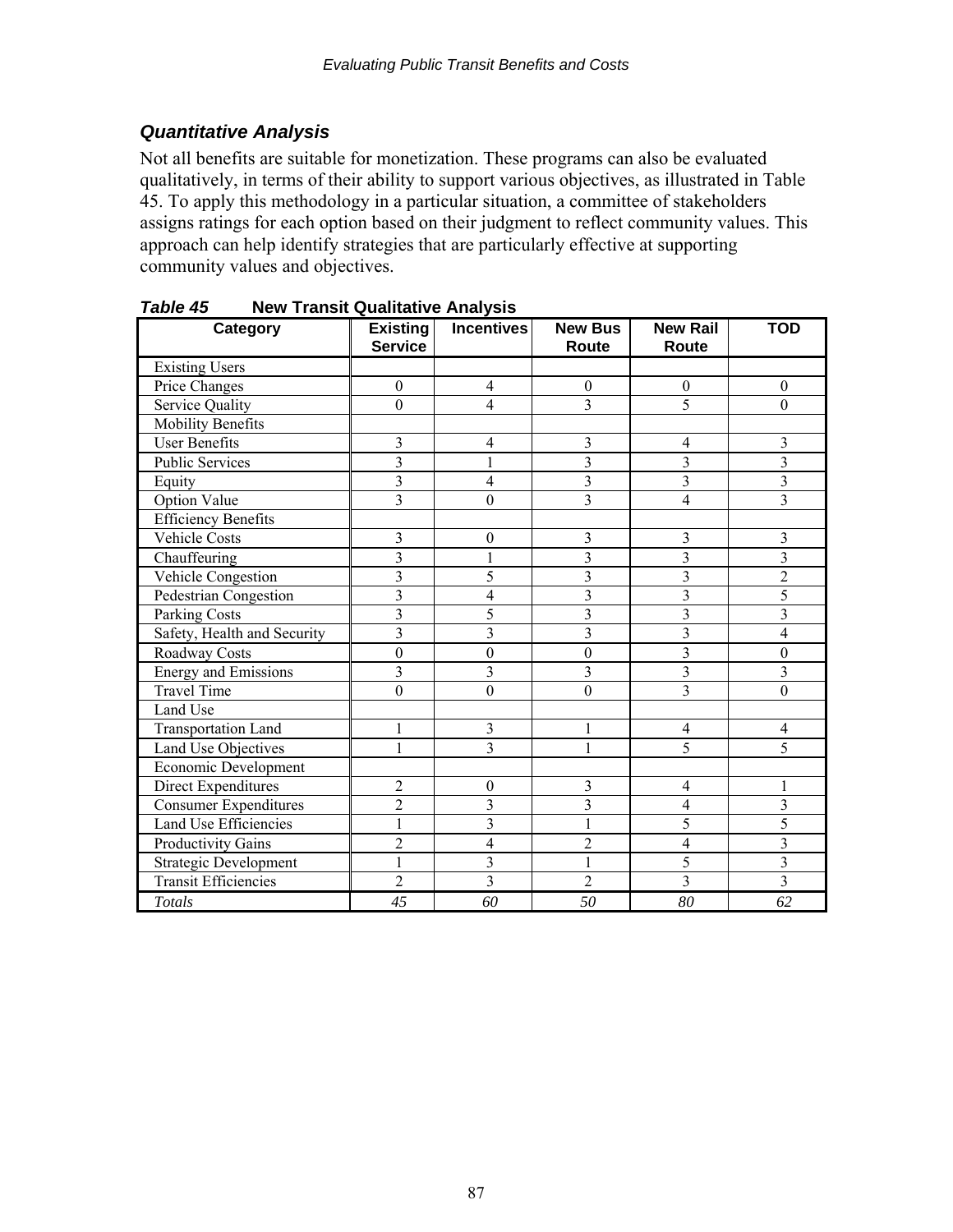# **Conclusions**

How transport is evaluated can effect the perceived value of public transit. Different evaluation methods give very different conclusions concerning the value of a particular service or improvement. The selection of evaluation method is not simply a matter of opinion or preference. Comprehensive evaluation is essential for producing accurate results. Some important factors are described below.

- Evaluation that ignores parking and vehicle cost savings that result when consumers shift from driving to transit tends to undervalue transit and favor automobile investments.
- Some methods of measuring traffic congestion (such as roadway level-of-service, travel time index and average traffic speeds) only consider impacts on motorists, ignoring congestion cost reductions to people who shift from automobile to grade-separated transit modes.
- Increased highway capacity tends to increase traffic volumes on surface streets, increasing "downstream" traffic congestion. Shifting travel to transit tends to reduce such impacts.
- Many people find riding quality transit (convenient, comfortable and safe) less stressful than driving in congestion. Evaluation that ignores this factor tends to undervalue transit.
- Some transit improvements increase transit travel speed, convenience and comfort, providing benefits to both existing transit users and those who shift mode in response to these improvements. Evaluation that ignores any of these benefits tends to undervalue transit.
- There are many possible ways to evaluate the value of transit in a community. Analysis that considers the portion of total mobility by transit tends to favor automobile solutions. Marginal impact analysis that considers transit's ability to address specific problems (traffic and parking congestion, mobility for non-drivers) tends to favor transit-oriented solutions.
- There are many possible ways of measuring the transit-dependent population in a community. A narrow perspective only considers residents who live in zero-vehicle household. A more comprehensive perspective considers anybody who uses transit occasionally (such as during the last two months), or who has a frequent transit user in their household.
- Rail transit tends to encourage urban infill and is often a catalyst for more walkable neighborhoods, while urban roadway expansion tends to stimulate sprawl. Evaluation that considers land use planning objectives tends to place a greater value on rail transit. Evaluation that ignores these factors tends to favor highway investments.
- Highway capacity expansion tends to reduce congestion during the short term, but this benefit declines over time, and the resulting generated traffic can increase other costs such as downstream congestion, accidents and pollution emissions. Transit benefits tend to be smaller in the short term, but increase over time. As a result, evaluation that focuses on short-term impacts tends to favor highway expansion, while those that take a longer-term perspective tend to favor transit improvements.
- Transit improvements tend to improve mobility for non-drivers, particularly where transit provides a catalyst for more walkable neighborhoods. As a result, evaluation that considers equity objectives tends to favor transit over highway improvements, particularly comprehensive programs that include transit-oriented development.
- Transit service and ridership tend to increase if transit is implemented with various support strategies. Evaluation that ignores these strategies will tend to undervalue the full potential benefits of a comprehensive transit improvement program.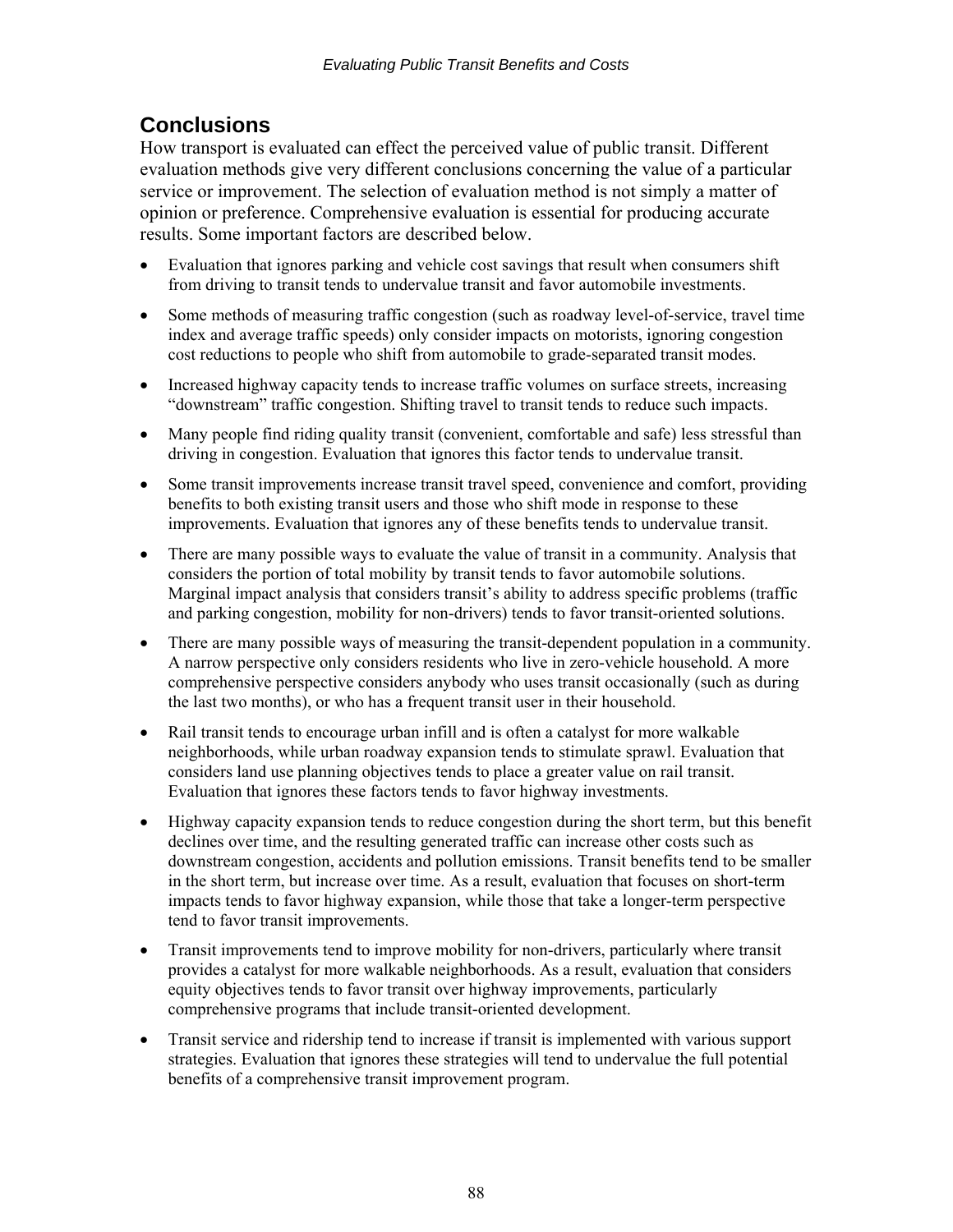## **References And Resources For More Information**

#### *Publications*

AARP (2005), *Livable Communities: An Evaluation Guide*, AARP Public Policy Institute ([http://assets.aarp.org\)](http://assets.aarp.org/).

APTA (annual publications), *Public Transportation National Summaries and Trends Statistics*, American Public Transit Association [\(www.apta.com/research/stats](http://www.apta.com/research/stats)).

G.B. Arrington (2000), *Responding to Wendell Cox*, Center for Transportation Excellence ([www.cfte.org/images/response\\_cox.pdf\)](http://www.cfte.org/images/response_cox.pdf).

David A. Aschauer and E.J. Campbell (1991), "Transport Spending and Economic Growth," *Earthward: The Journal of Environmental and Social Responsibility*, vol. 4, No. 38, September, 1991.

ASTRA (2000), *Final Report*, IWW, University Karlsruhe ([www.iww.uni](http://www.iww.uni-karlsruhe.de/astra/ASTRA_Final_Report.pdf)[karlsruhe.de/astra/ASTRA\\_Final\\_Report.pdf\)](http://www.iww.uni-karlsruhe.de/astra/ASTRA_Final_Report.pdf).

Ted Balaker (2004), *Past Performance Vs. Future Hopes: Will Urban Rail Improve Mobility In North Carolina?*, Policy Study 321, Reason Public Policy Foundation ([www.rppi.org/ps321.pdf](http://www.rppi.org/ps321.pdf)).

David Banister and Kenneth Button (1993), *Transportation, The Environment and Sustainable Development*, E&FN Spon ([www.sponpress.com](http://www.sponpress.com/)).

Nathaniel Baum-Snow and Matthew E. Kahn (2005), *The Effects of Urban Rail Transit Expansions: Evidence from Sixteen Cities, 1970 to 2000*, Brookings Papers on Urban Affairs ([www.econ.brown.edu/fac/Nathaniel\\_Baum-Snow/brook\\_final.pdf](http://www.econ.brown.edu/fac/Nathaniel_Baum-Snow/brook_final.pdf)).

Jim Beamguard (1999), "Packing Pavement," *Tampa Tribune* [\(www.swt.org/share/bguard.html](http://www.swt.org/share/bguard.html)). Photos compare the amount of road space used by transit patrons, motorists and cyclists.

Edward Beimborn and Robert Puentes (2003), *Highways and Transit: Leveling the Playing Field in Federal Transportation Policy*, Brookings Institute ([www.brookings.edu](http://www.brookings.edu/)).

Moshe Ben-Akiva and Takayuki Morikawa (2002), "Comparing Ridership Attraction of Rail and Bus," *Transport Policy*, Vol. 9. No. 2 ([www.elsevier.com/locate/tranpol\)](http://www.elsevier.com/locate/tranpol), 2002, pp. 107-116.

Antonio M. Bento, Maureen L. Cropper (2003), Ahmed Mushfiq Mobarak and Katja Vinha, *The Impact of Urban Spatial Structure on Travel Demand in the United States*, World Bank Group Working Paper 2007, World Bank ([http://econ.worldbank.org/files/24989\\_wps3007.pdf\)](http://econ.worldbank.org/files/24989_wps3007.pdf).

Lilah M. Besser and Andrew L. Dannenberg (2005), "Walking to Public Transit: Steps to Help Meet Physical Activity Recommendations," *American Journal of Preventive Medicine*, Vo. 29, No. 4 ([www.acpm.org\)](http://www.acpm.org/); available at [www.cdc.gov/healthyplaces/articles/besser\\_dannenberg.pdf.](http://www.cdc.gov/healthyplaces/articles/besser_dannenberg.pdf)

Earl Blumenauer and Paul Weyrich (2000), *A Liberal and Conservative Discuss How to Respond to Anti-Transit Rhetoric*, American Public Transit Association [\(www.apta.com\)](http://www.apta.com/).

BLS (annual reports), *Consumer Expenditure Survey*, Bureau of Labor Statistics ([www.bls.gov\)](http://www.bls.gov/).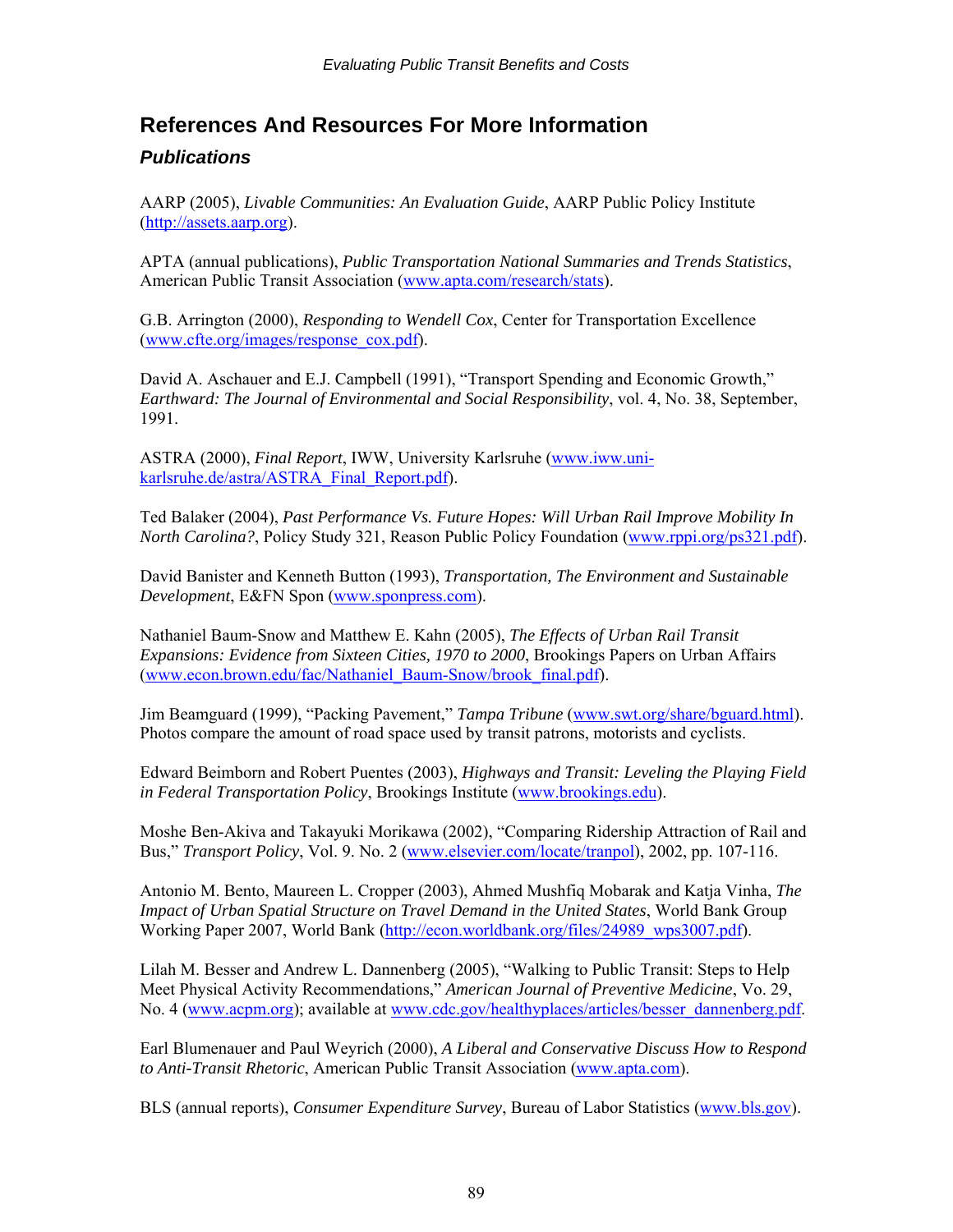Eric Bruun (2005), *Comparison of BRT and LRT Operating Costs Using a Parametric Cost Model*, Transportation Research Board Annual Meeting [\(www.trb.org](http://www.trb.org/)).

*BRT NewLane* [\(www.calstart.org/programs/brt\)](http://www.calstart.org/programs/brt) provides information on the development and implementation of Bus Rapid Transit.

BTS (annual reports), *National Transportation Statistics*, Bureau of Transportation Statistics ([www.bts.gov](http://www.bts.gov/)). This annual document provides a wide range of information on different modes, including vehicle-miles, passenger-miles, crashes, energy consumption, etc.

Robert Burchell, et al (1998), *The Costs of Sprawl – Revisited*, TCRP Report 39, Transportation Research Board [\(www.trb.org\)](http://www.trb.org/).

Jon Burkhardt, James Hedrick and Adam McGavock (1998), *Assessment of the Economic Impacts of Rural Public Transportation*, Transit Cooperative Research Program Report 34, Transportation Research Board ([www.tcrponline.org](http://www.tcrponline.org/)).

Cambridge Systematics, et al. (1992), *Characteristics of Urban Transportation Systems - Revised Edition September 1992*, FTA, USDOT [\(www.fta.dot.gov/library/reference/CUTS\)](http://www.fta.dot.gov/library/reference/CUTS).

Cambridge Systematics and Apogee Research (1996), *Measuring and Valuing Transit Benefits and Disbenefits*, TCRP Report 20, Transportation Research Board, [\(www.trb.org](http://www.trb.org/)).

Cambridge Systematics (1998), *Economic Impact Analysis of Transit Investments: Guidebook for Practioners*, Report 35, TCRP, Transportation Research Board [\(www.trb.org\)](http://www.trb.org/).

Cambridge Systematics with Economic Development Research Group (1999), *Public Transportation and the Nation's Economy: A Quantitative Analysis of Public Transportation's Economic Impact*, American Public Transit Association [\(www.apta.com\)](http://www.apta.com/).

Jeffrey M. Casello (2007), "Transit Competitiveness in Polycentric Metropolitan Regions," *Transportation Research A*, Vol. 41, No. 1 ([www.elsevier.com/locate/tra](http://www.elsevier.com/locate/tra)), Jan. 2007, pp. 19-40.

Molly D. Castelazo and Thomas A. Garrett (2004), "Light Rail: Boon or Boondoggle," *The Regional Economist* [\(www.stlouisfed.org/publications/re/2004/c/pages/light\\_rail.html\)](http://www.stlouisfed.org/publications/re/2004/c/pages/light_rail.html), July.

Robert Cervero (1997), *Transit-Induced Accessibility and Agglomeration Benefits: A Land Market Evaluation*, Institute of Urban and Regional Development Working Paper 691, University of California at Berkeley [\(www-iurd.ced.berkeley.edu\)](http://www-iurd.ced.berkeley.edu/).

Robert Cervero (2002), "Built Environments and Mode Choice: Toward a Normative Framework," *Transportation Research D*, Vol. 7, No. 4, pp. 265-284.

Robert Cervero and Michael Duncan (2002), *Transit's Value Added: Effects of Light Commercial Rail Services on Commercial Land Values*, Presented at TRB Annual Meeting; available at ([www.apta.com/info/briefings/cervero\\_duncan.pdf\)](http://www.apta.com/info/briefings/cervero_duncan.pdf), 2002.

Robert Cervero, et al. (2004), *Transit-Oriented Development in the United States: Experience, Challenges, and Prospects*, Transit Cooperative Research Program, Transportation Research Board [\(www.trb.org\)](http://www.trb.org/); available at [http://gulliver.trb.org/publications/tcrp/tcrp\\_rpt\\_102.pdf](http://gulliver.trb.org/publications/tcrp/tcrp_rpt_102.pdf).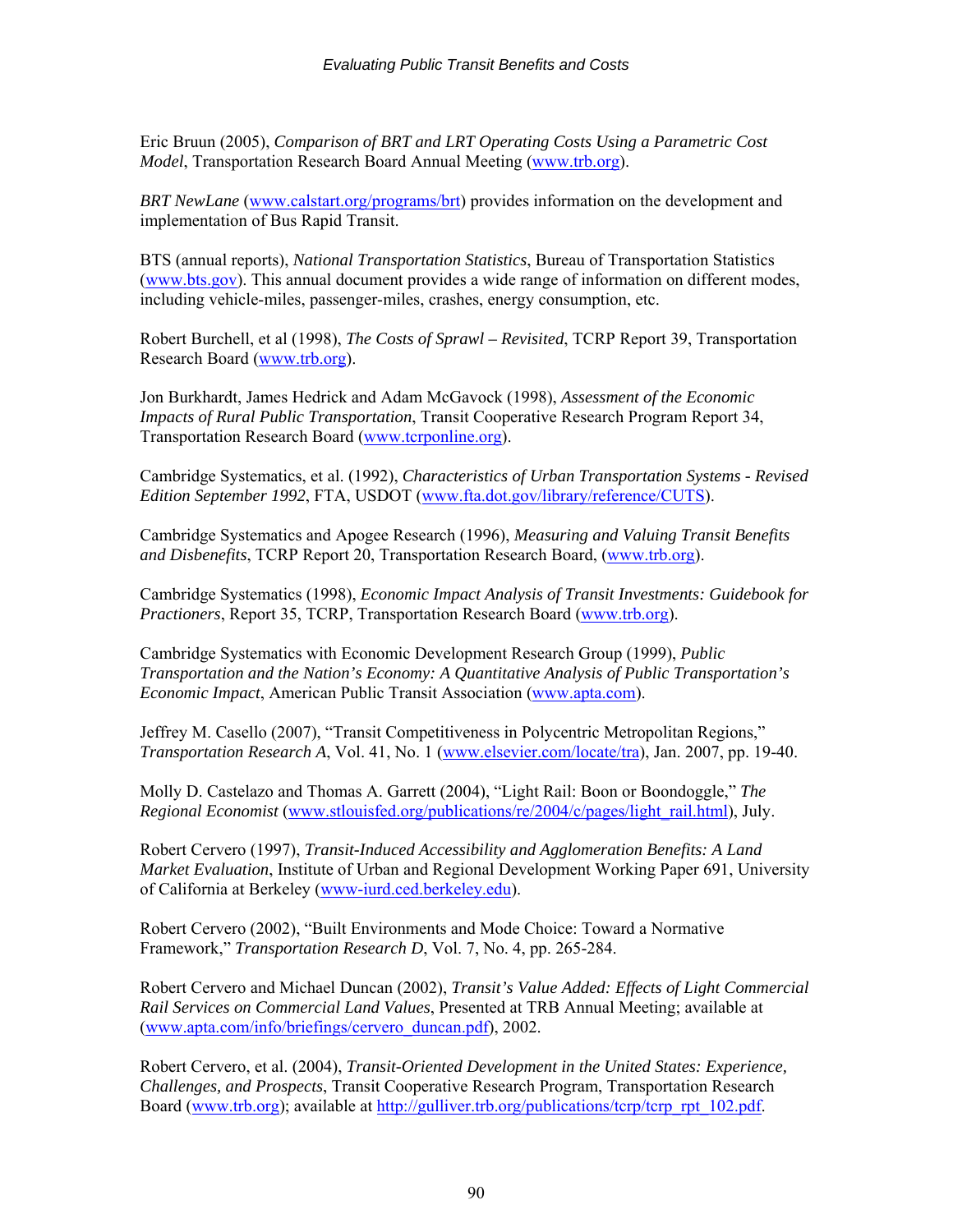CFTE (2005), *Building Communities Through Public Transportation: A Guide for Successful Transit Initiatives*, Center for Transportation Excellence, for the Public Transportation Partnership for Tomorrow ([www.cfte.org/Building\\_Communities.pdf](http://www.cfte.org/Building_Communities.pdf)).

CIT (2001), *Study of European Best Practice in the Delivery of Integrated Transport*, Commission for Integrated Transport [\(www.cfit.gov.uk/research/ebp/exec/index.htm\)](http://www.cfit.gov.uk/research/ebp/exec/index.htm).

CPHA (2002)*, State Of The Buses – Monitoring Transit Service Performance With Annual Report Card*, Citizens Planning and Housing Association of Metropolitan Baltimore ([www.cphabaltimore.org\)](http://www.cphabaltimore.org/).

William Coffey and Richard Shearmur (1997), "Growth and Location of High Order Services in the Canadian Urban System, 1971-1991," *Professional Geographer*, Vol. 49, No. 4, Nov. 1997, pp. 404-418.

S. Cullinane (2002), "Relationship Between Car Ownership and Public Transport Provision: A Case Study of Hong Kong," *Transport Policy*, Vol. 9. No. 1, [\(www.elsevier.com/locate/tranpol](http://www.elsevier.com/locate/tranpol)), Jan. 2002, pp. 29-39.

Wendell Cox (2000), *Urban Transport Fact Book* [\(www.publicpurpose.com\)](http://www.publicpurpose.com/).

Wendell Cox (2004), *Why Not Just Buy Them Cars?* Heartland Institute ([www.heartland.org](http://www.heartland.org/)).

Crain & Associates (1999), *Using Public Transportation to Reduce the Economic, Social, and Human Costs of Personal Immobility*, Report 49 TCRP, TRB [\(www.trb.org\)](http://www.trb.org/).

Graham Currie (2005), "The Demand Performance of Bus Rapid Transit," *Journal of Public Transportation*, Vol. 8, No.1 [\(www.nctr.usf.edu/jpt/pdf/JPT%208-1%20Currie.pdf\)](http://www.nctr.usf.edu/jpt/pdf/JPT%208-1%20Currie.pdf), pp. 41-55.

Graham Currie (2006), "Bus Transit Oriented Development — Strengths and Challenges Relative to Rail," *Journal of Public Transportation* ([www.nctr.usf.edu/jpt/pdf/JPT%209-4%20Currie.pdf](http://www.nctr.usf.edu/jpt/pdf/JPT%209-4%20Currie.pdf)), Vol. 9 No. 4, pp. 1-21.

CUTR (1998), *Public Transit in America: Findings From The 1995 Nationwide Personal Transportation Survey*, Center for Urban Transportation Research [\(www.cutr.eng.usf.edu](http://www.cutr.eng.usf.edu/)).

Mark Delucchi (1996), *Emissions of Criteria Pollutants, Toxic Air Pollutants, and Greenhouse Gases, From The Use of Alternative Transportation Modes and Vehicles*, Working Paper 344, University of California Transportation Center ([www.uctc.net\)](http://www.uctc.net/).

Mark Delucchi (2000), "Should We Try to Get the Prices Right?" *Access*, Number 16 ([www.uctc.net\)](http://www.uctc.net/), Spring.

Mark Delucchi and Shi-Ling Hsu (1998), "External Damage Cost of Noise Emitted from Motor Vehicles," *Journal of Transportation and Statistics*, Vol. 1, No. 3, October 1998, pp. 1-24.

Leroy W. Demery and J. Wallace Higgins (2002), *Rapid Bus and Rapid Rail: Peak Period Service Supply vs. Observed Passenger Utilization*, PublicTransit.Us [\(www.publictransit.us](http://www.publictransit.us/)).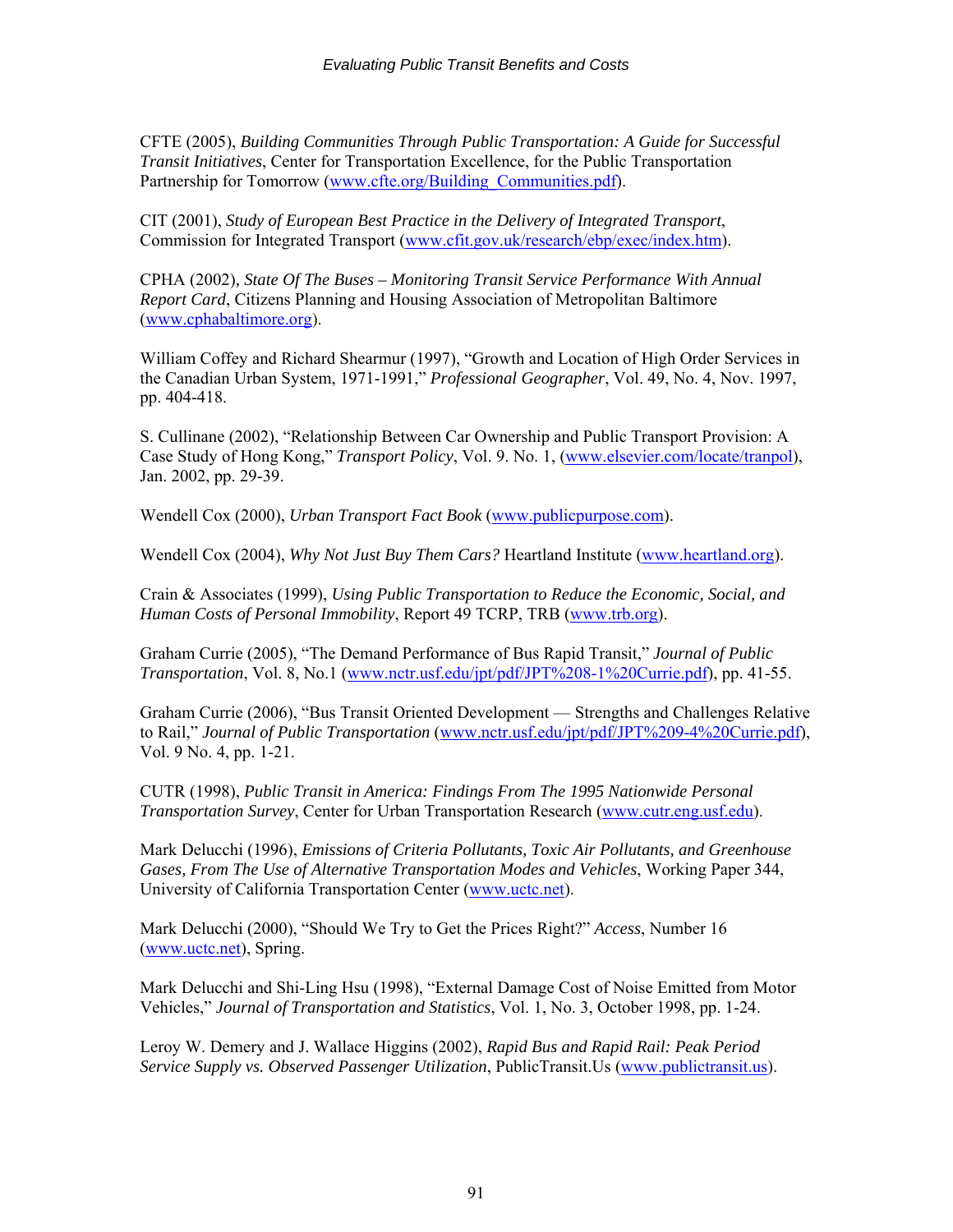DfT (2003), *Guidance on the Methodology for Multi Modal Studies (GOMMMS)*, UK Department for Transport, Transport Analysis Guidance Website ([www.webtag.org.uk](http://www.webtag.org.uk/)).

DfT (2004), *Bus Quality Indicators*, UK Department for Transport, Transport Analysis Guidance Website [\(www.webtag.org.uk\)](http://www.webtag.org.uk/); available at [www.dft.gov.uk/stellent/groups/dft\\_transstats/documents/page/dft\\_transstats\\_031294.hcsp.](http://www.dft.gov.uk/stellent/groups/dft_transstats/documents/page/dft_transstats_031294.hcsp)

Hank Dittmar (1997), *Is Rail Transit Right For Your Community? Asking the Right Questions; Measuring the Benefits*, Surface Transportation Policy Project ([www.transact.org/report.asp\)](http://www.transact.org/report.asp).

Alan Durning (1996), *The Car and the City*, Northwest Environment Watch ([www.northwestwatch.org](http://www.northwestwatch.org/)).

ECONorthwest and PBQD (2002), *Estimating the Benefits and Costs of Public Transit Projects*, TCRP Report 78, [\(http://gulliver.trb.org/publications/tcrp/tcrp78/index.htm\)](http://gulliver.trb.org/publications/tcrp/tcrp78/index.htm), TRB [\(www.trb.org\)](http://www.trb.org/).

Fehr & Peers (2004), *Direct Ridership Forecasting: Out of the Black Box*, Fehr & Peers ([www.fehrandpeers.com\)](http://www.fehrandpeers.com/).

FHWA (1997), *1997 Federal Highway Cost Allocation Study*, USDOT [\(www.fhwa.dot.gov\)](http://www.ota.fhwa.dot.gov/hcas/final).

FHWA and FTA (2002), *Transportation & Environmental Justice: Effective Practices*, Federal Highway Administration, Federal Transit Administration, FHWA-EP-02-016 ([www.fhwa.dot.gov/environment/ej2.htm](http://www.fhwa.dot.gov/environment/ej2.htm)).

FHWA and FTA (2002), "Establishing Meaningful Performance Measures for Benefits and Burden Assessments," *Transportation & Environmental Justice: Effective Practices*, Federal Highway Administration, Federal Transit Administration, FHWA-EP-02-016 ([www.fhwa.dot.gov/environment/ej2.htm](http://www.fhwa.dot.gov/environment/ej2.htm)).

David J. Forkenbrock and Glen E. Weisbrod (2001), *Guidebook for Assessing the Social and Economic Effects of Transportation Projects*, NCHRP Report 456, Transportation Research Board, National Academy Press [\(www.trb.org\)](http://www.trb.org/).

A. Fowkes, P. Oxley and B. Henser (1994), *Cross-Sector Benefits of Accessible Public Transport*, report for Joseph Rowntree Foundation (London).

Lawrence Frank and Peter Engelke (2000), *How Land Use and Transportation Systems Impact Public Health*, Active Community Environments, Georgia Institute of Technology and Center for Disease Control (Atlanta; [www.cdc.gov/nccdphp/dnpa/aces.htm\)](http://www.cdc.gov/nccdphp/dnpa/aces.htm).

FTA (annual reports), *National Transit Database*, Federal Transit Administration ([www.fta.dot.gov/ntl/database.html](http://www.fta.dot.gov/ntl/database.html)).

FTA (annual reports), *Transit Performance Monitoring System (TPMS) Results*, American Public Transit Association [\(www.apta.com\)](http://www.apta.com/) and the Federal Transit Administration ([www.fta.dot.gov/transit\\_data\\_info/reports\\_publications/reports/16031\\_ENG\\_HTML.htm\)](http://www.fta.dot.gov/transit_data_info/reports_publications/reports/16031_ENG_HTML.htm).

FTA (updated regularly), *Innovative Strategies To Increase Ridership Website*, Federal Transit Administration [\(http://ftawebprod.fta.dot.gov/bpir\)](http://ftawebprod.fta.dot.gov/bpir).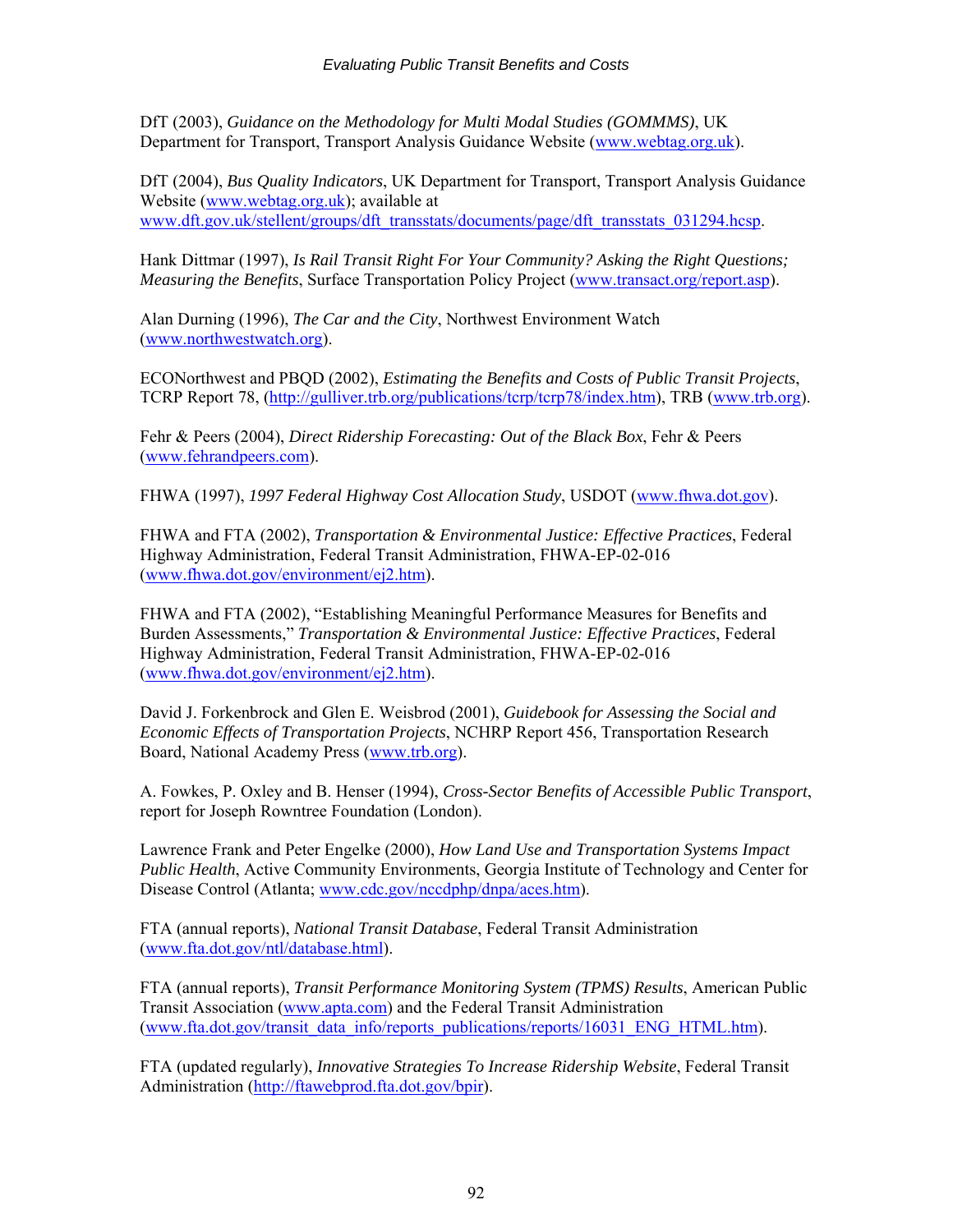Liping Fu, Frank F. Saccomanno and Yaping Xin (2005), *A New Performance Index for Evaluating Transit Quality of Service*, TRB 84th Annual Meeting [\(www.trb.org](http://www.trb.org/)).

GAO (2001), *Mass Transit; Bus Rapid Transit Shows Promise*, U.S. General Accounting Office, GAO-O1-984 ([www.gao.gov/new.items/d01984.pdf\)](http://www.gao.gov/new.items/d01984.pdf).

Mark Garrett and Brian Taylor (1999), "Reconsidering Social Equity in Public Transit," *Berkeley Planning Journal* (www-dcrp.ced.berkeley.edu), Vol. 13, pp. 6-27.

Genevieve Giuliano (2001), *The Role Of Public Transit In The Mobility Of Low Income Households*, MeTranst Transportation Institute ([www.metrans.org/research/final/99-](http://www.metrans.org/research/final/99-11_Final.pdf) 11 Final.pdf).

David Greene and Nataliya I. Tishchishyna (2000)*, Costs of Oil Dependence: A 2000 Update*, Oak Ridge National Laboratory, ORNL-TM-2000/152 ([www.osti.gov/bridge\)](http://www.osti.gov/bridge).

Carmen Hass-Klau and Graham Crampton (2002), *Future of Urban Transport. Learning from Success and Weakness: Light Rail*, Environmental and Transportation Planning ([www.etphassklau.co.uk](http://www.etphassklau.co.uk/)). Also see Graham Crampton (2002), *International Comparison of Light Rail Systems: the Role of Integrated Ticketing, Pedestrianization and Population Density*, ERSA2002 Conference ([www.raumplanung.uni-dortmund.de/rwp/ersa2002/cd](http://www.raumplanung.uni-dortmund.de/rwp/ersa2002/cd-rom/papers/167.pdf)[rom/papers/167.pdf](http://www.raumplanung.uni-dortmund.de/rwp/ersa2002/cd-rom/papers/167.pdf)).

Carmen Hass-Klau, Graham Crampton, Carsten Biereth & Volker Deutsch (2003), *Bus or Light Rail: Making The Right Choice*, Environmental and Transportation Planning ([www.etphassklau.co.uk](http://www.etphassklau.co.uk/)).

Carmen Hass-Klau, Graham Crampton and Rabia Benjari (2004), *Economic Impact of Light Rail: The Results Of 15 Urban Areas In France, Germany, UK and North America*, Environmental & Transport Planning [\(http://etphassklau.co.uk\)](http://etphassklau.co.uk/economic%20impact.htm).

Andrew F. Haughwout (2000), "The Paradox of Infrastructure Investment," *Brookings Review* ([www.brookings.edu\)](http://www.brookings.edu/), Summer 2000, pp. 40-43.

Lyndon Henry and Todd Litman (2006), *Evaluating New Start Transit Program Performance: Comparing Rail And Bus*, Victoria Transport Policy Institute [\(www.vtpi.org](http://www.vtpi.org/)).

David Hensher and Jenny King (1998), "Establishing Fare Elasticity Regimes for Urban Passenger Transport: Time-Based Fares for Concession and Non-Concession Market Segmented by Trip Length," *Journal of Transportation Statistics*, Vo. 1, No. 1, January 1998, pp.43-57.

HLB (2002), *Economic Study to Establish A Cost-Benefit Framework For The Evaluation of Various Types of Transit Investments*, Transport Canada ([www.tc.gc.ca/programs/environment/urbantransportation/transitstudies/docs/Cost-Benefit.pdf](http://www.tc.gc.ca/programs/environment/urbantransportation/transitstudies/docs/Cost-Benefit.pdf)).

John Holtzclaw (2000), *Does A Mile In A Car Equal A Mile On A Train? Exploring Public Transit's Effectiveness In Reducing Driving*, The Sierra Club, ([www.sierraclub.org/sprawl/articles/reducedriving.asp\)](http://www.sierraclub.org/sprawl/articles/reducedriving.asp).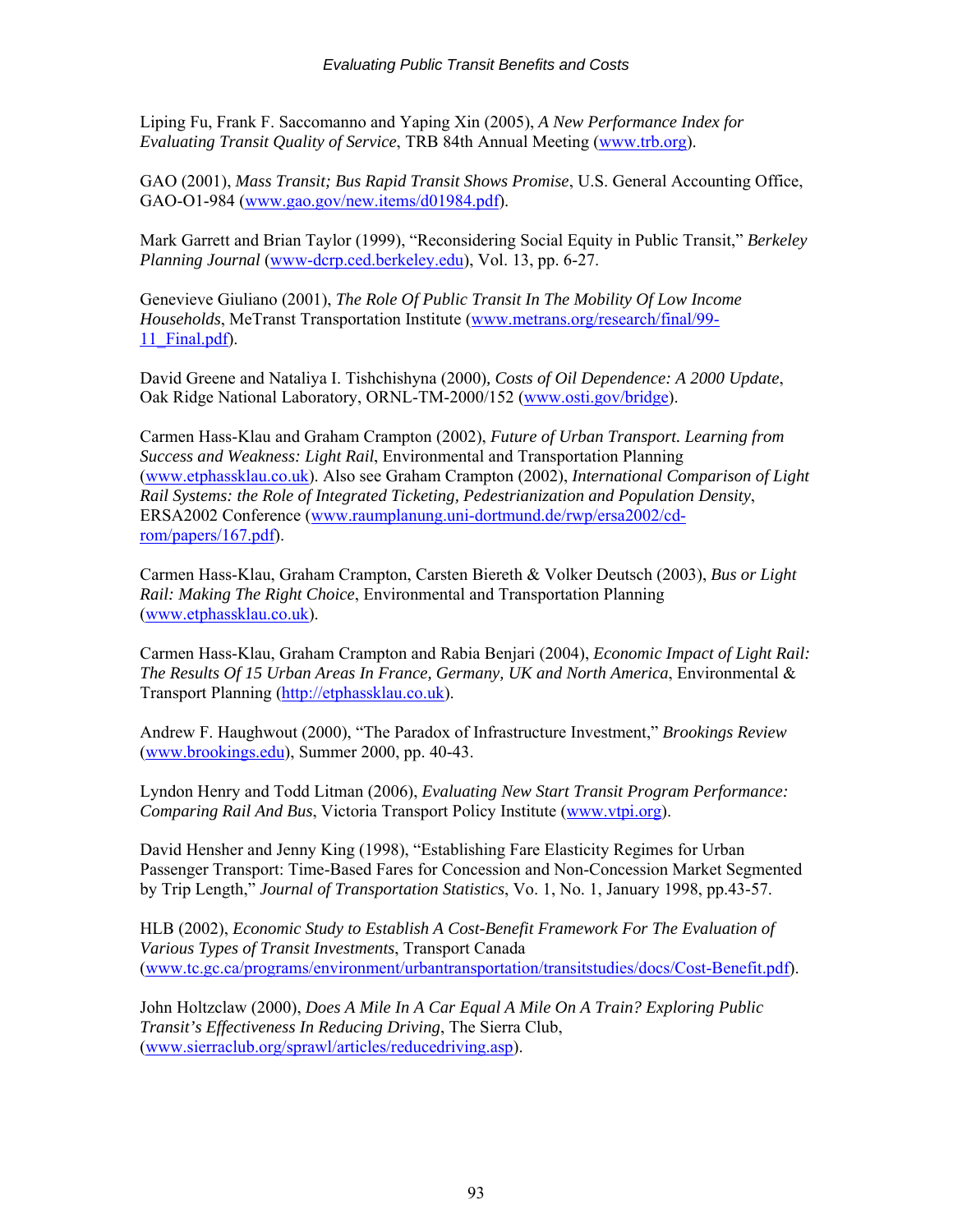Julie Hoover, Bruce McDowell and Gian-Claudia Sciara (2004), *Transit at the Table: A Guide to Participation in Metropolitan Decisionmaking* U.S. Federal Transit Administration ([www.planning.dot.gov/documents/TransitAtTable.pdf](http://www.planning.dot.gov/documents/TransitAtTable.pdf)).

Alan Horwitz and Edward Beimborn (1996), "Methods and Strategies for Transit Benefit Measurement," *Transportation Research Record 1496*, TRB [\(www.trb.org](http://www.trb.org/)), pp. 9-16.

IFS (2001), *Virtual Learning Arcade – London Transport* ([http://vla.ifs.org.uk/models/mets22.html\)](http://vla.ifs.org.uk/models/mets22.html), Institute for Fiscal Studies [\(www.ifs.org.uk](http://www.ifs.org.uk/)); *Tackling Traffic Congestion: More about the METS Model*, ([www.bized.ac.uk/virtual/vla/transport/index.htm](http://www.bized.ac.uk/virtual/vla/transport/index.htm)).

N. Job, A. van Exel and Piet Rietveld (2001), "Public Transit Strikes and Traveller Behaviour," *Transport Policy*, Vol. 8, No. 4 [\(www.elsevier.com/locate/tranpol](http://www.elsevier.com/locate/tranpol)), Oct. 2001, pp. 237-246.

Jeff Kenworthy, et al. (1998), *Indicators of Transport Efficiency in 37 Global Cities*, ISTP, Murdoch University [\(http://wwwistp.murdoch.edu.au\)](http://wwwistp.murdoch.edu.au/), for the World Bank.

Jeffrey Kenworthy and Felix Laube (200), *Millennium Cities Database For Sustainable Transport*, Institute for Sustainability and Technology Policy, Distributed by the International Union of Public Transport [\(www.uitp.com\)](http://www.uitp.com/); analyzed in Newman and Kenworthy (1999).

Kittleson & Associates (2003), *Transit Capacity and Quality of Service Manual*, Transit Cooperative Research Program, Transportation Research Board ([www.trb.org\)](http://www.trb.org/); available at [http://trb.org/news/blurb\\_detail.asp?id=2326.](http://trb.org/news/blurb_detail.asp?id=2326)

Kittleson & Associates (2003), *Guidebook for Developing a Transit Performance-Measurement System*, Transit Cooperative Research Program, TRB ([www.trb.org\)](http://www.trb.org/); available at [http://gulliver.trb.org/publications/tcrp/tcrp\\_report\\_88/intro.pdf.](http://gulliver.trb.org/publications/tcrp/tcrp_report_88/intro.pdf)

Michael Kuby (2004), Anthony Barranda and Christopher Upchurch, "Factors Influencing Light-Rail Station Boardings In The United States," *Transportation Research A*, Vol. 38, No. 3 ([www.elsevier.com/locate/tra](http://www.elsevier.com/locate/tra)), March 2004, pp. 223-247.

Jorge Laval, Michael Cassidy and Juan-Carlos Herrera (2004), *Traffic Impact Analysis: Effects Of The Absence Of Bart Service On Major East Bay Corridors*, Institute of Transportation Studies, UC Berkeley [\(www.berkeley.edu](http://www.berkeley.edu/)).

Leigh, Scott & Cleary (1999), *Transit Needs & Benefits Study*, Colorado Department of Transportation [\(www.dot.state.co.us](http://www.dot.state.co.us/)).

Herbert Levinson (2003), *Bus Rapid Transit: Vol. 1. Case Studies in Bus Rapid Transit*, and *Vol. 2, Implementation Guidelines*, Transit Cooperative Research Program Report 90, TRB ([www.trb.org\)](http://www.trb.org/); available at [http://gulliver.trb.org/publications/tcrp/tcrp\\_rpt\\_90v1.pdf](http://gulliver.trb.org/publications/tcrp/tcrp_rpt_90v1.pdf) and [http://gulliver.trb.org/publications/tcrp/tcrp\\_rpt\\_90v2.pdf.](http://gulliver.trb.org/publications/tcrp/tcrp_rpt_90v2.pdf)

David Lewis and Fred Laurence Williams (1999), *Policy and Planning as Public Choice: Mass Transit in the United States*, Ashgate ([www.ashgate.com](http://www.ashgate.com/)).

David Lewis (2006), *Measuring Economic Value of Transit*, HLV Decision Economics ([www.hdrinc.com/Assets/documents/Publications/transitline/march2006/EconomicValue.pdf\)](http://www.hdrinc.com/Assets/documents/Publications/transitline/march2006/EconomicValue.pdf).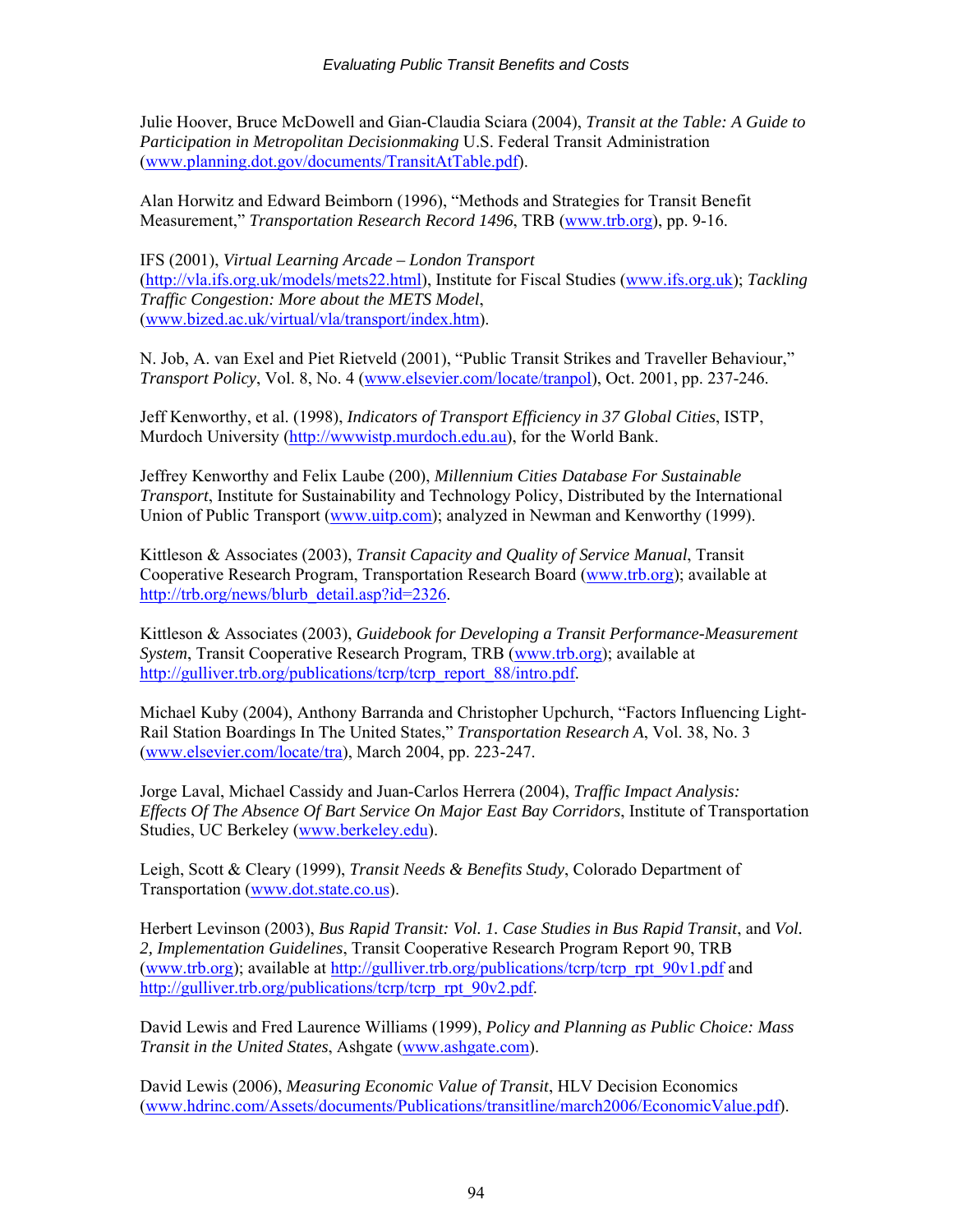Chris Lightfoot and Tom Steinberg (2006), *Travel-time Maps and their Uses*, My Society, funded by UK Department of Transport [\(www.mysociety.org/2006/travel-time-maps/index.php](http://www.mysociety.org/2006/travel-time-maps/index.php)).

Todd Litman (1995), "Land Use Impact Costs of Transportation," *World Transport Policy & Practice*, Vol. 1, No. 4, 1995, pp. 9-16; an updated version titled *Evaluating Transportation Land Use Impacts* is available at the VTPI website [\(www.vtpi.org/landuse.pdf](http://www.vtpi.org/landuse.pdf)).

Todd Litman (2000), *Socially Optimal Transport Prices and Markets: Principles, Strategies and Impacts*, Victoria Transport Policy Institute (www.ytpi.org).

Todd Litman (2001a), "Generated Traffic; Implications for Transport Planning," *ITE Journal*, Vol. 71, No. 4, Institute of Transportation Engineers [\(www.ite.org](http://www.ite.org/)), April, 2001, pp. 38-47; also available at Victoria Transport Policy Institute ([www.vtpi.org\)](http://www.vtpi.org/).

Todd Litman (2001b), *What's It Worth? Life Cycle and Benefit/Cost Analysis for Evaluating Economic Value*, Presented at Internet Symposium on Benefit-Cost Analysis, Transportation Association of Canada ([www.tac-atc.ca](http://www.tac-atc.ca/)); available at VTPI ([www.vtpi.org\)](http://www.vtpi.org/).

Todd Litman (2002), *Light Rail Economic Opportunity Study*, Island Tranformations ([www.islandtransformations.org\)](http://www.islandtransformations.org/).

Todd Litman (2003), *Transportation Cost and Benefit Analysis Guidebook*, Victoria Transport Policy Institute [\(www.vtpi.org](http://www.vtpi.org/)).

Todd Litman (2004a), *Rail Transit in America: Comprehensive Evaluation of Benefits*, VTPI ([www.vtpi.org\)](http://www.vtpi.org/).

Todd Litman (2004b), "Transit Price Elasticities and Cross-Elasticities," *Journal of Public Transportation*, Vol. 7, No. 2, ([www.nctr.usf.edu/jpt/pdf/JPT 7-2 Litman.pdf](http://www.nctr.usf.edu/jpt/pdf/JPT%207-2%20Litman.pdf)), pp. 37-58; available at the Victoria Transport Policy Institute website [\(www.vtpi.org](http://www.vtpi.org/)).

Todd Litman (2005), *Evaluating Rail Transit Criticism*, Victoria Transport Policy Institute ([www.vtpi.org\)](http://www.vtpi.org/).

Todd Litman (2005b), *Terrorism, Transit and Public Safety: Evaluating the Risks*, VTPI ([www.vtpi.org\)](http://www.vtpi.org/).

Todd Litman (2006), *Safe Travels: Evaluating Mobility Management Safety Benefits*, Victoria Transport Policy Institute ([www.vtpi.org\)](http://www.vtpi.org/).

Todd Litman (2006), *Mobility Management Economic Evaluation: Guidebook for Determining The Value of Transportation Demand Management Policies and Programs*, VTPI ([www.vtpi.org\)](http://www.vtpi.org/).

Todd Litman (2006), *Smart Congestion Reductions II: Reevaluating The Role Of Public Transit For Improving Urban Transportation*, VTPI [\(www.vtpi.org](http://www.vtpi.org/)).

Todd Litman and Felix Laube (1999), *Automobile Dependency and Economic Development*, VTPI ([www.vtpi.org\)](http://www.vtpi.org/).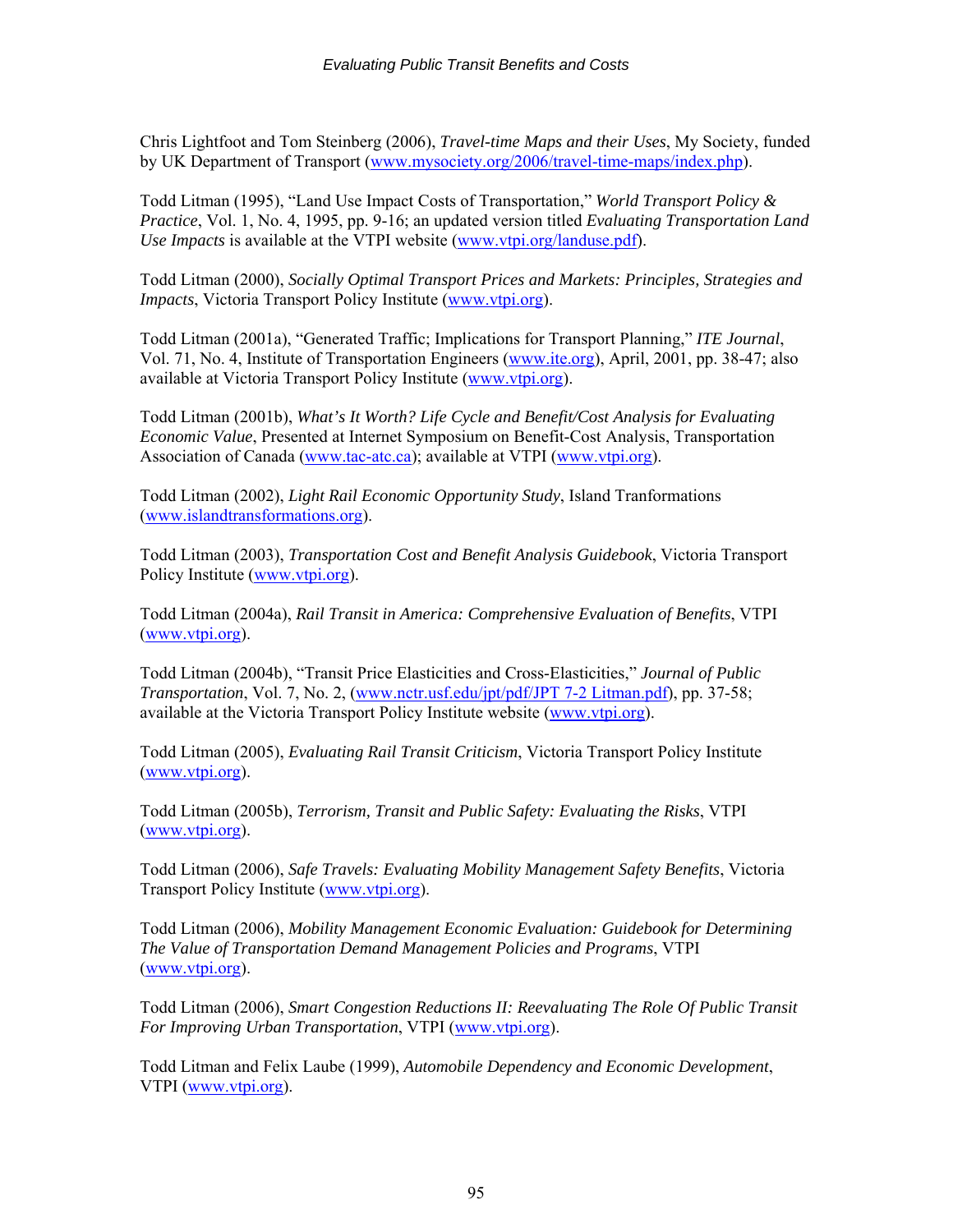Todd Litman and Allen Greenberg (2000), *Response to Mark Delucchi's "Should We Try to Get the Prices Right" published in ACCESS 16, Spring 2000*, Victoria Transport Policy Institute ([www.vtip.org\)](http://www.vtip.org/), 2000.

Todd Litman and Tom Rickert (2005), *Evaluating Transit Accessibility: 'Inclusive Design' Performance Indicators For Public Transportation In Developing Countries*, VTPI ([www.vtpi.org\)](http://www.islandnet.com/%7Elitman).

Caitlin Liu (2005), "Orange Line Eases A.M. Rush on 101 Freeway: Study Finds A Slight Improvement In Traffic Flow Since The Opening Of The Valley Busway – Although Most Motorists May Not Feel The Change,*" Los Angeles Times* ([www.latimes.com\)](http://www.latimes.com/), 30 Dec. 2005.

LRN (2006), *Rail Transit vs. "Bus Rapid Transit": Comparative Success and Potential in Attracting Ridership*, Light Rail Now [\(www.lightrailnow.org/facts/fa\\_brt\\_2006-08a.htm\)](http://www.lightrailnow.org/facts/fa_brt_2006-08a.htm).

William Lucy (2002), *Danger in Exurbia: Outer Suburbs More Dangerous Than Cities*, University of Virginia [\(www.virginia.edu\)](http://www.virginia.edu/).

Glenn Lyons, Juliet Jain and David Holley (2007), "The Use Of Travel Time By Rail Passengers In Great Britain," *Transportation Research A*, Vol. 41, No. 1 ([www.elsevier.com/locate/tra\)](http://www.elsevier.com/locate/tra), Jan. 2007, pp. 107-120.

Greg Marsden and Peter Bonsall (2006), "Performance Targets in Transport Policy," *Transport Policy*, Vol. 13, No. 3 [\(www.elsevier.com/locate/tranpol\)](http://www.elsevier.com/locate/tranpol), May 2006, pp. 191-203.

Barbara McCann (2000), *Driven to Spend; The Impact of Sprawl on Household Transportation Expenses*, STPP ([www.transact.org](http://www.transact.org/)).

Brian E. McCollom and Richard Pratt (2004), *Transit Pricing and Fares*, Chapter 12, TCRP Report 95, Transit Cooperative Research Program, Transportation Research Board, Federal Transit Administration [\(www.trb.org/publications/tcrp/tcrp\\_rpt\\_95c12.pdf\)](http://www.trb.org/publications/tcrp/tcrp_rpt_95c12.pdf).

Donald McCubbin and Mark Delucchi (1996), *Social Cost of the Health Effects of Motor-Vehicle Air Pollution*, Institute of Transportation Studies (Davis; [www.engr.ucdavis.edu/~its](http://www.engr.ucdavis.edu/%7Eits)).

Moshe Ben-Akiva and Takayuki Morikawa (2002), *Transport Policy*, Vol. 9. No. 2 ([www.elsevier.com/locate/tranpol\)](http://www.elsevier.com/locate/tranpol), April 2002, pp. 107-116.

S. McKay and B. Smith Lea (2996), "Media, Death and Transit," *TransMission*, Summer, pp. 12-13.

M. Meyer (1995), *Alternative Performance Measures for Transportation Planning: Evolution Toward Multimodal Planning*, Federal Transit Administration ([www.fta.dot.gov\)](http://www.fta.dot.gov/).

Jon Miller, Henry Robison and Michael Lahr (1999), *Estimating Important Transportation-Related Regional Economic Relationships in Bexar County, Texas*, VIA Transit ([www.viainfo.net\)](http://www.viainfo.net/).

MKI (2003), *Transit Means Business – The Economic Case for Public Transit in Canada*, Canadian Urban Transit Association ([www.cutaactu.ca/pdf/TransitMeansBusiness.pdf](http://www.cutaactu.ca/pdf/TransitMeansBusiness.pdf)).

Martin Mogridge (1990), *Travel in Towns*, Macmillan.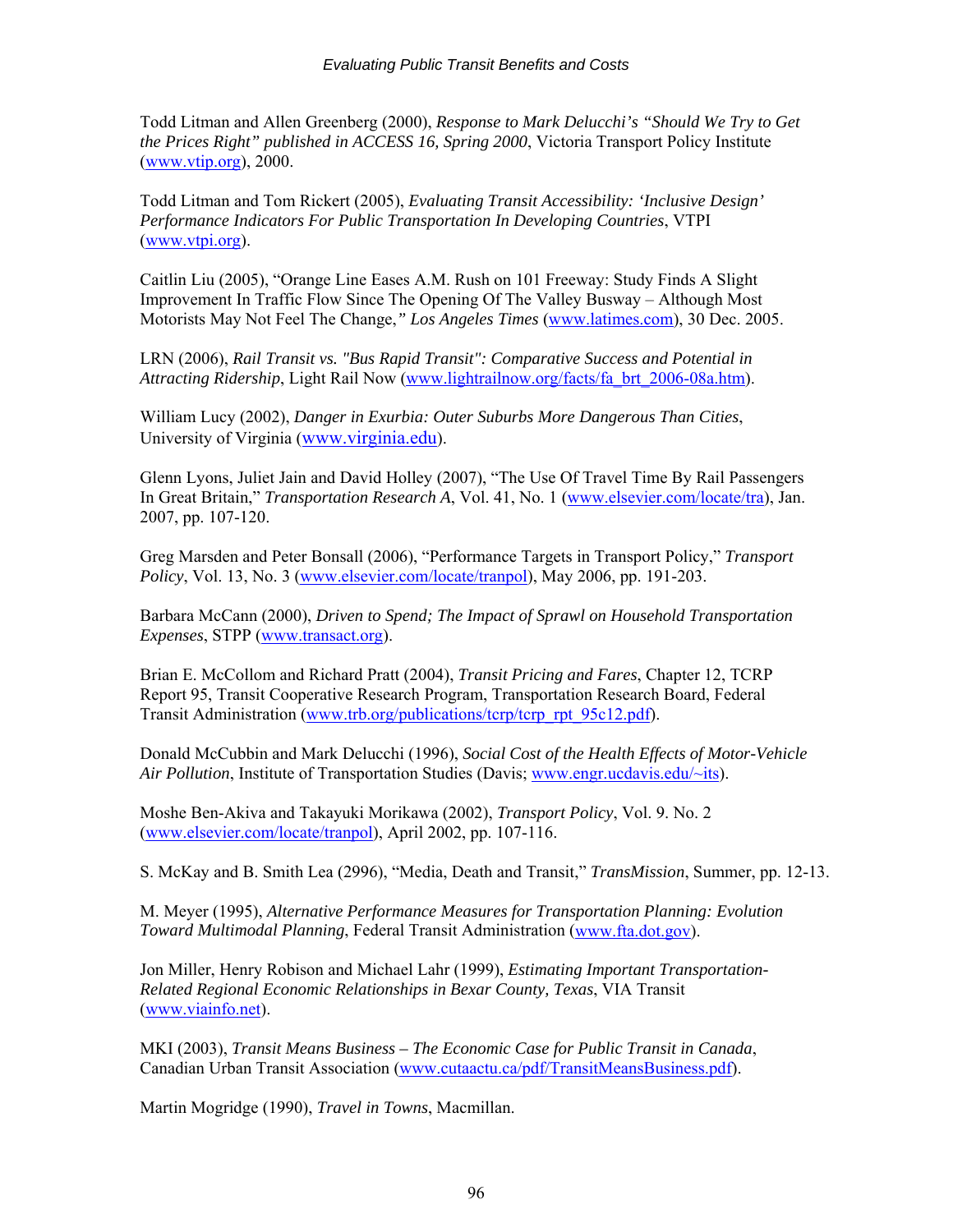Alvaro Jose Moreno Garcia (2005), *Estimating TranMilenio's Impact On Crime On The Avenida Caraca And Its Neighboring Area*, University of the Andes, Department of Economics, Columbia ([http://economia.uniandes.edu.co/~economia/archivos/temporal/d2005-55.pdf](http://economia.uniandes.edu.co/%7Eeconomia/archivos/temporal/d2005-55.pdf)).

Robert H. Muller (2001), *Tollroad Feasibility Studies; An Historical Perspective*, Transportation Research Board Annual Meeting ([www.trb.org](http://www.trb.org/)).

Multisystems, et al (2000), *Welfare to Work: Integration and Coordination of Transportation and Social Services*, Transit Cooperative Research Program Report 64; TCRP Web Document 16, TRB (www4.national-academies.org/trb/crp.nsf), Federal Transit Administration.

NAVC (2000), *Hybrid-Electric Drive Heavy-Vehicle Testing Project*, Northeast Advanced Vehicle Consortium, West Virginia University [\(www.navc.org/Navc9837.pdf](http://www.navc.org/Navc9837.pdf)).

John Neff (1996), "Travel Distance Substitution Rates Between Automobile Users and Transit Patrons," *Papers and Proceedings of the Applied Geography Conferences, Vol. 19*.

Arthur Nelson (1997), "Social Benefits of Transit," *Transportation Research Record 1576* ([www.trb.org\)](http://www.trb.org/), pp. 125-131.

Peter Nelson, Andrew Baglino, Winston Harrington, Elena Safirova and Abram Lipman (2006), *Transit in Washington, D.C.: Current Benefits and Optimal Level of Provision*, Resources for the Future [\(www.rff.org/rff/Documents/RFF-DP-06-21.pdf](http://www.rff.org/rff/Documents/RFF-DP-06-21.pdf)).

Peter Newman and Jeffrey Kenworthy (1999), *Sustainability and Cities; Overcoming Automobile Dependency*, Island Press [\(www.islandpress.org](http://www.islandpress.org)/)).

NJARP (2006), *Bus Rapid Transit - Not for New Jersey*, New Jersey Association of Railroad Passengers ([www.nj-arp.org/brt2.html\)](http://www.nj-arp.org/brt2.html).

Raymond Novaco and Cheryl Collier (1994), *Commuting Stress, Ridesharing, and Gender*, University of California Transportation Center (Berkeley), Working Paper #208 ([www.uctc.net\)](http://www.uctc.net/).

NPTS (1999), *Summary of Travel Trends*, National Personal Transportation Survey, Bureau of Transportation Statistics, [\(http://npts.ornl.gov/npts/1995/Doc/trends\\_report.pdf\)](http://npts.ornl.gov/npts/1995/Doc/trends_report.pdf).

Kenneth Orski (2000), "Can Alternatives to Driving Reduce Auto Use?" *Innovation Briefs*, Vol. 11, No. 1, Jan/Feb.

Glenn Pascall (2001), *The Rail Transit Debate; An Assessment Of The Arguments*, Discovery Institute [\(www.discovery.org](http://www.discovery.org/)).

PBQD (1996), *Transit and Urban Form, Report 16*, Transportation Cooperative Research Program, Federal Transit Administration [\(www.fta.dot.gov](http://www.fta.dot.gov/)).

Rhonda Phillips, John Karachepone and Bruce Landis (2001), *Multi-Modal Quality of Service Project*, Florida DOT, [\(www.dot.state.fl.us/Planning/systems/sm/los/FinalMultiModal.pdf\)](http://www.dot.state.fl.us/Planning/systems/sm/los/FinalMultiModal.pdf).

Don Pickrell (1992), "A Desire Named Streetcar: Fantasy and Fact in Rail Transit Planning," *Journal of the American Planning Association*, Vol. 58, No. 2, Spring 1992, pp. 158-76.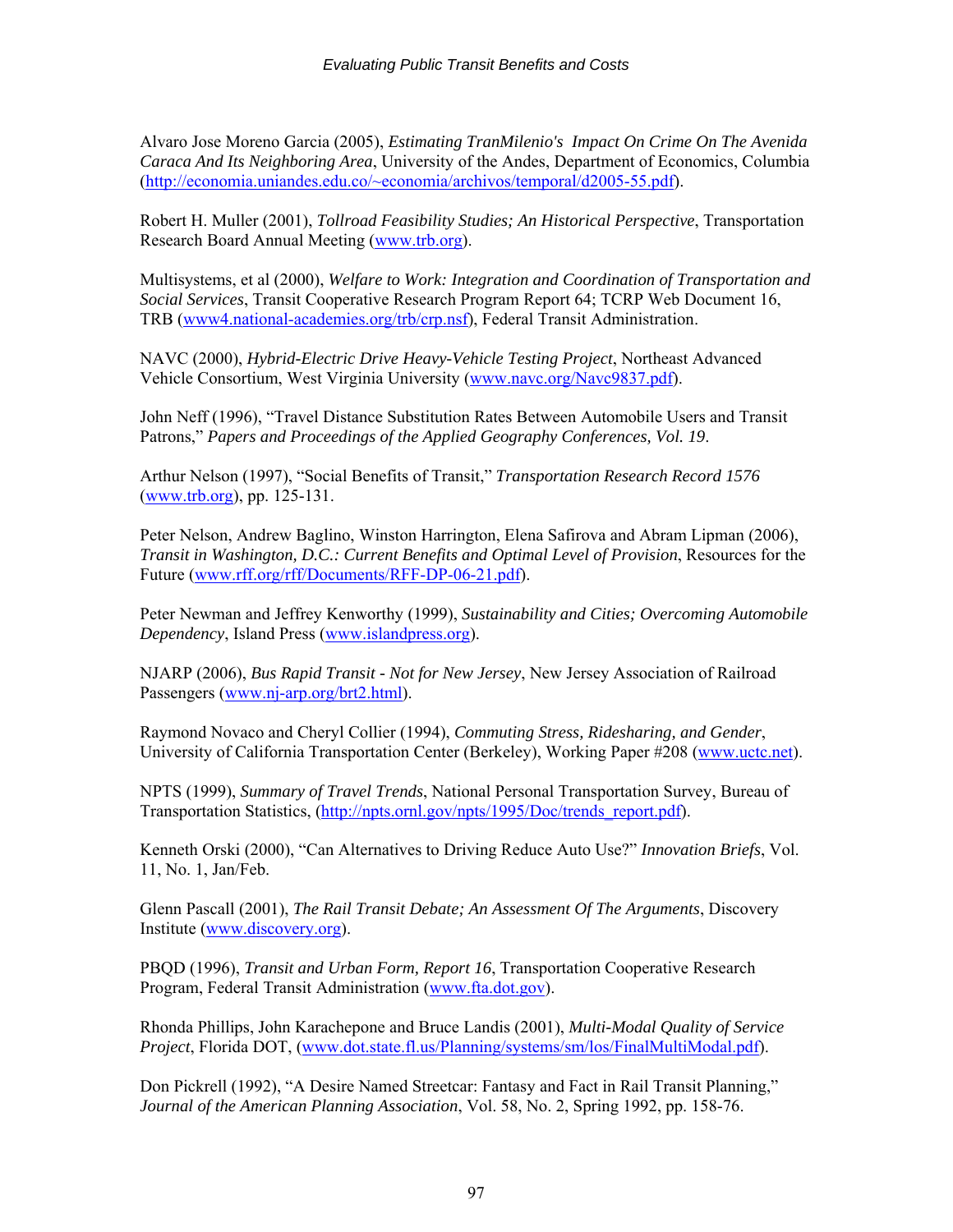Don Pickrell (2001), "Clearing the Air: To Reduce Automobile Pollution, Adjust the Car, Not the Driver," *TR News 213*, TRB [\(www.trb.org](http://www.trb.org/)), March-April, 2001, pp. 32-34.

Steven Polzin and Xuehao Chu (1999), "How Many People Use Public Transportation?" *Urban Transportation Monitor*, July 9, 1999, p. 3.

Steven Polzin and Xuehao Chu (2005), *Public Transit in America: Results from the 2001 National Household Travel Survey*, National Center for Transit Research (NCTR), Center for Urban Transportation Research (CUTR) ([www.nctr.usf.edu/pdf/527-09.pdf\)](http://www.nctr.usf.edu/pdf/527-09.pdf).

Stephen Potter (2003), "Transport Energy and Emissions: Urban Public Transport," *Handbook of Transport and the Environment*, Elsevier [\(www.elsevier.com\)](http://www.elsevier.com/), pp. 247-262.

Richard H. Pratt (1999), *Traveler Response to Transportation System Changes, Interim Handbook*, TCRP Web Document 12 ([www4.nationalacademies.org/trb/crp.nsf/all+projects/tcrp+b-12](http://www4.nationalacademies.org/trb/crp.nsf/all+projects/tcrp+b-12)), DOT-FH-11-9579, 1999.

Richard Pratt and John E. Evans (2004), *Bus Routing And Coverage: Traveler Response to Transportation System Changes*, Chapter 10, TCRP Report 95, Transportation Research Board ([www.trb.org\)](http://www.trb.org/); available at [http://trb.org/publications/tcrp/tcrp\\_rpt\\_95c10.pdf](http://trb.org/publications/tcrp/tcrp_rpt_95c10.pdf).

John Pucher (2002), "Renaissance of Public Transit in the United States?," *Transportation Quarterly*, Vol. 56, No. 1, Winter, pp. 33-49; available at the VTPI website ([www.vtpi.org](http://www.vtpi.org/)).

John Pucher and Christian Lefevre (1996), *The Urban Transportation Crisis in Europe and North America*, MacMillan Press (London).

Boris S. Pushkarev and Jeffrey M. Zupan (1997), *Public Transportation & Land Use Policy*, Regional Planning Association Book, Indiana University Press ([www.indiana.edu/~iupress\)](http://www.indiana.edu/%7Eiupress).

RICS (2002), *Land Value and Public Transport*, Royal Institution of Chartered Surveyors (RICS) and the Office of the Deputy Prime Minister (ODPM) commissioned ATIS REAL Weatheralls and University College London (UCL) [\(www.rics.org/downloads/static/land\\_value.pdf](http://www.rics.org/downloads/static/land_value.pdf)).

Elizabeth Ridlington and Gigi Kellet (2003), *Rail Transit Works: Light Rail Success Stories from Across the Country*, MaryPIRG Foundation ([www.marypirg.org\)](http://www.marypirg.org/).

Timothy Rood (1999), *Local Index of Transit Availability* (LITA), Local Government Commission [\(www.lgc.org](http://www.lgc.org/)).

Thomas W. Sanchez (1999), "The Connection Between Public Transit and Employment," *Journal of the American Planning Association*, Vol. 65, No. 3, Summer, pp. 284-296.

Robert Schneider, Robert S. Patten and Jennifer L. Toole (2005), *A Case Study Analysis of Pedestrian and Bicycle Data Collection in United States Communities*, TRB Annual Meeting ([www.trb.org\)](http://www.trb.org/); available at <http://ite.org/Conference/papers/CB05B2104.pdf>.

Robert J. Shapiro, Kevin A. Hassett and Frank S. Arnold (2002), *Conserving Energy and Preserving the Environment: The Role of Public Transit*, APTA ([www.apa.com](http://www.apa.com/)).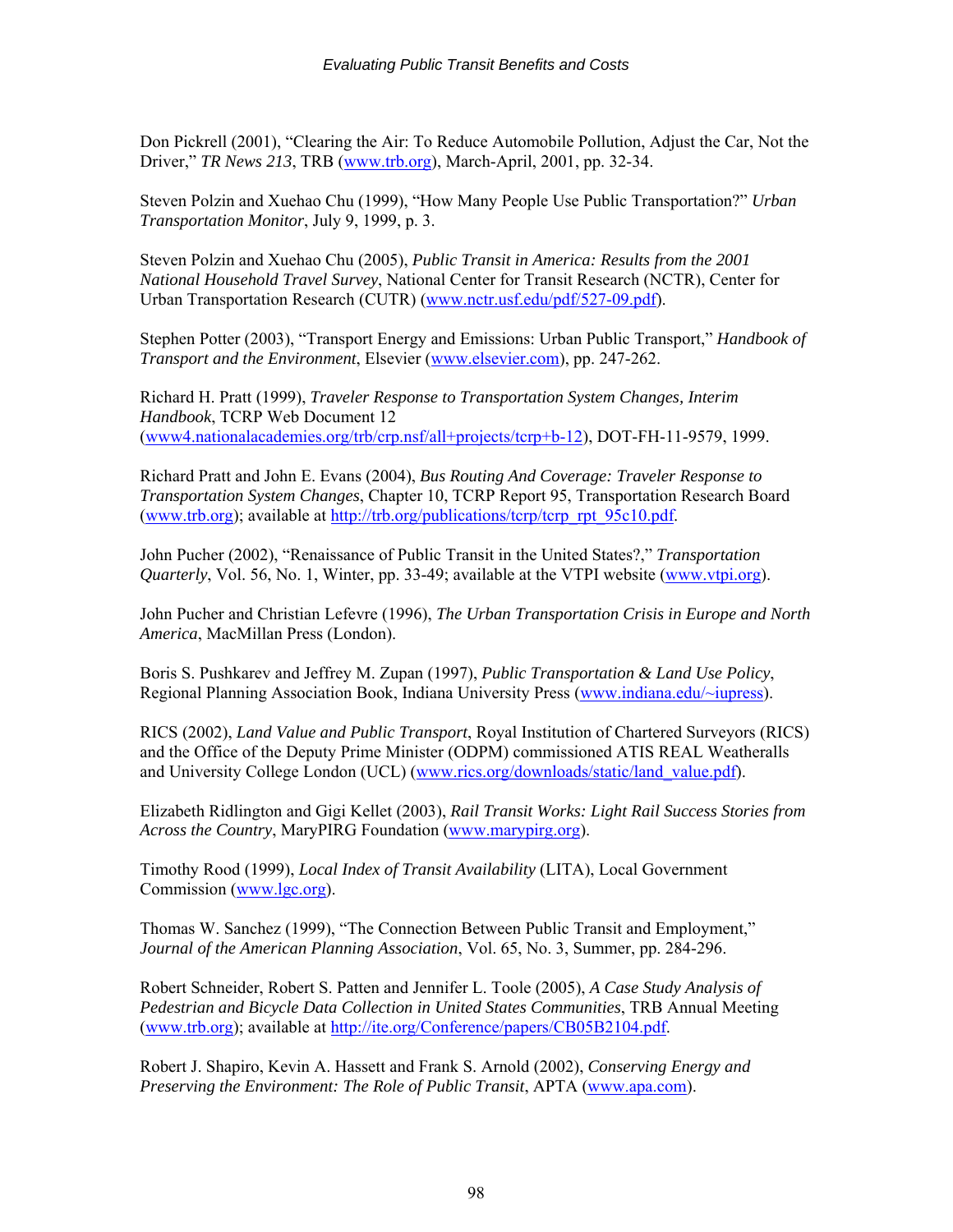Sierra Research (2000), *COMMUTER Model*, US Environmental Protection Agency, Transportation Air Quality Center [\(www.epa.gov/otaq/transp/traqmodl.htm](http://www.epa.gov/otaq/transp/traqmodl.htm)).

SECOR Consulting (2004), *Public Transit: A Powerful Engine For The Economic Development Of The Metropolitan Montreal Area*, Board of Trade of Metropolitan Montreal ([www.ccmm.qc.ca/public\\_transit](http://www.ccmm.qc.ca/public_transit)).

Jeffery J. Smith and Thomas A. Gihring (2004), *Financing Transit Systems Through Value Capture: An Annotated Bibliography*, Geonomy Society [\(www.progress.org/geonomy\)](http://www.progress.org/geonomy), 2004; available at [www.vtpi.org/smith.pdf](http://www.vtpi.org/smith.pdf).

Michael A. Staiano (2001), "Comparison of Light Rail and Bus Transit Noise Impact Estimates Per Federal and Industry Criteria," *Transportation Research Record 1756*, TRB ([www.trb.org](http://www.trb.org/)), pp. 45-56.

Robert G. Stanley and Robert Hyman (2005), *Evaluation Of Recent Ridership Increases*, TCRP Research Results Digest 69, TRB ([www.trb.org](http://www.trb.org/)).

Steer Davies Gleave (2005), *What Light Rail Can Do For Cities: A Review of the Evidence*, UK Passenger Transport Executive Committee (www.pteg.net).

STPP (1999), *Aggressive Driving: Are You At Risk?* Surface Transportation Policy Project ([www.transact.org\)](http://www.transact.org)/).

STPP (2001), *Easing the Burden: A Companion Analysis of the Texas Transportation Institute's Congestion Study*, Surface Transportation Policy Project [\(www.transact.org](http://www.transact.org/)), May.

STPP (2004), *Setting the Record Straight: Transit, Fixing Roads and Bridges Offer Greatest Jobs Gains*, Surface Transportation Policy Project [\(www.transact.org](http://www.transact.org/)).

Carl Switzer (2003), *The Center Commons*, Portland State University research, presented at the Rail~volution Conference ([www.railvolution.com](http://www.railvolution.com/)), Atlanta, September 11-14, 2003.

Brian D. Taylor, Hiroyuki Iseki and Mark Garrett (2000), *How Much Does A Transit Trip Cost?*, presented at 2000 Conference of the Association of Collegiate Schools of Planning, University of California Transportation Center ([www.uctc.net/scripts/countdown.pl?702.pdf\)](http://www.uctc.net/scripts/countdown.pl?702.pdf).

Brian D. Taylor and Camille N. Y. Fink (2003), *The Factors Influencing Transit Ridership: A Review and Analysis of the Ridership Literature*, University of California Transportation Center No. 681 ([www.uctc.net/papers/681.pdf\)](http://www.uctc.net/papers/681.pdf).

Brian D. Taylor, et al. (2004), *Analyzing the Determinants of Transit Ridership Using A Two-Stage Least Squares Regression On A National Sample Of Urbanized Areas*, Transportation Research Board Annual Meeting; available at [www.uctc.net/scripts/countdown.pl?682.pdf](http://www.uctc.net/scripts/countdown.pl?682.pdf)).

TCRP (2003), *Travel Matters: Mitigating Climate Change With Sustainable Surface Transportation*, TCRP Report 93, Transit Cooperative Research Program, Transportation Research Board [\(http://trb.org/publications/tcrp/tcrp\\_rpt\\_93.pdf](http://trb.org/publications/tcrp/tcrp_rpt_93.pdf)).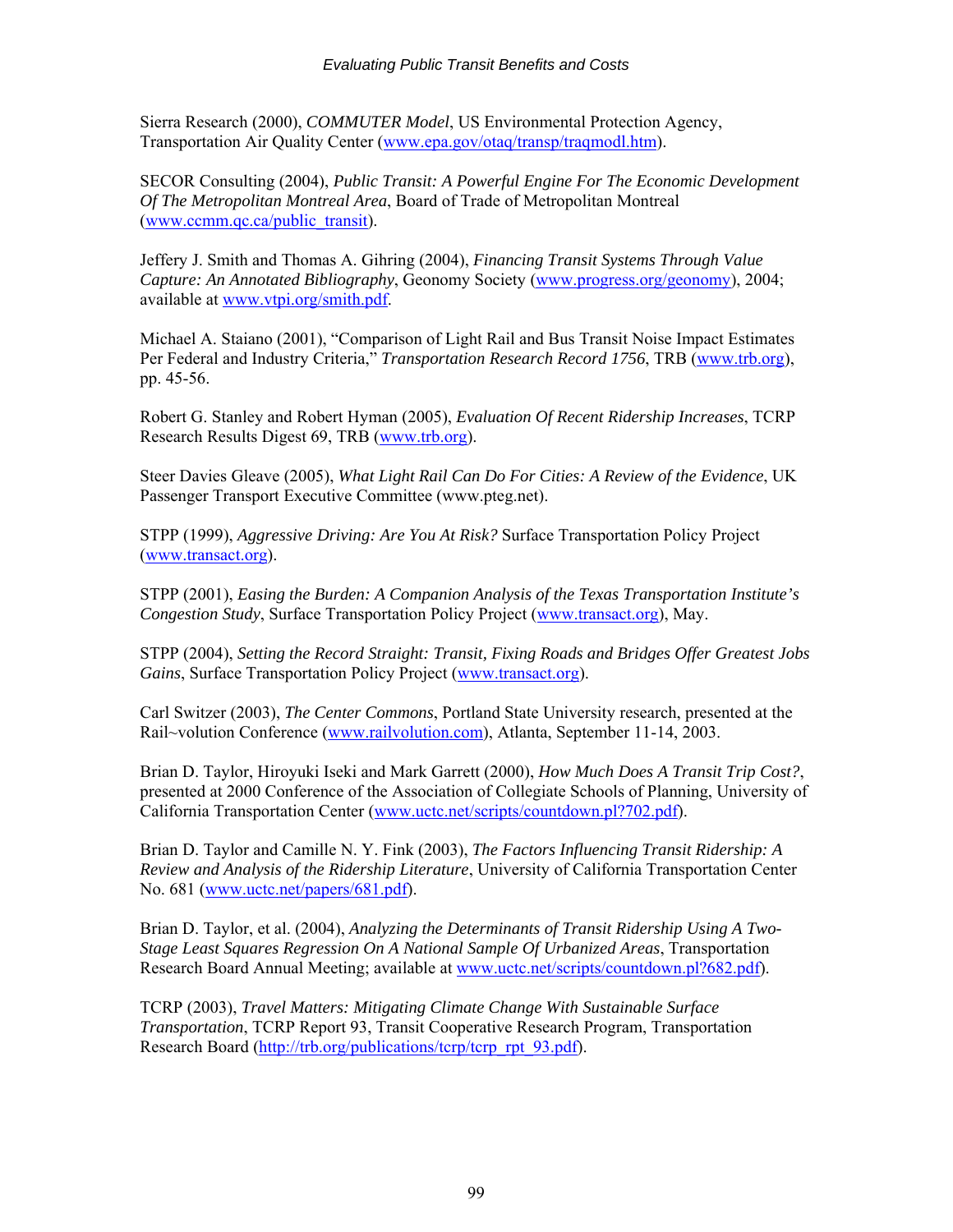Gregory L. Thompson and Thomas G. Matoff (2003), "Keeping Up with the Joneses: Planning for Transit in Decentralizing Regions," *Journal of the American Planning Association*, Vol. 69, No. 3 ([www.planning.org](http://www.planning.org/)), Summer 2003, pp. 296-312.

TranSystems Corporation (2005), *Elements Needed to Create High Ridership Transit Systems: Interim Guidebook*, Transportation Research Board ([www.trb.org](http://www.trb.org/)), TCRP Web Document 32 ([http://trb.org/publications/tcrp/tcrp\\_webdoc\\_32.pdf](http://trb.org/publications/tcrp/tcrp_webdoc_32.pdf))).

TRB, *Highway Capacity Manual* (2000), Special Report 209, Transportation Research Board ([www.trb.org\)](http://www.trb.org/).

TRB (2002), *The Relative Risks of School Travel: A National Perspective and Guidance for Local Community Assessment*, TRB Special Report 269 (<http://trb.org/publications/sr/sr269.pdf>).

TRB (2004), *TravelMatters: Mitigating Climate Change with Sustainable Surface Transportation*, Transit Cooperative Research Program, Transportation Research Board ([www.trb.org\)](http://www.trb.org/); available at [www.travelmatters.org.](http://www.travelmatters.org/)

TRL (2004), *The Demand for Public Transit: A Practical Guide*, Transportation Research Laboratory, Report TRL 593 ([www.trl.co.uk\)](http://www.trl.co.uk/); available at [www.demandforpublictransport.co.uk.](http://www.demandforpublictransport.co.uk/)

TTI (annual reports), *Urban Mobility Study*, Texas Transportation Institute ([http://mobility.tamu.edu/ums\)](http://mobility.tamu.edu/ums).

Jeffrey Tumlin, Jarrett Walker, Jemae Hoffman and Ria Hutabarat (2005), *Performance Measures for the Urban Village Transit Network*, TRB Annual Meeting ([www.trb.org](http://www.trb.org/)).

Katherine F. Turnbull and Richard H. Pratt (2003), *Transit Information and Promotion: Traveler Response to Transport System Changes*, Chapter 11, Transit Cooperative Research Program Report 95; Transportation Research Board [\(www.trb.org\)](http://www.trb.org/).

USEPA (1998), *Improved Public Transit*, Transportation and Air Quality TCM Technical Overviews, US Env. Protection Agency ([www.epa.gov/oms/transp/publicat/pub\\_tech.htm\)](http://www.epa.gov/oms/transp/publicat/pub_tech.htm).

USEPA (2000), *Federal and California Exhaust and Evaporative Emission Standards for Light-Duty Vehicles and Light-Duty Trucks*, US Environmental Protection Agency EPA420-B-00-001, ([www.epa.gov/otaq/cert/veh-cert/b00001.pdf\)](http://www.epa.gov/otaq/cert/veh-cert/b00001.pdf).

William Vickrey (edited by Richard Arnott, et al.) (1994), *Public Economics; Selected Papers by William Vickrey*, Cambridge University Press [\(www.uk.cambridge.org](http://www.uk.cambridge.org/)).

Vukan Vuchic (2005), *Urban Transit: Operations, Planning and Economics*, John Wiley & Sons ([www.wiley.com](http://www.wiley.com/)).

William Warren and Susan Ryan (2001), "Metropolitan Rail Transit Expansion: Exploring A Route For Decision Making," *TR News 217* ([www.trb.org\)](http://www.trb.org/), Nov.-Dec.

Asha Weinstein and Paul Schimek (2005), *How Much Do Americans Walk? An Analysis Of The 2001 NHTS*, Transportation Research Board Annual Meeting ([www.trb.org\)](http://www.trb.org/).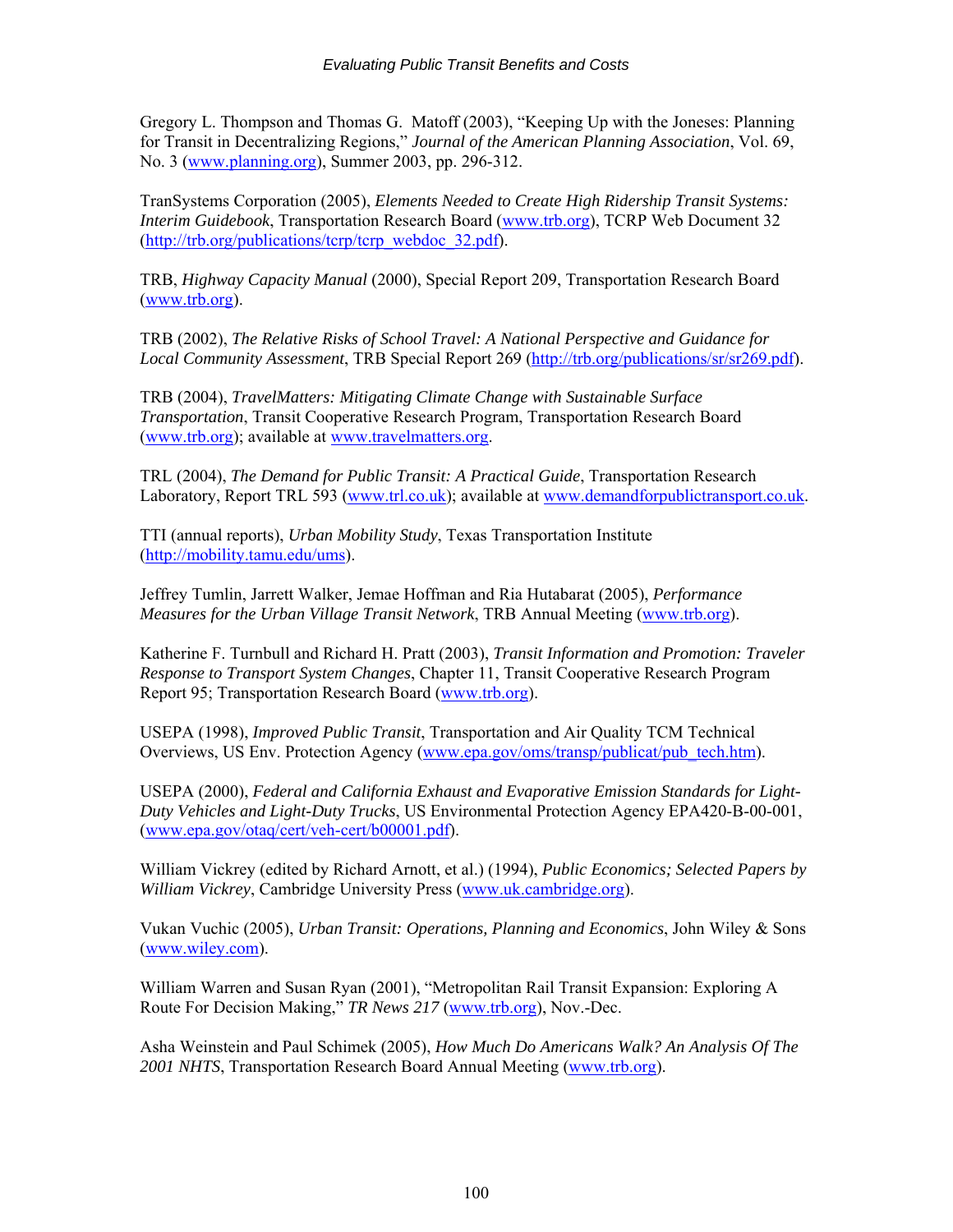Glen Weisbrod (2000), *Current Practices for Assessing Economic Development Impacts from Transportation*, NCHRP, Synthesis 290, TRB, ([www.trb.org\)](http://www.trb.org/).

Richard Wener, Gary W. Evans and Pier Boately (2006), "Commuting Stress: Psychophysiological Effects of the Trip and Spillover Into the Workplace," *Transportation Research Record 1924*, Transportation Research Board ([www.trb.org\)](http://www.trb.org/), 2005, pp. 112-117. Also see Richard Wener, Gary W. Evans and Jerome Lutin, *Leave The Driving To Them: Comparing Stress Of Car And Train Commuters*, American Public Transportation Association ([www.apta.com/passenger\\_transport/thisweek/documents/driving\\_stress.pdf](http://www.apta.com/passenger_transport/thisweek/documents/driving_stress.pdf)).

Paul M. Weyrich and William S. Lind (1999), *Does Transit Work? A Conservative Reappraisal*, Free Congress Foundation and the American Public Transit Association [\(www.apta.com\)](http://www.apta.com)/).

Paul M. Weyrich and William S. Lind (2001), *Twelve Anti-Transit Myths: A Conservative Critique*, Free Congress Foundation and the American Public Transit Association ([www.apta.com](http://www.apta.com)/)).

Clifford Winston and Ashley Langer (2004), *The Effect of Government Highway Spending on Road Users' Congestion Costs*, Brookings Institute ([www.brookings.edu](http://www.brookings.edu/)).

Lloyd Wright (2006), "Bus Rapid Transit" [\(www.itdp.org/brt\\_guide.html](http://www.itdp.org/brt_guide.html)) and "Mass Transit Options," ([www.gobrt.org/SourcebookMassTransitOptions.pdf](http://www.gobrt.org/SourcebookMassTransitOptions.pdf)) modules in the *Sustainable Transport: A Sourcebook for Policy-makers in Developing Cities*, published by the Sustainable Urban Transport Project – Asia [\(www.sutp-asia.org\)](http://www.sutp-asia.org/), Deutsche Gesellschaft fur Technische Zusammenarbeit [\(www.gtz.de](http://www.gtz.de/)), and the Institute of Transportation and Development Policy.